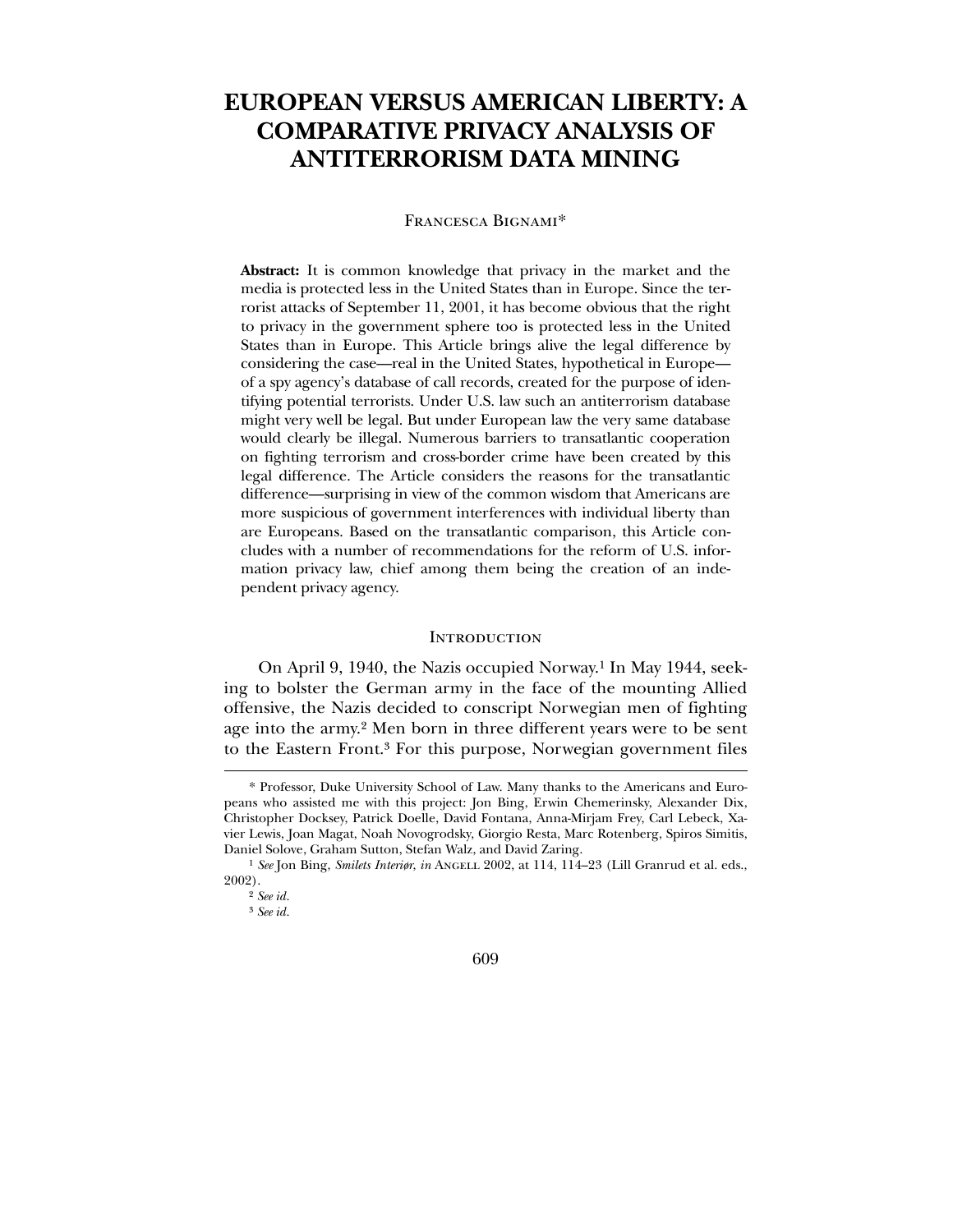containing names, addresses, the sex, dates of birth, and other personal information on the population were to be used.4 When the Norwegian resistance learned of the plan, they attempted to destroy the files, unsuccessfully.5 So these resistance fighters turned to machines that were to be used to sort, by age cohort, the files—only two of which existed in Norway.6 They destroyed both.7 Without the ability to tabulate the population data, a Norwegian draft was too difficult to put into effect and the Nazi plan had to be dropped.8

 This story and countless others, with less-happy endings, underpin the law of information privacy in Europe today. The dangers of any large-scale government effort to collect, catalogue, and manipulate information on individuals are never far-fetched. Preventing them is the object of European privacy law.

 Americans have never suffered the same disastrous abuses of their personal records as did Europeans during World War II. Perhaps that is why American law is so much more complacent than European law in the face of massive government databases of personal records. One recent illustration of this transatlantic difference is the revelation, in May 2006, of a National Security Agency ("NSA") database with the phone records of millions of ordinary American citizens.9 Ever since September 11, 2001, the NSA has been receiving the call records of at least one major telecommunications provider for purposes of an antiterrorism data-mining program.10 Even though the discovery provoked public uproar, whether the law was broken is entirely unclear.11 In most European countries, had such a data-mining program come to light, the outrage would have been not only political but also legal: the spy agency would be acting in flagrant disregard of the law.12

 In Europe, such a program would have to be authorized by a *public* law or regulation. It would have to be reviewed, in advance, by an independent privacy agency.13 Even though a European spy agency

 $\overline{a}$ 

10 *See id*.

<sup>4</sup> *See id.*

<sup>5</sup> *See id.*

<sup>6</sup> *See* Bing, *supra* note 1, at 114–23.

<sup>7</sup> *See id.*

<sup>8</sup> *See id.*

<sup>&</sup>lt;sup>9</sup> See Leslie Cauley, *NSA Has Massive Database of Americans' Phone Calls*, USA Today, May 11, 2006, at A1.

<sup>11</sup> *See infra* notes 134–137, 160–168 and accompanying text (discussing the legality of the NSA call records program).

<sup>12</sup> *See infra* notes 13–18 and accompanying text.

<sup>13</sup> *See, e.g.*, Law No. 78-17 of Jan. 6, 1978, art. 11, Journal Officiel de la République Française [J.O.] [Official Gazette of France], Aug. 7, 2004, p. 227, *amended by* Law No. 2004-801 of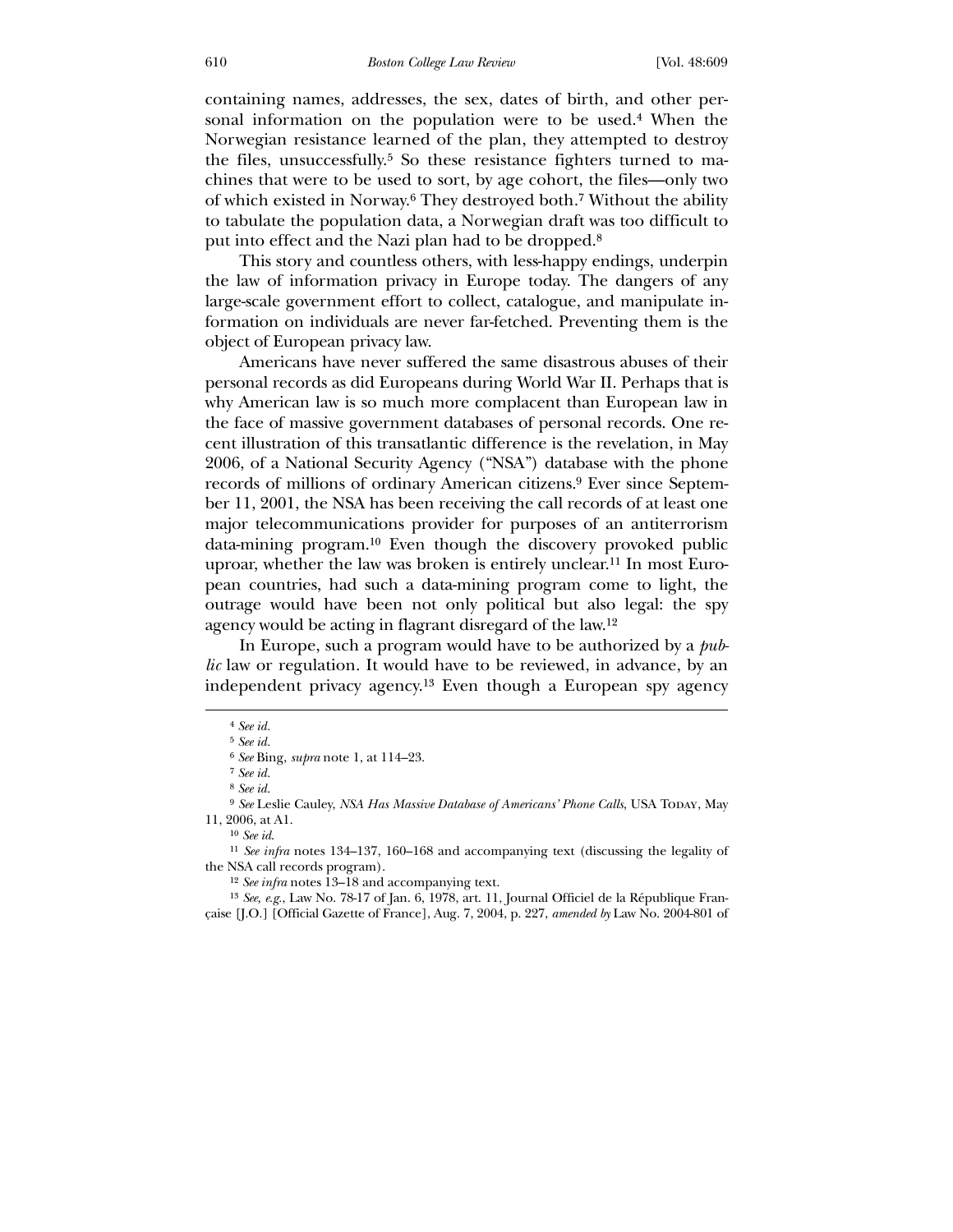<u>.</u>

might be permitted access to the same type of call data, it would not be allowed to store the data for as long as the NSA has—over five years now.14 The data could be mined only for certain statutorily prescribed "serious" threats and, in the case of terrorism, only if there were an "imminent and specific endangerment" from the threat.15 It could be passed on to law enforcement agencies only if a certain factual threshold had been met for suspecting an individual of having committed, or planning to commit, one of those serious offenses.16 The same independent agency would have enforcement and oversight powers to guarantee that the program was being run in accordance with the law.<sup>17</sup> Individuals would have a right—albeit subject to numerous exceptions—to check on their personal data, to ensure that it was being used lawfully.18

 This Article explores the European law of data protection and explains why a government data-mining program like the NSA's would run afoul of that law.19 The comparative exercise serves many purposes. By taking the same set of facts and comparing how those facts would fare in two different legal systems—American and European—the differences between their laws are brought into sharp focus. Considering a concrete set of facts is especially valuable in this area of law because many European data protection rules are framed in such abstract terms that it is difficult to appreciate how, in the hands of regulators and courts, they serve to curb government action.

 Beyond description, this comparison has far-reaching ramifications for transatlantic cooperation on fighting crime and protecting national security. This Article draws out the many points of difference between information privacy law in Europe and the United States. Because of

Aug. 6, 2004, *and* Law No. 2006-64 of Jan. 23, 2006; Bundesdatenschutzgesetz [Federal Data Protection Act], May 22, 2001, BGBl. I at 904, § 24 (F.R.G.).

<sup>14</sup> *See infra* notes 297–298 and accompanying text; *see also* Council Directive 2006/24, arts. 3, 6, 2006 O.J. (L 105) 54 (EC) [hereinafter Data Retention Directive] (on the retention of data generated or processed in connection with the provision of publicly available electronic communications services or of public communications networks, and amending Directive 2002/58/EC).

<sup>15</sup> *See, e.g.*, Bundesverfassungsgericht [BVerfG] [Federal Constitutional Court] Apr. 4, 2006, 1 Entscheidungen des Bundesverfassungsgericht [BVerfGE] 518/02 (para. 158) (F.R.G.); Bundesverfassungsgericht [BVerfG] July 14, 1999, 1 BVerfGE 2226/94, 2420/95, 2437/95, 76 (84–85) (F.R.G.).

<sup>16</sup> *See* Bundesverfassungsgericht [BVerfG], July 14, 1999, 1 BVerfGE at 85–87.

<sup>17</sup> *See* Law No. 78-17 of Jan. 6, 1978, arts. 45–49; Federal Data Protection Act § 24.

<sup>18</sup> *See, e.g.*, Council of Europe Convention for the Protection of Individuals with Regard to Automatic Processing of Personal Data, art. 8, Jan. 28, 1981, E.T.S. No. 108 [hereinafter Council of Europe Convention]; Federal Data Protection Act § 6(1).

<sup>19</sup> In Europe, information privacy is known as "data protection."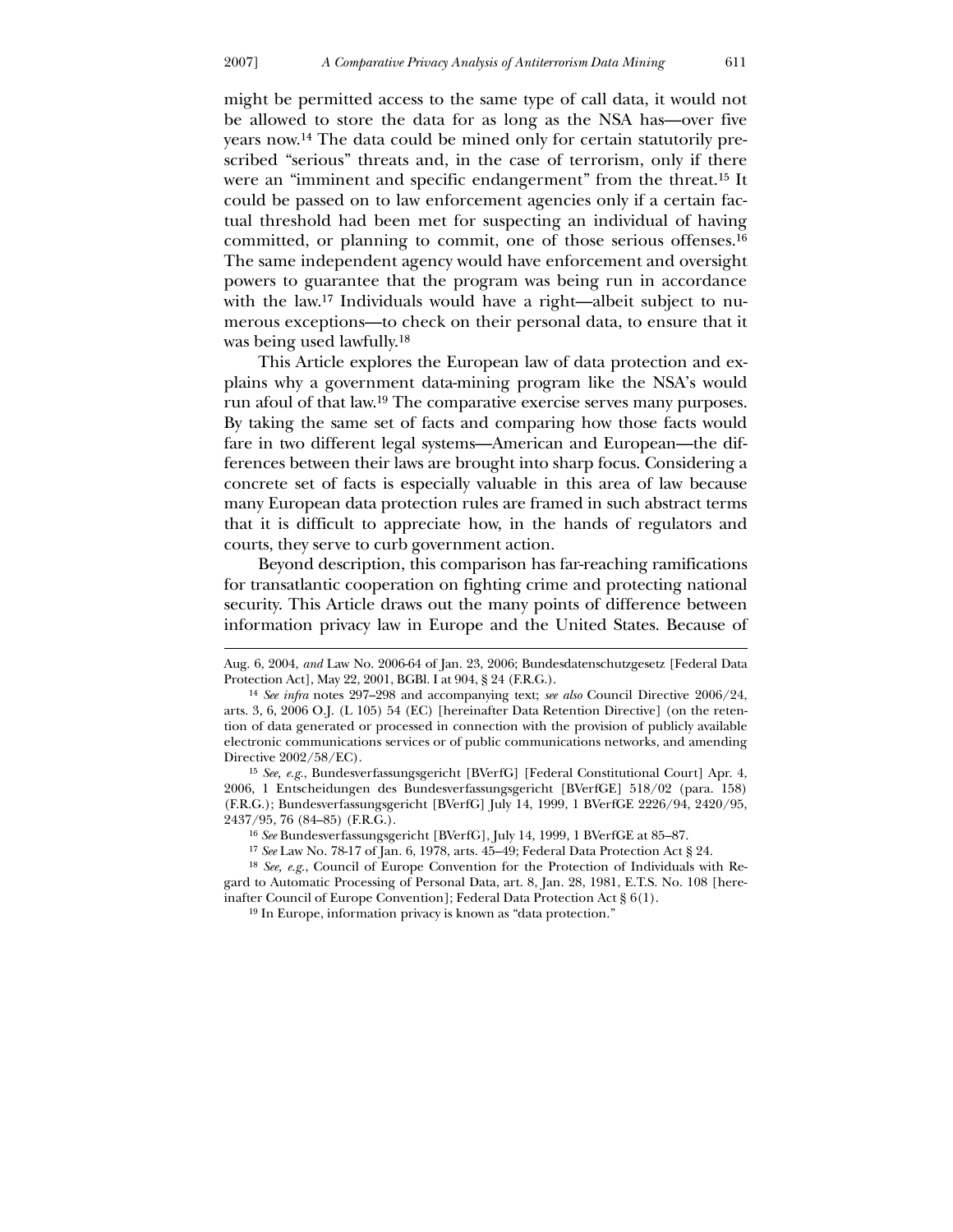the difference, European authorities are prohibited, by law, from sharing intelligence on a routine basis with their American counterparts.20 Only an agreement between Europe and the United States, under which the United States commits to an equivalent level of data protection, can overcome the legal barrier to information exchange.21 And to date, it has been impossible to reach such an agreement.<sup>22</sup> Not only has transatlantic cooperation been stymied, but predictions of regulatory convergence between Europe and the United States have failed, quite spectacularly, in this area.23 Conflicts between regulatory systems have not resulted in convergence, but rather have been resolved through ordinary territoriality principles: when the territory or resource to which access is sought is American, American rules prevail; when it is European, European rules prevail.

 The last aim of this comparison is to encourage critical reflection on American law. When it comes to information privacy, liberty is protected more in Europe than in the United States. This observation goes against the grain of recent privacy scholarship: in that view, American privacy law protects individual liberty against the state while European privacy law promotes dignity in interpersonal relations.24 But, as this Article's analysis demonstrates, privacy law in Europe also protects liberty and, in the context of antiterrorism data mining, does so more than American law. The difference is even more striking in light of the near-identical statutes adopted on both sides of the Atlantic in the early 1970s—a single regulatory solution to what, at the time, was considered to be a common policy problem of protecting individual privacy in the age of information technology.25 A number of factors have contributed to this progressive divergence: the absence of an agency committed to privacy policy in the American regulatory scheme; the rise of executive

<sup>20</sup> *See infra* notes 341–362 and accompanying text; *see also* Law No. 78-17 of Jan. 6, 1978, art. 68, J.O. [Official Gazette of France], Aug. 7, 2004, p. 227, *amended by* Law No. 2004-801 of Aug. 6, 2004, *and* Law No. 2006-64 of Jan. 23, 2006; Bundesdatenschutzgesetz [Federal Data Protection Act], May 22, 2001, BGBl. I at 904, § 4b(2) (F.R.G.).

<sup>21</sup> *See, e.g*., Federal Data Protection Act § 4c(2).

<sup>22</sup> *See infra* notes 363–422 and accompanying text.

<sup>23</sup> *See infra* notes 423–429 and accompanying text; *see also* Gregory Shaffer, *Globalization and Social Protection: The Impact of EU and International Rules in the Ratcheting Up of U.S. Privacy Standards*, 25 YALE J. INT'L L. 1, 22–38 (2000) (predicting that U.S. privacy standards would converge with European standards).

<sup>24</sup> *See infra* notes 446–451 and accompanying text; *see also* James Q. Whitman, *The Two Western Cultures of Privacy: Dignity Versus Liberty*, 113 Yale L.J. 1151, 1161 (2004).

<sup>25</sup> *See, e.g.*, Privacy Act of 1974, 5 U.S.C. § 552a (2000 & Supp. IV. 2004); Law No. 78-17 of Jan. 6, 1978 (enacted in 1978 in France); Federal Data Protection Act (enacted in 1977 in Germany).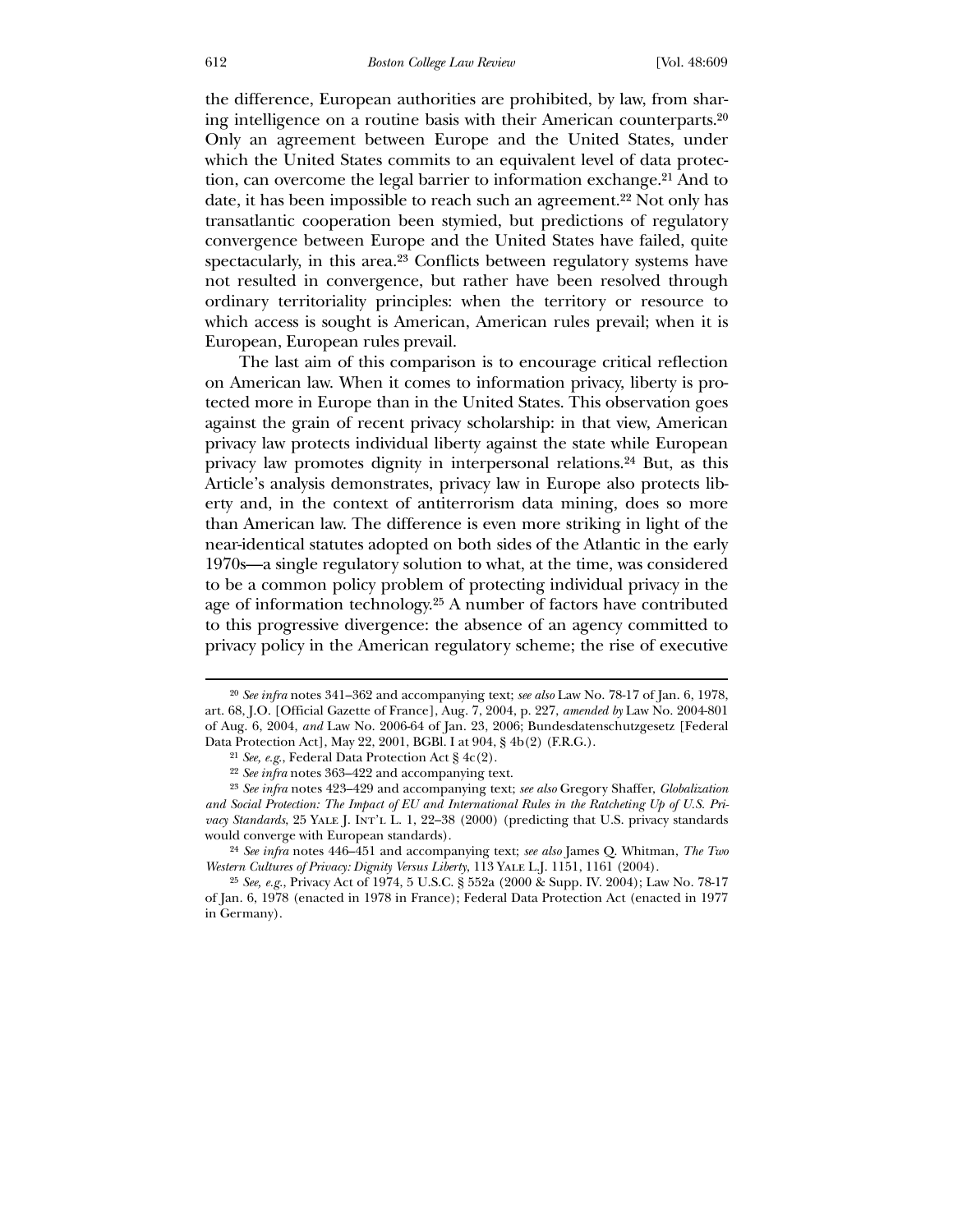power in the United States at the very same time that the power of national executives in Europe is being checked, more and more, by the law of multiple Europe-wide political communities; and the influence of the Nazi experience on contemporary European human rights law.

 By expanding the realm of legal possibilities, comparison can serve as an impetus for legal change at home. Wholesale borrowing from Europe would be misguided; a full-fledged constitutional right to information privacy and a cross-cutting law regulating information privacy in both the private and public sectors would be unlikely to achieve the desired result of curbing government data mining. Rather, this Article recommends a number of changes to the U.S. Privacy Act of 1974.26 Although the intent of its drafters was to curb information privacy abuses by government actors across the board, the recent experience with data-mining programs demonstrates that the original ambition has been disappointed. Amending the Privacy Act would increase the transparency of data mining, enhance the public debate on the privacy costs of government programs, place some fairly modest limits on the government's use of personal data, and improve oversight and enforcement. The European experience sheds light on what, in the original transatlantic regulatory scheme, has worked well and deserves once again—to become part of American privacy law.

 The rest of this Article is organized as follows. In Part I, the NSA call database is described in more detail.<sup>27</sup> This is followed by an overview in Part II of three sets of legal categories that are relevant, albeit in different permutations, to the analysis on both sides of the Atlantic.28 Part III considers the applicable U.S. constitutional and statutory law and concludes that the President might very well have lawfully authorized the call database.29 Part IV sets out the European law that would apply to that same data-mining program if conducted by a European spy agency, and reveals how the program would come into conflict with the law.30 Finally, Part V explores the consequences of the comparison, both for transatlantic relations and for understanding American privacy  $law.<sup>31</sup>$ 

<u>.</u>

<sup>26</sup> *See* 5 U.S.C. § 552a.

<sup>27</sup> *See infra* notes 32–62 and accompanying text.

<sup>28</sup> *See infra* notes 63–83 and accompanying text.

<sup>29</sup> *See infra* notes 84–168 and accompanying text.

<sup>30</sup> *See infra* notes 169–340 and accompanying text.

<sup>31</sup> *See infra* notes 341–529 and accompanying text.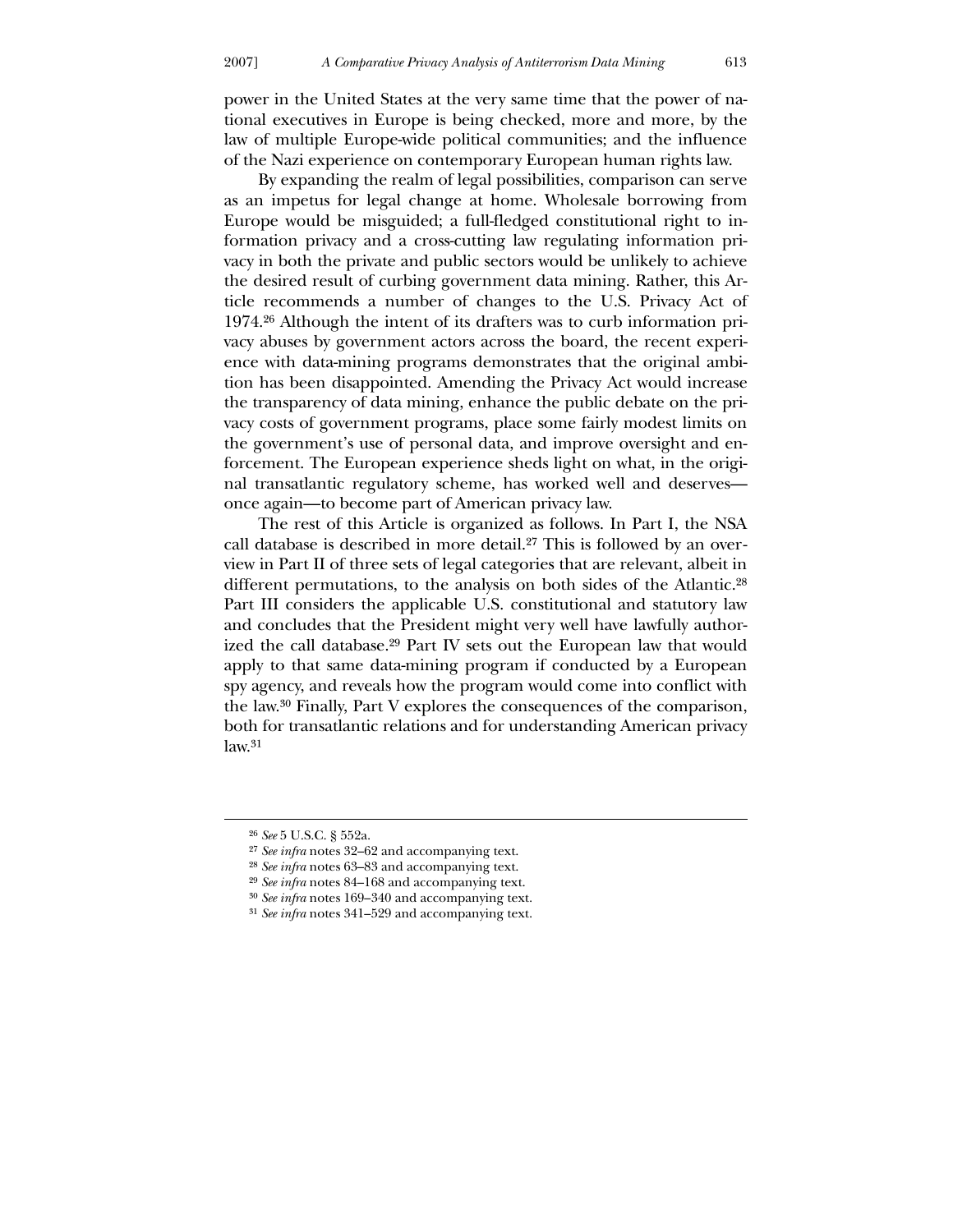#### I. The NSA Call Records Program

 These are the details of the NSA call records program that have been revealed so far.32 Immediately following the terrorist attacks of September 11, 2001, the NSA approached the country's major telecommunications carriers, asking them to hand over their customers' calling records and to update those records periodically. The NSA sought information on all calls made and received: to whom, from whom, when, and for how long. Customers were identified only by their phone numbers, not by their names, but a quick search of any public directory readily matches the phone number with the name. It is uncertain which of the telecommunications companies complied with the request because of the secrecy of the program. From the newspaper accounts, however, it appears that AT&T, the largest American telecommunications company, cooperated, as did Verizon's subsidiary MCI. If this is true, the database contains information on tens of millions of Americans. The NSA has been "mining" the database to identify possible terrorists.

 Databases can be put to many different uses. Most simply, a database can organize large amounts of information so that, at a later time, that information can be retrieved easily. Statistical software can be applied to the data in the system. Data mining is probably one of the most sophisticated, technologically speaking, of the possible uses of data. In the words of one helpful explanation for nonspecialists:

 Many simpler analytical tools utilize a verification-based approach, where the user develops a hypothesis and then tests the data to prove or disprove the hypothesis. For example, a user might hypothesize that a customer who buys a hammer, will also buy a box of nails. The effectiveness of this approach can be limited by the creativity of the user to develop various hypotheses, as well as the structure of the software being used. In contrast, data mining utilizes a discovery approach, in which algorithms can be used to examine several multidimen-

<sup>32</sup> *USA Today* has done most of the reporting on this story. The facts recounted here are drawn largely from *USA Today*'s original article of May 11, 2006 and its follow-up article of June 30, 2006. *See* Cauley, *supra* note 9; Susan Page, *Lawmakers: NSA Database Incomplete*, USA Today, June 30, 2006, at A2. More description of the NSA program can be found in *Terkel v. AT&T Corp.*, 441 F. Supp. 2d 899 (N.D. Ill. 2006), and Letter from Marc Rotenberg, Executive Dir., Elec. Privacy Info. Ctr. ("EPIC"), Lillie Coney, Assoc. Dir., EPIC, and Sherwin Siy, Staff Counsel, EPIC, to Kevin Martin, Chairman, Fed. Commc'ns Comm'n (May 17, 2006), *available at* http://www.epic.org/privacy/phone/fcc-letter5-06.html (seeking investigation of telephone companies in connection with disclosures to the NSA).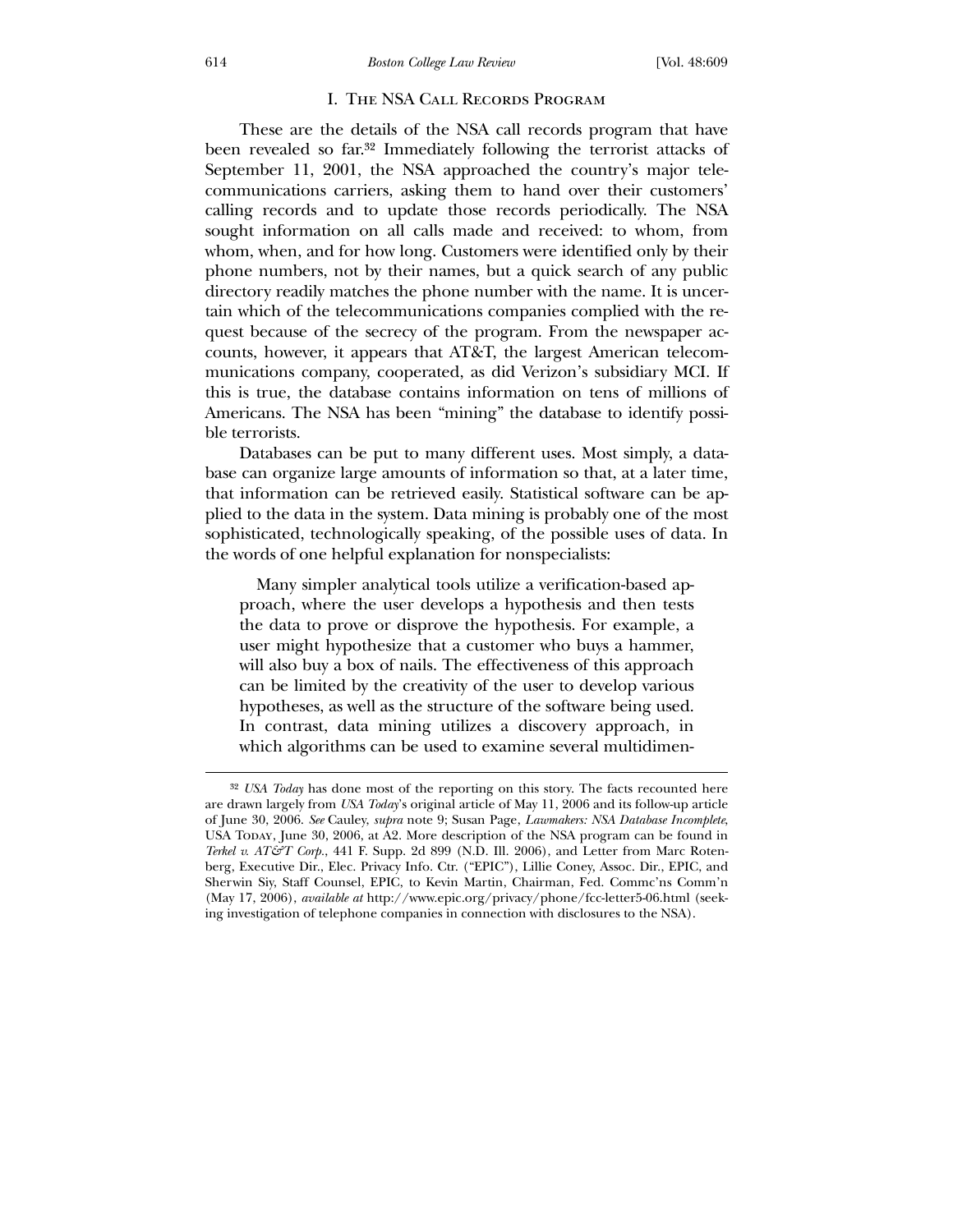sional data relationships simultaneously, identifying those that are unique or frequently represented. For example, a hardware store may compare their customers' tools purchases with home ownership, type of automobile driven, age, occupation, income and/or distance between residence and the store. As a result of its complex capabilities, two precursors are important for a successful data-mining exercise; a clear formulation of the problem to be solved, and access to the relevant data.33

For the hardware store, the problem is picking out those consumers likely to buy hammers and nails. For the Department of Health and Human Services, it is detecting welfare fraud. And, for the NSA, it is spotting likely terrorists.

 Mining the data is only one part of the process. The data must first be collected, generally from many different databases. It must then be cleaned, to improve the quality of the data. This can

involve the removal of duplicate records, normalizing the values used to represent information in the database (e.g., ensuring that "no" is represented as a 0 throughout the database, and not sometimes as a 0, sometimes as a N, etc.), accounting for missing data points, removing unneeded date fields, identifying anomalous data points (e.g., an individual whose age is shown as 142 years), and standardizing data formats (e.g., changing dates so they all include MM/DD/YYYY).34

Care must be taken to render different databases and data-mining software interoperable. Only then can data mining be expected to generate valid results.35

 How the call records are being mined by the NSA is unclear. According to some reports, only calls involving known or suspected Al Qaeda affiliates are targeted.36 By analyzing suspected terrorists' call records, the NSA can gain insight into their activities, learn of possible terrorist plots, and identify other individuals who might be collaborating with Al Qaeda. The possibility, however, that more general criteria are being used to mine the data has not been ruled out. For instance, the NSA might analyze phone numbers with calls to or from

<u>.</u>

<sup>33</sup> Jeffrey W. Seifert, Cong. Research Serv., Data Mining and Homeland Security: An Overview 2 (2006).

<sup>34</sup> *Id.* at 17.

<sup>35</sup> *Id.* at 2, 17–18.

<sup>36</sup> *See* Page, *supra* note 32.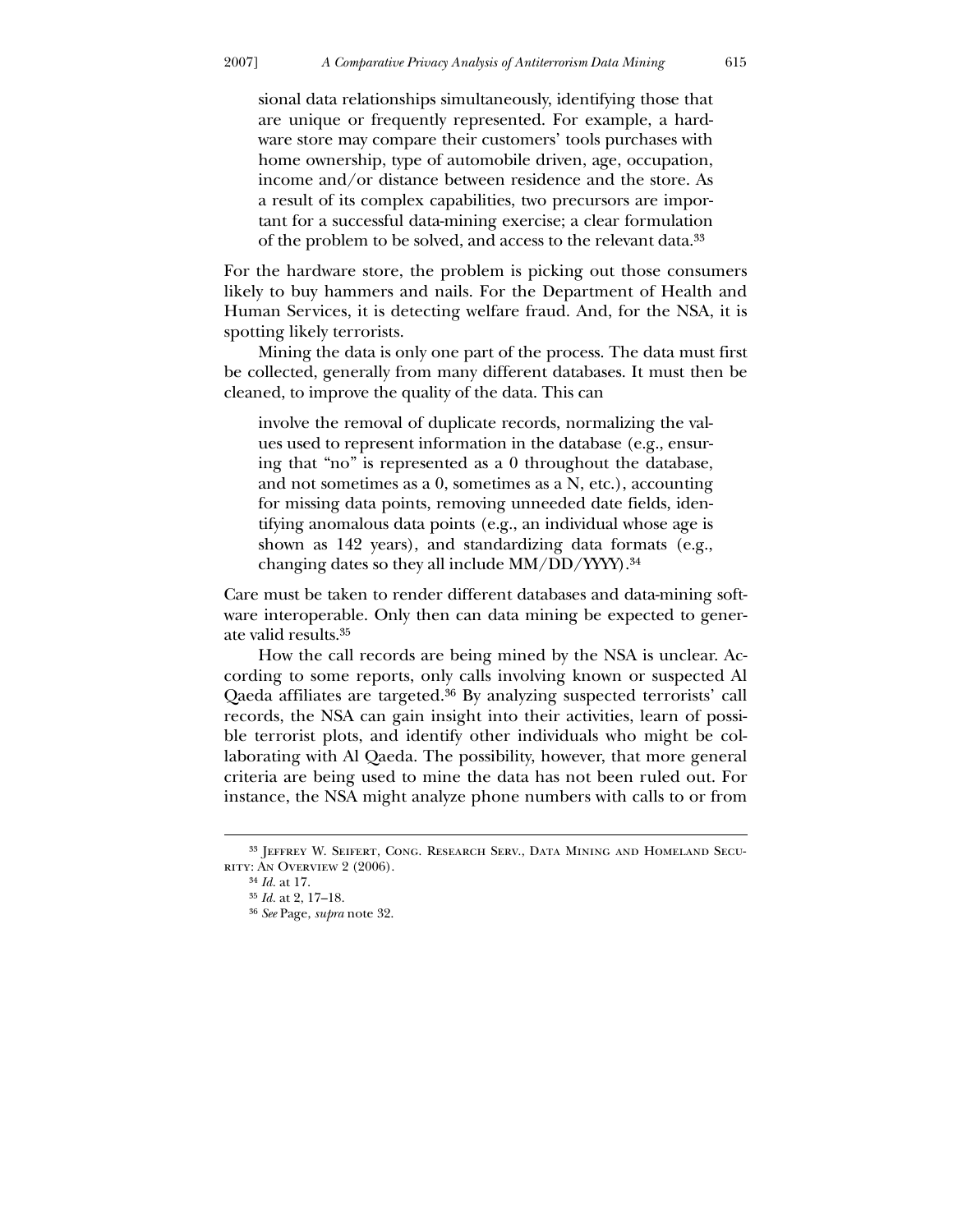the Middle East and located in geographic areas known to be Muslim communities.

 What happens afterwards with the phone numbers identified as likely terrorist numbers is also unclear. One possibility is that the information is used by the NSA or other government agencies to undertake more intrusive surveillance, for instance, eavesdropping on phone lines. Another possibility is that the pool of suspects is further narrowed by matching the suspicious phone numbers with other records such as credit card histories, financial information, and airline passenger records. Given the secretive nature of the database, these are, at best, informed guesses; the NSA's data-mining methods are unlikely to be revealed anytime soon.

 The NSA call records database is just one of many antiterrorism data-mining initiatives that have come to light since September 11.37 The most notorious is "Total Information Awareness," later renamed "Terrorism Information Awareness" in response to public criticism and ultimately defunded by Congress.38 The goal of Total Information Awareness was to combine all electronic information available on individuals—like Internet purchases, airline passenger data, and driver records—to single out terrorism suspects.39 Others include the Computer-Assisted Passenger Prescreening System ("CAPPS II"), now called Secure Flight, designed to match airline passenger records with other data to stop likely terrorists from boarding airplanes;<sup>40</sup> the Multistate Antiterrorism Information Exchange ("MATRIX") Pilot Project, which seeks to combine information from a variety of databases, including state law enforcement records, to assist with criminal investigations;<sup>41</sup> and the Department of the Treasury's acquisition, for data-mining purposes, of all records on international money transfers held by the Society for Worldwide Interbank Financial Telecommunication ("SWIFT").42 In the interest of brevity and clarity, the comparative legal analysis in this Article focuses on a call records program undertaken by a spy agency. But the analysis is also relevant to the many other antiterrorism data-mining programs that have surfaced in the past couple of years. To be sure, the

<sup>37</sup> *See* Seifert, *supra* note 33, at 5–17.

<sup>38</sup> Daniel J. Solove, Marc Rotenberg & Paul M. Schwartz, Information Privacy Law 604 (2d ed. 2006).

<sup>39</sup> *See id*. at 604–05.

<sup>40</sup> *See* Seifert, *supra* note 33, at 7–11.

<sup>41</sup> *See id*. at 11–15.

<sup>42</sup> Eric Lichtblau & James Risen, *Bank Data Sifted in Secret by U.S. to Block Terror*, N.Y. Times, June 23, 2006, at A1.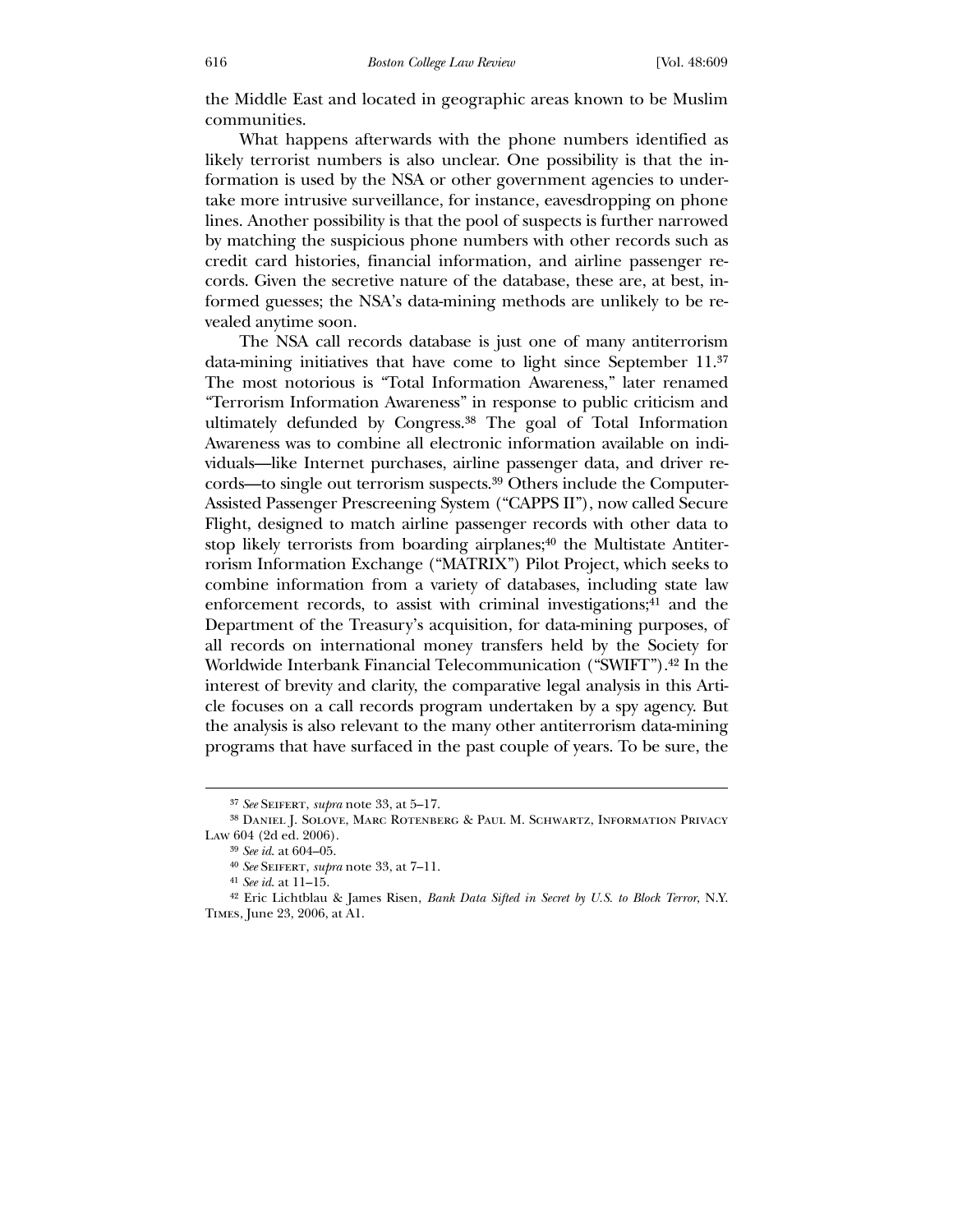statutory and constitutional specifics differ, especially in the United States, but the fundamental principles of the two legal systems and their points of contrast remain the same.

 Based on what legal authority did the NSA embark on its datamining mission? The agency was created by a secret executive memorandum in 1952.43 It was to be the sole foreign intelligence agency responsible for intercepting communications, what is generally called signals intelligence in contrast to human intelligence.44 The NSA was also placed under the organizational umbrella of the Department of Defense.45 In the years since 1952, the NSA has become a critical element of the intelligence community. It has extraordinarily powerful and sophisticated computing facilities, with the capacity to intercept and analyze any type of communication, anywhere in the world.46 The NSA is the agency responsible for some of today's most notorious spy programs: ECHELON,<sup>47</sup> warrantless wiretapping of international phone calls,<sup>48</sup> and, of course, the call database.

 Originally, the NSA was exempted from all regulation curbing the government's intelligence activities.49 In the aftermath of Watergate, however, Congress enacted legislation specifically targeted at the NSA's intelligence gathering—the Foreign Intelligence Surveillance Act of 1978 ("FISA").50 Later, in Executive Order 12,888, President Reagan set down surveillance guidelines for the entire intelligence community,

-

<sup>43</sup> Patrick Radden Keefe, Chatter: Dispatches from the Secret World of Global Eavesdropping 7 (2005). The NSA's original mandate was considerably elaborated and extended in Executive Order 12,333, promulgated by President Reagan in 1981. *See* Exec. Order No. 12,333, 46 Fed. Reg. 59,941, pt. 1.12(b) (Dec. 4, 1981). Although Congress has never enacted a specific enabling statute for the agency, it has acknowledged the agency through appropriations legislation and laws directed at the NSA. *See* National Security Agency Act of 1959, Pub. L. No. 86-36, 73 Stat. 63 (codified at 50 U.S.C. § 402 note (2000)); *see also* Peter E. Quint, *The Separation of Powers Under Carter*, 62 Tex. L. Rev. 785, 875 n.478 (1984).

<sup>44</sup> *See* Robert N. Davis, *Striking the Balance: National Security vs. Civil Liberties*, 29 Brook. J. Int'l L. 175, 181 (2003).

<sup>45</sup> *See id*.

<sup>46</sup> *See* Keefe, *supra* note 43, at 8.

<sup>47</sup> Lawrence D. Sloan, *ECHELON and the Legal Restraints on Signals Intelligence: A Need for Reevaluation*, 50 Duke L.J. 1467, 1471 (2001).

<sup>48</sup> *See generally* David Cole & Martin S. Lederman, *The National Security Agency's Spying*  Program: Framing the Debate, 81 IND. L.J. 1355 (2006).

<sup>49</sup> *See* Davis, *supra* note 44, at 180–95; Michael V. Hayden, *Balancing Security and Liberty: The Challenge of Sharing Foreign Signals Intelligence*, 19 Notre Dame J.L. Ethics & Pub. Pol'y 247, 251, 254–57 (2005) (describing the principal statutes and executive orders applicable to the NSA).

<sup>50</sup> Pub. L. No. 95-511, 92 Stat. 1783 (codified as amended in scattered sections of 50 U.S.C.).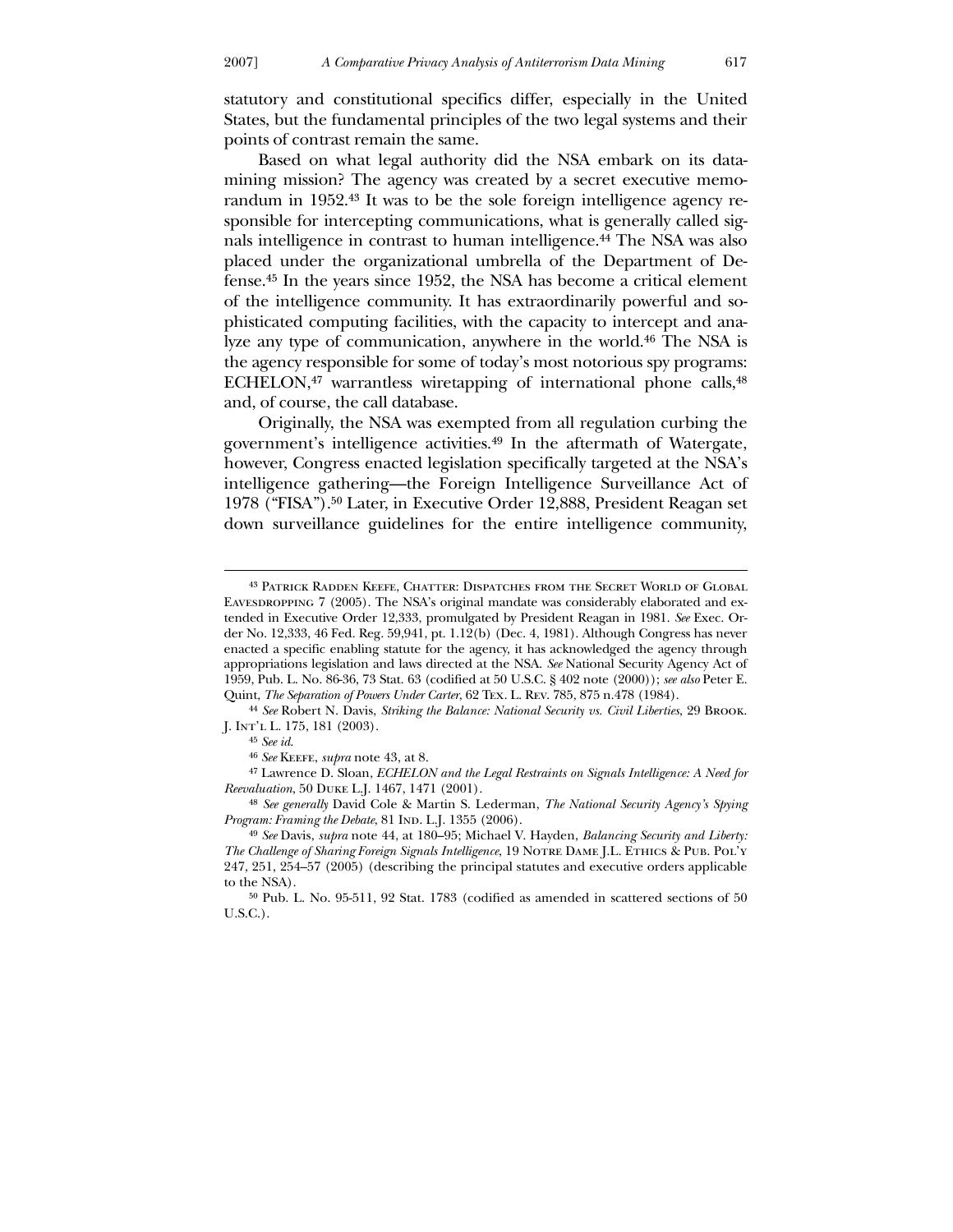including the NSA.51 Some of these restrictions are explored below. As this Article shows, however, they are largely ineffective against collection and use of personal data that do not entail the interception of wire or electronic communications.

 As for the call records program, it was most likely authorized by a secret presidential directive. The President has not yet spelled out the legal grounds for the directive, but they are likely to be similar to those advanced in support of the warrantless wiretapping program uncovered in December 2005.52 In a white paper submitted to Congress, the administration made two legal arguments in support of warrantless wiretapping: it was a lawful exercise of the President's constitutional powers under Article II of the U.S. Constitution and it was authorized by the Authorization for Use of Military Force (the "AUMF"), enacted by Congress in the immediate aftermath of September 11.53 According to the administration, the President's constitutional duty to serve as Commander-in-Chief of the Armed Forces and to prevent armed attacks against the nation includes the power to conduct warrantless surveillance within the United States for foreign intelligence purposes.54 In the AUMF, Congress authorized the President "to use all necessary and appropriate force against those nations, organizations, or persons he determines planned, authorized, committed, or aided the terrorists attacks" of September 11 to prevent "any future acts of international terrorism against the United States."55 The administration maintains that Congress intended for the statute to cover not only conventional military operations but also domestic electronic surveillance: such activity is necessary to identify the enemy and to foil future terrorist attacks.56 Both of these arguments can also be made in support of the call

<sup>51</sup> *See* Exec. Order No. 12,333, 46 Fed. Reg. 59,941, pt. 1.12(b) (Dec. 4, 1981).

<sup>52</sup> In July 2006, Michael Hayden, Director of the NSA at the time that the call database was created, was confirmed by the Senate for the position of Director of the CIA. In his confirmation hearings, he was asked about the legality of the call database. *Hearing of the S. Select Comm. on Intelligence on the Nomination of General Michael V. Hayden to Be the Director of the Central Intelligence Agency*, 109th Cong. 35 (2006) (statements of Sen. Carl Levin and Gen. Michael Hayden). Hayden said that the program was vetted by the NSA's General Counsel and the Inspector General, and that both had said that the program was within the President's Article II powers. *See id.* at 35, 53. Hayden, however, did not recollect any discussion of the AUMF. *See id.* at 25.

<sup>53</sup> *See generally* U.S. Dep't of Justice, Legal Authorities Supporting the Activities of the National Security Agency Described by the President (2006), *reprinted in* Cole & Lederman*, supra* note 48, at 1374.

<sup>54</sup> *Id.* at 1380.

<sup>55</sup> AUMF, Pub. L. No. 107-40, 115 Stat. 224 (2001).

<sup>56</sup> U.S. Dep't of Justice, *supra* note 53, at 1384–85.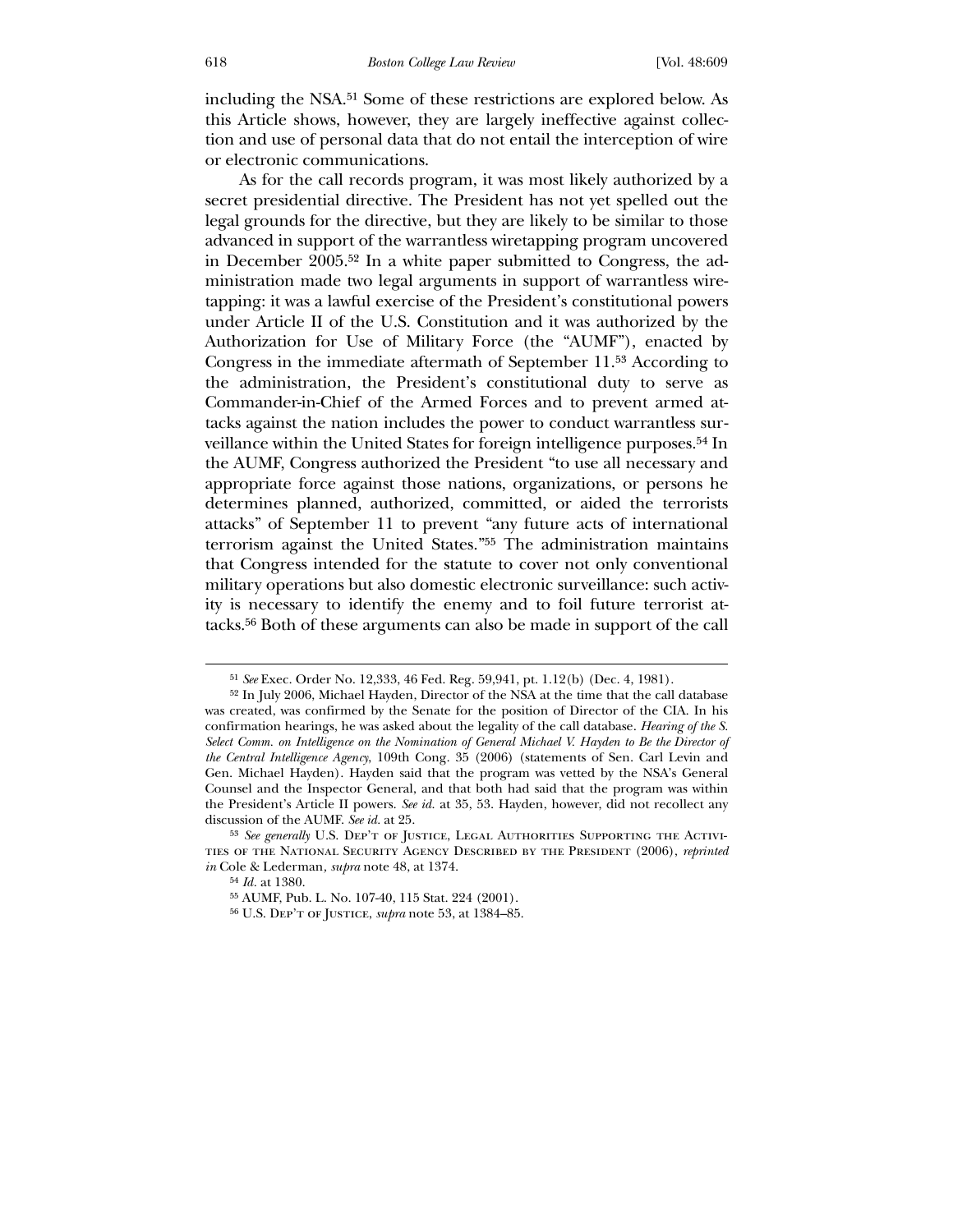database: by ordering the creation of the call database, the President furthered his constitutional duty to protect national security and took the steps necessary to prevent "any future acts of international terrorism," as instructed by Congress in the AUMF.57

 Since the discovery of the call records program, a number of lawsuits have been filed in federal court against the telecommunications providers and the government.58 In addition, complaints against the providers have been filed with telecommunications regulators in over twenty states.59 The telecommunications companies and the government, however, have already successfully defended two of these cases by invoking the state secrets privilege.60 This privilege protects information related to national security from disclosure because of the possible harm to national defense and to the success of future intelligencegathering operations.61 In the two cases in which the courts have found in favor of the privilege, the plaintiffs' claims had to be dismissed because, without court-ordered discovery, it would be impossible for them to prove any of their claims.62 Thus, it might very well be that, as a result of the state secrets privilege, the lawfulness of the call records program will never be decided by the courts.

#### II. Some Initial Transatlantic Comparisons

 How convincing is the President's legal defense of the NSA call database? As we shall see, plausible. But before launching into a detailed discussion of the legal framework, a few distinctions, important to the analysis on both sides of the Atlantic, should be borne in mind.

 The first is the difference between the content of communications and the incidents of communications. Incidents of communications include facts such as who was called, when, and for how long. This is significant for examining the government's interference with privacy in the United States, but considerably less so in Europe. In the United States, the content of, say, a telephone call or an email message is ex-

-

<sup>57</sup> *See* AUMF § 2.

<sup>58</sup> *See generally In re* Nat'l Sec. Agency Telecomms. Records Litig., 444 F. Supp. 2d 1332 ( J.P.M.L. 2006).

<sup>59</sup> *See* ACLU, Formal Complaint and Request for Investigation of AT&T and Verizon at 3, Filed with Michigan Public Service Commission, July 26, 2006, *available at* http://www. aclumich.org/pdf/publicserviceletter.pdf.

<sup>60</sup> *See Terkel*, 441 F. Supp. 2d at 917; ACLU v. NSA, 438 F. Supp. 2d 754, 765–66 (E.D. Mich. 2006).

<sup>61</sup> *See Terkel*, 441 F. Supp. 2d at 908; *ACLU*, 438 F. Supp. 2d at 759.

<sup>62</sup> *See Terkel*, 441 F. Supp. 2d at 917–18; *ACLU*, 438 F. Supp. 2d at 765.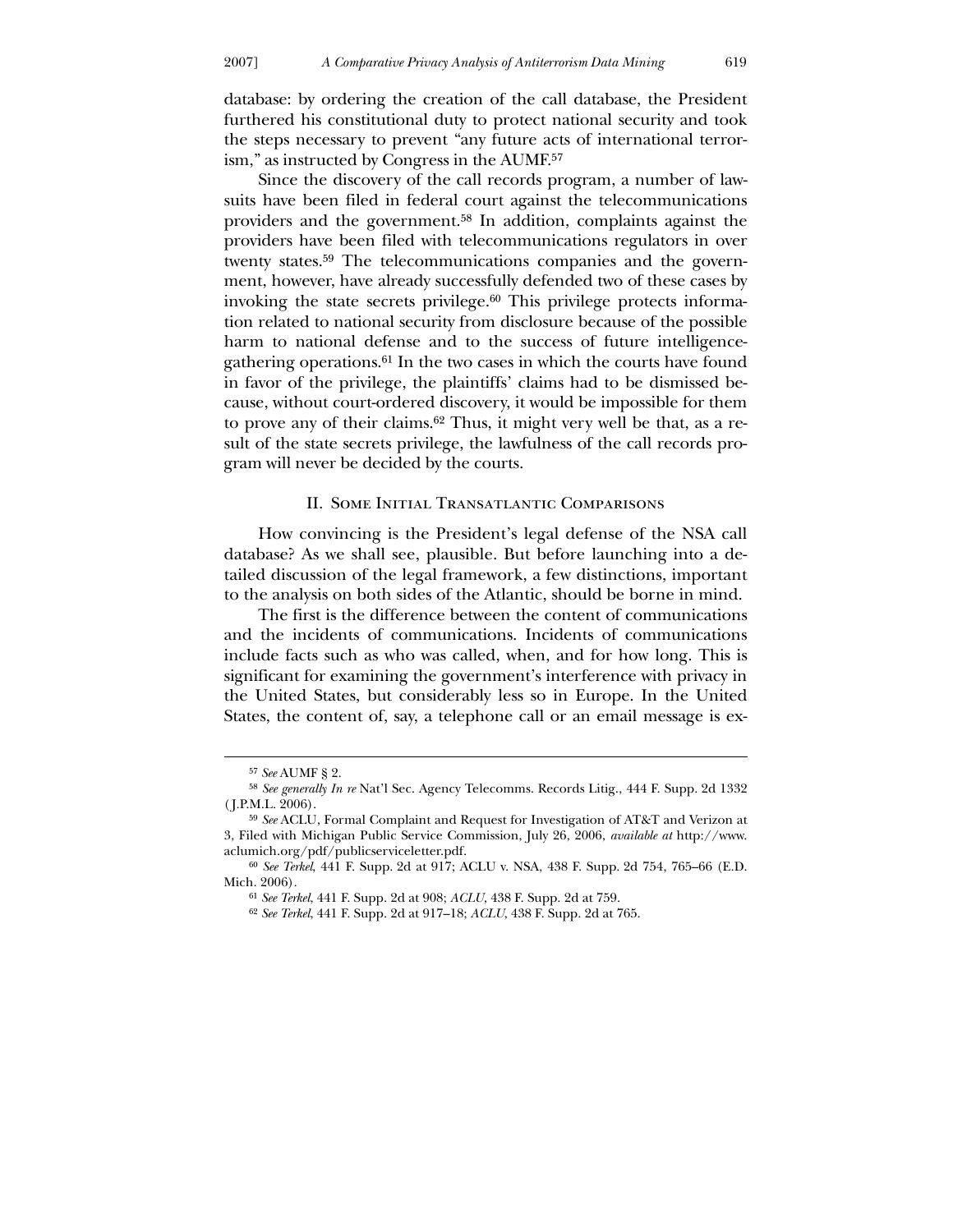tensively protected under constitutional and statutory law, but the incidents are not, especially when gathered after the communication has occurred.63 In Europe, the collection of both types of data is considered an interference with the fundamental right to privacy.<sup>64</sup> Even in Europe, however, government surveillance is generally considered more intrusive in the case of content data and therefore more difficult to justify in the face of a legal challenge.65

 The second distinction is the one drawn between communications data and all types of personal data. Because letters, phone conversations, emails, and other types of communications are believed to be more revealing of one's self than a decision to purchase a book on the Internet, for example, the government's ability to obtain the former kind of personal data is covered by separate, more stringent regulation on both sides of the Atlantic.66 Where Europe and the United States part ways is on their treatment of "all types of personal data."67 With respect to personal data processing by government actors, the U.S. legal framework is far less demanding than the European one.68 As for the private sector, an all-encompassing category for "all types of personal data" does not exist in the United States. Rather, uses of *specific* types of personal data are regulated, including health information, video store records, financial information, and so on.69 By contrast, in European law, all personal data processing is treated as potentially problematic, even when undertaken by private actors.70

 The last important distinction regards not the type of personal data collected, but the government purposes for which it is collected. The law in both the United States and Europe treats information gathering for purposes of law enforcement differently from information

<sup>63</sup> *See* Smith v. Maryland, 442 U.S. 735, 742 (1979).

<sup>64</sup> *See* Council of Europe Convention, *supra* note 18, art. 2(a).

<sup>65</sup> *See id.* art. 6.

<sup>&</sup>lt;sup>66</sup> See, e.g., GRUNDGESETZ [GG] [Constitution] art. 10 (F.R.G.) (stating that "[t]he confidentiality of letters, as well as the confidentiality of post and telecommunications is inviolable"); Wiretap Act, 18 U.S.C.A. §§ 2510–2522 (West 2000 & Supp. 2006).

<sup>67</sup> *See* Council of Europe Convention, *supra* note 18, art. 2(a) (defining "personal data" as "any information relating to an identified or identifiable individual").

<sup>68</sup> *See* 5 U.S.C. § 552a (2000 & Supp. IV 2004) (regulating the collection and use of personal information by government actors).

<sup>69</sup> The government's use of many of these same types of personal data is also afforded special regulatory treatment. *See, e.g.*, Fair Credit Report Act, 15 U.S.C. § 1681 (2000 & Supp. III 2003); Right to Financial Privacy Act, 29 U.S.C. §§ 3401–3422 (2000 & Supp. III 2003).

<sup>70</sup> *See* Council of Europe Convention, *supra* note 18, art. 3.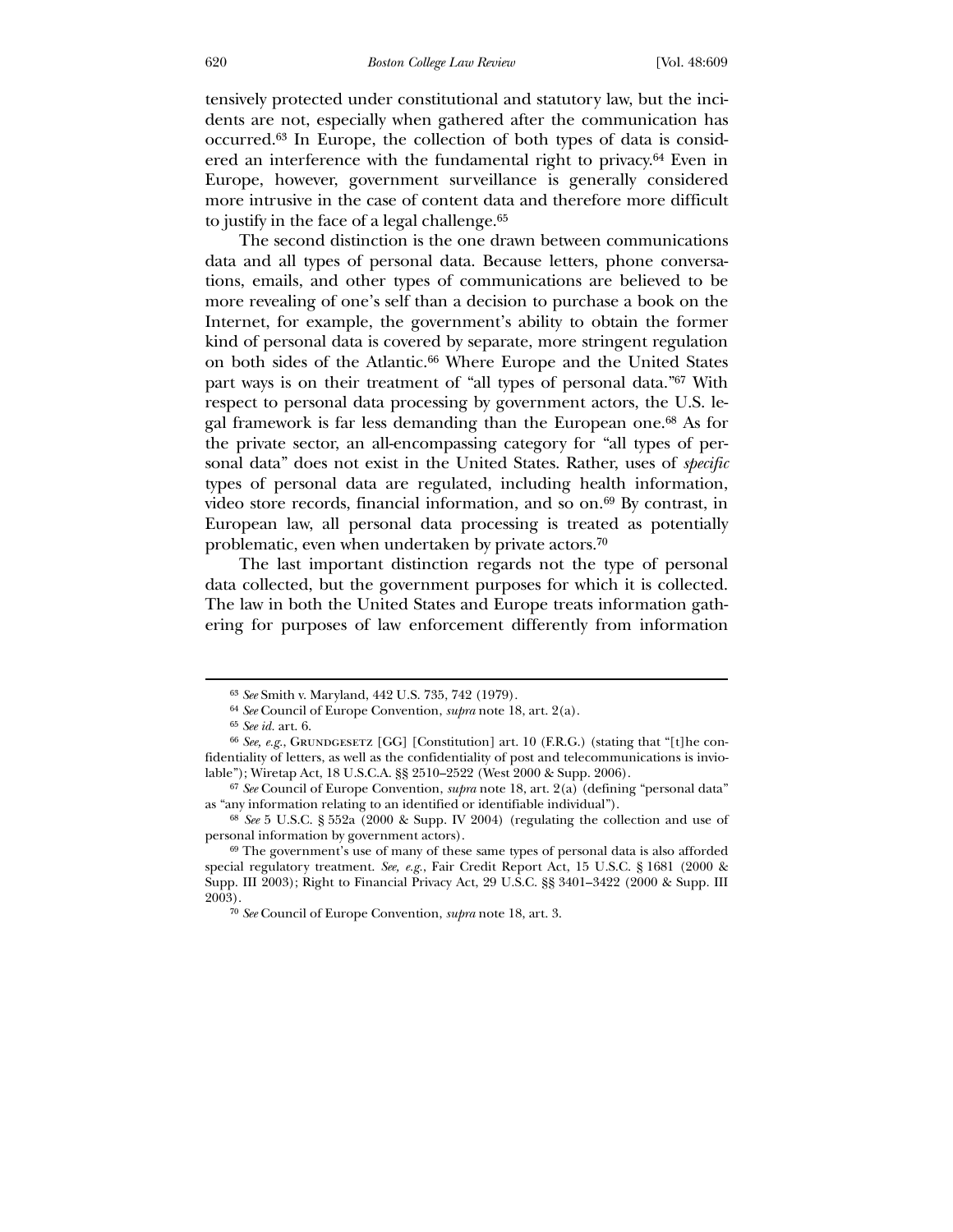<u>.</u>

gathering for purposes of protecting national security.71 The former is regulated more stringently than the latter because of the different aims and consequences of the two types of government activities.72 Criminal investigations are relatively narrow in scope—their focus is a specific past or imminent future event. By contrast, agencies charged with protecting national security must monitor a wide, inchoate range of individuals and activities that might, sometime in the future, threaten the well-being of the population. Furthermore, the purpose of a criminal investigation is to prosecute and convict individuals, with draconian consequences for their life and liberty interests. By contrast, criminal prosecutions are tangential to what national security agencies do. They do not have arrest powers, but instead must refer cases to the police if a plot is so far advanced that arrest and prosecution are warranted.73 The mission of such agencies is to thwart the most dangerous types of threats—often turning a blind eye to routine crime—and to do so using a variety of tactics.74 The targets of national security surveillance, therefore, are not as likely to be detained and imprisoned as are those of police investigations. Their rights are clearly compromised, but not as directly as with criminal investigations.

 Again, Europe and the United States differ as to how they further parse the categories. On the national security side, European legal systems are designed to ward off two types of threats: domestic and foreign. One agency is responsible for gathering intelligence abroad on threats posed by foreign governments—in the old days, the Soviet Union. Another agency is charged with gathering intelligence at home, on activities sponsored by foreign powers (counter-intelligence) as well as on home-grown security threats.75 In the past, those home-grown

<sup>71</sup> *See* Richard A. Posner, Preventing Surprise Attacks: Intelligence Reform in the Wake of 9/11, at 163–97 (2006) (discussing methods of organizing intelligence in different countries).

<sup>72</sup> *See id*. at 173–75 (describing difference between law enforcement and national security functions).

<sup>73</sup> *See id*. at 170 (discussing the role of MI5 agents in England).

<sup>74</sup> *See id*. at 174 (characterizing intelligence as "threat—rather than case—oriented" as compared to criminal investigations).

<sup>75</sup> In Germany, there are two main sets of national security agencies: the Office for the Protection of the Constitution (*Bundesamt für Verfassungsschutz* or "BfV") and the BfV's counterparts at the Land (state) level, responsible for domestic intelligence; and the Federal Intelligence Service (*Bundesnachrichtendienst* or "BND"), responsible for foreign intelligence. *See* Shlomo Shpiro, *Parliamentary and Administrative Reforms in the Control of Intelligence Services in the European Union*, 4 Colum. J. Eur. L. 545, 550–51 (1998); *see also* François Thuillier, L'Europe du Secret: Mythes et Réalité du Reseignement Politique Interne 18 (2000). The structure of the security services in France is even more complicated. Intelligence on home-grown security threats is handled by a department of the Na-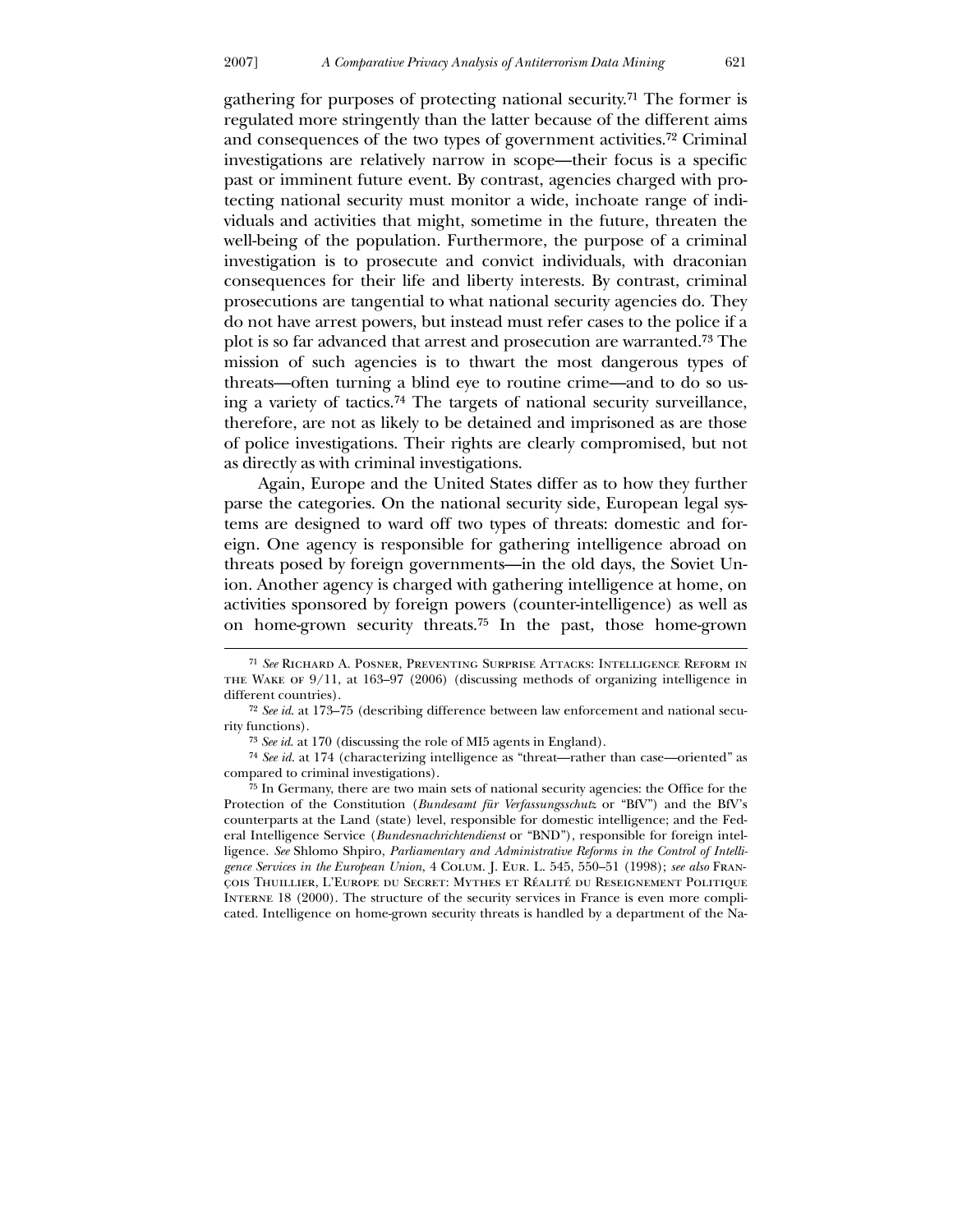threats came from extremist and separatist terrorist groups like the Bader Meinhof and the Irish Republican Army; today, they include radical-Islam terrorist cells. Both sets of agencies operate under far less cumbersome procedural guidelines than do the police. Oversight is generally entrusted not to the judiciary but to the legislative and executive branches. Specifically, both sets of agencies are covered by the more permissive surveillance regimes discussed in Part IV on European law—permissive, that is, compared to police surveillance for purposes of criminal prosecutions.76

 By contrast, in the United States, national security is perceived mostly as security from foreign powers abroad, not from internal threats, and especially not from home-grown internal threats. On the bureaucratic level, there are no domestic counterparts to the country's foreign intelligence agencies—the Central Intelligence Agency (the "CIA") for human intelligence and the NSA for signals intelligence. The Federal Bureau of Investigation (the "FBI") is charged with *both* criminal investigations of violations of federal law and domestic intelligence operations.77 Those domestic operations, moreover, are directed against activities sponsored by foreign governments or groups, not by domestic ones. The rules for national security surveillance, set down in FISA, are largely responsible for this institutional state of affairs.78 As the name suggests, the statute applies only when the government seeks to obtain foreign—not domestic—intelligence within the United States: its rules are triggered when the target of the investigation is a "foreign power" or an "agent of a foreign power."79

 In fact, until recently, the FBI's paradigm for both domestic intelligence operations and criminal investigations has been a more rightsabiding law enforcement model, not a national security model.80 This is

tional Police, the *Direction Centrale des Renseignements Généraux* ("DCRG"). There is also an antiterrorist section of the National Police: the *Division Nationale Anti-Terroriste* ("DNAT"). It is responsible for investigating and preventing all terrorist activities in France. Domestic intelligence on security threats encouraged by foreign powers is handled by the *Direction de la Surveillance du Territoire* ("DST"). *See* Thuillier, *supra*, at 112–13. The *Direction Générale de la Securité Extérieure* ("DGSE") is France's classic spy agency, responsible for gathering signals and human intelligence *outside* France. *See id.* at 185.

<sup>76</sup> *See infra* notes 169–340 and accompanying text.

<sup>77</sup> *See* Posner, *supra* note 71, at 176 (discussing the hybrid nature of the FBI).

<sup>78</sup> *See* FISA, Pub. L. No. 95-511, 92 Stat. 1783 (codified at 50 U.S.C.A. §§ 1801–1811, 1821–1829, 1841–1846, 1861–1862 (West 2003 & Supp. 2006)).

<sup>79</sup> 50 U.S.C. § 1804(a).

<sup>80</sup> *See* Jacqueline Ross, *The Place of Covert Surveillance in Democratic Societies: A Comparative Study of the United States and Germany* 35–36 (SSRN, Working Paper No. 909010, 2006), *available at* http://ssrn.com/abstract=909010.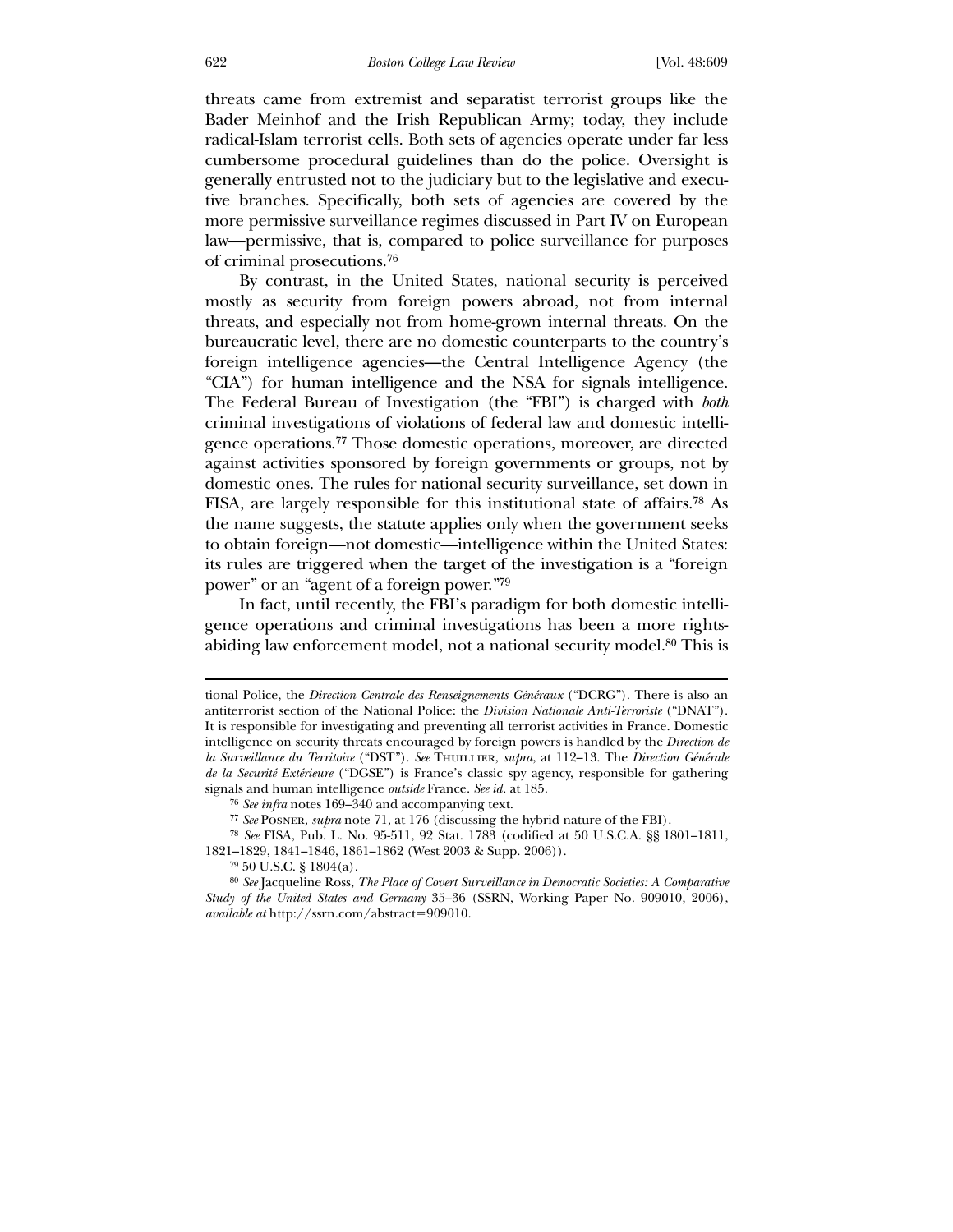the product of the organizational culture that developed in the 1970s in response to congressional investigations into the FBI's secret surveillance of civil rights leaders and other political activists.81 As Jacqueline Ross explains, under the FBI guidelines crafted in the 1970s for domestic security investigations

the FBI [was] to restrict domestic intelligence operations to the investigation of individuals or groups who not only violate civil rights or seek to interfere with or overthrow the government, but who do so through activities that "involve or will involve the violation of federal law" as well as "the use of force or violence." Thus the standard for proper covert operations in the intelligence arena became the criminal standard— requiring some indication that criminal offenses were in the offing.82

Compared to Europe, more government investigations are regulated as policing than as defending against national security threats. This is true even today, notwithstanding all the revisions that have been made since September 11 to the FBI guidelines and FISA.83

 The Nixon-era reluctance to allow national security operations to be directed against primarily domestic conspiracies also makes sense of a fundamental anomaly, as seen at least in European eyes, of the NSA call database: why is a program involving primarily individuals within the United States being handled by an agency created to gather foreign signals intelligence? Most of the calls, even the suspicious ones, involve individuals living in the United States whose formal ties to the United States are likely to be at least as strong as, if not stronger than, their ties to a foreign organization. In other words, the threat that one might hope to discover with such data mining is as likely to be a threat coming from fundamentalist Islamic groups established inside the country, as from Al Qaeda operatives abroad. The answer to this puzzle is that the architecture of the legal system does not fully contemplate such investigations. In a place with one or more domestic security agencies, like Germany, France, or the United Kingdom, such a program would be handled by one of those bodies. But in the United States, the NSA was the only viable institutional candidate.

<sup>81</sup> *See id*.

<sup>82</sup> *Id.* at 37.

<sup>83</sup> *Id.* at 38. For a description of the changes to FISA made by the USA PATRIOT Act and the reauthorization of the USA PATRIOT Act, see Solove, Rotenberg & Schwartz, *supra* note 38, at 288–309.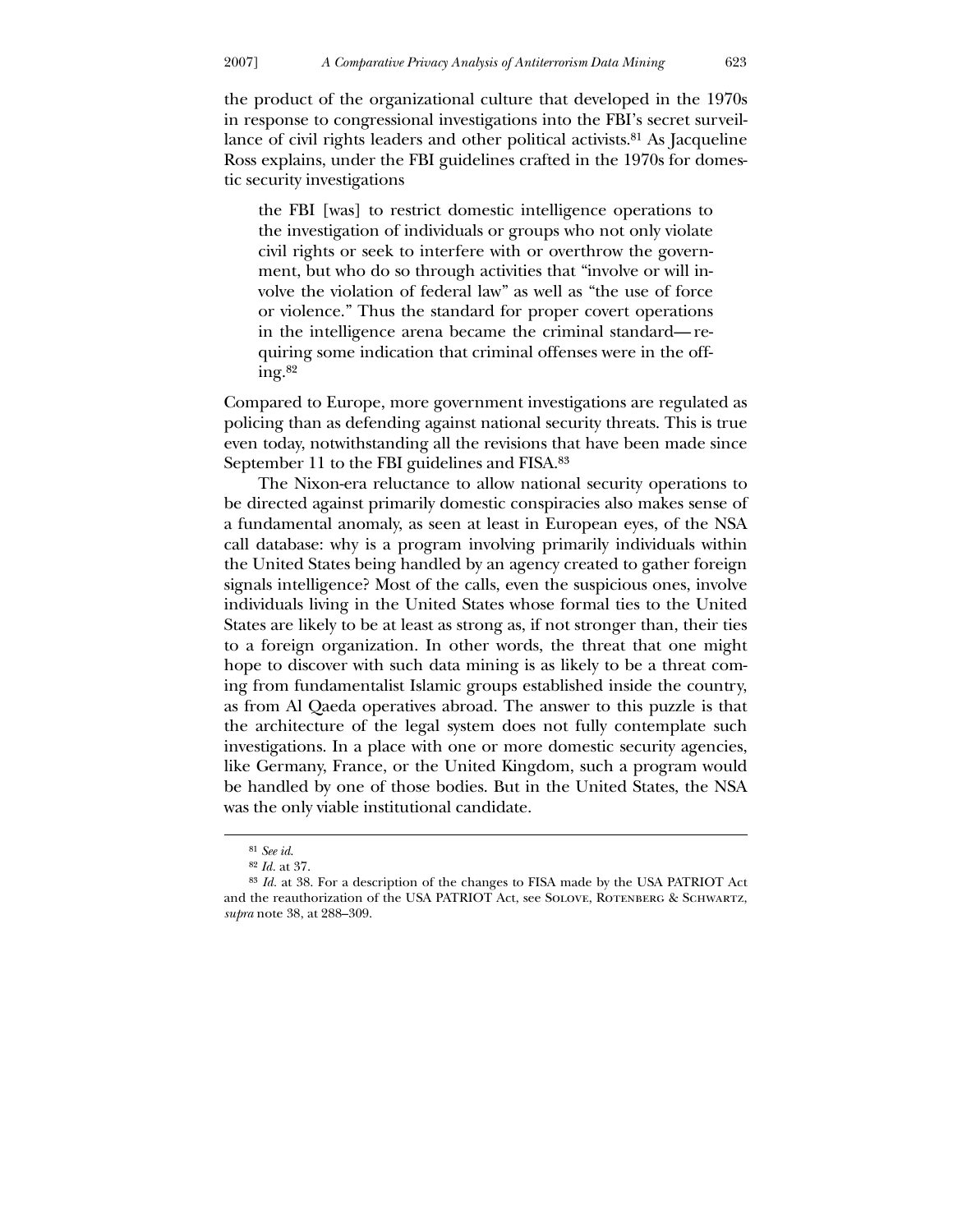#### III. THE UNITED STATES: LEGAL PLAUSIBILITY

 Now for a detailed consideration of the law on the American side of the Atlantic. The law regulating data privacy is both constitutional and statutory. One statute in particular, the Privacy Act of 1974, requires close scrutiny.

## A. *U.S. Constitutional Law*

 The Fourth Amendment of the U.S. Constitution, generally the first line of defense against intrusive surveillance, does not apply in cases like the NSA call database.84 Under the U.S. Supreme Court's case law, a person must have a reasonable expectation of privacy before the Fourth Amendment's prohibition on unreasonable searches and seizures and the related warrant requirement will apply.85 In 1967, in *Katz v. United States*, the Court held that individuals have a reasonable expectation of privacy in the content of their telephone conversations.86 But over a decade later, in *Smith v. Maryland*, the Court held that individuals do not have a reasonable expectation of privacy in the numbers dialed from their telephones.87 Why? According to the Court, individuals know that the numbers dialed from their lines can be recorded by their providers and that, indeed, these numbers are routinely recorded for legitimate business purposes such as billing.88 Because callers know of this exposure to third parties, the Court reasoned, they cannot expect their dialing information to remain secret.89 In making telephone calls and doing business with telephone companies, subscribers "assume the risk" that their records will be exposed to others, including the police.90

 This case law is the source of the distinction between content and incidental, or "envelope," communications data.91 What is written in a letter—today, an email—and what is said in a telephone conversation are considered private. Warrantless government intrusions are believed

<sup>&</sup>lt;sup>84</sup> See U.S. CONST. amend. IV.

<sup>85</sup> Katz v. United States, 389 U.S. 347, 351–52 (1967).

<sup>86</sup> *Id*. at 352.

<sup>87</sup> 442 U.S. 735, 742 (1979).

<sup>88</sup> *Id.*

<sup>89</sup> *Id*.

<sup>90</sup> *Id*. at 744. The assumption of the risk rationale was first used by the Supreme Court to deny Fourth Amendment protection to customer account information held by banks. *See generally* United States v. Miller, 425 U.S. 435 (1976).

<sup>91</sup> *See* Orin S. Kerr, *Internet Surveillance Law After the USA PATRIOT Act: The Big Brother That Isn't*, 97 Nw. U. L. Rev. 607, 611 (2003); Daniel J. Solove, *Reconstructing Electronic Surveillance Law*, 72 Geo. Wash. L. Rev. 1264, 1286 (2004).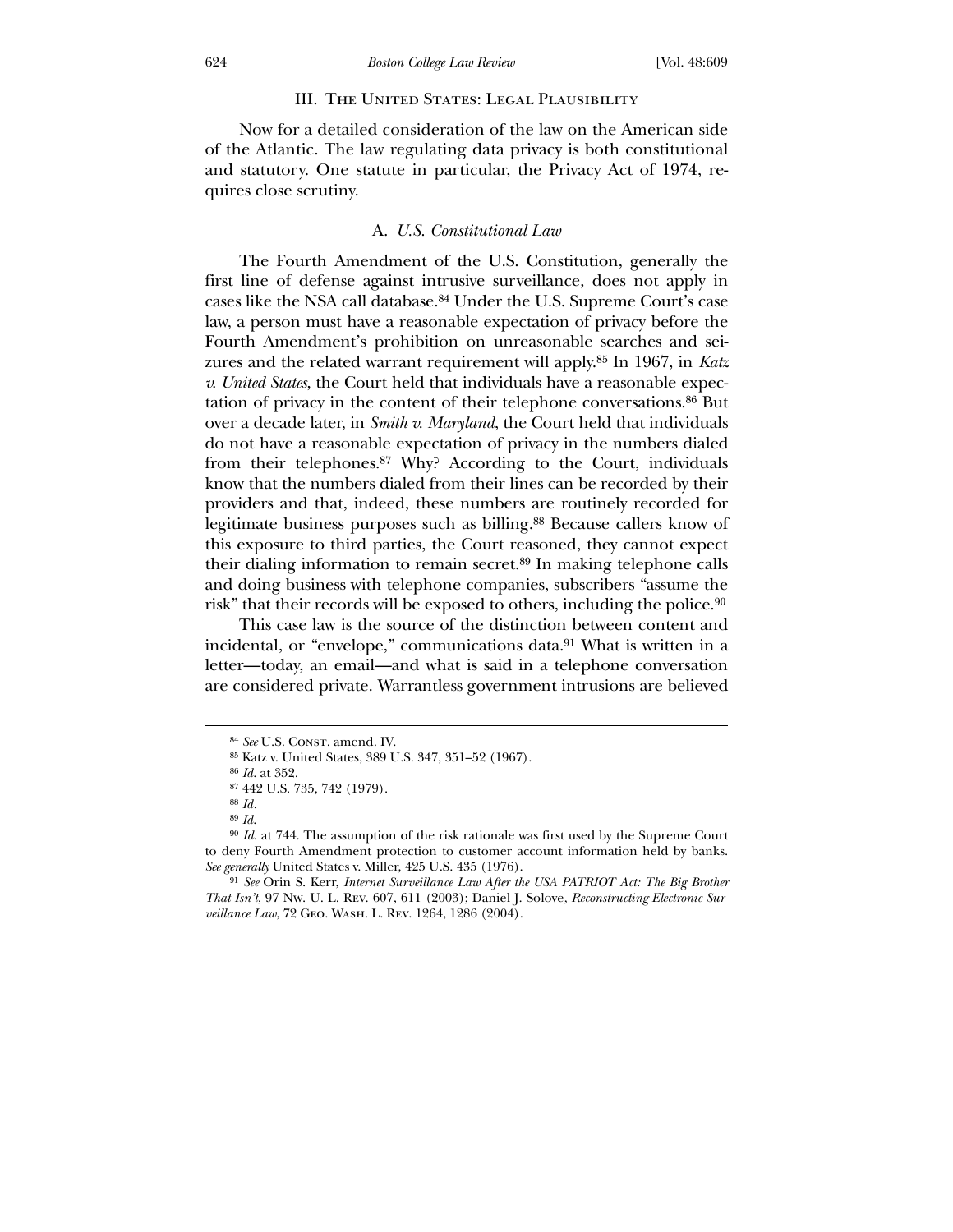to be obnoxious. By contrast, individuals cannot claim a privacy interest in those identifiers that are necessary for the communication to occur—the mailing address, the routing information, and the telephone numbers. That information is too "prosaic" for a constitutional privacy right to attach.92 Because the call records collected by the NSA fall into the noncontent category, they are not covered by the Fourth Amendment.

 Nor would such information be protected under the Supreme Court's substantive due process doctrine. The Supreme Court has long recognized that certain types of personal decisions are constitutionally protected from government interference, as part of the right to "liberty," even though they are not specifically listed in the Bill of Rights. The most notorious of these personal decisions, of course, is abortion.93

 In 1977, in *Whalen v. Roe*, the Court suggested that personal information might also be constitutionally protected as a liberty interest.94 The Court considered a challenge to a New York statute requiring physicians to report to the state Department of Health all prescriptions written for drugs with both medical and recreational uses—drugs like opium, cocaine, and marijuana.95 The Court rejected the challenge, but not before elaborating on the harm that disclosure of such medical information might cause patients and reviewing the various safeguards in place to prevent disclosure except when necessary to stop illegal drug abuse.96 Since *Whalen*, however, the Supreme Court has been silent on the so-called "constitutional right to information privacy" and the federal circuits have come down differently on the very existence, as well as the contours, of the right.97 Even setting aside this uncertainty, information on one's phone calls would most likely not count as part of such a right. The Fourth Amendment case law on the lack of a reasonable expectation of privacy is especially damning on this point.98 In sum, even if there were an established right to information privacy, it is highly unlikely that call data would be covered by the right, and, even if it were covered, it is unlikely that the security measures in place to protect against unwarranted disclosures were so deficient as to render the NSA database unconstitutional.

-

<sup>92</sup> *Smith*, 442 U.S. at 748 (Stewart, J., dissenting).

<sup>93</sup> *See* Planned Parenthood of Se. Pa. v. Casey, 508 U.S. 833, 847 (1992).

<sup>94</sup> 429 U.S. 589, 597 (1977).

<sup>95</sup> *Id*. at 592–96.

<sup>96</sup> *Id*. at 593–95.

<sup>97</sup> *See* Solove, Rotenberg & Schwartz, *supra* note 38, at 400–02.

<sup>98</sup> *See Smith*, 442 U.S. at 742.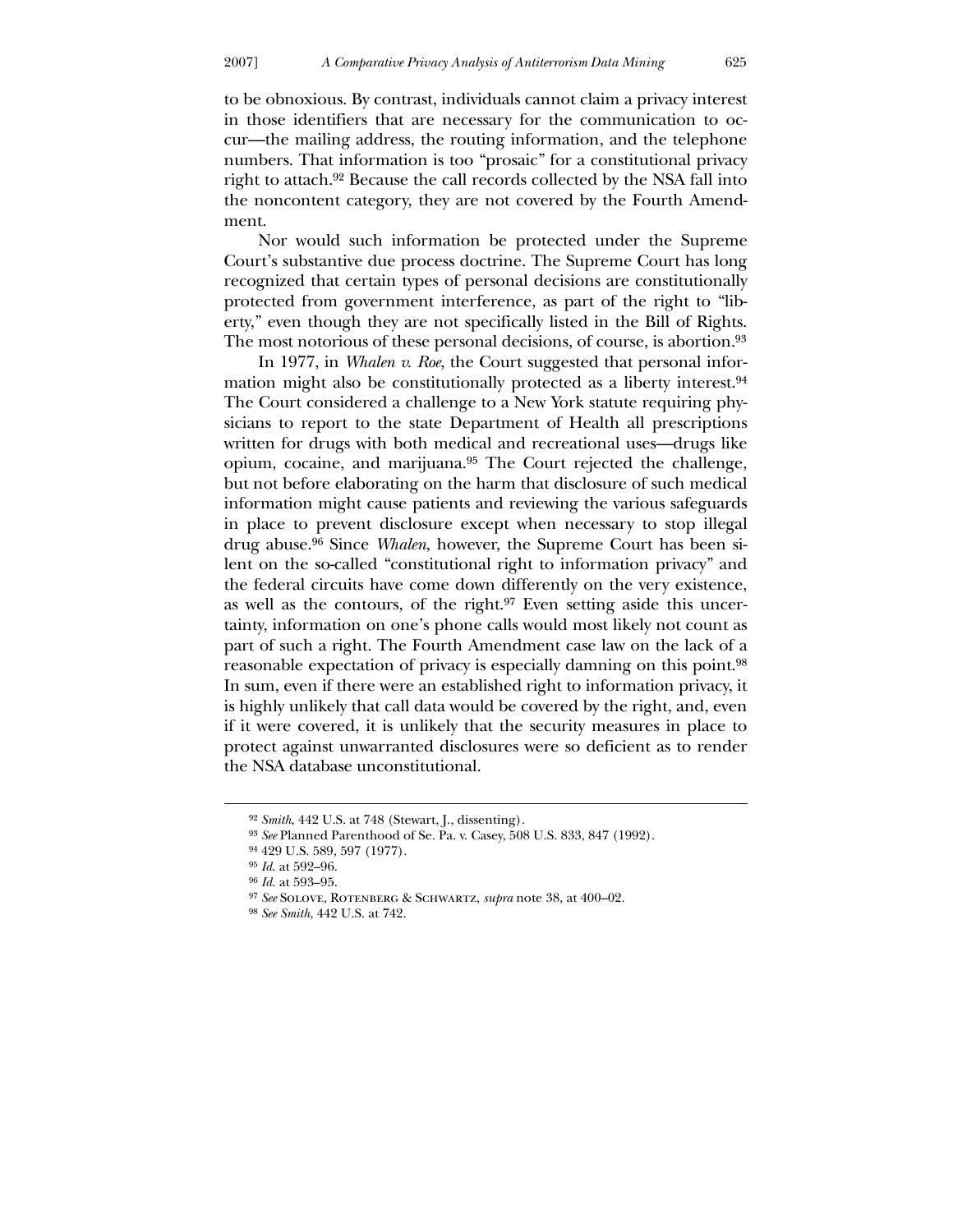#### B. *U.S. Statutory Law*

 Some of the lacunae in the Supreme Court's case law have been filled by legislative enactments. Even though, therefore, the incidents of communications are not constitutionally shielded from government scrutiny, they do receive some protection under statute—albeit less protection than afforded the contents of communications.

 Surveillance conducted for law enforcement is regulated separately from surveillance conducted to protect national security against foreign powers.99 The Electronic Communications Privacy Act (the "ECPA") of 1986 covers the former, and FISA the latter.100 Both have been amended significantly since their original enactment, most recently by the USA PATRIOT Act.101 The ECPA consists of three separate acts: the Wiretap Act applies to the interception of the contents of communications like telephone calls and emails, as the communication is occurring;102 the Stored Communications Act applies to communications in electronic storage—for instance, an email on a server—as well as customer records held by telephone companies and Internet service providers;103 and the Pen Register Act applies to the installation of devices that capture information on outgoing calls (pen registers) and incoming calls (trap-and-trace devices), as well as the use of "processes" that capture similar information on Internet users.104 The type of surveillance contemplated by FISA parallels to some extent the ECPA's scheme: the interception of communications<sup>105</sup> and the installation of pen registers and trap-and-trace devices, as well as their Internet equivalents.106 FISA also sets down standards for a number of other types of information gathering, including physical searches of premises107 and access to physical records like library borrower lists.108

<sup>99</sup> For an overview of the electronic surveillance law discussed in this section, see So-LOVE, ROTENBERG & SCHWARTZ, *supra* note 38, at 267-97.

<sup>100</sup> 18 U.S.C. § 2510 (2000 & Supp. III 2003); FISA, 50 U.S.C.A. §§ 1801–1811, 1821– 1829, 1841–1846, 1861–1862 (West 2003 & Supp. 2006).

<sup>101</sup> The USA PATRIOT Act was passed in 2001 and recently reauthorized with amendments. *See* Pub. L. No. 107-56, 115 Stat. 272 (2001) (amended by USA PATRIOT Improvement and Reauthorization Act of 2005, Pub. L. No. 109-177, 120 Stat. 192 (Mar. 9, 2006)).

<sup>102</sup> 18 U.S.C.A. §§ 2510–2522 (West 2000 & Supp. 2006).

<sup>103</sup> 18 U.S.C. §§ 2701–2711 (2000, Supp. III 2003 & Supp. IV 2004).

<sup>104</sup> 18 U.S.C. §§ 3121–3127 (2000, Supp. III 2003 & Supp. IV 2004).

<sup>105</sup> 50 U.S.C. §§ 1801–1811. *See generally* Peter P. Swire, *The System of Foreign Intelligence Surveillance Law*, 72 Geo. Wash. L. Rev. 1306, 1322–29 (2004).

<sup>106</sup> 50 U.S.C.A. §§ 1841–1846 (West 2003 & Supp. 2006).

<sup>107</sup> *Id.* §§ 1821–1829.

<sup>108</sup> *Id.* §§ 1861–1862.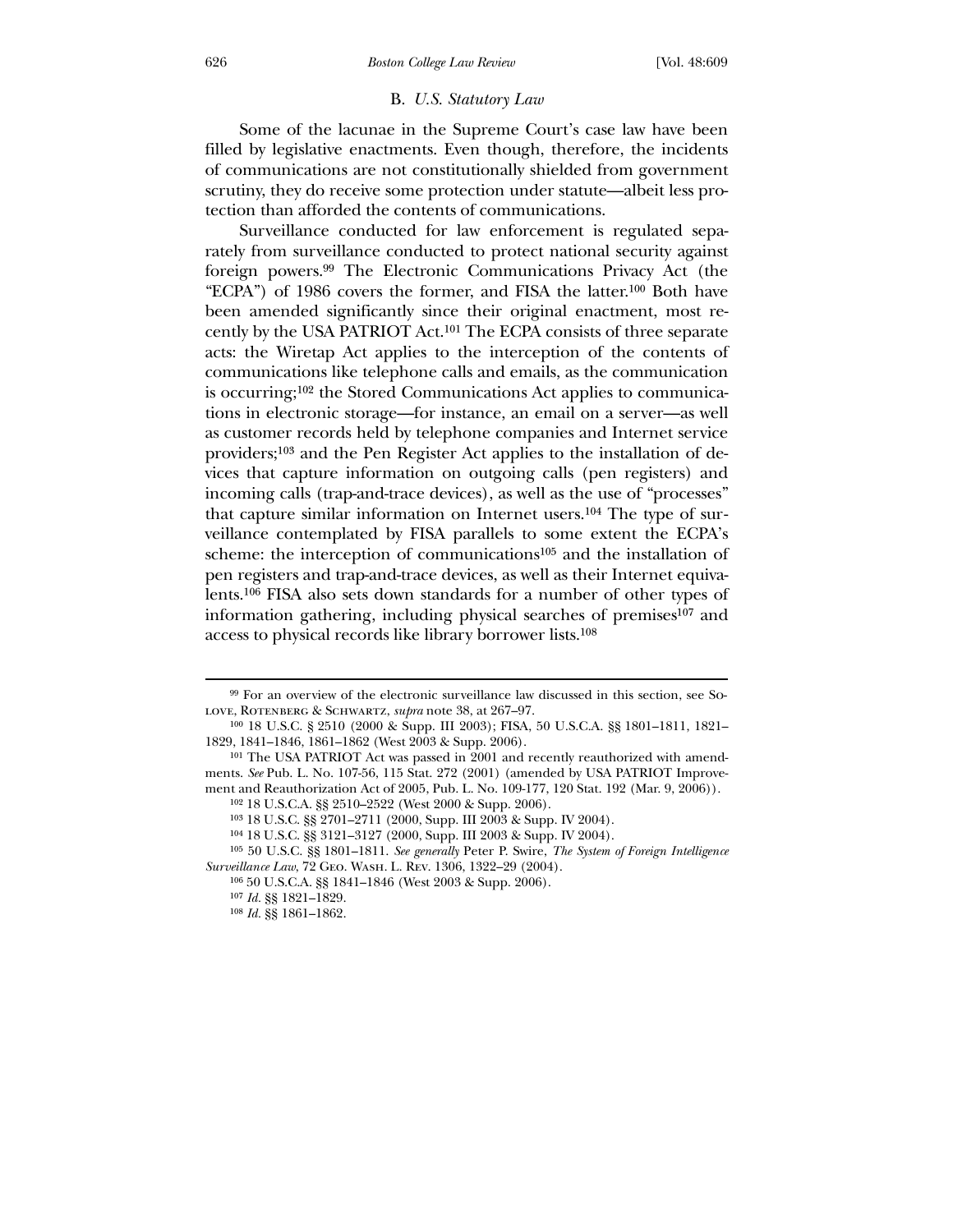Collecting call data, quite obviously, is different from the interception of the contents of a communication, either in transmission or in storage.109 Neither did the NSA install pen registers and trap-and-trace devices on individual phone lines to obtain the call data. The NSA used a far more efficient method: it piggy-backed off telecommunications providers, requesting that information already gathered in the course of routine business operations be transferred to the government.110 Hence, the one piece of federal electronic surveillance law that does apply, squarely, to the kind of data involved in the NSA program is that part of the Stored Communications Act on customer records.111

 The Stored Communications Act bans companies from disclosing customer records to the government,112 but then creates a number of exceptions to that ban.113 If the government obtains a warrant, a court order, or for certain categories of customer information, a specific type of administrative subpoena, then disclosure is permitted.114 The warrant and court order procedures must be used for ordinary criminal investigations, whereas the speedier administrative process may be used "in an authorized investigation to protect against international terrorism or clandestine intelligence activities."115 This type of administrative subpoena is known as a National Security Letter.116 If the Director of the FBI or his designee certifies that the customer records are being

112 *See* 18 U.S.C. § 2702(a)(3) (2000 & Supp. III 2003). The lawyers for the NSA might quibble that the NSA did not obtain information *on* a "subscriber to or customer of [an electronic communication] service," 18 U.S.C.A.  $\S 2703(c)(1)-(2)$  (West 2000 & Supp. 2006), because it only obtained data on phone numbers, without the names of the customers using those phone numbers. But the NSA request certainly comes within the spirit of the statute, given that the name of a subscriber can easily be identified based on her phone number and that the intent of the Act is to protect customer privacy.

113 *See* 18 U.S.C. § 2702(c).

<u>.</u>

<sup>109</sup> The following discussion was informed by blog commentary by three experts on surveillance law. *See* OrinKerr.com, http://www.orinkerr.com (May 12, 2006, 03:30 EST); Posting of Peter Swire & Judd Legum to Think Progress, http://thinkprogress.org/2006/ 05/page/6 (May 11, 2006, 18:25 EST).

<sup>110</sup> *See* Cauley, *supra* note 9; Page, *supra* note 32.

<sup>111</sup> *See* Stored Communications Act, 18 U.S.C.A. § 2702 (West 2000 & Supp. 2006); *see also* Communications Act, 47 U.S.C. § 222 (2000) (requiring telecommunications carriers to keep their customer information confidential). The duty of confidentiality, however, is subject to any disclosures required by law and therefore the analysis is similar to that under the Stored Communications Act.

<sup>114</sup> *See id.* §§ 2702(c)(1), 2703(c)(1)–(2). The scheme for government access to financial records and credit reports is quite similar.

<sup>115</sup> *Id.* § 2709(b). This is the standard for *federal* administrative subpoenas. The statute, however, also contemplates administrative subpoenas issued by state entities and governed by state law. *See* 18 U.S.C.A. § 2703(c)–(d).

<sup>116</sup> Solove, Rotenberg & Schwartz, *supra* note 38, at 728–29.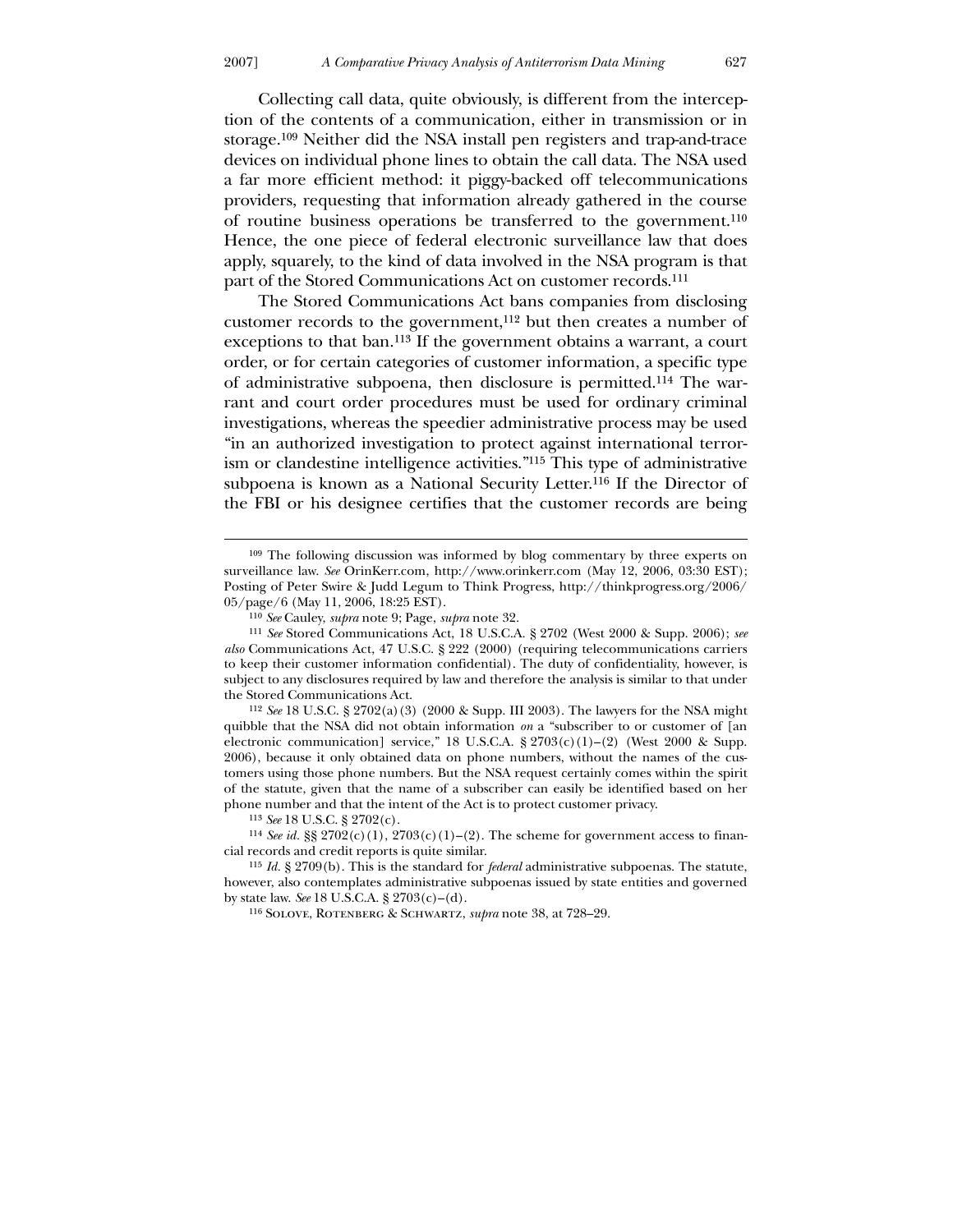requested for an investigation "to protect against international terrorism or clandestine intelligence activities," the telecommunications provider must hand over the information.117 Government access to customer data, therefore, replicates the more general, two-track approach to surveillance—one track for law enforcement, the other for national security. Yet even though the call data was requested by the NSA for national security purposes, administrative subpoenas were not used. At first blush, therefore, it appears that the NSA, along with the telecommunications providers that collaborated with the NSA, violated the Stored Communications Act.118

 What would be the consequences of such a violation? As it turns out, they are fairly paltry as compared to those for other types of violations, such as illegal wiretapping or illegal access to stored communications. There are no criminal penalties for breaching the customer data provisions.119 Against the telecommunications providers, individuals have a civil right of action for injunctive relief and damages, set at a statutory minimum of \$1000 per individual.120 Against the government, there is a right of action for money damages, set at a minimum of \$10,000 per person.121

 Why, though, is this a violation only at first blush? Because the legal analysis must take into account the President's inherent constitutional power, under Article II, to authorize the call database.122 And, as with the constitutional case law, the different treatment of the content of communications and the incidents of communications, in this case customer records, is critical: the legislative scheme is comprehensive with respect to the former, patchy on the latter. The President's authorization, therefore, might very well save the NSA program.

 On this aspect of the legal analysis, it is useful to consider another NSA surveillance program*—*the warrantless wiretapping of telephone calls between individuals in the United States and individuals abroad. A

<sup>117</sup> 18 U.S.C. § 2709(b).

<sup>118</sup> The other circumstances under which a communications provider may lawfully disclose customer records are set out in 18 U.S.C.A. § 2702(c)(2)–(6) (West 2000 & Supp. 2006). From the information available in the media, it does not appear that the actions of the telecommunications providers would be covered by any of these provisions. As for the government, the statute contemplates two other means of obtaining the customer data, *see id.* §  $2703(c)(1)(C)$ –(D), neither of which is relevant here.

<sup>119</sup> 18 U.S.C. § 2701 (2000 & Supp. III 2003) (defining an offense as "access to a wire or electronic communication while it is in electronic storage").

<sup>120</sup> *Id.* § 2707.

<sup>121</sup> *Id.* § 2712.

<sup>&</sup>lt;sup>122</sup> *See* U.S. CONST. art. II.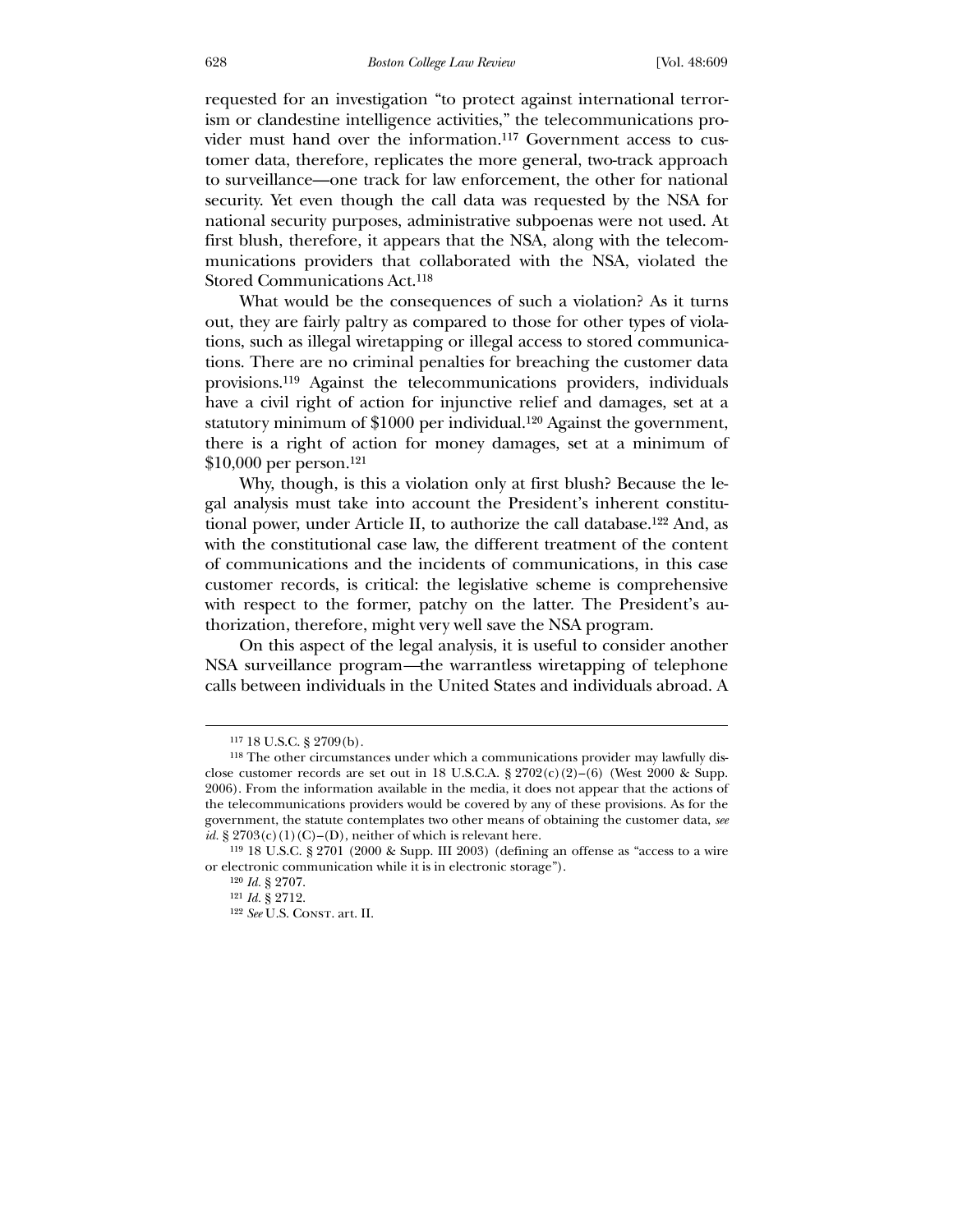<u>.</u>

group of legal scholars has mounted a forceful argument against this program.123 They claim, for good reason, that the warrantless wiretapping program is illegal.124 Their argument rests on Congress's comprehensive regulation of content-based surveillance in the ECPA and FISA—both of which require a warrant.125 The argument: Because these statutes, by their express terms, cover the entire universe of government wiretapping, the President has no other legal avenue for authorizing such wiretapping.126 He cannot rely on Congress's later-intime AUMF because nothing in the broad, vague language of that statute suggests that Congress intended to override the explicit terms of the earlier surveillance statutes.127 Neither can the President rely on his Article II powers.128 According to Justice Jackson's classic tripartite scheme of presidential powers in *Youngstown Tube & Sheet Co. v. Sawyer*, the President's authority to act turns, in large measure, on whether Congress has acted.129 In Justice Jackson's famous words:

1. When the President acts pursuant to an express or implied authorization of Congress, his authority is at its maximum, for it includes all that he possesses in his own right plus all that Congress can delegate. . . .

<sup>123</sup> *See generally* Letter from Scholars and Former Government Officials to Congressional Leadership in Response to Justice Department Letter of July 10, 2006 ( July 14, 2006) [hereinafter July 14, 2006 Letter], *available at* http://www.law.duke.edu/publiclaw/ pdf/lettertocongress7-14.pdf; Letter from Scholars and Former Government Officials to Congressional Leadership in Response to Justice Department Whitepaper of January 19, 2006 (Feb. 2, 2006), *reprinted in* 85 Ind. L.J. 1415 (2006) [hereinafter Feb. 2, 2006 Letter]; Letter from Scholars and Former Government Officials to Congressional Leadership in Response to Justice Department Letter of December 22, 2005 ( Jan. 9, 2006), *reprinted in* 85 Ind. L.J. 1364 (2006) [hereinafter Jan. 9, 2006 Letter].

<sup>124</sup> Indeed, the first federal court to decide the issue has held the program to be illegal. *See* ACLU v. NSA, 438 F. Supp. 2d 754, 782 (E.D. Mich. 2006).

<sup>125</sup> *See, e.g.*, Feb. 2, 2006 Letter, *supra* note 123, at 1415; Jan. 9, 2006 Letter, *supra* note 123, at 1364; *see also* 18 U.S.C.A. §§ 2510–2522, 2701–2711, 3121–3127 (West 2000 & Supp. 2006); 50 U.S.C.A. §§ 1801–1811, 1821–1829, 1841–1846, 1861–1862 (West 2003 & Supp. 2006).

<sup>126</sup> *See* 18 U.S.C. § 2511(2)(f) (2000) ("Procedures in this chapter [Wiretap Act] or chapter 121 [Stored Communications Act] and [FISA] shall be the exclusive means by which electronic surveillance, as defined in section 101 of such Act, and the interception of domestic wire, oral, and electronic communications may be conducted."). The definition of both "electronic surveillance" and "interception of . . . communications" turns on access to the *content* of the communication.

<sup>127</sup> *See* Hamdan v. Rumsfeld, 126 S. Ct. 2749, 2775 (2006). In *Hamdan*, the Supreme Court held that the AUMF could not be construed as overriding the Uniform Code of Military Justice's requirements for military commissions. *Id*.

<sup>128</sup> July 14, 2006 Letter, *supra* note 123, at 4.

<sup>129</sup> 343 U.S. 579, 635–38 (1952) ( Jackson, J., concurring).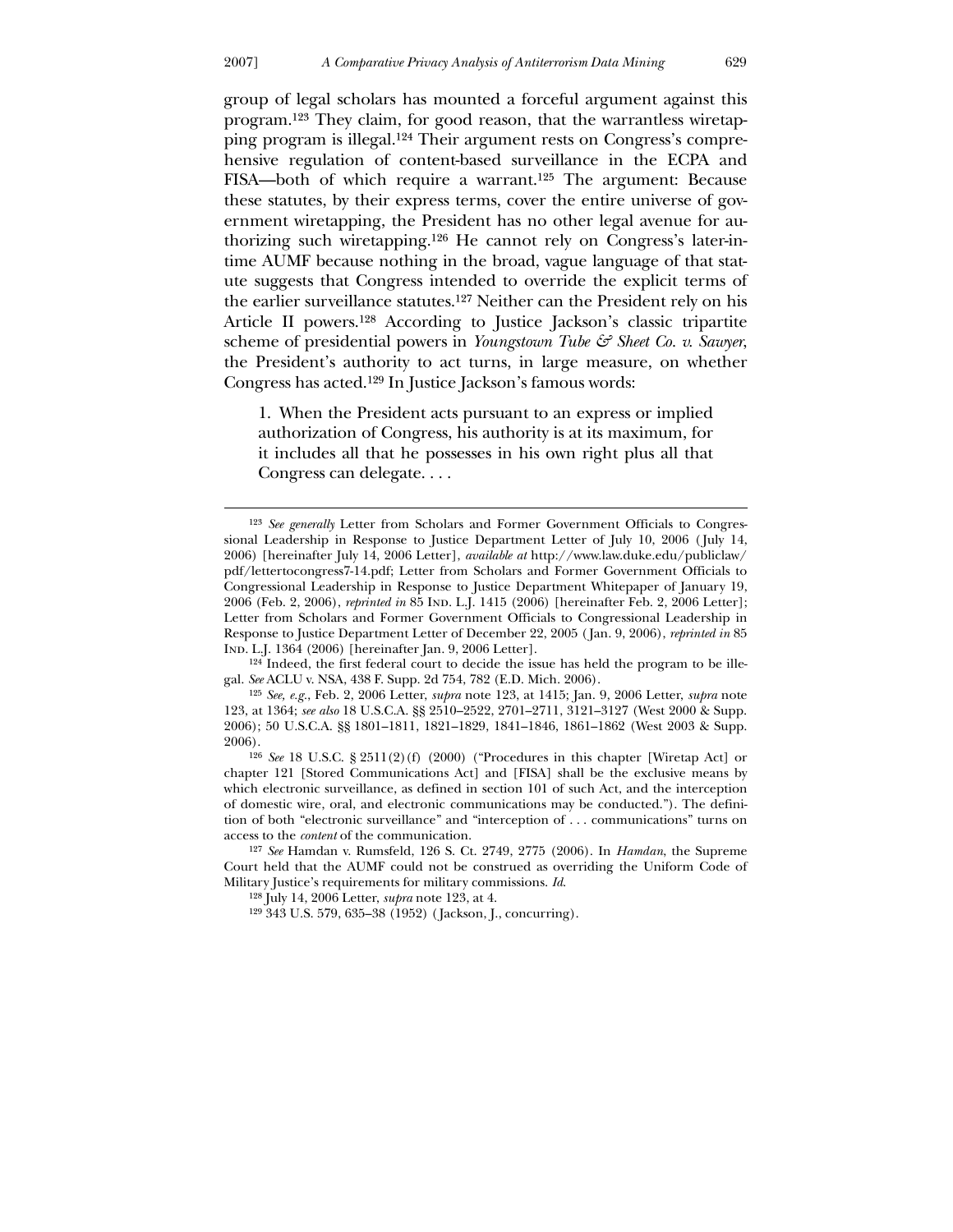2. When the President acts in absence of either a congressional grant or denial of authority, he can only rely upon his own independent powers, but there is a zone of twilight in which he and Congress may have concurrent authority, or in which its distribution is uncertain. . . .

3. When the President takes measures incompatible with the expressed or implied will of Congress, his power is at its lowest ebb, for then he can rely only upon his own constitutional powers minus any constitutional powers of Congress over the matter. Courts can sustain exclusive Presidential control in such a case only by disabling the Congress from acting upon the subject. Presidential claim to a power at once so conclusive and preclusive must be scrutinized with caution, for what is at stake is the equilibrium established by our constitutional system.130

 Thus, in light of Congress's express instruction to the government to obtain a warrant—from an ordinary court in the case of criminal investigations and from the FISA court in the case of foreign intelligence—the President is at the "lowest ebb" of his powers in authorizing the warrantless surveillance program.131 To save the program, he must show that Congress exceeded its constitutional powers, an uphill battle, indeed, in view of Congress's repeated and long-standing regulation of wire communications among states and between the United States and foreign nations under the Commerce Clause.132 The President must also convince the Supreme Court that his national security and foreign relations powers extend to activities at the core of the Fourth Amendment—telephone conversations conducted by Americans in the privacy of their homes.133

 Justice Jackson's analytic framework can also be applied to the NSA call records program. With this program, the administration is on firmer ground because of the different statutory and constitutional treatment of call records.134 Although Congress has comprehensively regulated the various circumstances under which the government can

<sup>130</sup> *Id*.

<sup>131</sup> *See* July 14, 2006 Letter, *supra* note 123, at 4, 8; *see also Youngstown*, 343 U.S. at 637– 38.

<sup>132</sup> *See* July 14, 2006 Letter, *supra* note 123, at 6–7 (explaining Congress's authority to enact statutes dealing with wire and electronic communications systems).

<sup>133</sup> *See* Feb. 2, 2006 Letter, *supra* note 123, at 1422–23; Jan. 9, 2006 Letter, *supra* note 123, at 1370–71.

<sup>134</sup> *See* 18 U.S.C.A. §§ 2701–2711 (West 2000 & Supp. 2006); *Smith*, 442 U.S. at 742.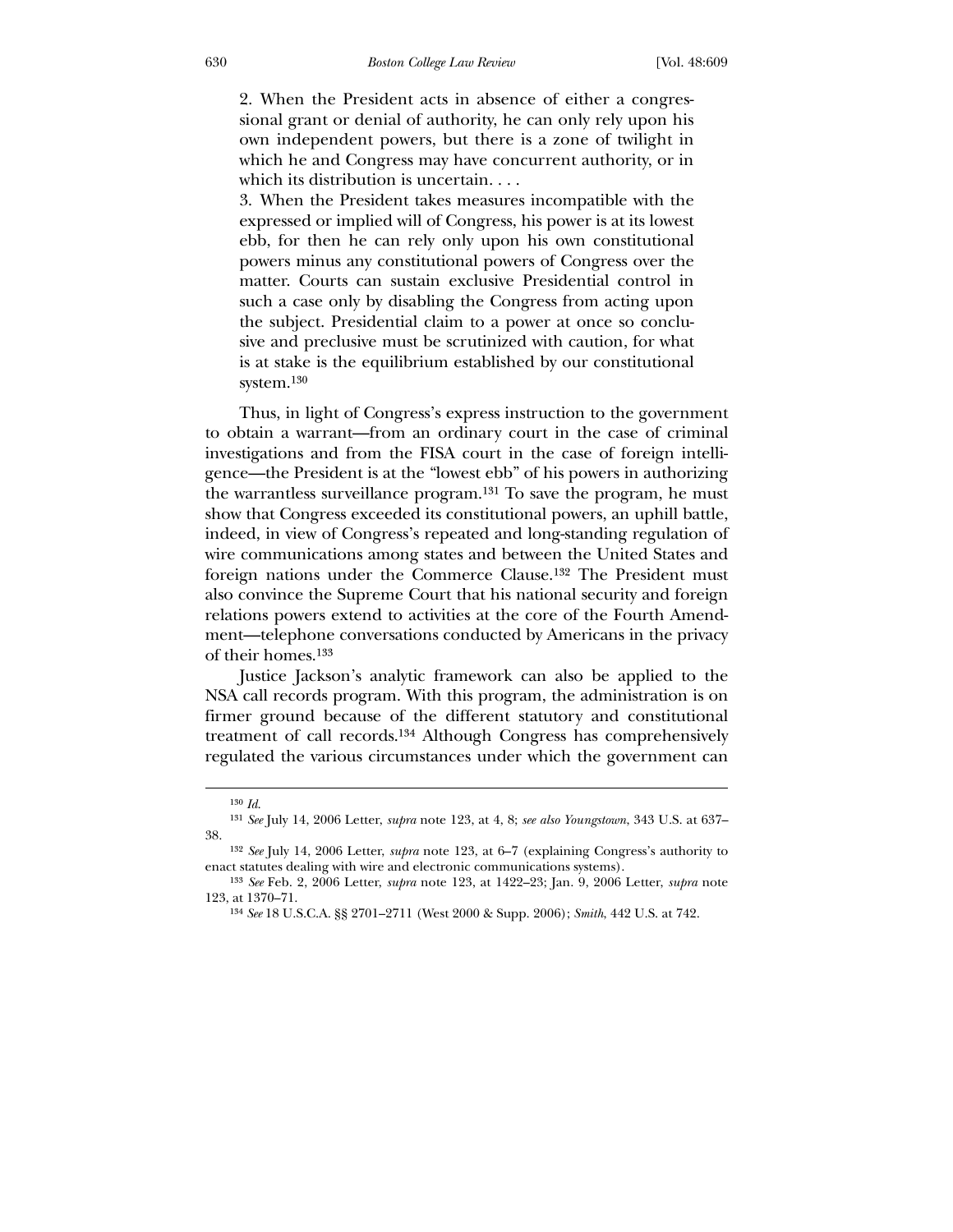listen to what is being said in telephone calls, it has not done the same for all the other information revealed by those calls.135 There is no equivalent provision on customer data that says the statutory procedures are to be "the exclusive means" of government access to such data. In addition, government access that flouts the statutory procedure is not criminalized. Thus, the President's inherent constitutional power to authorize the call database is stronger than his power to authorize warrantless wiretapping. In the former, he is acting in the less suspect "zone of twilight."136 Moreover, in authorizing the collection of call data, the President does not interfere with a constitutionally protected right to privacy.137 This difference is another reason why the call records program might survive a legal challenge even if the warrantless wiretapping program does not.

 This is not to say that, even under the less-demanding constitutional scrutiny of the "zone of twilight," the President would have the authority to order the transfer of call records from private telecommunications providers to the government. After all, the NSA database contains information on millions of telephone calls, the vast majority of which involved U.S. citizens and occurred entirely within the United States.138 This type of government initiative is a far cry from what has been traditionally understood as a power incident to the President's duty to protect the nation from foreign threats.139 But it is worthwhile to note the consequences of the Supreme Court's and Congress's complacency in the face of government access to customer records, records that sometimes can be just as revealing to government investigators and as private to citizens—as what is actually said in the telephone conversation.

### C. *The Privacy Act of 1974*

 Before concluding this discussion of U.S. law, one more piece of legislation should be mentioned. Once the calling records were transferred to the NSA, they were put in a database and mined for terror-

<sup>135</sup> *See* 18 U.S.C.A. §§ 2510–2522.

<sup>136</sup> *See Youngstown*, 343 U.S. at 637 ( Jackson, J., concurring).

<sup>137</sup> *See Smith*, 442 U.S. at 742.

<sup>138</sup> *See* Page, *supra* note 32. Unfortunately, because the government has not disclosed any information on the program and has invoked the state secrets privilege in litigation challenging the program, it is impossible to confirm these details. Cauley, *supra* note 9.

<sup>139</sup> For an overview of what has traditionally been considered inherent in the President's Commander-in-Chief powers, see generally The Constitution of the United States: Analysis and Interpretation, S. Doc. No. 108-17, at 459–92 (2d Sess. 2002).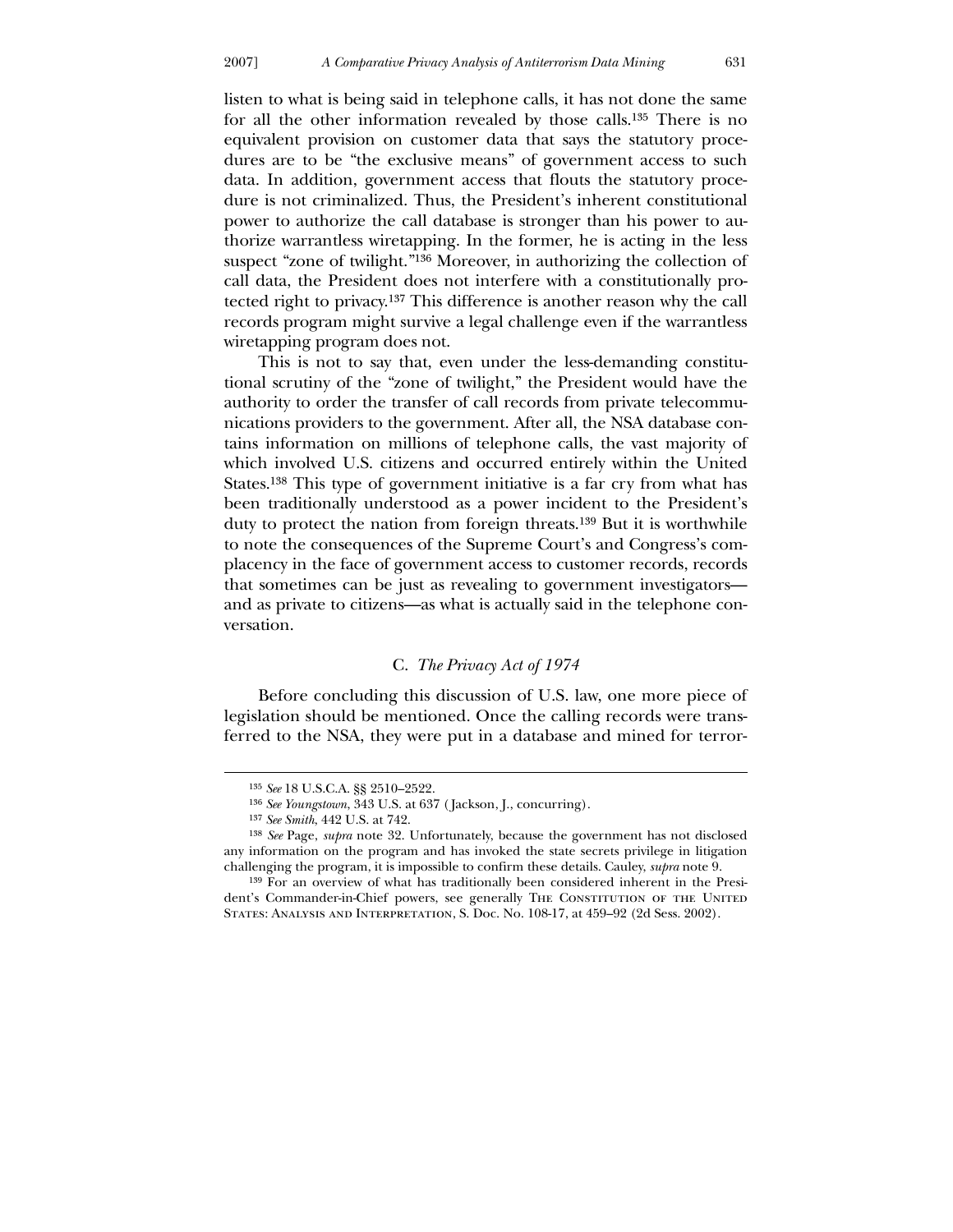ists.140 The first place to which a European privacy advocate would turn, faced with a similar European data-mining program, would be her data protection law. In the United States, the analogue statute is the Privacy Act of 1974.141 The Privacy Act regulates the federal government's collection, use, and disclosure of all types of personal information.142 It imposes a number of duties on government agencies. First, the responsible agency must alert the public to the existence of a personal records system by publishing a notice in the Federal Register.143 When information is collected from individuals, they must be told of the nature of the government database.144 The agency may gather only such information as is relevant and necessary to accomplishing the agency's legal purposes set down by statute or executive order.145 Personal information must be accurate, relevant, timely, and complete.146 This information cannot be transferred to another government agency without the consent of the person concerned.147 Technical measures must be adopted to guarantee the security and confidentiality of the information.148 Lastly, individuals have the right to check their personal information and, if necessary, demand that their information be corrected.149

 Compared to the law on government surveillance canvassed earlier, the reach of the Privacy Act is broader. It applies to the government's collection of all kinds of personal data, not just data related to one's telephone conversations, and a couple of other types of data protected under separate statutes, such as bank account information.150 What is more, in contrast with the focus on government collection of information in surveillance law, the Privacy Act regulates the government's use of personal data from start to finish: collection, storage, use and analysis, transfers to other parties, and modification to accommodate changes over time.151

<sup>140</sup> *See* Cauley, *supra* note 9; Page, *supra* note 32.

<sup>141</sup> 5 U.S.C. § 552a (2000 & Supp. IV 2004). Useful discussions of the Privacy Act can be found in Trudy Hayden & Jack Novik, Your Rights to Privacy 121-33 (1980), and Solove, Rotenberg & Schwartz, *supra* note 38, at 579–83.

<sup>142</sup> *See* 5 U.S.C. § 552a.

 $143$  *Id.* §  $552a(e)(4)$ .

 $144$  *Id.* §  $552a(e)(3)$ .

<sup>145</sup> *Id.* § 552a(e)(1).

 $^{146}$   $\emph{Id.}$  § 552a(e)(5).

<sup>147</sup> 5 U.S.C. § 552a(b) (2000 & Supp. IV 2004).

 $148$  *Id.* §  $552a(e)(10)$ .

<sup>149</sup> *Id.* § 552a(d).

<sup>150</sup> *Id.* § 552a(a)(4).

<sup>151</sup> *See id.* § 552a.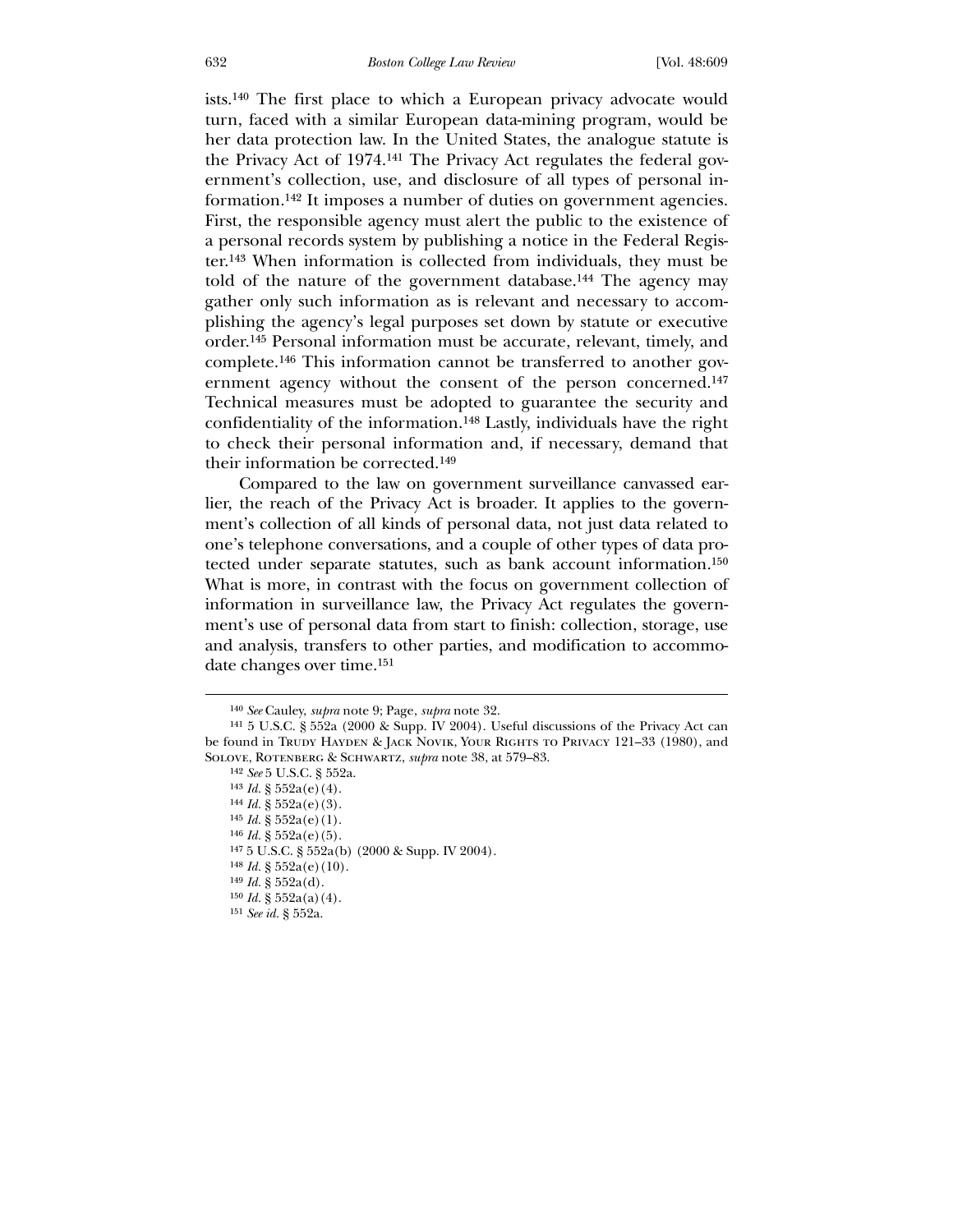As will become evident, many of these guarantees parallel those of European privacy law. Yet the actual scope of individual rights under the Privacy Act is far more limited than under European laws. Most of the government's duties are purely hortatory due to the limited enforcement mechanisms; a number of exceptions have been written into the Privacy Act; and the Privacy Act only applies to a narrow subset of what can be done, by the government, with personal information.<sup>152</sup> Consequently, what would be a European privacy advocate's first line of defense against a government program involving such massive amounts of personal information turns out to be an entirely ineffective last resort in the United States.

 Some more detail on the limitations of the Privacy Act: The primary enforcement mechanism is a civil action in federal court, generally for damages.153 Yet individuals have a very difficult time establishing the injury necessary to recover for most violations of the statute—what court would award damages because a government agency asked too many questions, and too many irrelevant questions? Moreover, the Privacy Act is riddled with exceptions. Disclosure of information to other agencies is permitted even without consent if the public is notified upfront, when the record system is created, that such disclosure constitutes a "routine use" of the information.154 This is defined as a use that is compatible with the main purpose for which the information was collected.155 Even without advance notice of a "routine use," personal information may be transferred to another agency if the transfer is for law enforcement purposes and is requested by the agency's head.156 Records held by law enforcement agencies and the CIA may be exempted from most of the requirements of the Privacy Act ("general exemptions") if the agency head publishes a notice to that effect.<sup>157</sup> Records held by any agency may be exempted from some of the requirements of the Privacy Act ("specific exemptions") if the agency head likewise publishes a notice to that effect and if the records fall into one of a number of categories—investigatory material, statistical records, matters whose secrecy is in the interest of national defense or foreign

-

 $152$  For examples of exceptions, see 5 U.S.C. §  $552a(b)$ , (k).

<sup>153</sup> *See* Solove, Rotenberg & Schwartz, *supra* note 38, at 586; *see also* 5 U.S.C. § 552a(g) (2000) (detailing civil remedies available for violations of the Privacy Act).

<sup>154</sup> 5 U.S.C. § 552a(b)(3).

<sup>155</sup> *Id.* § 552a(a)(7).

<sup>156</sup> *Id.* § 552a(b)(7).

<sup>157</sup> *Id.* § 552a(j).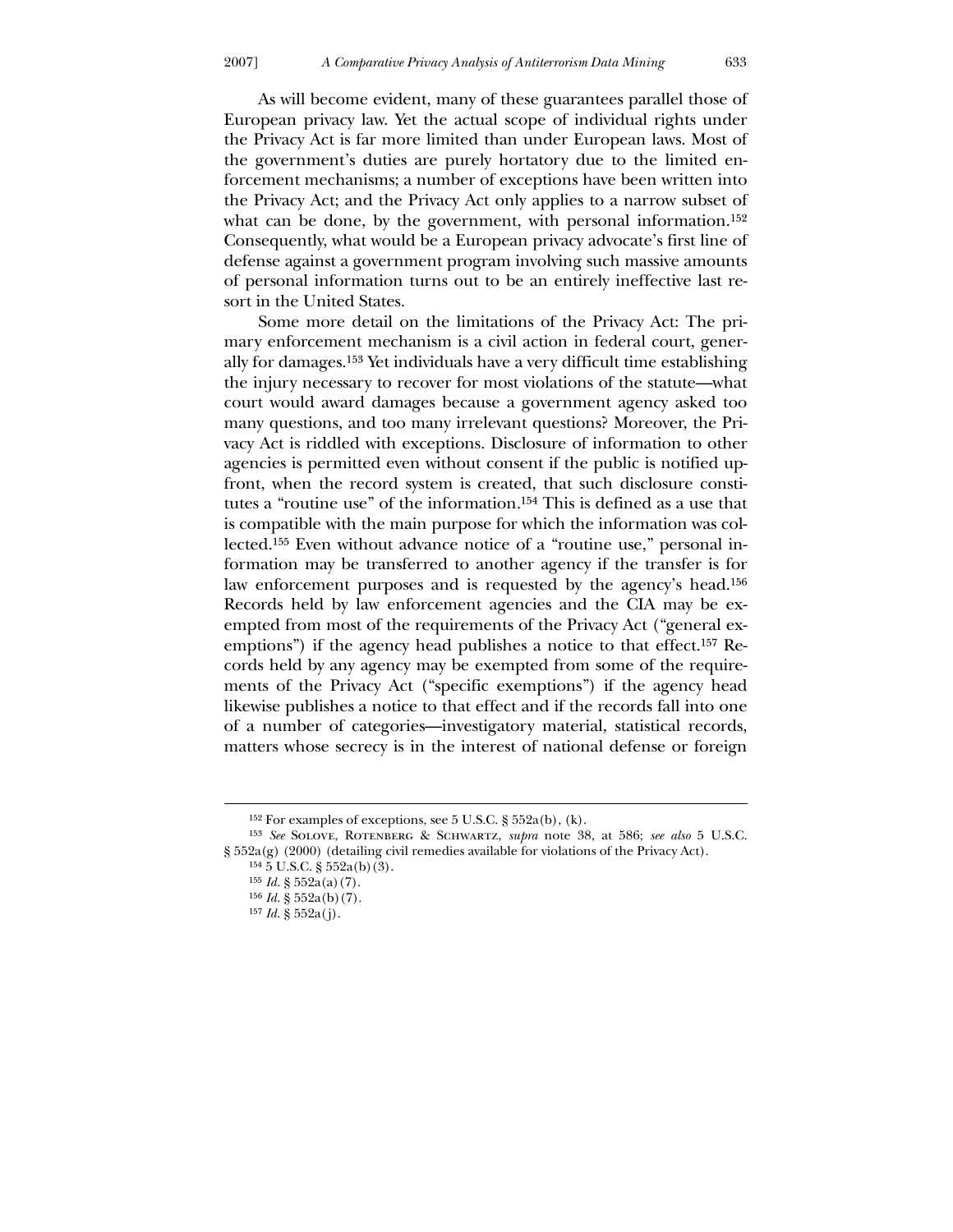policy, and more.158 Finally, personal data held by the government is not considered a "system of records" covered by the Privacy Act unless the system is used by the agency to retrieve information about specific individuals using the names, social security numbers, or other identifying particulars of those individuals.159

 The call records program is a perfect illustration of the limitations of the Privacy Act. Unlike the FBI and the CIA, the NSA does not qualify for a general exemption.160 In theory, therefore, the agency must comply with the bulk of the Privacy Act's requirements.161 But Federal Register notices of NSA records systems generally take advantage of the specific exemptions for national security records.162 Plus, even without specific mention in the Federal Register, the NSA may share personal information with other government agencies if requested to do so for law enforcement purposes.163 Perhaps the most troubling aspect of this analysis is the question of whether the call database would even count as a "system of records" under the Privacy Act.164 Is a phone number, without a name attached, an "identifying particular" assigned to an individual? If so, then it seems that searching the system by the phone number of an Al Qaeda suspect, to obtain information on her activities or to identify other possible suspects, would count as retrieving information about her. But what about using the country code for Afghanistan as a search term? Or, as is most likely the case, combining these and other criteria as part of complex algorithms to discover new relationships among the data and to generate presumably a better, more accurate pool of terrorists and terrorist activity? The few courts to have decided the question of what is a "system of records" have reached different, inconsistent conclusions.165 And most of them have defined the term quite narrowly.166 Absurdly, therefore, a database containing per-

<sup>158</sup> *Id.* § 552a(k).

<sup>159</sup> *See, e.g.*, Williams v. Dep't of Veterans Affairs, 104 F.3d 670, 675 (4th Cir. 1997).

<sup>160</sup> *See* 5 U.S.C. § 552a(j) (2000).

<sup>161</sup> *See* National Security Agency / Central Security Service Privacy Act Program, 32 C.F.R. § 322 (2006).

<sup>162</sup> *See id*.; *see also* 5 U.S.C. § 552a(k)(2).

 $163\ 5$  U.S.C. §  $552a(b)(7)$ .

<sup>164</sup> For instance, a report issued by the Congressional Research Service assumes that the Privacy Act does *not* apply to data mining and suggests that Congress consider "the possible application of the Privacy Act to these [data-mining] initiatives." *See* Seifert, *supra* note 33, at 19.

<sup>165</sup> *See, e.g.*, Jacobs v. Nat'l Drug Intelligence Ctr., 423 F.3d 512, 516 (5th Cir. 2005); *Williams*, 104 F.3d at 675; Henke v. Dep't of Commerce, 83 F.3d 1453, 1459–62 (D.C. Cir. 1996).

<sup>166</sup> *See Williams*, 104 F.3d at 675; *Henke*, 83 F.3d at 1459–62.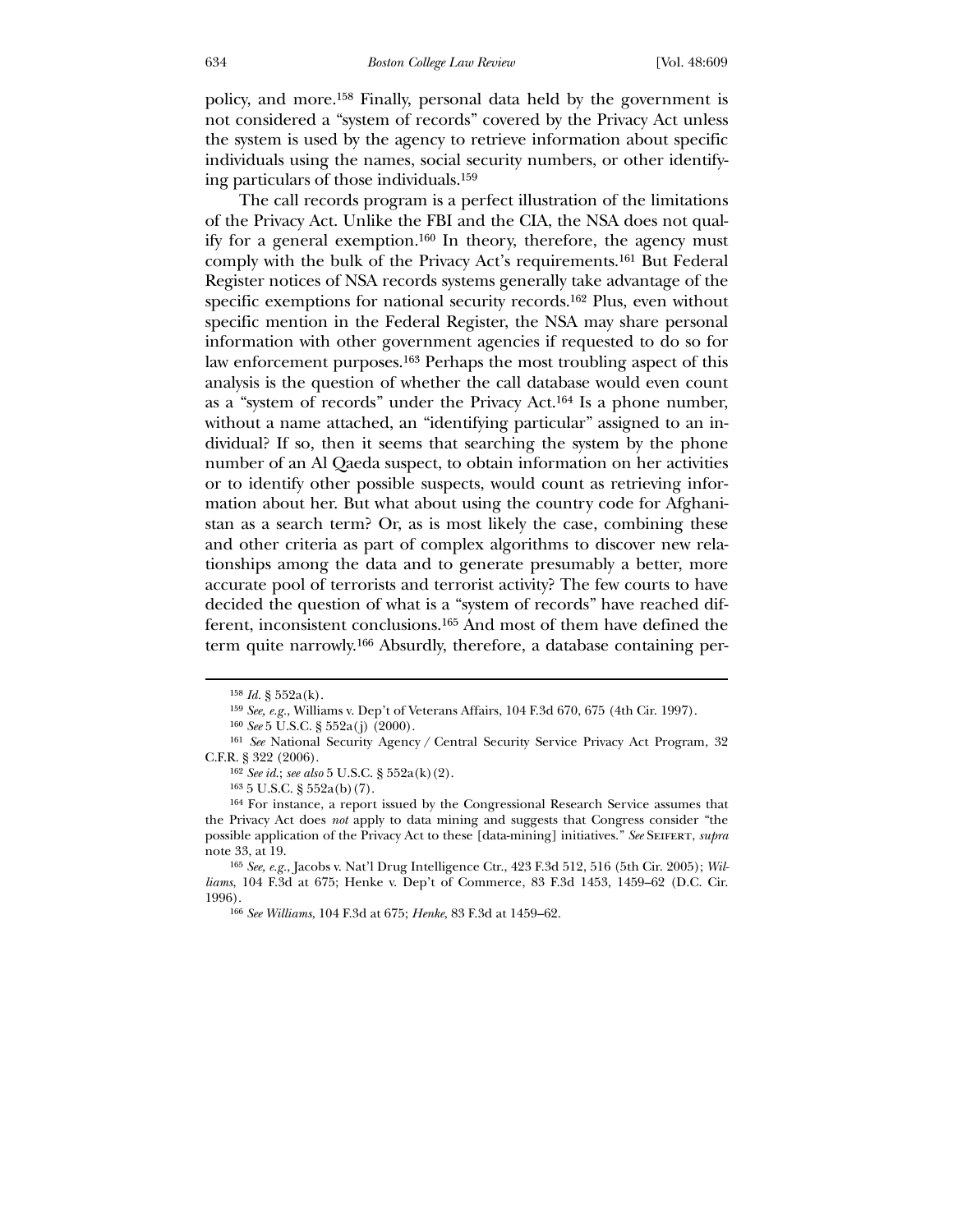sonal details on millions of citizens might fall entirely outside Congress's data privacy scheme.167 And again, following the logic of Justice Jackson's concurrence in *Youngstown*, the President would have a respectable argument that the database comes within his inherent constitutional authority to protect national security.168

## IV. Europe: Legal Impossibility

 In Europe, a secret government data-mining program like the NSA's would be clearly illegal. Why? To summarize the rather complicated analysis that follows, such a data-mining program would violate two different types of privacy guarantees—procedural and substantive. Procedurally, government data mining, even for national security ends, would have to be authorized by a public law or regulation that specified the purposes of the personal data processing and the limits on that data processing, to minimize the government's interference with private life.169 Before the program could be enacted, an independent government body would have to be consulted and, while the program was in operation, that same government body would need to have oversight and enforcement powers.170 These procedural requirements improve the prospect that the privacy ramifications of new government initiatives will be fully debated and widely understood at the outset. During the life of the government program, these procedures improve the chances that privacy violations will be detected and remedied.

 Substantively, the reach of a European data-mining program would be narrower than that of the NSA call database. Although a spy agency might be allowed access to all call information held by national telecommunications providers, it would not be allowed to retain the personal data as long as the NSA has—over five years now.171 Furthermore, the type of analysis performed on the data, as well as the uses of the

-

<sup>167</sup> In practice, given the far-reaching exemptions that apply even if the personal data is considered part of a system of personal records, this simply means that the NSA is not obliged to publish a notice in the Federal Register. *See* 5 U.S.C. § 552a(k) (2000) (detailing numerous exemptions).

<sup>168</sup> *See Youngstown*, 343 U.S. at 635–38 ( Jackson, J., concurring).

<sup>169</sup> *See* Bundesverfassungsgericht [BVerfG] [Federal Constitutional Court] Apr. 4, 2006, 1 BVerfGE 518/02 (para. 132) (F.R.G.) (providing an example of how government data mining was analyzed under the program's authorizing statute).

<sup>170</sup> Law No. 78-17 of Jan. 6, 1978, art. 11, J.O. [Official Gazette of France], Aug. 7, 2004, p. 227, *amended by* Law No. 2004-801 of Aug. 6, 2004, *and* Law No. 2006-64 of Jan. 23, 2006; Bundesdatenschutzgesetz [Federal Data Protection Act], May 22, 2001, BGBl. I at 904, § 24 (F.R.G.).

<sup>171</sup> Data Retention Directive, *supra* note 14, arts. 3, 6.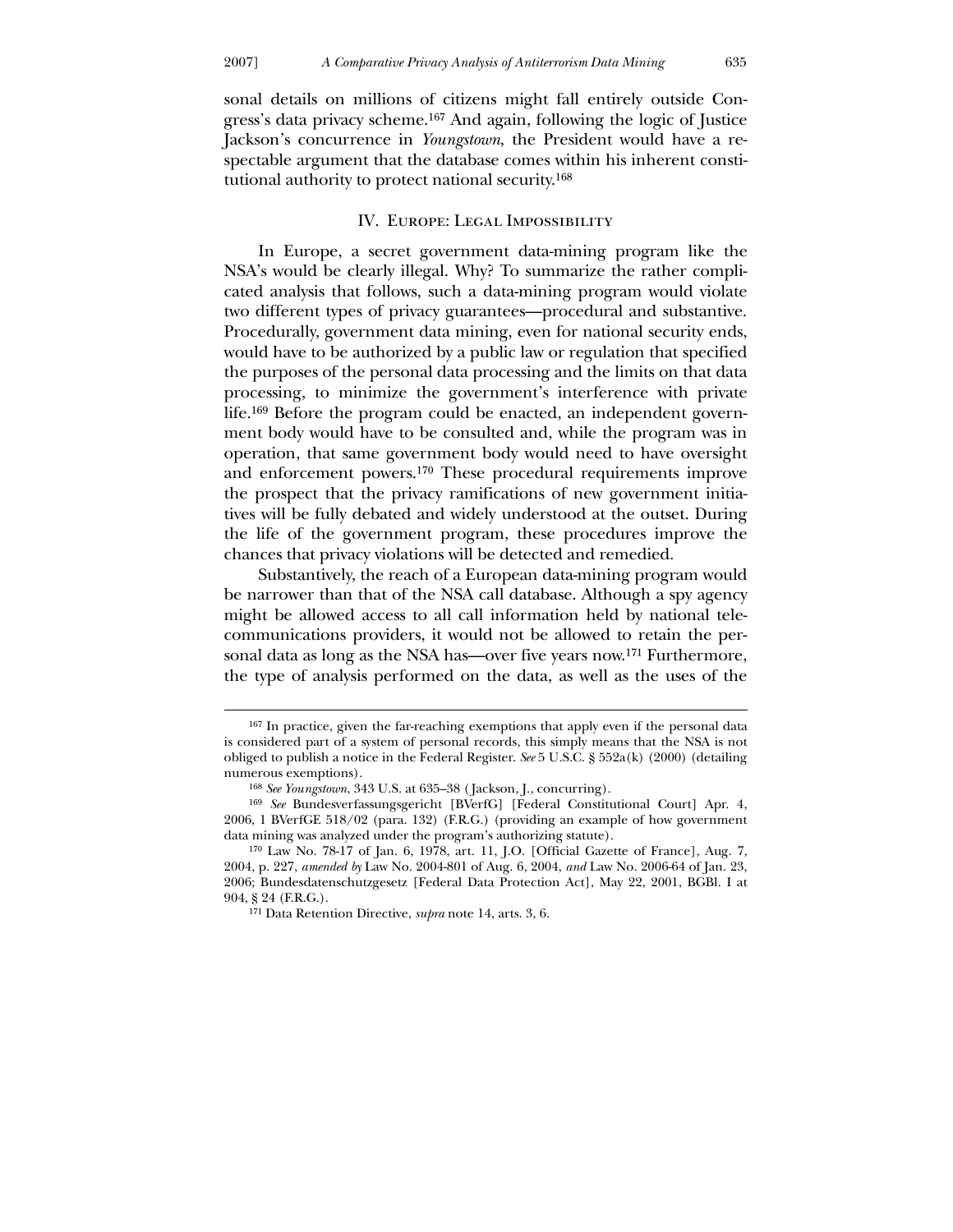results of the analysis, would have to be carefully circumscribed. The government would be permitted to use only search terms, statistical models, mathematical algorithms, and other analytical processes designed to uncover serious threats.172 Under German law, for instance, an international terrorist attack is considered serious, while counterfeiting abroad is not.173 And, under German law, before the government may engage in data mining there must be an "imminent and specific endangerment" (*konkrete Gefahr*) of a serious offense, not simply an "abstract endangerment" of international terrorism, such as that existing in the aftermath of the September 11 terrorist attacks.174 A spy agency in Germany would be allowed to pass on to law enforcement the names of individuals obtained through such data-mining techniques only if those individuals were suspected of planning to commit, or having already committed, a serious offense, and only if sufficient reasons existed for entertaining that suspicion.175

 Another substantive difference would be the right, under European law, of individuals to check on their information. This right of access enables individuals to ensure that their information is factually correct and is being handled in accordance with the guarantees of privacy law.176 Finally, to switch the focus briefly from the government to the private sector, the same amount of call data in the hands of telecommunications providers would not have been available to a European government. Under European law, telecommunications companies are prohibited from retaining personal data in the same quantities and for the same length of time as is routine—and legal—in the American business world.177

#### A. *The Liberal Justifications for Information Privacy*

 Although, as will be discussed below, some of the substantive guarantees of European law are quite technical, at the roots of these substantive guarantees are values easily recognizable to the members of any

<sup>172</sup> *See* Bundesverfassungsgericht [BVerfG], Apr. 4, 2006, 1 BVerfGE, para. 158; Bundesverfassungsgericht [BVerfG], July 14, 1999, 1 BVerfGE at 84–85.

<sup>173</sup> *See* Bundesverfassungsgericht [BVerfG] [Federal Constitutional Court] July 14, 1999, 1 BVerfGE 2226/94, 2420/95, 2437/95, 76 (84–85) (F.R.G.).

<sup>174</sup> *See* Bundesverfassungsgericht [BVerfG], Apr. 4, 2006, 1 BVerfGE, para. 158.

<sup>175</sup> Bundesverfassungsgericht [BVerfG], July 14, 1999, 1 BVerfGE at 85–87.

<sup>176</sup> Bundesdatenschutzgesetz [Federal Data Protection Act], May 22, 2001, BGBl. I at 904, § 6(1) (F.R.G.); Council of Europe Convention, *supra* note 18, art. 8.

<sup>177</sup> *See generally, e.g.*, Law No. 78-17 of Jan. 6, 1978, J.O. [Official Gazette of France], Aug. 7, 2004, p. 227, *amended by* Law No. 2004-801 of Aug. 6, 2004, *and* Law No. 2006-64 of Jan. 23, 2006; Federal Data Protection Act.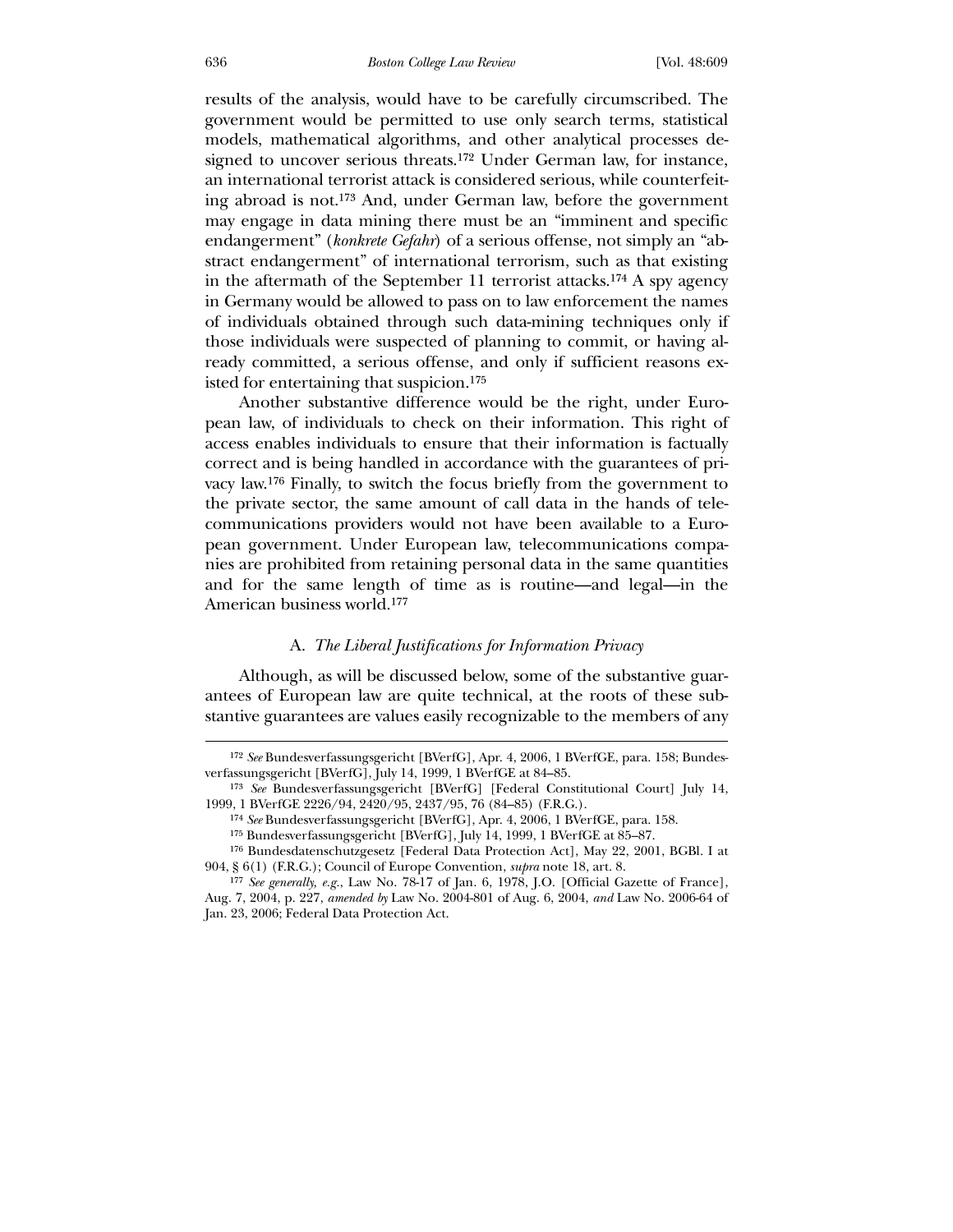liberal democracy. The most fundamental is what the legal philosopher Stanley Benn calls "respect for persons."178 At the core of liberalism is the free, rational, equal person.179 The social contract rests upon this vision of individual autonomy—at one and the same time a product and promoter of this choosing being.180 From the observer's perspective, acknowledging the privacy of another is respect for the choice made by that person to keep something for herself or her close circle of confidants.181 From the perspective of the observed, the right to keep certain matters private and make others public is critical to developing

one's identity as an autonomous person who freely chooses one's own life projects.182 When the observer is the state, the failure to respect the choice for privacy has special consequences for liberty because of the substantial means at the disposal of the state. The total surveillance of George Orwell's *1984* could only be achieved by the state.183 Collecting, combining, and manipulating information about people is the digital equivalent of gazing at them without their consent. This liberty interest underpins the law of information privacy.

 A second reason for shielding individuals from the gaze of others—and from the unfettered collection, storage, analysis, and retrieval of data about them—is to prevent all the possible illegitimate uses of this knowledge. In the United States, suppression of speech and political protest is one of the most repugnant of these illegitimate uses. The attempt to draft Norwegian men into the German army using information collected originally as innocent census data is another example.184 Discrimination based on religion, race, or ethnic origin is yet another harmful use of knowledge of others. Again, although individuals and the government can commit these wrongs, the dangers are greater when the government is involved because of the tremendous resources at its command. Antiterrorism data mining, which makes heavy use of terrorist profiles based on sex (male), age (eighteen–forty years), religion (Muslim), and country of origin (country with significant Muslim population), quite obviously triggers these discrimination and speech concerns.185

<u>.</u>

<sup>178</sup> Stanley I. Benn, *Privacy, Freedom, and Respect for Persons*, *in* Nomos XII: Privacy 1, 10 ( J. Roland Pennock & John W. Chapman eds., 1971).

<sup>179</sup> *See id.* at 22.

<sup>180</sup> *See id.*

<sup>181</sup> *See id*. at 11.

<sup>182</sup> *See id.* at 24.

<sup>&</sup>lt;sup>183</sup> See generally GEORGE ORWELL, 1984 (1948).

<sup>184</sup> *See supra* notes 1–8 and accompanying text.

<sup>185</sup> *See* Bundesverfassungsgericht [BVerfG], Apr. 4, 2006, 1 BVerfGE, para. 26.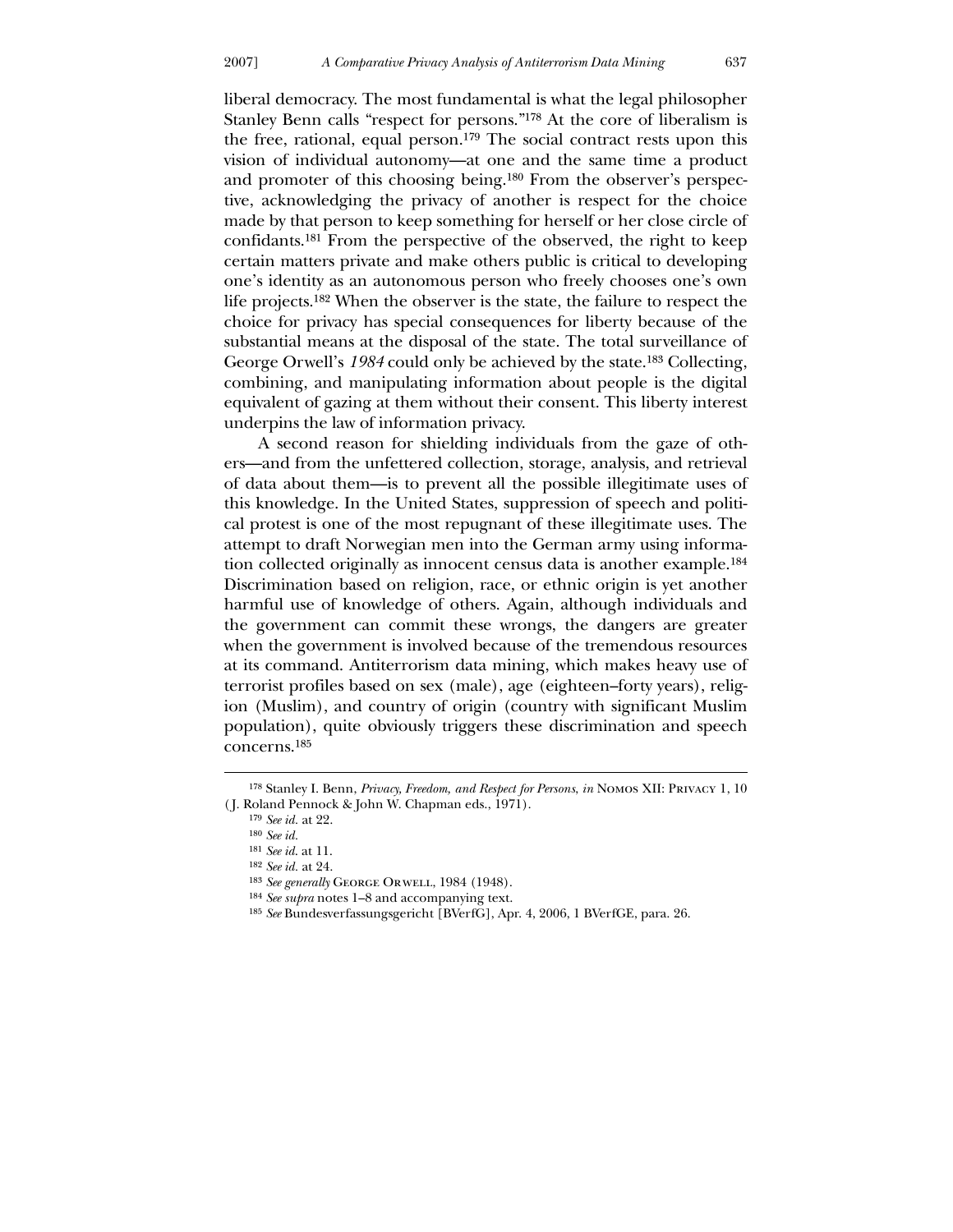The other reasons for information privacy are somewhat more remote from what is traditionally considered the core of privacy. One of these reasons is the theft of personal data for fraudulent or other criminal purposes, which is more likely with electronic data than paper records because of the ease with which such data can be collected and copied. In the case of antiterrorism data mining, however, the foremost of these reasons is the danger of inaccuracy. Because of the ease with which electronic data can be gathered, stored, and combined in the age of information technology, the accuracy of that data is difficult to guarantee. This is not simply because it is often recorded incorrectly through human error. When different data sets are combined, their different coding and software systems can lead the information in one of the data sets to be wrongly interpreted, based on the other data set's coding and software system. What is more, electronic data is so easy to store that it can remain long after it has become inaccurate because the facts on the ground have changed. A valid data-mining process, as described earlier, is dedicated in large part to fixing these inaccuracies. The questionable quality of electronic data is cause for concern because of the great reliance placed on such data by all types of actors in making a vast number of decisions with adverse consequences for the individuals concerned. When data is being mined to detect terrorists, these consequences are especially grievous: being wrongly surveilled, detained, prosecuted, or even convicted.

#### B. *Information Privacy as a European Fundamental Right*

 Before going any further, it is necessary to clarify what is meant by "Europe." Personal data processing for purposes of national security and law enforcement is covered by two Europe-wide instruments—the European Convention on Human Rights (the "ECHR") and the Council of Europe Convention on Personal Data Processing.186 It is also covered by individual national laws. This Article focuses on the laws of Germany and France because of their longstanding influence at the European level and, through instruments at the European level, on other national legal systems. The law of another Europe-wide organization—the European Union—has not historically played much of a role in this area because of the limitations on the organization's powers. The European Union, until recently, has been responsible for creating a common market, not for policing or protecting national security.

<sup>186</sup> Council of Europe Convention, *supra* note 18.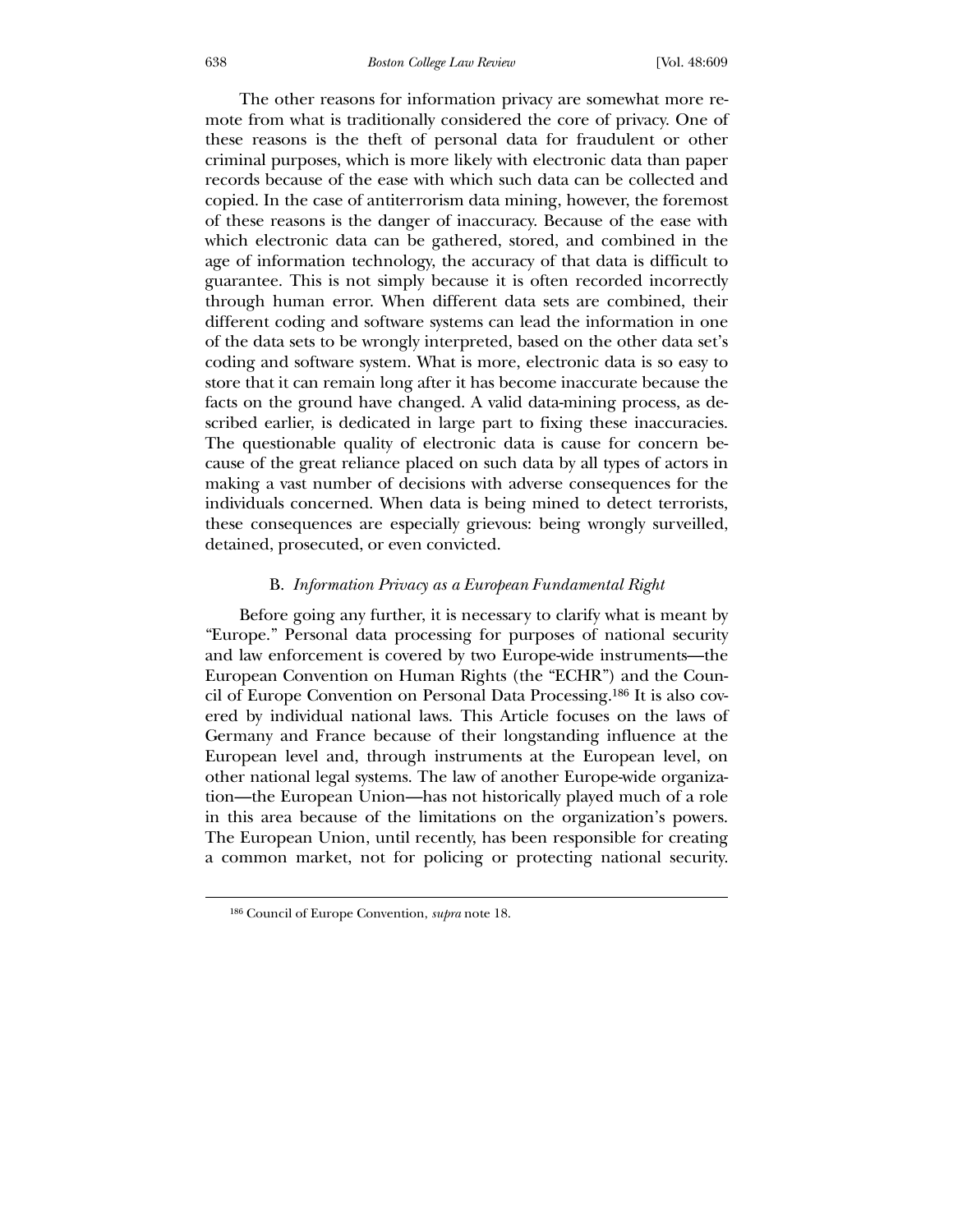That constitutional structure is gradually changing, in the face of the expanding powers of the European Union, but the basic point is still valid. This discussion, therefore, only raises EU law selectively, for the few issues on which it is germane.

 In European law, the main line of defense against data mining is general data protection law, not sectoral legislation as in the United States.187 The call records in this hypothetical are considered a subset of personal data—albeit a more protected subset of personal data than, say, one's home address. For the very same set of facts, the source of government duties and individual rights is the law of telecommunications surveillance in the United States, while it is the general law of data privacy in Europe.

 Of course, there is telecommunications law in Europe. At the constitutional level, however, only in Germany is the privacy of communications and data related to communications afforded protection under a separate article of the Constitution and a separate line of cases.188 And even there, the constitutional reasoning is, for all intents and purposes, identical to the reasoning in the data privacy cases. At the statutory level, the law regulating telecommunications surveillance—which in Europe squarely includes the collection of noncontent data*—*always requires an individualized suspicion of wrongdoing before the communications data may be intercepted by, or transferred to, the government.189 The one exception to this requirement is German legislation

 $\overline{a}$ 

The protection of fundamental rights, however, is not restricted to shielding the content of an act of communication against the state taking note of it. The protection of fundamental rights also covers the circumstances of communication, particularly including: (1) information about whether, when and how often telecommunications traffic has taken place or has been attempted; (2) information about the individuals between whom telecommunications traffic has taken place or has been attempted; and (3) information about which subscriber lines have been used. The state cannot, in principle, claim to be allowed to take note of the circumstances of acts of communication. The use of the medium of communication is supposed to remain confidential in all respects.

Bundesverfassungsgericht [BVerfG], July 14, 1999, 1 BVerfGE at 51–52 (citations omitted). 189 In France, electronic surveillance, including the monitoring and collection of noncontent data (*données techniques*), is regulated differently depending on whether it is con-

<sup>187</sup> *See id*.

<sup>&</sup>lt;sup>188</sup> GRUNDGESETZ  $[GG]$  [Constitution] art. 10 (F.R.G.). Article 10 says: "The confidentiality of letters, as well as the confidentiality of post and telecommunications is inviolable." Sabine Michalowski & Lorna Woods, German Constitutional Law: The Protection of Civil Liberties 293 (1999). In 1999, the Constitutional Court explained that Article 10 includes both the content of communications and noncontent data (called "connection data"):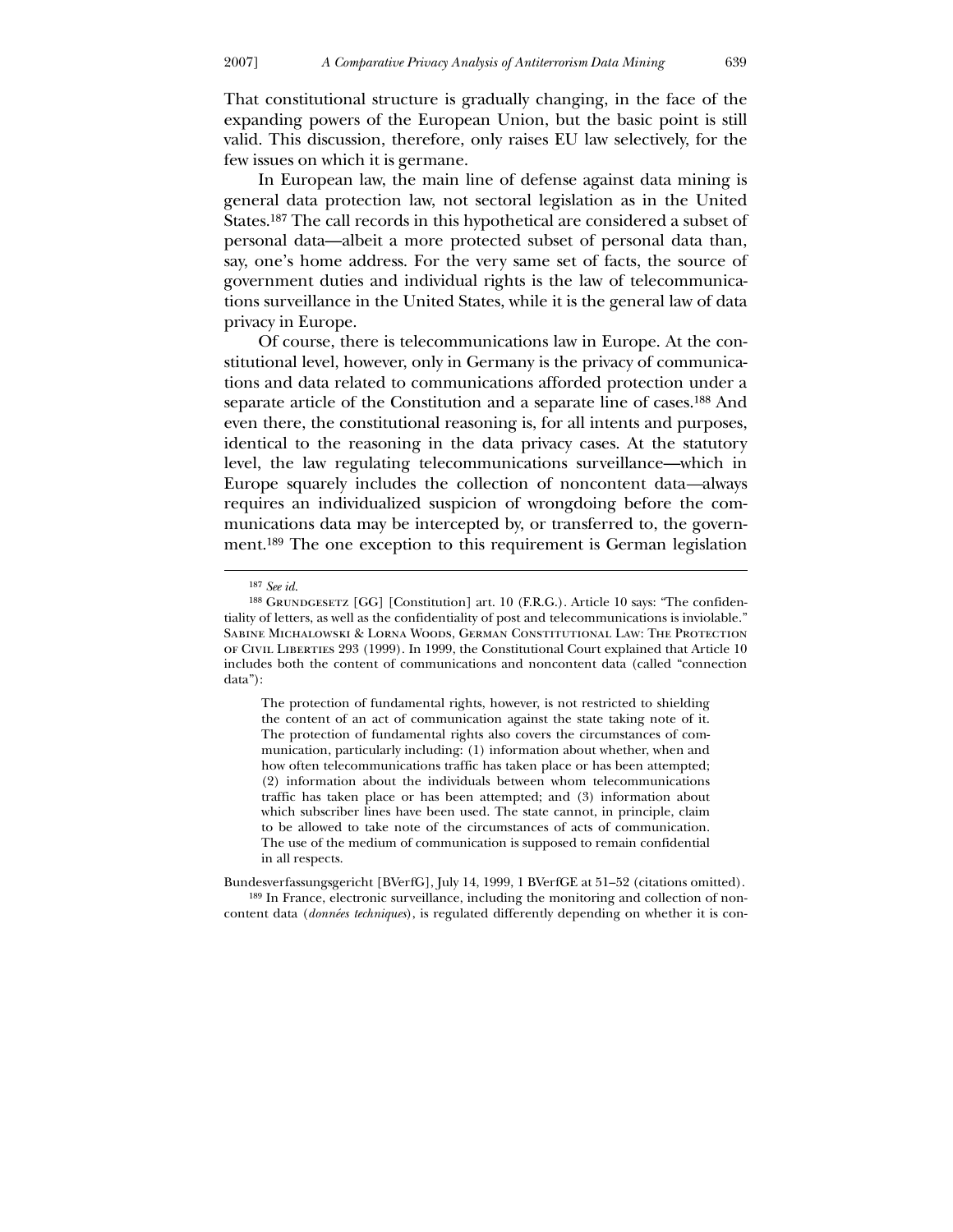on foreign intelligence surveillance, which contemplates not only individualized surveillance but also "strategic surveillance."190 Strategic surveillance is similar to data mining in that large numbers of telephone calls and other forms of communications are intercepted, without a particularized suspicion of wrongdoing, and then screened using certain search terms.191 Strategic surveillance is only permitted, however, for communications *with foreign nations* and only to prevent international terrorist attacks and other types of national security threats.192 Purely domestic phone calls are excluded.193 In sum, the general provi-

ducted as part of a criminal investigation or for intelligence purposes. In the law enforcement context, such surveillance is known as "judicial surveillance" (*écoutes judiciares*) because the authorizing order is issued by a member of the judicial branch. See CODE PÉNAL [C. pr. pén.] art. 100-100-7 (interception of communications); *id.* arts. 60-1, 77-1, 99-3 (police access to telecommunications data). In the intelligence context, electronic surveillance is known as "administrative surveillance" (*écoutes administratives*) because the order is issued by a member of the government, generally the Minister of the Interior, and is reviewed by an independent agency (the *Commission Nationale de Contrôle des Interceptions de Sécurité* or "CNCIS"). *See* Law No. 2006-64 of Jan. 23, 2006, art. 5 (access to telecommunications data), J.O. [Official Gazette of France], Jan. 24, 2006, p. 1129; Law No. 91-646 of July 10, 1991, art. 3 (interception of communications), J.O. [Official Gazette of France], July 11, 1991, p. 9167. In Germany, the same distinction exists, albeit complicated by the federal organization of the German state. All telecommunications surveillance conducted for purposes of bringing a criminal prosecution is governed by Section 100a of the Code of Criminal Procedure. Strafprozeßordnung [StPO] [Code of Criminal Procedure] Apr. 7, 1987, BGBl. I at 1074, § 100a. Surveillance conducted by the Länder police for purposes of preventing ordinary crime is governed by the police laws of the Länder. Domestic security surveillance—conducted by the federal Office for the Protection of the Constitution (*Bundesamt fur Verfassungsschutz* or "BfV") and the BfV's counterparts at the Land level—is regulated by a separate federal law, the G10 Law. Foreign security surveillance, mostly the responsibility of the Federal Intelligence Service (*Bundesnachrichtendienst* or "BND"), is covered by the same federal law. *See* Jacqueline E. Ross, *Germany's Federal Constitutional Court and the Regulation of GPS Surveillance*, 6 German L.J. 1805, 1812 (2005) (explaining organization and statutory regulation of German intelligence and law enforcement agencies). In the wake of September 11, the BfV and the BND obtained broader access to customer data held by telecommunications providers and financial institutions. Gesetz zur Bekämpfung des Internationalen Terrorismus [Terrorismusbekämpfungegesetz] [Law for the Fight of International Terrorism (Counterterrorism Law)], Jan. 11, 2002, BGBl I. at 361 (F.R.G.). Still, however, requests for communications and financial data must be particularized: the BfV must suspect an individual of engaging in activities aimed at overthrowing the constitutional order; the BND must suspect an individual of being an actual (*tatsächlich*) danger to the foreign and security policy interests of Germany. *Id.* arts. 1, 10.

190 This is the G10 Law of 1968, so-called because the law amended Article 10 of the Basic Law and gave effect to the second paragraph of that Article. *See* Blanca R. Ruiz, Privacy in Telecommunications: A European and an American Approach 218, 267 (1997); Paul M. Schwartz, *German and U.S. Telecommunications Privacy Law: Legal Regulation of Domestic Law Enforcement Surveillance*, 54 Hastings L.J. 751, 778–82 (2003).

192 *See* Schwartz, *supra* note 190, at 779.

193 *See id.* at 779–80.

<sup>191</sup> *See* Ruiz, *supra* note 190, at 219–20.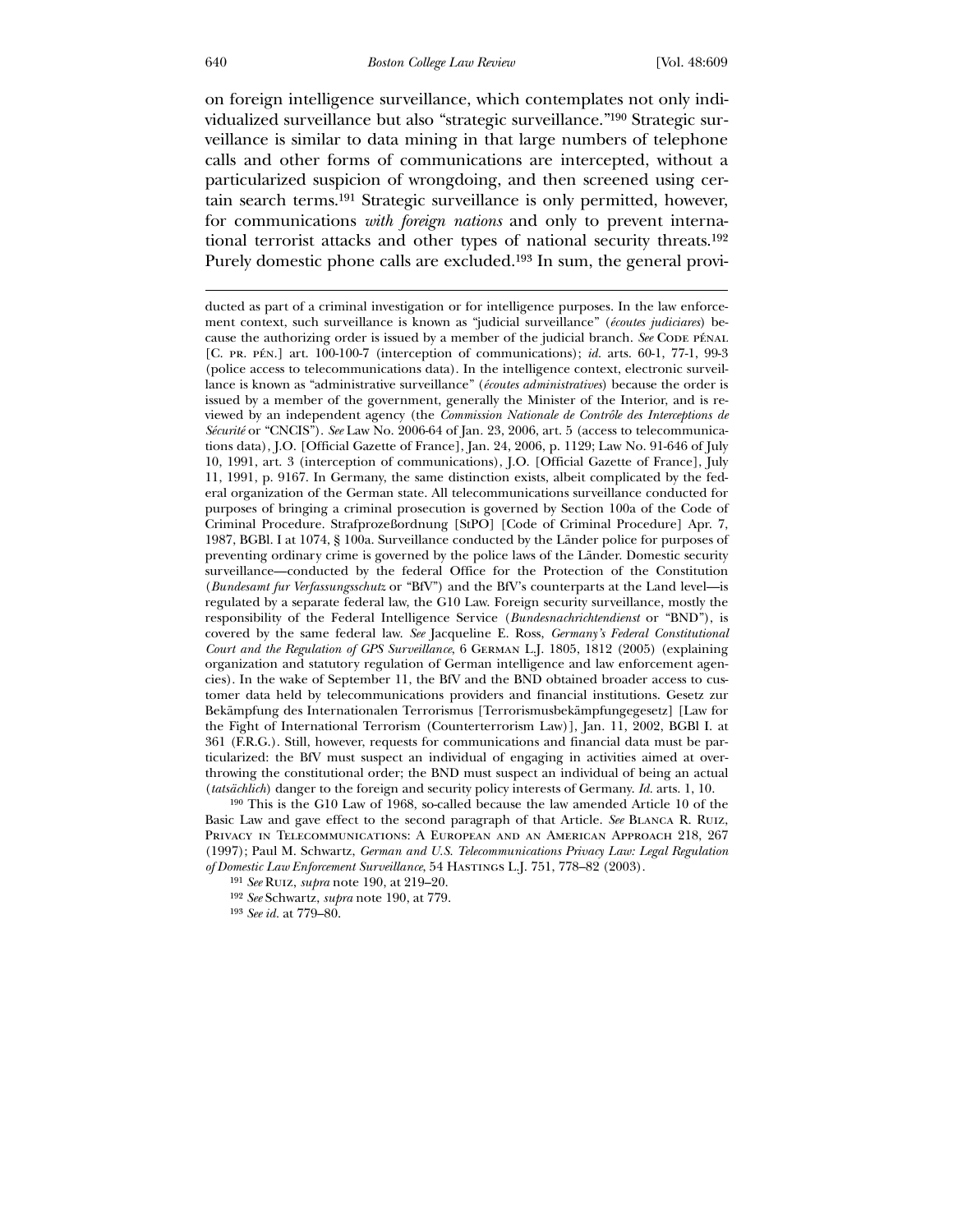$\overline{a}$ 

sions of telecommunications law could not be used to authorize the massive transfer of customer data to the government for data-mining purposes. Rather, in Europe, a government initiative like the NSA's would require a new law or regulation and that law or regulation would have to satisfy both fundamental rights standards on data privacy as well as the requirements of general data protection legislation.

 The privacy of personal information is considered a fundamental right at both the European and national levels. It is protected by the right to respect for private and family life in the ECHR,194 the right to informational self-determination195 and the privacy of communications196 in Germany, and the right to respect for private life in France.197 All information that is about a specific person is considered personal and therefore deserving of privacy. If the government wishes to interfere with this right, it must do so based on a law that is accessible to the public and that contains provisions precise enough to curb arbitrary government action and to put citizens on notice of possible incursions into their private sphere.198 The purpose of the interference

195 This constitutional right is based on the right to human dignity (Article 1) and the right to free development of one's personality (Article 2.1). GG [Constitution] arts. 1, 2.1 (F.R.G.); *see* Donald P. Kommers, The Constitutional Jurisprudence of the Federal Republic of Germany 323, 324–25 (2d ed. 1997) (discussing the Census Act Case).

196 GG [Constitution] art. 10 (F.R.G.).

197 *See* CC decision no. 94-352, Jan. 18, 1995 (*Loi d'orientation et de programmation relative à la sécurité*); CC decision no. 2004-499DC, July 29, 2004, Rec. 2 (*Loi relative à la protection des personnes physiques à l'égard des traitements de données à caractère personnel*). The respect for private life is recognized by the Constitutional Council as one of the liberties protected under Article 2 of the Declaration of the Rights of Men and Citizens of 1789, which is considered part of the French Constitution of 1958 by virtue of the reference to the Declaration in the preamble to the Constitution. CC decision no. 2004-499DC, Rec. 2.

198 This is the interpretation given by the European Court of Human Rights to the requirement, under Article 8, that "[t]here shall be no interference by a public authority with the exercise of his right [to private life] except such as is in accordance with the law."

<sup>194</sup> European Convention on Human Rights art. 8, Nov. 4, 1950, 213 U.N.T.S. 221; *see* Rotaru v. Romania, App. No. 28341/95, 8 B.H.R.C. 449 para. 46 (May 4, 2000) (holding that storage and use of personal information in police file, together with refusal of right of correction, amounts to interference with private life under Article 8); Leander v. Sweden, App. No. 9248/81, 9 Eur. H.R. Rep. 433 para. 48 (1987) (holding that recording of personal details in police files constitutes interference with private life under Article 8); Malone v. United Kingdom, App. No. 8691/79, 7 Eur. H.R. Rep. 14 para. 84 (1984) (holding that pen registers constitute an interference with private life under Article 8); *see also* Opinion of Advocate General Léger, Joined Cases C-317/04 & C-318/04, European Parliament v. Council of the European Union, 2006 E.C.R. I-4721 paras. 207–33 [hereinafter Opinion of AG Léger] (finding that all personal data gathered by the police is covered by Article 8); *Opinion of the European Data Protection Supervisor on the Proposal for a Directive of the European Parliament and of the Council on the Retention of Data Processed in Connection with the Provision of Public Electronic Communication Services and Amending Directive 2002/58/EC*, 2005 O.J. (C 298) 1, para. 9 [hereinafter *European Data Protection Supervisor Opinion*] (same).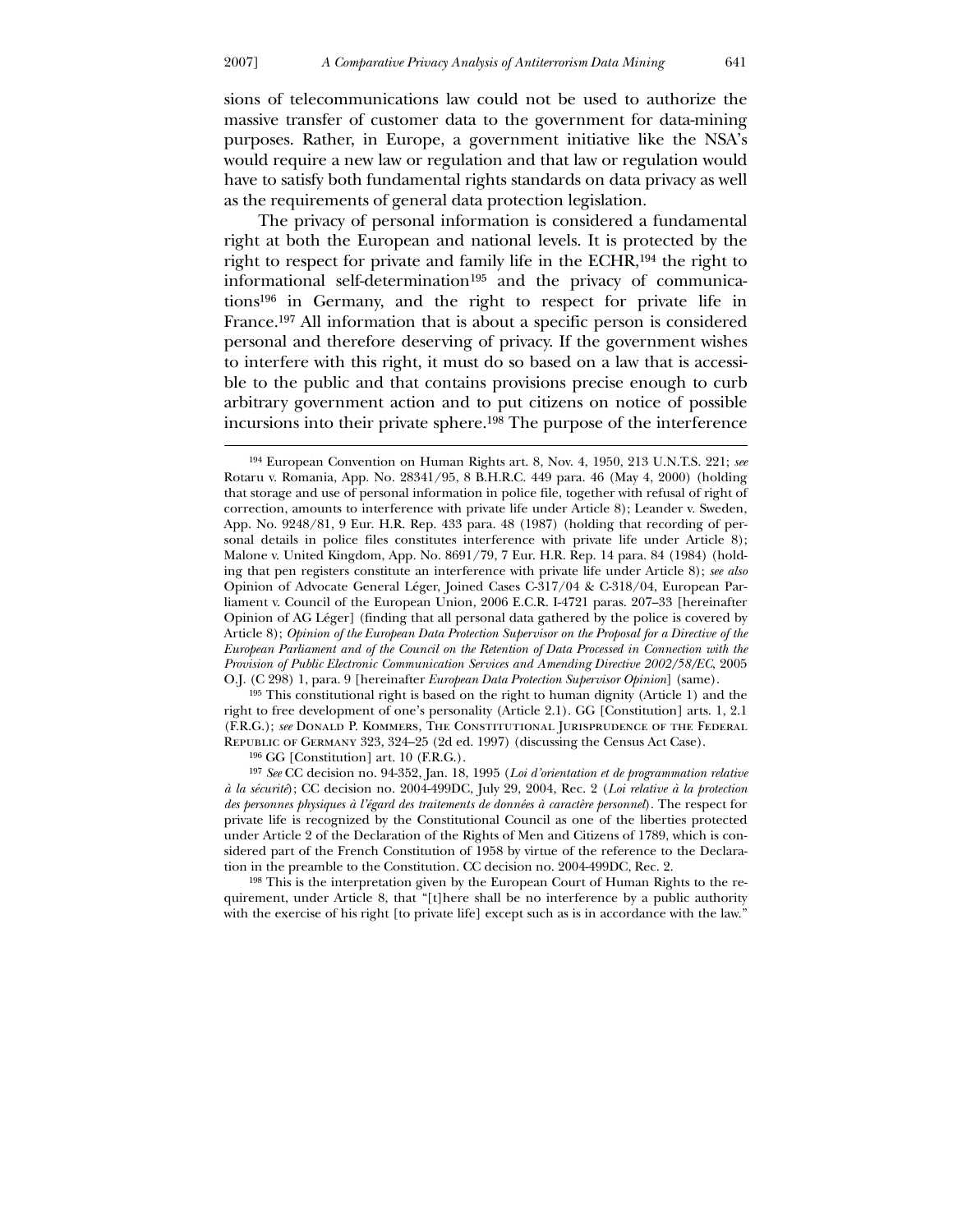with privacy must be legitimate. Protecting "national security," guaranteeing "public safety," and preventing "disorder or crime" are specifically listed as legitimate purposes under Article 8 of the ECHR.199 The European Court of Human Rights has consistently ruled in favor of government legislation with such aims.200 Likewise, the German and French constitutional courts have repeatedly found preventing crime, fighting terrorism, and protecting national security to be legitimate public reasons for impinging upon individual rights.201

 Fundamental rights law requires that the government's legitimate interference with privacy be proportional. The proportionality test pervades the case law of all the European courts under consideration on all rights, not simply the right to privacy.202 Proportionality generally turns on three related inquiries:203 (1) Can the government action achieve the stated purpose? (2) Is the government action necessary for accomplishing the stated purpose, or are there alternative means of accomplishing the same purpose that will burden the right less? and (3) When a noneconomic right is at stake, even though there might be no alternative means for accomplishing the same purpose, is the burden on the right nonetheless intolerable, requiring the law to be withdrawn? Of course, this formulation greatly simplifies the doctrine of proportionality. The test differs not only among courts, but as between different cases decided by the same court.<sup>204</sup> Moreover, the burden of

203 *See* Kommers, *supra* note 195, at 46.

204 For instance, the majority and the dissent employed different versions of the proportionality test in *Leyla Sahin v. Turkey*. *Compare* App. No. 44774/98, 44 Eur. Ct. H.R. paras. 119–21 (2005) (holding that the state ban on the wearing of Islamic headscarves in school

European Convention on Human Rights, *supra* note 194, art. 8; *see* Peck v. United Kingdom, 36 Eur. Ct. H.R. 41 para. 76 (2003). Under German constitutional law, laws that authorize government interference with certain basic rights must be *parliamentary* laws. In other words, they must be laws directly voted on by the representatives of the people; they cannot be regulations promulgated by the executive branch, based on authority delegated by the parliament. This is the case for government restrictions on the right to the confidentiality of telecommunication and the right to informational self-determination. *See* Ruiz, *supra* note 190, at 194–96.

<sup>199</sup> European Convention on Human Rights, *supra* note 194, art. 8.

<sup>200</sup> *See, e.g.*, Khan v. United Kingdom, 31 Eur. Ct. H.R. 45 (2001); Klass & Others v. Germany, App. No. 5029/71, 2 Eur. H.R. Rep. 214 para. 60 (1979).

<sup>201</sup> *See* Schwartz, *supra* note 190, at 771–82 (discussing the case law of the German Constitutional Court); CC decision no. 2005-532DC, Jan. 19, 2006, Rec. paras. 14–22 (upholding a statute that permitted monitoring of certain vehicles by law enforcement officials in order to prevent and punish terrorism).

<sup>202</sup> *See* Gilles Dutertre, Key Case-Law Extracts: European Court of Human Rights 240, 241, 307, 311, 347, 368 (2003) (discussing the European Convention on Human Rights, *supra* note 194, arts. 7–11, 14); Kommers, *supra* note 195, at 46 (Germany); CC decision no. 94-352DC, Jan. 18, 1995, Rec. 3 (France).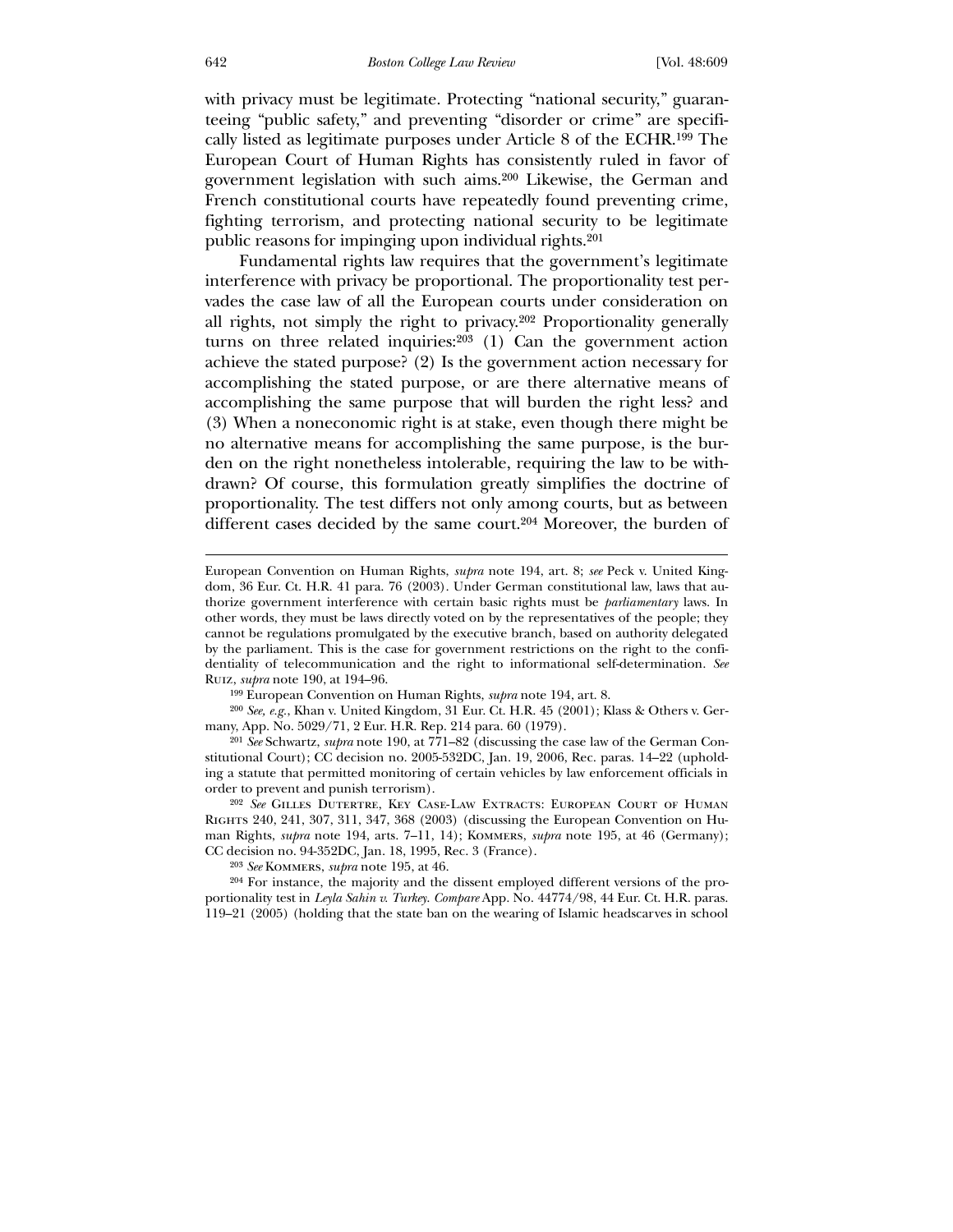justification on the government varies tremendously depending on the right at stake and the public interest being pursued: the more important the right, the higher the burden on the government; the more important the public purpose, the lower the burden on the government.205 Nevertheless, it is useful to establish a least-common-denominator point of reference.

## C. *Statuory Requirements: The Council of Europe Convention and National Data Protection Laws*

 When the privacy right is data privacy and when the government interference is for purposes of law enforcement or national security, more specific conditions must also be met: the terms of the Council of Europe Convention and national data protection laws.206 Whereas the former sets down general data protection commitments, the latter give effect to, and elaborate extensively upon, those commitments. In 1981, the members of the Council of Europe concluded the Convention on Personal Data Processing (the "Convention").207 The Convention is critical to understanding European data protection. Of all the Europewide instruments on data protection, it has the broadest coverage, both regarding subject matter and geography.208 The Convention, unlike EU data protection laws, applies to all types of personal data processing, by both government and private actors.209 It has been ratified by thirtyeight of the forty-six members of the Council of Europe and it has been signed, but not yet ratified, by six more member states.<sup>210</sup> That is a considerably broader group of nations than the membership of the European Union. Furthermore, because of the Convention's age, it has been influential in developing data protection legislation everywhere in Europe. National latecomers to the policy area like the United King-

was proportional to the state's legitimate interests), *with id.* paras. 1–13 (Tuklens, J., dissenting) (contending that the ban on wearing headscarves was not "necessary in a democratic society" in part because the ban was not proportionate to the state's legitimate interests).

<sup>205</sup> *See* Bundesverfassungsgericht [BVerfG], July 14, 1999, 1 BVerfGE at 67.

<sup>206</sup> *See generally* Council of Europe Convention, *supra* note 18; Law No. 78-17 of Jan. 6, 1978, J.O. [Official Gazette of France], Aug. 7, 2004, p. 227, *amended by* Law No. 2004-801 of Aug. 6, 2004, *and* Law No. 2006-64 of Jan. 23, 2006; Bundesdatenschutzgesetz [Federal Data Protection Act], May 22, 2001, BGBl. I at 904 (F.R.G.).

<sup>207</sup> *See* Colin J. Bennett & Charles D. Raab, The Governance of Privacy and Policy Instruments in Global Perspective 84–87 (2d ed. 2006).

<sup>208</sup> *See* Council of Europe Convention, *supra* note 18.

<sup>209</sup> *See id.* arts. 2(a), 3.1.

<sup>210</sup> *See* Bennett & Raab, *supra* note 207, at 85.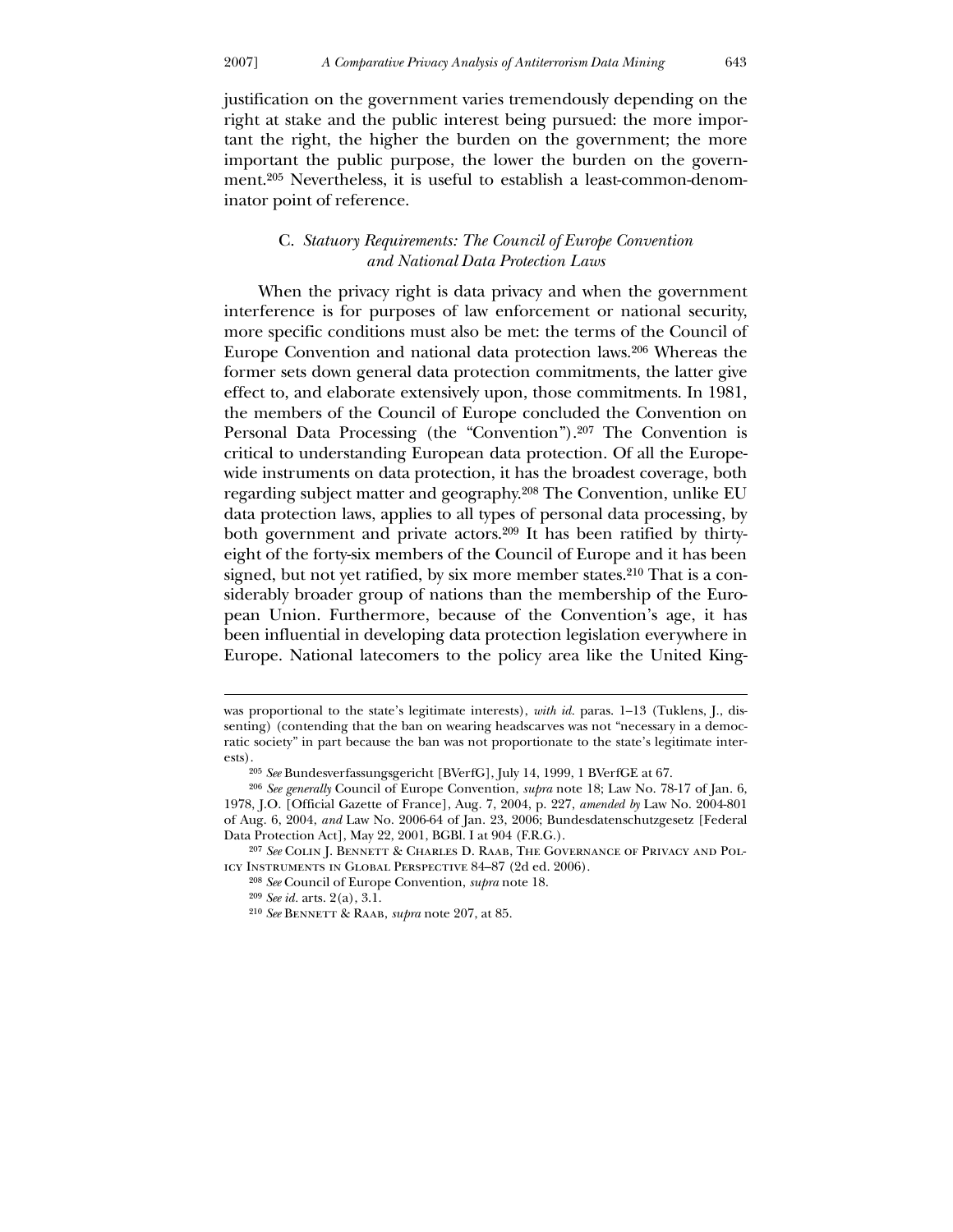dom copied the terms of the Convention into their domestic data protection legislation at the time of implementation.211 The European Union has used the Convention's general principles as the framework for the more detailed provisions of its data protection law governing market actors.212 Other EU data protection rules are copied directly from the Convention.213

 The data protection laws of Germany and France also have particular significance. National data protection legislation is generally categorized according to historical vintage: the first generation, enacted in the 1970s; the second generation, dating to the 1980s and adopted to implement the Convention; and the third generation, adopted in the late 1990s and early 2000s to fulfill the requirements of membership in the European Union.214 The German and French laws belong, squarely, to the first generation.215 Because of their early vintage, they were influential blueprints for the Convention. And, as a result of Germany's and France's extensive regulatory experience, their legal instruments—and their data protection officials*—*continue to exercise influence, both on novel questions of data protection and on countries in the process of adopting their first data protection legislation.

 In Germany, the Federal Data Protection Act was originally enacted in 1977, and significantly amended in 1990 and 2001. It covers private actors throughout Germany,216 including telecommunications companies and federal public bodies, such as Germany's federal law

<sup>211</sup> *See, e.g.*, Data Protection Act, 1984, c. 29 (Eng.). For a history of the U.K. legislation, see Colin J. Bennett, Regulating Privacy: Data Protection and Public Policy in Europe and the United States 89–94 (1992).

<sup>212</sup> *See generally* Council Directive 95/46, Protection of Individuals with Regard to the Processing of Personal Data and on the Free Movement of Such Data, 1995 O.J. (L 281) 31.

<sup>213</sup> Schengen Acquis, Convention Implementing the Schengen Agreement of 14 June 1985 Between the Governments of the States of the Benelux Economic Union, the Federal Republic of Germany and the French Republic on the Gradual Abolition of Checks at Their Common Borders, 2000 O.J. (L 239) 19, art. 115 [hereinafter Schengen Acquis]; Convention Based on Article K.3 of the Treaty on European Union, on the Establishment of a European Police Office (Europol Convention), 1995 O.J. (C 316) 2, art. 14 [hereinafter Article K.3 Convention].

<sup>214</sup> *See* Bennett & Raab, *supra* note 207, at 126–27.

<sup>215</sup> *See generally*, *e.g*., Law No. 78-17 of Jan. 6, 1978, J.O. [Official Gazette of France], Aug. 7, 2004, p. 227, *amended by* Law No. 2004-801 of Aug. 6, 2004, *and* Law No. 2006-64 of Jan. 23, 2006; Bundesdatenschutzgesetz [Federal Data Protection Act], May 22, 2001, BGBl. I at 904 (F.R.G.) (enacted in 1977).

<sup>216</sup> Federal Data Protection Act § 27.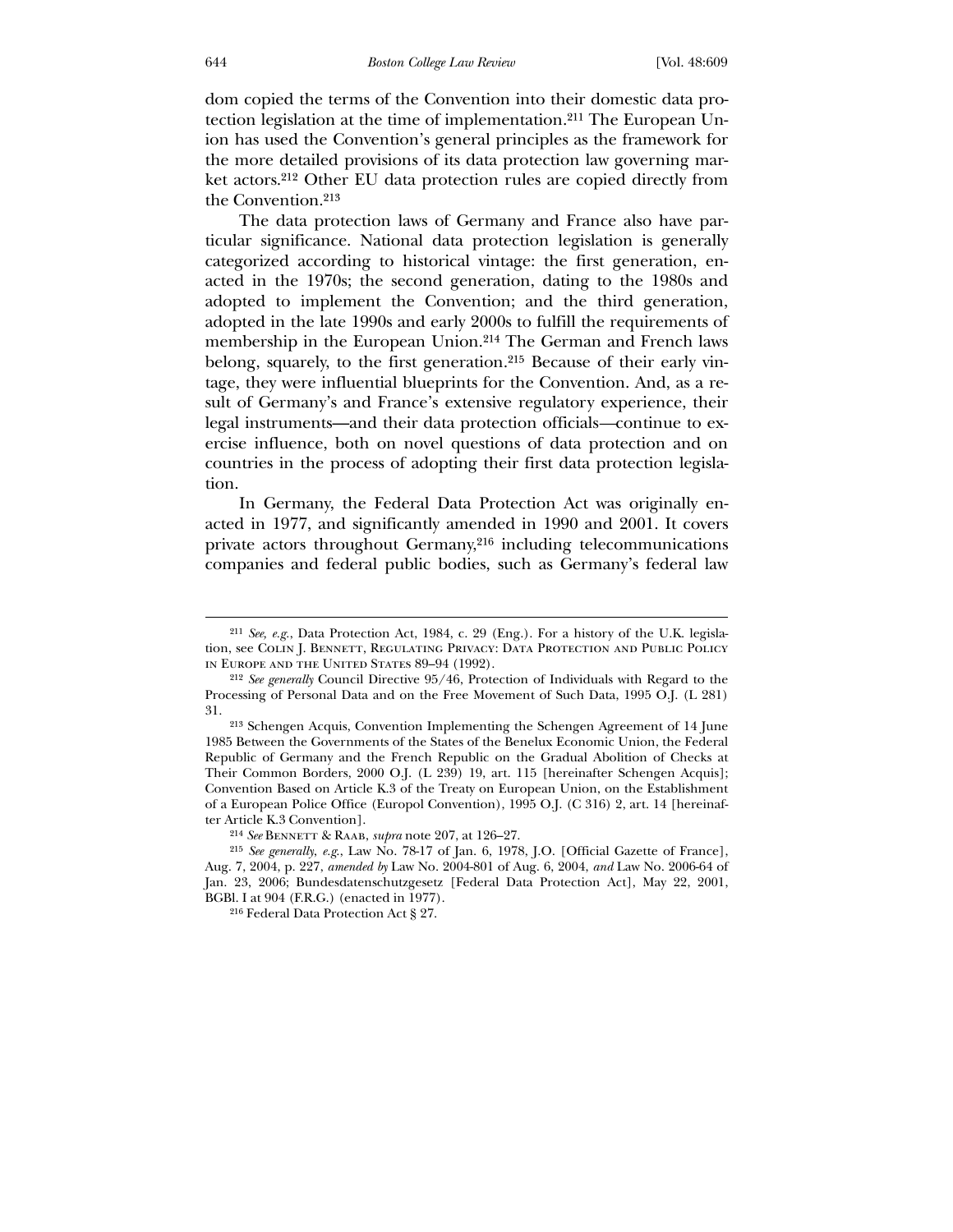enforcement and intelligence agencies.217 An independent agency, known as the Federal Data Protection Commissioner, has been established to enforce federal data protection law.218 In addition, a special oversight system has been established for telecommunications surveillance—including surveillance of noncontent data*—*conducted by domestic and foreign intelligence agencies; an independent commission (the "G10 Commission"), appointed by the parliamentary committee responsible for oversight of Germany's intelligence services, reviews individual surveillance orders as well as the administrative rules governing strategic surveillance.219 Each Land also has its own Data Protection Act.220 These acts set down the data protection rules that discipline state government. They create Land data protection authorities to enforce both the Land rules and the Federal Data Protection Act's provisions on market actors.221 Land data protection rules are also pertinent to intelligence gathering for purposes of preventing terrorism. The Länder all have their own police forces, governed by Land data protection laws, and responsible not only for criminal investigations but also for protecting public order against future offenses such as terrorist acts ("preventive policing").222

 In contrast with federal Germany, France is a unitary system. This greatly simplifies the legislative scheme*—*it has only one data protection law and one data protection law enforcer. The Law on Data Processing, Data Files and Individual Liberties ("Law No. 78-17") was enacted in 1978 and significantly amended in 2004.223 It regulates data processing throughout the economy and throughout government, in-

-

222 *See* Ross, *supra* note 80, at 7, 25, 28. However, the surveillance activities of the Land agencies charged with national security (*Landesamt für Verfassungsschutz*) are governed exclusively by federal law, namely the G10 Law. *See* Bundesverfassungsgericht [BVerfG], July 14, 1999, 1 BVerfGE at 9; *see also* Gesetz zur Beschraenkung des Brief-, Post- und Fernmeldegeheimnisses—Gesetz zu Artikel 10 des Grundgesetzes [GG10] [Law Restricting the Secrecy of Correspondence of Letters, Mail and Telecommunications—Law Applying to Article 10 of the Constitution], Aug. 13, 1968 BGBl. I at 949, § 1.1.

223 *See* Flaherty, *supra* note 218, at 165. *See generally* Law No. 78-17 of Jan. 6, 1978, J.O. [Official Gazette of France], Aug. 7, 2004, p. 227, *amended by* Law No. 2004-801 of Aug. 6, 2004, *and* Law No. 2006-64 of Jan. 23, 2006.

<sup>217</sup> *Id.* § 12.

<sup>&</sup>lt;sup>218</sup> BENNETT, *supra* note 211, at 77-90; DAVID H. FLAHERTY, PROTECTING PRIVACY IN SURVEILLANCE SOCIETIES 22-24 (1989).

<sup>219</sup> *See* Bundesverfassungsgericht [BVerfG], July 14, 1999, 1 BVerfGE at 92–93; Ruiz, *supra* note 190, at 218–20, 272–74.

<sup>220</sup> *See* Flaherty, *supra* note 218, at 21.

<sup>221</sup> In Germany's federal system, state government is entrusted with implementing and enforcing most federal legislation. See DAVID P. CURRIE, THE CONSTITUTION OF THE FEDeral Republic of Germany 69–76 (1994).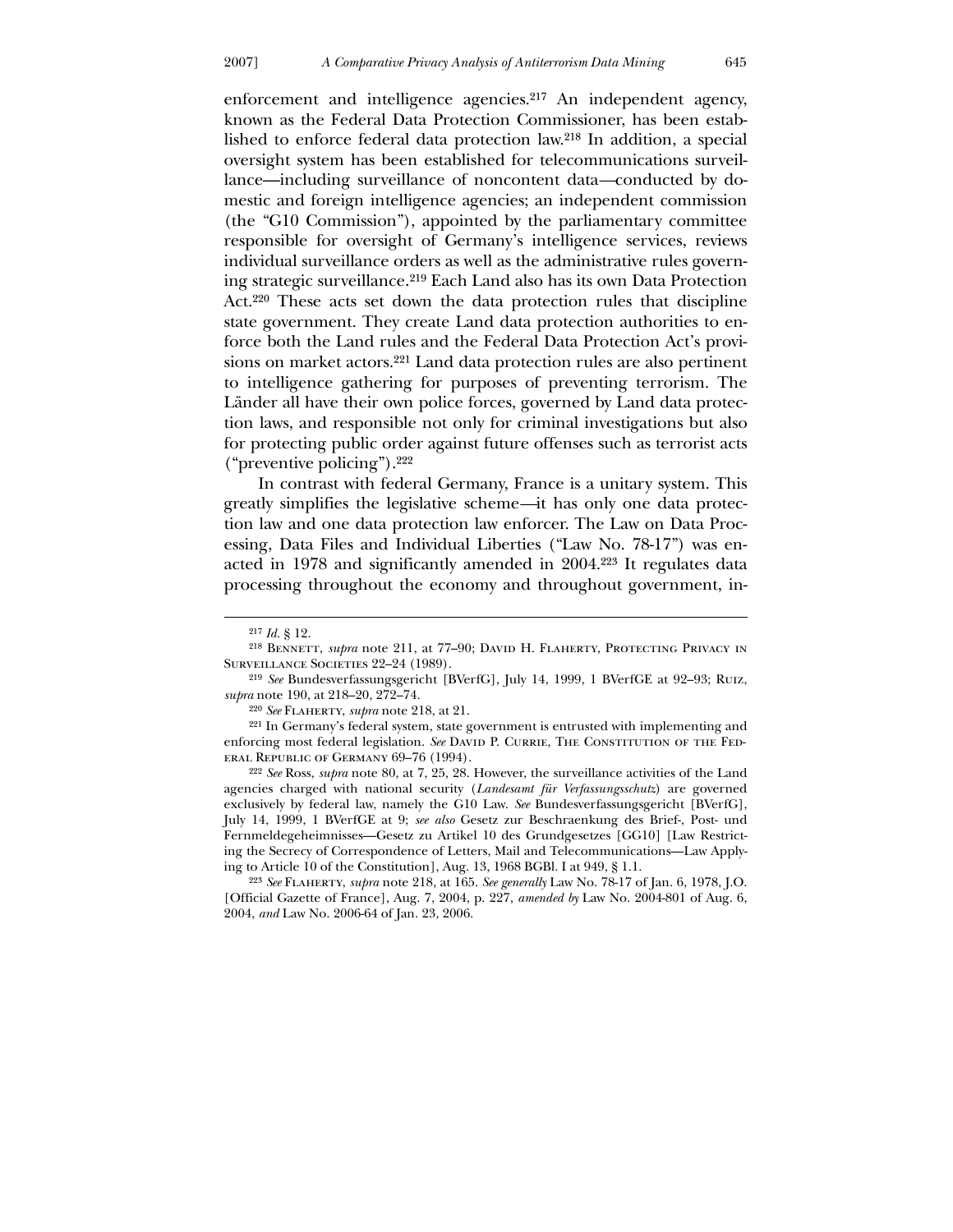cluding the police and national security agencies.224 An independent agency, the Commission Nationale de l'Information et des Libertés ("CNIL"), is entrusted with extensive enforcement powers.225 It is charged with registering and authorizing certain types of data processing operations, with promulgating interpretive regulations, with conducting inspections and imposing administrative sanctions, and with advising the government on legislative and regulatory measures affecting privacy.226

 Fundamental rights law is the basic framework for the Council of Europe Convention and the German and French legislation. The Convention and the legislation contain a specific set of conditions designed to satisfy the requirements of legitimacy and proportionality in those instances in which the right to *data* privacy is burdened.227 Paralleling the fundamental rights doctrine on the need for an authorizing law, personal data should be processed fairly and lawfully.228 Because a fundamental right is at stake any time an individual's personal data is processed, such data must be stored for specified and legitimate purposes and should only be used in accordance with those purposes.229 The *amount* of the data processed should be no more than necessary to accomplish the purpose.230 Neither should the *time* during which the data is stored be any longer than necessary to accomplish the purpose.231 The data must be accurate and, whenever necessary, kept up to date—otherwise, how would such data processing be able to achieve the stated purpose?232 Types of personal data that are believed to be especially sensitive—for instance, data revealing racial origin, religious beliefs, and health conditions—must be afforded "appropriate safeguards."233 Those who process personal data must put into place "appropriate security measures" to ensure that personal information will

<sup>224</sup> Law No. 78-17 of Jan. 6, 1978, art. 2.

<sup>225</sup> *Id.* art. 5.

<sup>226</sup> *Id.* art. 11.

<sup>227</sup> *See Rotaru*, App. No. 28341/95, para. 43 (relying on the Council of Europe Convention in interpreting European Convention on Human Rights, Article 8).

<sup>228</sup> Council of Europe Convention, *supra* note 18, art. 5a. Even more precise is the German Bundesdatenschutzgesetz [Federal Data Protection Act], May 22, 2001, BGBl. I at 904, § 4(1). It says: "The collection, processing and use of personal data shall be admissible only if permitted or prescribed by this Act or any other legal provision or if the data subject has consented." *Id.*

<sup>229</sup> Council of Europe Convention, *supra* note 18, art. 5b.

<sup>230</sup> *Id.* art. 5c.

<sup>231</sup> *Id.* art. 5e.

<sup>232</sup> *Id.* art. 5d.

<sup>233</sup> *Id.* art. 6.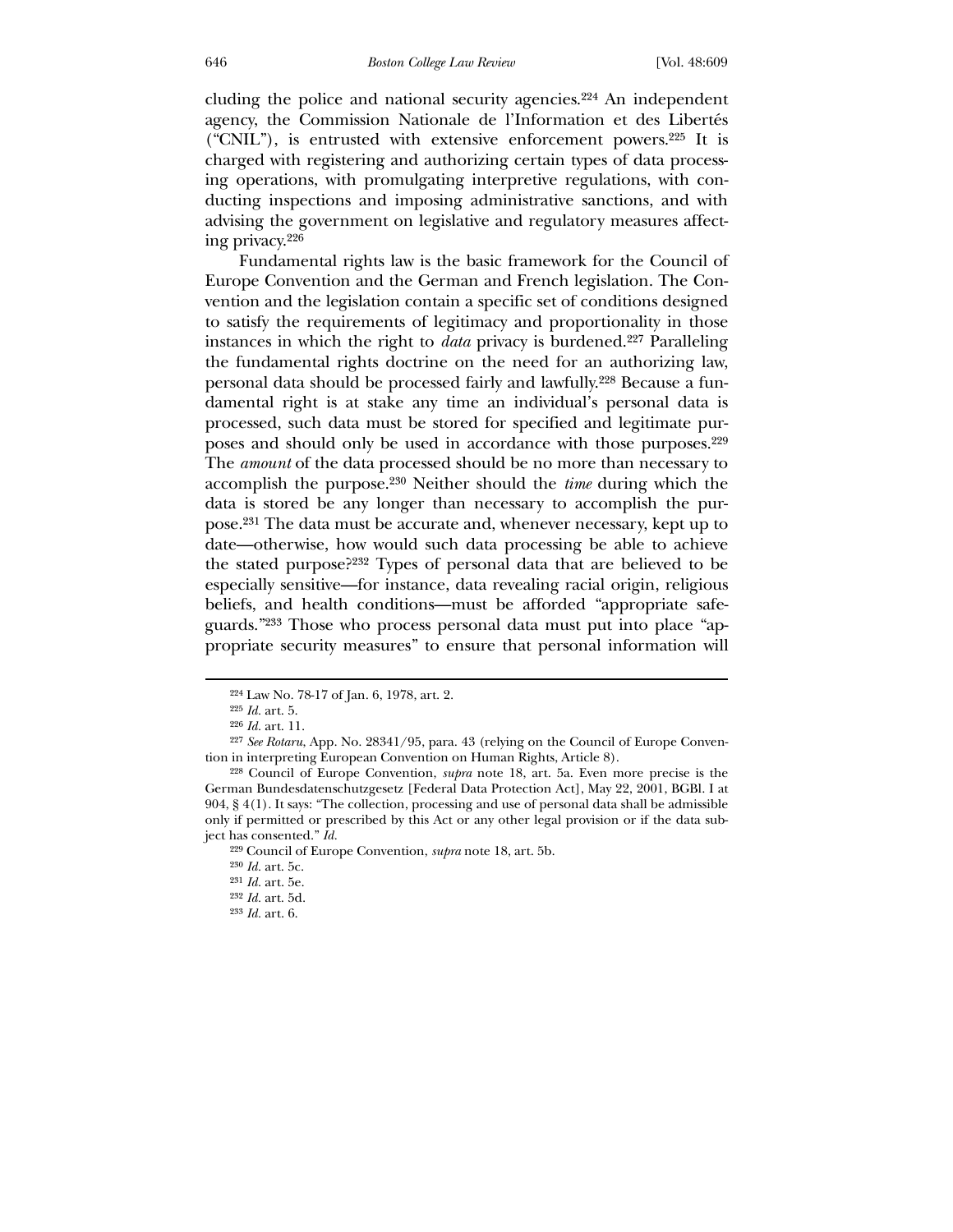be revealed only to those for whom it is intended.234 As a special safeguard for the burdened privacy right, individuals should have the right to check their personal data to make sure that it is accurate and that, in all other respects, their personal data is being processed in accordance with the law.<sup>235</sup> All these guarantees can be found in the German and French data protection laws, albeit in more detailed incarnations.236

 The state parties are allowed to derogate from the Convention's provisions in the interests of "protecting State security, public safety, the monetary interests of the State or the suppression of criminal offences."237 These are interests clearly at stake in our hypothetical. Such derogations, however, must be detailed in the state party's national law and must be necessary, meaning that they must be carefully justified like any other government interference with the right to privacy.<sup>238</sup> Both the German and the French legislation take advantage of this possibility; exceptions exist for data processing for intelligence and law enforcement purposes.239 In neither case, however, is such data processing, by the relevant government agencies, entirely or even mostly exempt from the safeguards of national data protection law.

 Another distinguishing feature of European data privacy law is the enforcement system. Independent agencies responsible for the enforcement of data protection law have been established in all European countries.240 To these national agencies, add the supranational bodies responsible for overseeing compliance in the European Union: the European Data Protection Supervisor with jurisdiction over EU institutions responsible for common market regulation,<sup>241</sup> the Joint Supervisory Body with jurisdiction over personal data exchanged through Europol,242 and the Joint Supervisory Authority with jurisdiction over per-

<u>.</u>

<sup>234</sup> Council of Europe Convention, *supra* note 18, art. 7.

<sup>235</sup> *Id.* art. 8.

<sup>236</sup> *See* Law No. 78-17 of Jan. 6, 1978, arts. 38–43, J.O. [Official Gazette of France], Aug. 7, 2004, p. 227, *amended by* Law No. 2004-801 of Aug. 6, 2004, *and* Law No. 2006-64 of Jan. 23, 2006 (rights of individuals in respect of processing of personal data); Bundesdatenschutzgesetz [Federal Data Protection Act], May 22, 2001, BGBl. I at 904, §§ 19–21, 33–35 (F.R.G.) (rights of the data subject).

<sup>237</sup> Council of Europe Convention, *supra* note 18, art. 9.2a.

<sup>238</sup> *See id.*

<sup>239</sup> *See* Law No. 78-17 of Jan. 6, 1978, art. 41; Federal Data Protection Act § 19(3)–(4).

<sup>240</sup> *See* Bennett & Raab, *supra* note 207, at 133, 136–37.

<sup>241</sup> *See generally* Council Regulation 45/2001, 2001 O.J. (L 8) 1 (on the protection of individuals with regard to the processing of personal data by the Community institutions and bodies and on the free movement of such data).

<sup>242</sup> *See* Article K.3 Convention, *supra* note 213, art. 24. Europol is located in The Hague, Netherlands. It was established by the Member States to support their police forces and other national law enforcement authorities, such as customs agencies, immigration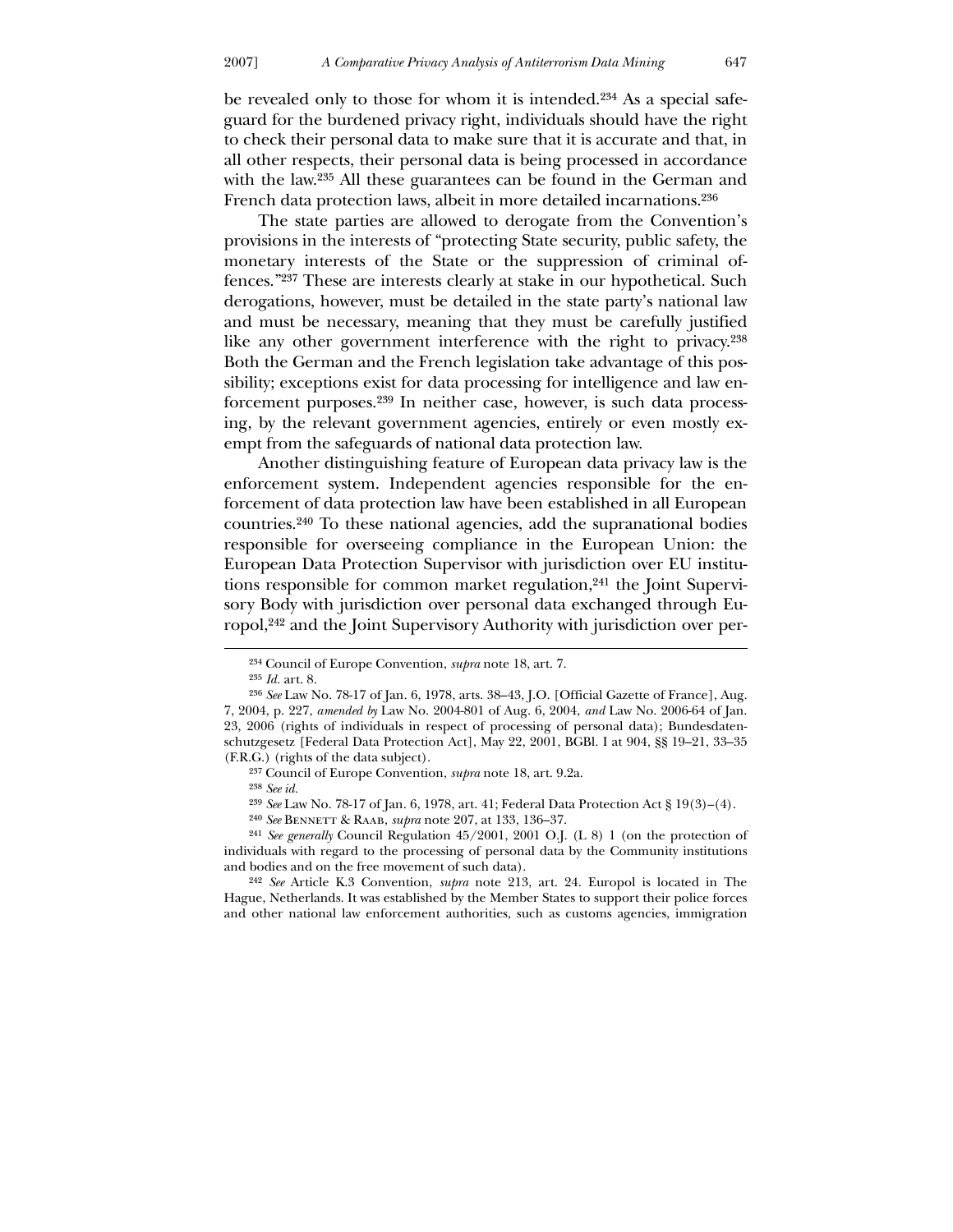#### 648 *Boston College Law Review* [Vol. 48:609

sonal data exchanged through Schengen.<sup>243</sup> The powers of these national and supranational privacy agencies vary, but most, including the German and French data protection authorities, have the power to review proposed laws and regulations with a data protection impact, to conduct inspections of private and public data processors, and to commence administrative proceedings against violators which may result in injunctive orders or administrative fines.<sup>244</sup> Because many violations of national laws are considered criminal offenses, such agencies also have the power to bring prosecutions directly or to refer privacy violations to public prosecutors for further action.245

services, and border and financial police. Europol's remit covers serious organized crime with an international dimension, including terrorism. It is to assist national authorities in combating international organized crime by collecting, analyzing, and transmitting intelligence to those authorities. Its information comes from national law enforcement bodies, as well as international agencies. Europol, however, does not have any enforcement or police powers; Europol information is used for *national* police investigations. For background information on Europol, see generally Eric Davies, European Police Office (2000); Steven Peers, Human Rights Ctr., Europol: The Final Step in the Creation of an "Investigative and Operational" European Police Force (2007), *available at*  http://www.statewatch.org/news/2007/jan/europol-analysis.pdf.

<sup>243</sup> Schengen Acquis, *supra* note 213, art. 115. Schengen was originally created by a small group of Member States to manage jointly the admission of foreign citizens to their territories. *See* Madelein Colvin, The Schengen Information System: A Human Rights AUDIT 7 (2000). The key elements of the scheme are a common visa—recognized by all state parties*—*and the removal of internal border controls among the state parties. *Id.* Currently, the signatories are the EU Member States, with the exception of Ireland and the United Kingdom, and three European Free Trade Association ("EFTA") countries— Iceland, Norway, and Switzerland. *Id.* Fifteen of the twenty-six signatories have implemented the Schengen agreement. To enable national authorities to monitor foreign citizens admitted on the common visa, a secure database known as the Schengen Information System (the "SIS") has been established. *Id.* at 16. Unlike the Europol system, the information contained in the SIS is not collected and analyzed centrally. *Id.* at 16–17. Rather, national police and law enforcement authorities independently enter and extract information from the system. *Id.* The data contained in the SIS is extremely varied: loss or theft of passports and other identity documents, names of individuals suspected of having committed serious crimes, extradition warrants, car thefts, and more. *Id.* at 17. As should be clear from this list of data, the SIS is no longer used solely for enforcing immigration policy. *See id.* It has become a general purpose database for fighting crime with a cross-border element. *See id.* at 22–23.

<sup>244</sup> *See* Law No. 78-17 of Jan. 6, 1978, art. 11–12, J.O. [Official Gazette of France], Aug. 7, 2004, p. 227, *amended by* Law No. 2004-801 of Aug. 6, 2004, *and* Law No. 2006-64 of Jan. 23, 2006 (establishing composition and powers of CNIL); *id.* arts. 45–49 (setting down administrative sanctions); *id.* arts. 50–52 (setting down criminal sanctions); Bundesdatenschutzgesetz [Federal Data Protection Act], May 22, 2001, BGBl. I at 904, §§ 22–26 (F.R.G.) (setting down composition and powers of Federal Commission for Data Protection); *id.* § 38 (setting down requirements for Land data protection authorities); *id.* §§ 43-44 (setting down administrative and penal sanctions for breaches of Federal Data Protection Act).

<sup>245</sup> *See* Law No. 78-17 of Jan. 6, 1978, arts. 50–52; Federal Data Protection Act § 44.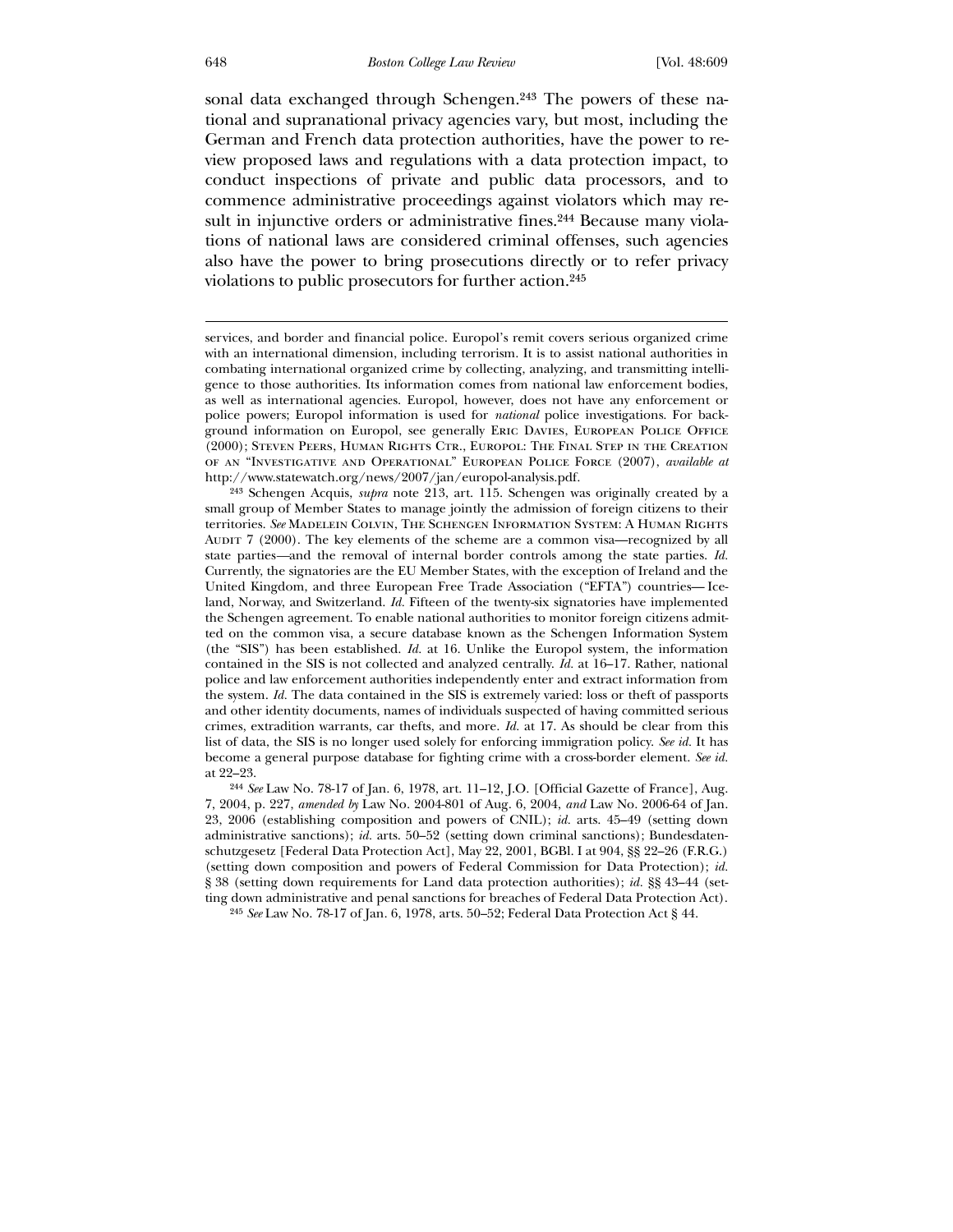A final important aspect of European privacy law is the application of the law to public and private actors alike. At the level of fundamental rights, the guarantees of the ECHR and the German Basic Law have been applied to privacy violations committed by private actors, not only by the government.246 At what might be termed in the European hierarchy of legal norms, the statutory level, data protection guarantees are binding on both public and private users of personal data. Thus, in the Council of Europe Convention, no distinction is made between the duties of private and public actors.<sup>247</sup> Given the greater specificity of legislation at the national level, the French and German laws do separate public from private data processing, but only for purposes of stipulating special duties that apply to certain types of data processing, such as that involving national identification numbers.248

## D. *Application of European Law to the NSA Call Records Scenario*

 Now to apply European law to the facts of our hypothetical. As discussed above, fundamental rights law requires first that the law be accessible to the public, containing precise provisions to limit governmental discretion and provide notice to citizens.249 Second, the interference with privacy must be legitimate.250 Finally, the interference must be proportional.251 After satisfying these fundamental rights standards, the specific requirements of the Council of Europe Convention and national data protection laws must still be met.252

<sup>246</sup> *See generally* Amtsgericht Berlin-Mitte [Berlin Center District Court], Geschäftsnumber [Docket No.] 16 C 427/02, Dec. 18, 2003 (F.R.G.) (holding for plaintiff in suit by pedestrian against Berlin department store for removal of surveillance cameras based on Basic Law, Articles 1 and 2 and Federal Data Protection Act); Von Hannover v. Germany, App. No. 59320/00, 40 Eur. Ct. H.R. 1 (2004) (applying Article 8 in case of privacy violation by the media); Ruiz, *supra* note 190, at 302–13 (discussing German constitutional doctrine of "horizontal" effect of rights (*Drittwirkung*) and the application of the doctrine in the case of Article 10 of the Basic Law).

<sup>247</sup> Council of Europe Convention, *supra* note 18, art. 3.

<sup>248</sup> *See* Law No. 78-17 of Jan. 6, 1978, arts. 25–29; Federal Data Protection Act §§ 12–21 (governing data processing by public bodies); *id.* §§ 27–38a (governing data processing by private bodies and public law enterprises participating in competition).

<sup>249</sup> *See supra* note 198 and accompanying text.

<sup>250</sup> *See supra* notes 199–201 and accompanying text.

<sup>251</sup> *See supra* notes 202–205 and accompanying text.

<sup>252</sup> *See supra* notes 206–248 and accompanying text.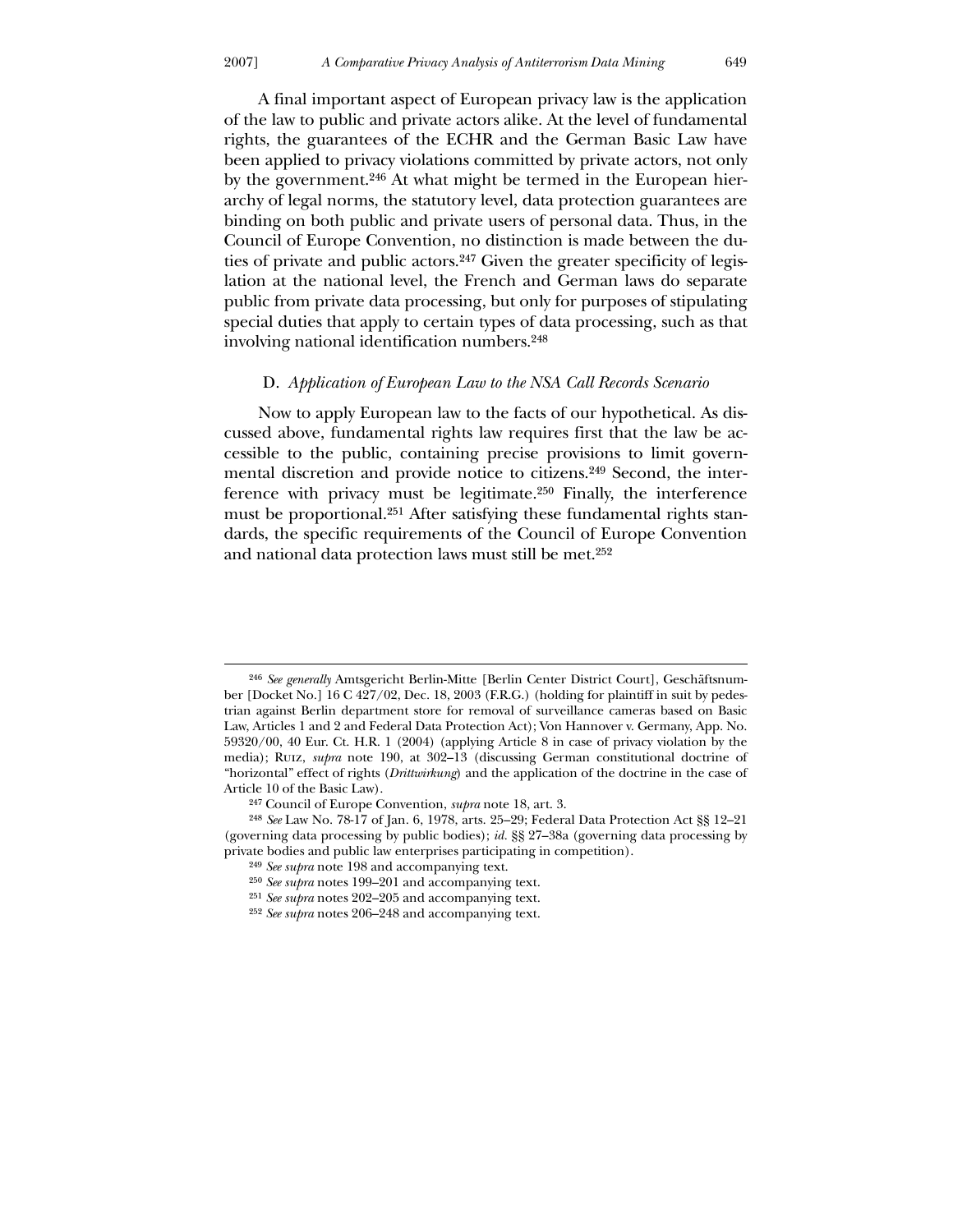1. Application of European Principles of Fundamental Rights

 Would a secret presidential directive count as a "law" for purposes of the fundamental rights analysis? No. By definition, a secret directive is not accessible to the public. It cannot put citizens on notice of how their government is interfering with their basic rights. Nor can it curb potential abuses of government power, because no one but those government officials know the limits placed on their power by the directive.

 European law, of course, permits exceptions to data privacy rules based on national security concerns, though surely not on the scale suggested by the U.S. President, who has claimed that *any* disclosure of the NSA call database threatens national security.253 One useful indicator of how such a claim would be addressed in Europe is a German constitutional case involving the G10 Law.254 That law, enacted in 1968, provides for wide-ranging surveillance by Germany's domestic and foreign security agencies to "ward off dangers which threaten the free democratic order, the existence or the safety of the Federal Republic of Germany or of one of the German Länder."255 Two types of surveillance are contemplated by this law: individual monitoring and strategic surveillance.256 Strategic surveillance closely resembles the NSA's data mining: the Federal Intelligence Service screens phone traffic between Germany and certain foreign nations based on search terms related to the national security threats set down by statute.257

 When the G10 Law was amended in 1994 to expand the list of threats warranting surveillance, a constitutional challenge was brought against the provisions on strategic surveillance.258 Part of the challenge involved the program's lack of transparency.259 The basic conditions for conducting strategic surveillance were set down in the statutory amendments and responsibility for developing specific search terms

<sup>253</sup> *See also* Terkel v. AT&T, 441 F. Supp. 2d 899, 908 (N.D. Ill. 2006) (discussing the government's assertion that the database is protected by the "state secrets" privilege, which bars discovery of information that would adversely affect national security); ACLU v. NSA, 438 F. Supp. 2d 754, 765–66 (E.D. Mich. 2006) (same). *See generally* Cong. Research Serv., Statutory Procedures Under Which Congress Is to Be Informed of U.S. Intelligence Activities, Including Covert Actions 9 (2006).

<sup>254</sup> *See generally* Bundesverfassungsgericht [BVerfG], July 14, 1999, 1 BVerfGE.

<sup>255</sup> *Id*. at 9 (translating Section 1.1 of the G10 Act).

<sup>256</sup> *Id*. at 5.

<sup>257</sup> *Id*. at 27.

<sup>258</sup> *Id*. at 15–16.

<sup>259</sup> *See* Bundesverfassungsgericht [BVerfG], July 14, 1999, 1 BVerfGE at 15–20.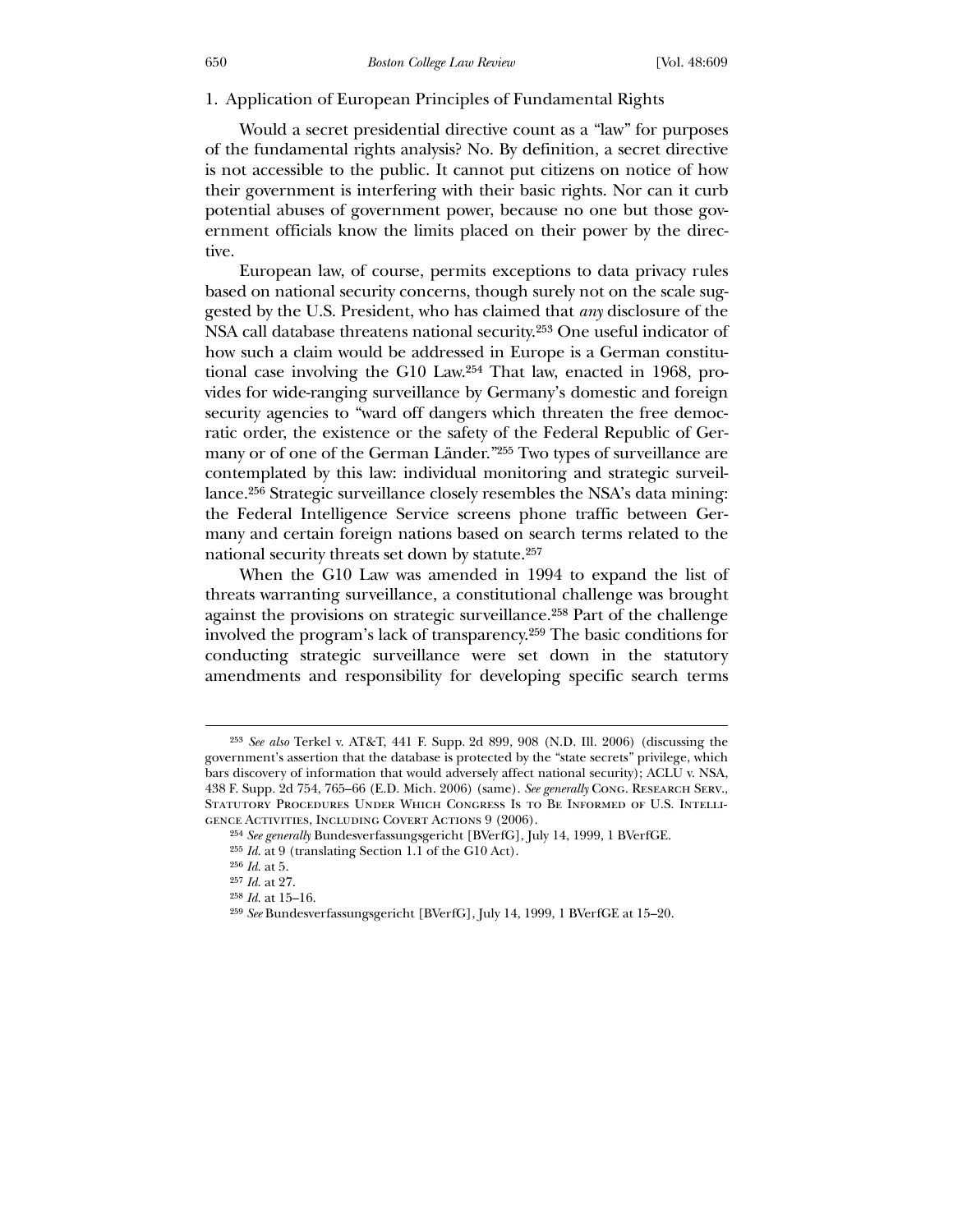was delegated to the administration.<sup>260</sup> Those search terms were subject to review and possible cancellation by the independent body dedicated to overseeing intelligence gathering involving telecommunications (the "G10 Commission"). Such review, however, did not satisfy the Court. The Court held that the G10 Commission also had to have the power to review the other aspects of the Federal Intelligence Service's personal data processing: the transfer of personal data to law enforcement and domestic intelligence agencies, the destruction of personal data, and the steps taken to notify individuals that they had been the target of surveillance.<sup>261</sup> The challenge also involved the provisions setting down the government's duty to notify individuals singled out as a result of strategic surveillance.262 The Court struck down an exemption from the duty of notification for data destroyed within three months of the date of acquisition on the grounds that this exemption impermissibly circumscribed the individual's right to know.263 Given this reasoning, it is highly unlikely that the German Constitutional Court would approve of keeping an entire surveillance program secret. Any slight advantage that the government might gain from keeping secret a database involving the personal data of millions of citizens not individually suspected of terrorism would almost certainly be outweighed by the harm to the fundamental right to privacy.

 The good news for the call database is that it would satisfy the second requirement of European fundamental rights law: collecting call data and mining it to protect against terrorist attacks is, most certainly, a legitimate purpose. But what about proportionality? Can a database with the calling records of tens of millions of citizens be necessary to fight terrorism? European courts and privacy officers show considerable deference to their intelligence services in making this kind of determination.264 They are acutely aware of their limits in understanding how to combat terrorism, as compared to the seasoned professionals in their national spy agencies. But, in Europe, to satisfy the first prong of the proportionality test, an argument would have to be made that data collection was capable of reducing the terrorist threat.

 One good illustration of the case that would be expected from a European government is the debate leading up to the EU Data Reten-

<sup>260</sup> *See id.* at 17.

<sup>261</sup> *Id.* at 92.

<sup>262</sup> *Id.* at 89–90.

<sup>263</sup> *Id.*

<sup>264</sup> *See* Segerstedt-Wiberg & Others v. Sweden, App. No. 62332/00, Eur. Ct. H.R., June 6, 2006, para. 104, *available at* http://www.echr.coe.int/eng.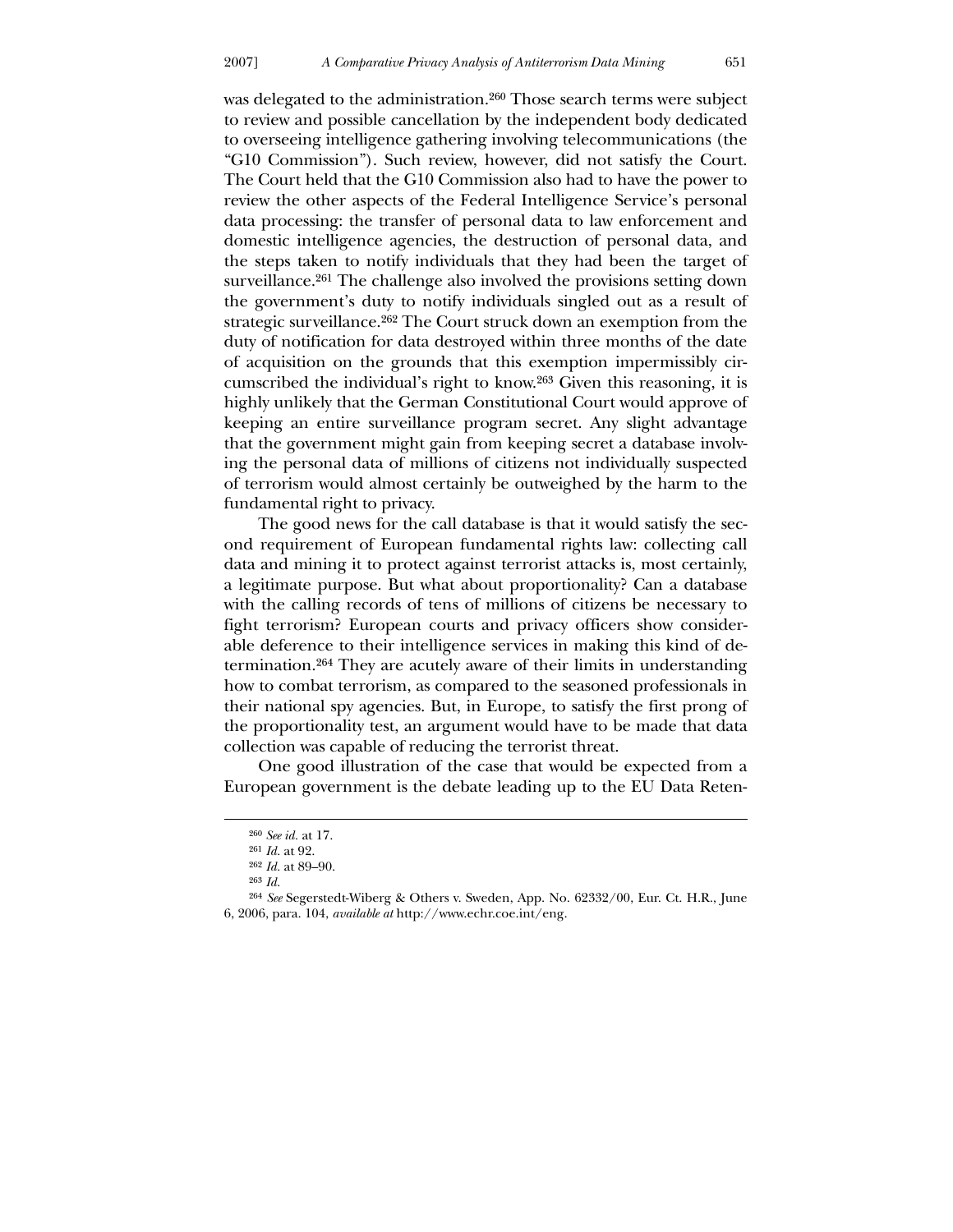tion Directive of March 2006 (the "Directive").265 Under the Directive, providers of electronic communications services and networks are required to keep traffic data related to phone calls, emails, and other communications for a period of six months to two years, depending on the Member State.266 Such data must be made available to the national police and, via the national police, to police officers in other Member States.267 The purpose of the Directive is to fight serious crime, most notably terrorism.268 Notwithstanding this purpose, the Directive applies to market actors and it was therefore adopted as a common market measure. In proposing the Directive, the national governments in the Council of Ministers put forward a study based on the experience of the British police showing that call data older than six months was often useful in investigating serious crimes.269 This evidence was subsequently questioned by the independent data protection officers called upon to examine the proposed directive.270 Notwithstanding this skepticism, a data retention requirement of six months to two years was ultimately passed.271 But what is significant for purposes of this discussion is that the Council of Ministers had to produce some evidence in support of the data processing. It could not simply order the collection of call data based on entirely unsubstantiated speculation that the scheme might accomplish the crime-fighting purposes.

 Under the second prong of the proportionality test, the government would need to show that the data-mining program was necessary for protecting national security.272 In practice, this means that the government would have to refute claims that alternative, less privacyburdensome programs could accomplish, just as effectively, the same antiterrorism aims. This issue is directly related to the amount of data collected and the length of data retention and therefore is discussed below, in conjunction with the Council of Europe Convention.273

<sup>265</sup> *See generally* Data Retention Directive, *supra* note 14.

<sup>266</sup> *Id*. art. 6.

<sup>267</sup> *Id*. art. 4.

<sup>268</sup> *See id*. art. 1.

<sup>269</sup> *European Data Protection Supervisor Opinion*, *supra* note 194, at 3.

<sup>270</sup> *Id*. at 3–4. *See generally Opinion 4/2005 of the Article 29 Data Protection Working Party on the Proposal for a Directive of the European Parliament and of the Council on the Retention of Data Processed in Connection with the Provision of Public Electronics Communication Services and Amending Directive 2002/58/EC*, at 6, COM (2005) 438 final (Oct. 21, 2005), *available at* http://ec. europa.eu/justice\_home/fsj/privacy/docs/wpdocs/2005/wp113\_en.pdf.

<sup>271</sup> Data Retention Directive, *supra* note 14, art. 6.

<sup>272</sup> Kommers, *supra* note 195, at 46.

<sup>273</sup> *See infra* notes 293–298 and accompanying text.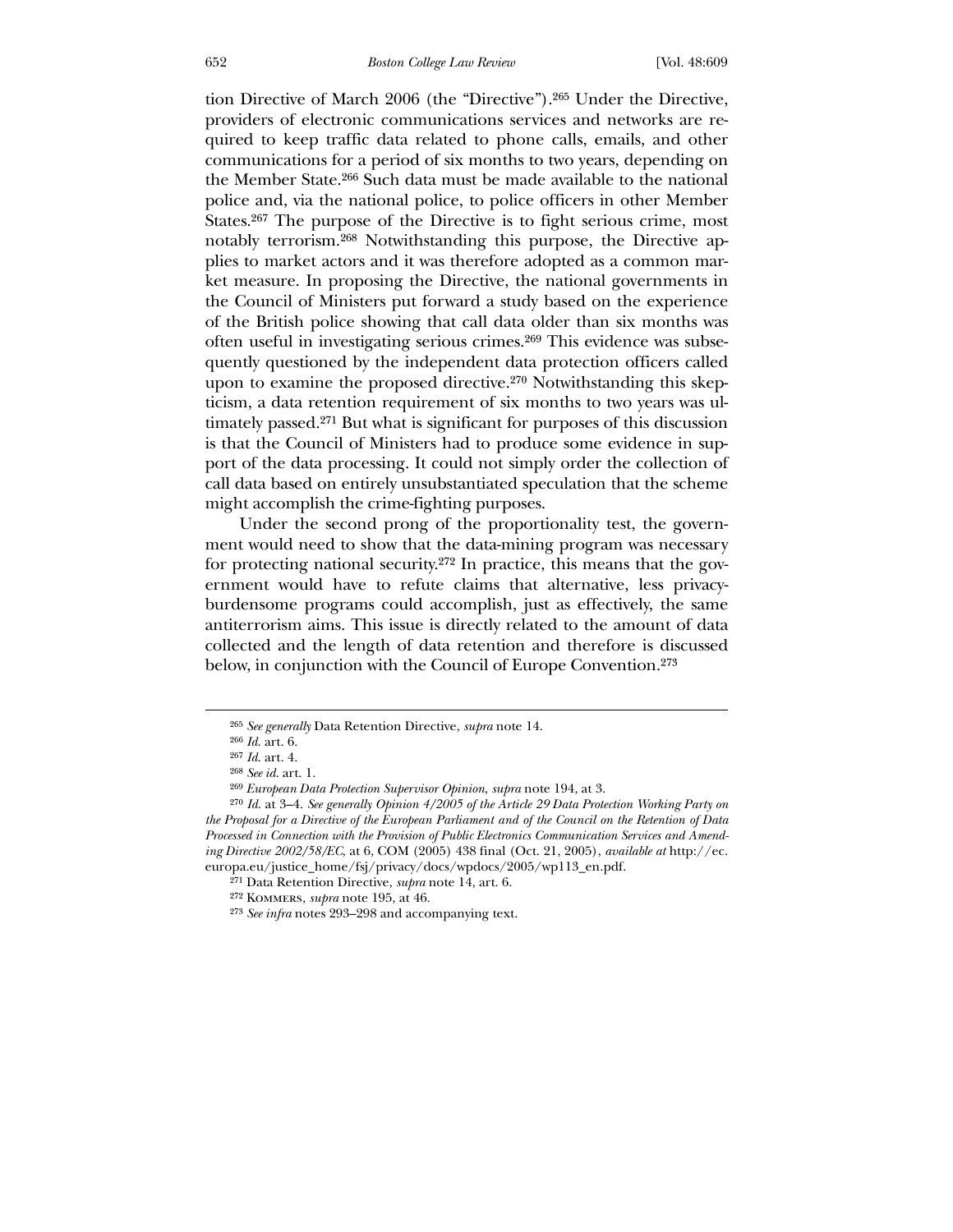The last part of the proportionality analysis requires the government to demonstrate that the benefit to the public security ends of the call database outweighs the harm to the privacy right—or, seen from the individual's perspective, that the burden on the right is "proportionate" to the government purpose being pursued.274 This question turns entirely on the magnitude of the harm to the individual right as compared to the benefit to the public interest. When data mining is conducted for national security purposes, the privacy interest is strong because of the risk that the individual might be wrongly investigated, detained, prosecuted, or even convicted. It is stronger than when, say, personal information is used to distribute welfare benefits. The importance of the public interest depends on which types of threats to national security and what level of suspicion serve as the trigger for data mining. In the case of the NSA call records program, we do not know; this extreme secrecy is part of the problem for European privacy law. But according to the German Constitutional Court, not all threats warrant intelligence-related searches of telecommunications data: international terrorist attacks, international proliferation of weapons, and the illegal introduction of a not-insignificant quantity of narcotics from abroad, yes, but international counterfeiting, no.275 More to the point, the Constitutional Court has recently held that a general fear of terrorism in the wake of September 11 is not good enough to trigger antiterrorism data mining.276

 On April 4, 2006, the Constitutional Court found that police data mining carried out after September 11 to identify Islamic sleeper cells was unconstitutional.277 In Germany, antiterrorism data mining was first used in the 1970s to fight the Red Army Faction, a left-wing terrorist group.278 The German version of antiterrorism data mining (*Rasterfahndung*) appears to be less ambitious technologically than the American version.279 Terrorist profiles are first created, based on characteristics generally believed to be associated with terrorism.280 Those profiles

-

<sup>274</sup> Kommers, *supra* note 195, at 46.

<sup>275</sup> *See* Bundesverfassungsgericht [BVerfG], July 14, 1999, 1 BVerfGE at 84–85.

<sup>276</sup> *See generally* Bundesverfassungsgericht [BVerfG], Apr. 4, 2006, 1 BVerfGE.

<sup>277</sup> *See generally id*.

<sup>278</sup> *See id.* para. 3.

<sup>279</sup> *See Note from German Delegation to Article 36 Committee on Europe-Wide Computerised Profile Searches*, Doc. No. 6403/02 (Mar. 8, 2002) (available in register of documents of the Council of Ministers of the European Union).

<sup>280</sup> *See* Bundesverfassungsgericht [BVerfG], Apr. 4, 2006, 1 BVerfGE, para. 2 (describing the data profiling method).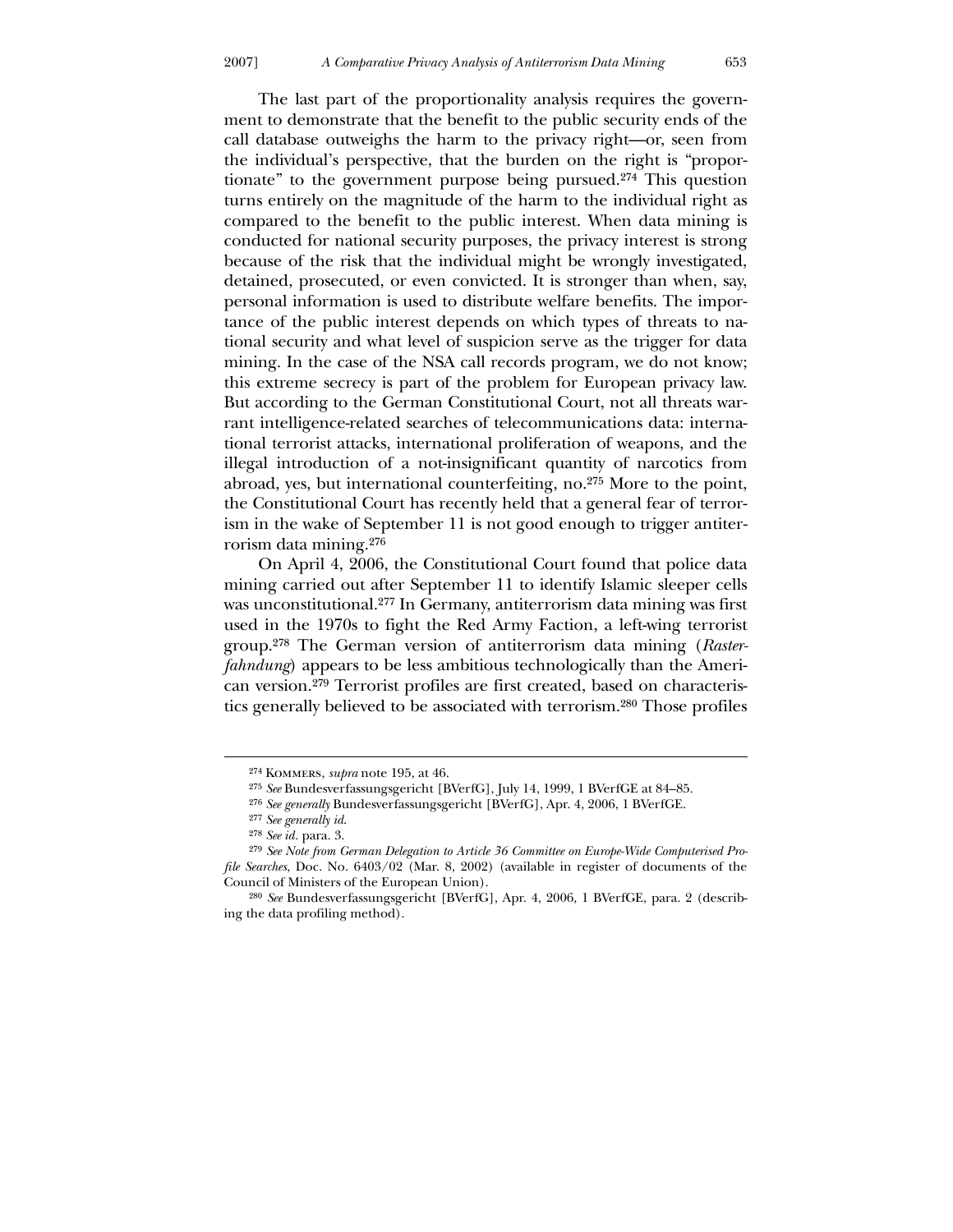are then used to search public and private databases.281 This results in a list of individuals who are then subject to examination by the police to establish whether they do indeed pose a threat to public safety.282 In the wake of September 11, the police forces of the Länder undertook a coordinated effort to collect and search various data sets based on a common terrorist profile: male, age eighteen–forty, student or former student, Islamic faith, and citizenship or birthplace in a country with a predominantly Islamic population.283 The results of these searches were transmitted to the Federal Police Office, which matched the names against other data sets containing information on other characteristics associated with terrorism, and thereby narrowed the pool.284 The names of suspects were then sent back to the Länder police for further review and possible surveillance and questioning.285 These activities were authorized by specific provisions of Land police acts that allow the police to collect and analyze data for purposes of state security or for protecting the "life, health, or freedom of a person."286

 In a complaint brought against the state of North-Rhine Westphalia, the German Constitutional Court found that the data-mining program was unconstitutional.287 The Court reaffirmed its earlier case law on the right of informational self-determination: the right protects against the police's collection, transfer, storage, and processing of personal information.288 Moving to the proportionality inquiry, the Court found that the national security purpose of the program was legitimate and that the data mining was a suitable and necessary means of obtaining that goal.289 But the Court concluded that the burden on the right of informational self-determination was not proportionate to the public ends being pursued.290 Such data mining, with such grave consequences for constitutional rights, would only be acceptable if there were actual facts demonstrating an "imminent and specific endangerment" (*konkrete Gefahr*) of a terrorist attack.<sup>291</sup> In this instance, police

<sup>281</sup> *See id*.

<sup>282</sup> *See id*.

<sup>283</sup> *See id*. para. 26. It should be remembered that, in Germany, the police have socalled "preventive" powers to thwart future threats as well as "repressive" powers to investigate crimes that have already been committed.

<sup>284</sup> *See id*. para. 31.

<sup>285</sup> Bundesverfassungsgericht [BVerfG], Apr. 4, 2006, 1 BVerfGE, para. 63.

<sup>286</sup> *See id.* paras. 5–6.

<sup>287</sup> *Id.* paras. 68–75.

<sup>288</sup> *Id.*

<sup>289</sup> *Id*. paras. 81–86.

<sup>290</sup> Bundesverfassungsgericht [BVerfG], Apr. 4, 2006, 1 BVerfGE, para. 68.

<sup>291</sup> *See id.* para. 158.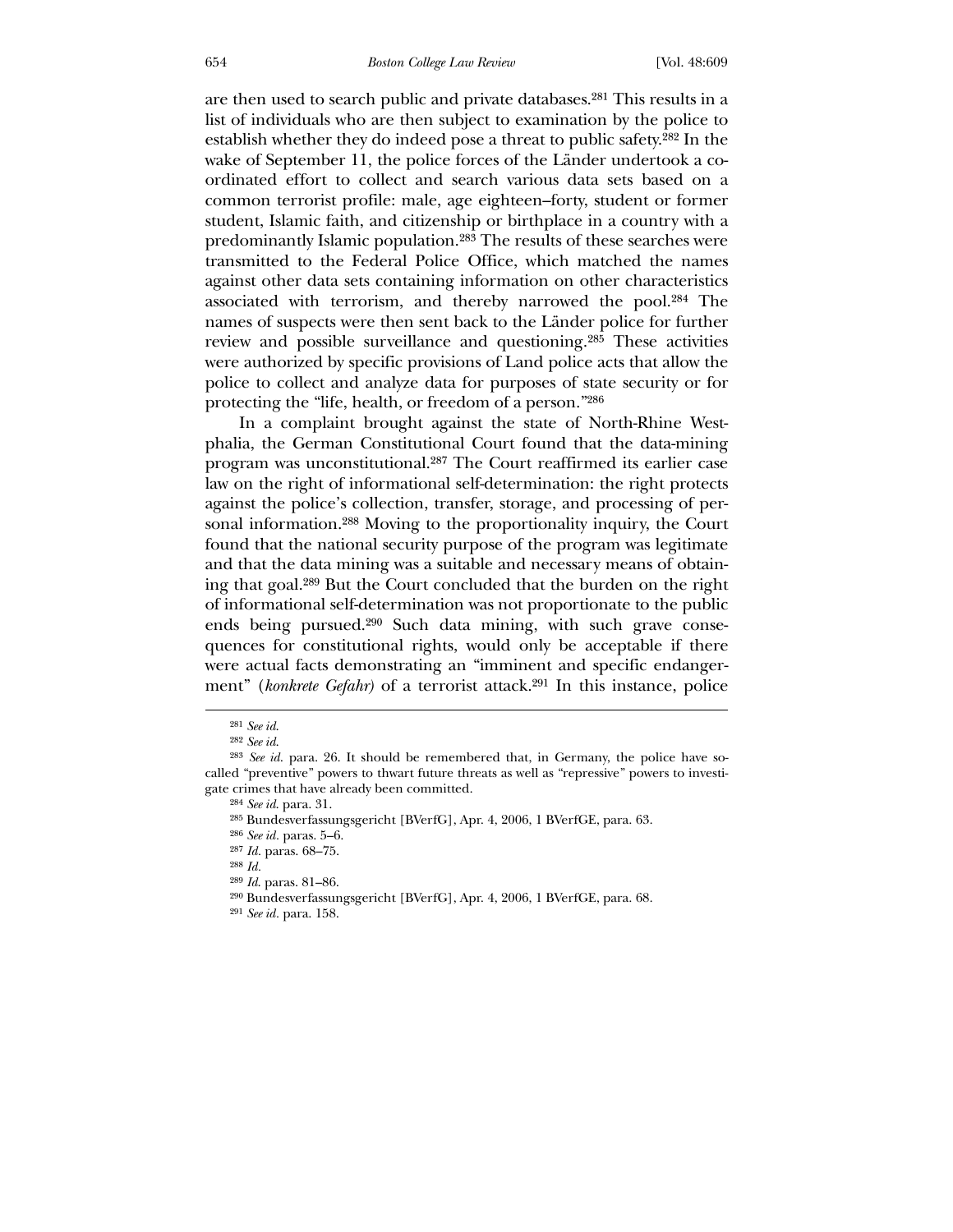data mining had been triggered by a general fear of terrorism following September 11—for the Constitutional Court, this was not reason enough to intrude upon the privacy right.292

2. Applying the Council of Europe Convention and the National Laws of Germany and France

 At this point, the data protection inquiry turns to the more specific requirements of the Council of Europe Convention and national laws. Is the call data being used by the government *only* for purposes of identifying possible terrorists and thwarting future terrorist attacks? This is one more difficulty with the secretiveness of the NSA program: no assurances have been given that the call data is not being used for more banal purposes—for instance, for identifying ordinary bank robbers and turning over their names to law enforcement officials.

 Is the *amount* of data being processed no more than necessary to accomplish the terrorism-fighting purpose? Curiously, at least for a European audience, when certain U.S. Senators learned of the call database, they complained that it contained too little data—not too much.293 If the purpose is to foil terrorist plots on American soil, the Senators reasoned, shouldn't the NSA have information on *all* the calls made and received by *all* Americans, not just clients of AT&T and Verizon? But, in Europe, the amount of call data would probably be considered excessive. Again, the debates on the recent EU Data Retention Directive are instructive. Under the Directive, the police may obtain electronic communications data from providers only "in specific cases"294 and only for purposes of fighting "serious crime."295 A program giving the government routine, indiscriminate access to *all* traffic data of *all* customers would probably involve an excessive amount of data under European law.296

 As for the time of data retention, that also would be too long. From the press accounts, it appears that the NSA began collecting call data immediately after September 11, 2001.297 There does not seem to be any requirement to erase the data. That means that some of the in-

<sup>292</sup> *See generally id*.

<sup>293</sup> *See* Page, *supra* note 32.

<sup>294</sup> Data Retention Directive, *supra* note 14, art. 4.

<sup>295</sup> *Id.* art. 1.1.

<sup>296</sup> The Data Retention Directive, however, only applies to access by national police for "purpose of the investigation, detection and prosecution of serious crime." *Id*. It does not cover access by security services. Therefore, the analogy to the NSA program is not exact.

<sup>297</sup> *See* Cauley, *supra* note 9; Page, *supra* note 32.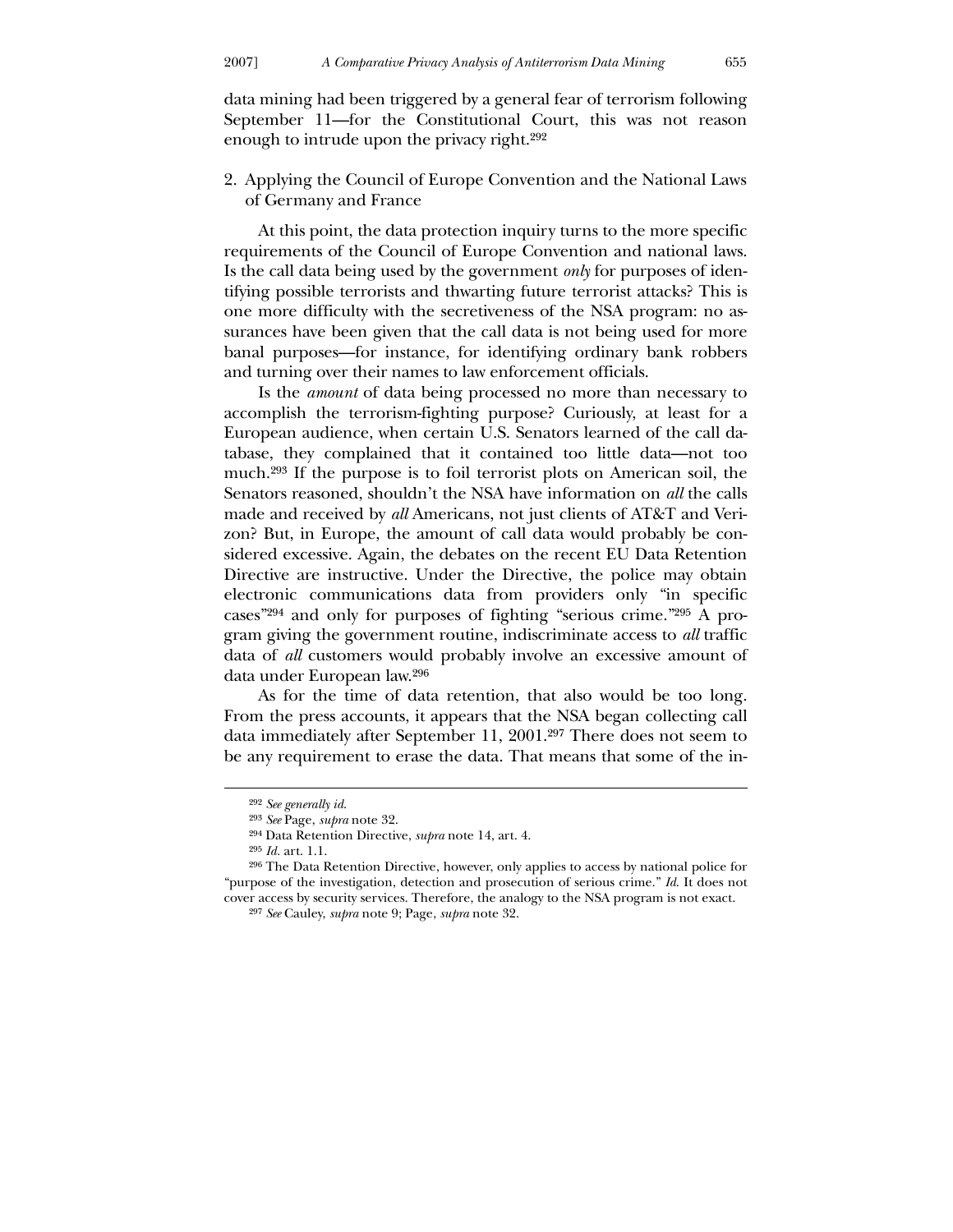formation is over five years old. In the European Union, even the most hawkish of Member States—the United Kingdom, France, Ireland, and Sweden—only pushed for a three-year data retention period, after which call data would have had to be destroyed.<sup>298</sup> Five years is far beyond anything ever imagined for the European Union.

 The accuracy requirement, however, would probably be satisfied. Because the purpose of the NSA program is to track individual behavior, not, say, award benefits, it is not critical that the personal data in the system be routinely checked and updated. Call data, moreover, does not generally reveal sensitive personal characteristics such as religious affiliation, and therefore it would not require additional safeguards under European law. It seems safe to assume that the "appropriate security measures" have been adopted. The NSA, probably the most technologically sophisticated of all U.S. government agencies, has most likely taken the necessary steps to protect the call data from unauthorized disclosures.

 That being said, individuals have absolutely no right to check on their personal data being used by the NSA. On this last step of the data protection analysis, European systems differ considerably. Some have made more extensive use of the national security exemption than others. Neither Germany nor France, however, categorically bars individuals from exercising their right of access in cases of national security data processing.299

 Under German law, access to one's personal data and the correction, erasure, or blocking of such data count as the "inalienable rights of the data subject."300 National security agencies may, on a case-by-case basis, deny access if disclosure would "impair public safety or order or otherwise be detrimental to the Federation or a Land."301 Even these agencies, however, must give reasons for denying such a request, either to the individual directly or to the Federal Commissioner for Data Pro-

<sup>298</sup> Council Draft Framework Decision 8958/04, On the Retention of Data Processed and Stored in Connection with the Provision of Publicly Available Electronic Communications Services or Data on Public Communications Networks for the Purpose of Prevention, Investigation, Detection, and Prosecution of Crime and Criminal Offenses Including Terrorism, Apr. 28, 2004, art. 4 (EU), *available at* http://register.consilium.europa.eu/pdf/en/04/st08/ st08958.en.04.pdf.

<sup>299</sup> Law No. 78-17 of Jan. 6, 1978, art. 41, J.O. [Official Gazette of France], Aug. 7, 2004, p. 227, *amended by* Law No. 2004-801 of Aug. 6, 2004, *and* Law No. 2006-64 of Jan. 23, 2006; Bundesdatenschutzgesetz [Federal Data Protection Act], May 22, 2001, BGBl. I at 904, §§ 19–21 (F.R.G.).

<sup>300</sup> Federal Data Protection Act § 6.

<sup>301</sup> *Id*. § 19(3).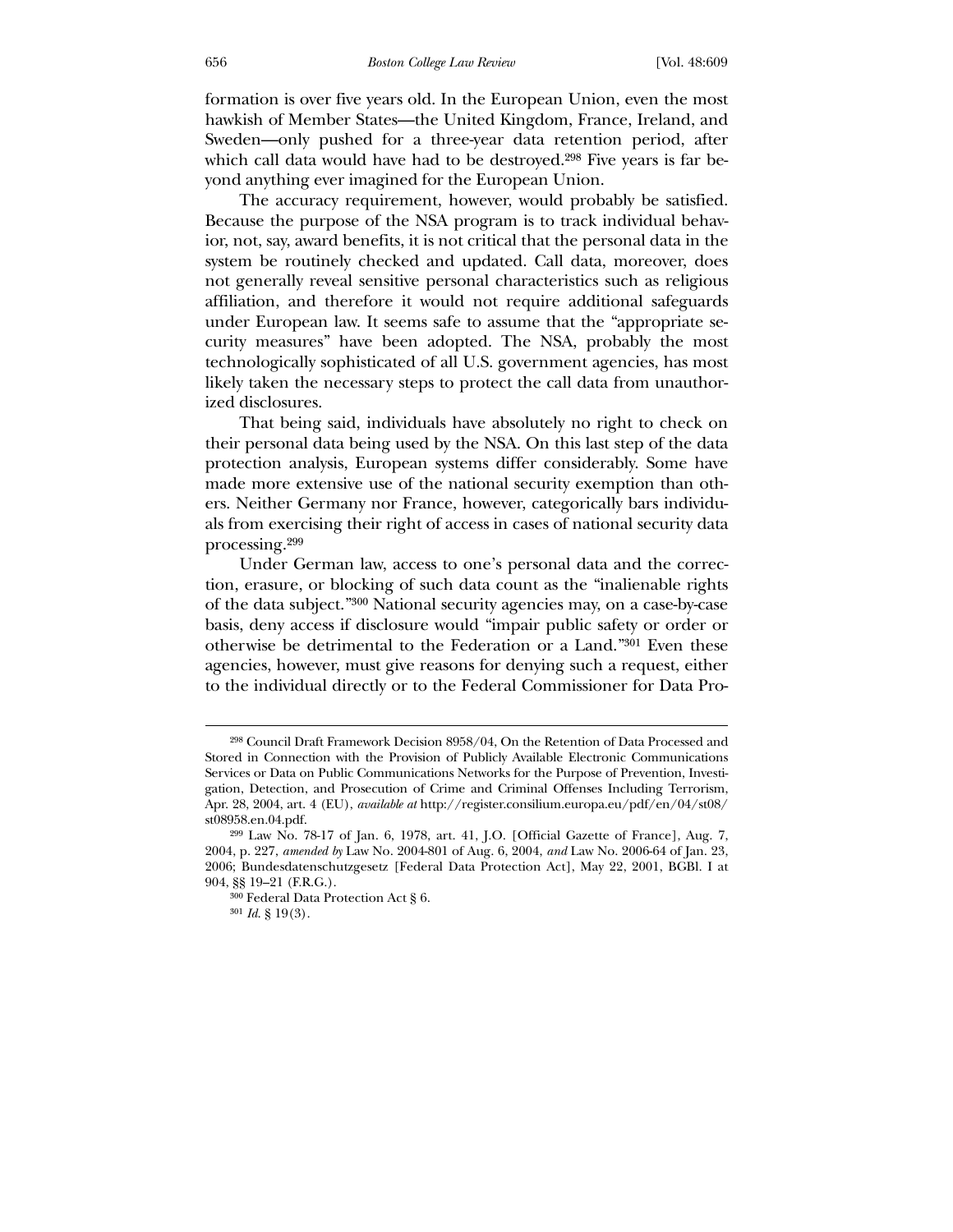tection, unless giving reasons would itself jeopardize "public safety or order or otherwise be detrimental to the Federation or a Land."302 The federal police, by contrast, are never exempted from their duty to give access, although the information may be communicated to the Federal Data Protection Commissioner rather than to the individual.303 Land regulation of their police forces varies, but the Hessian legislation is illustrative.304 The Hessian police are not given a blanket exemption from disclosure.305 Rather, the Hessian Data Protection Act states that the statutory provisions on access

shall not apply where after balancing the rights accorded to the data subject against public interest in data secrecy . . . the latter interests prevail. The decision shall be made by the head, or his designated deputy, of the data storage agency. If the data subject is denied information or the right to inspect records, he shall be informed of the major reasons on which the denial is based and of his right to complain to the Hessian Data Protection Commissioner.306

 Under the French data protection law, the right of access is indirect "where processing involves State security, defence or public safety," meaning that an individual cannot approach the intelligence agency directly but must proceed via CNIL, the independent privacy commission.307 The procedure for so-called "indirect access" is as follows:

 The [CNIL] receives the access request and appoints one of its members, who is or has been a member of the "Conseil d'Etat" [highest administrative court], the "Cour de Cassation" [highest civil court] or the "Cour des Comptes" [independent body responsible for auditing government accounts],

<sup>302</sup> *Id*. § 19(5)–(6). In the case of telecommunications data, this procedure would be handled by the G10 Commission. COMM'N OF INQUIRY INTO THE ACTIONS OF CANADIAN Officials in Relation to Maher Arar, A New Review Mechanism for the RCMP's National Security Activities 344 (2006), *available at* http://www.ararcommission.ca/ eng/EnglishReportDec122006.pdf.

<sup>303</sup> Federal Data Protection Act § 6(2).

<sup>304</sup> Hessisches Datenschutzgesetz [Hessian Data Protection Act], Nov. 11, 1986, BGBl. I at 309 (F.R.G.).

<sup>305</sup> *Id*. § 18(5).

<sup>306</sup> *Id*.

<sup>307</sup> Law No. 78-17 of Jan. 6, 1978, art. 41, J.O. [Official Gazette of France], Aug. 7, 2004, p. 227, *amended by* Law No. 2004-801 of Aug. 6, 2004, *and* Law No. 2006-64 of Jan. 23, 2006.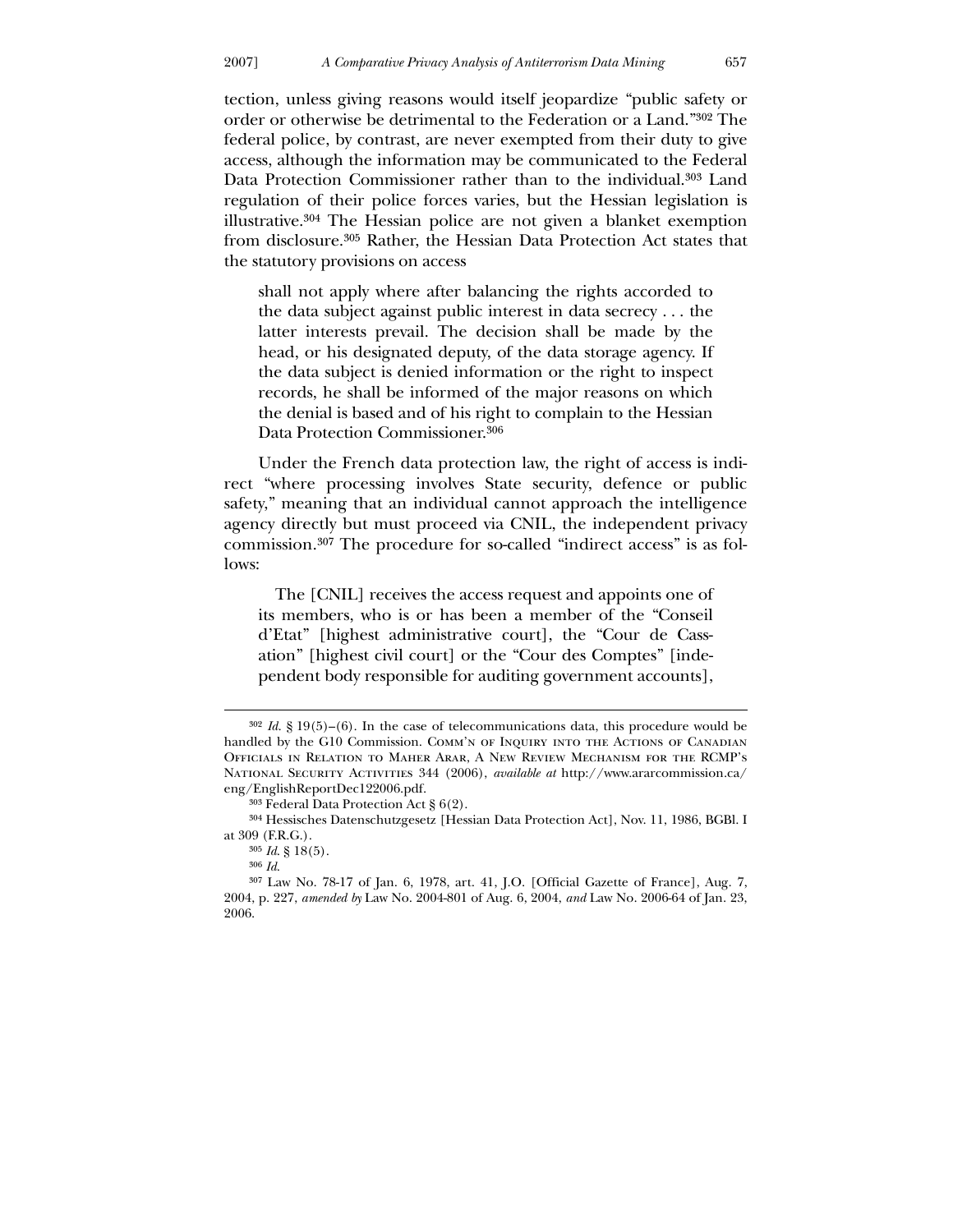to carry out the necessary investigations and have the necessary modifications made. An officer of the commission may assist the appointed member of the commission. The applicant shall be informed that the verifications have been carried out.

 Whenever the commission establishes, with the agreement of the data controller, that the disclosure of the data does not undermine its purposes, State security, the defence or public safety, these data may be disclosed to the applicant.<sup>308</sup>

 By contrast, the default rule for personal data held by law enforcement agencies is direct access. The regulation authorizing the data processing, however, may provide for indirect access:

 The [right of indirect access] shall apply to processing carried out by public authorities and departments and private legal entities entrusted with a public service mission for the prevention, investigation or proof of criminal offenses, or the assessment or collection of taxes, where the [authorizing regulation] provides for this right.309

In sum, notwithstanding all of the exceptions for national security and law enforcement, the NSA call database would violate the European right of access, too.

 The principal institution of European privacy law—an independent watchdog agency—is also missing in the United States.310 The NSA did not first consult an independent privacy agency before undertaking the call records program. In France or Germany, by contrast, a government proposal for data mining, even intelligence-related data mining, would have to be submitted to an independent privacy regulator for review.<sup>311</sup>

 $\overline{a}$ 

311 *See* Law No. 78-17 of Jan. 6, 1978, art. 11(4)(a) (establishing general duty to consult CNIL on "any bill or draft decree relating to the protection of individuals in relation to automatic data processing"); *id.* arts.  $11(2)(a)$ , 26 (establishing specific duty to obtain "reasoned and published" opinion of CNIL on ministerial order (*arrêté*) authorizing "the

<sup>308</sup> *Id*.

<sup>309</sup> *Id*. art. 42.

<sup>310</sup> This is a slight oversimplification. The Computer Matching and Privacy Protection Act of 1988 requires that each agency create a "data integrity board," entrusted with overseeing privacy in computer matching projects.  $5 \text{ U.S.C. }$  §  $552a(u)$  (2000). However, the members of such boards are appointed by the agency head and their mandate is limited. The Department of Homeland Security has a privacy officer, but, again, the privacy officer is appointed by the administration and therefore is not independent. Homeland Security Act of 2002 § 222, Pub. L. No. 107-296, 116 Stat. 2135 (codified as amended at 6 U.S.C. § 142 (Supp. III 2003 & Supp. IV 2004)). Moreover, she only has jurisdiction over the activities of the Department of Homeland Security and her powers are limited.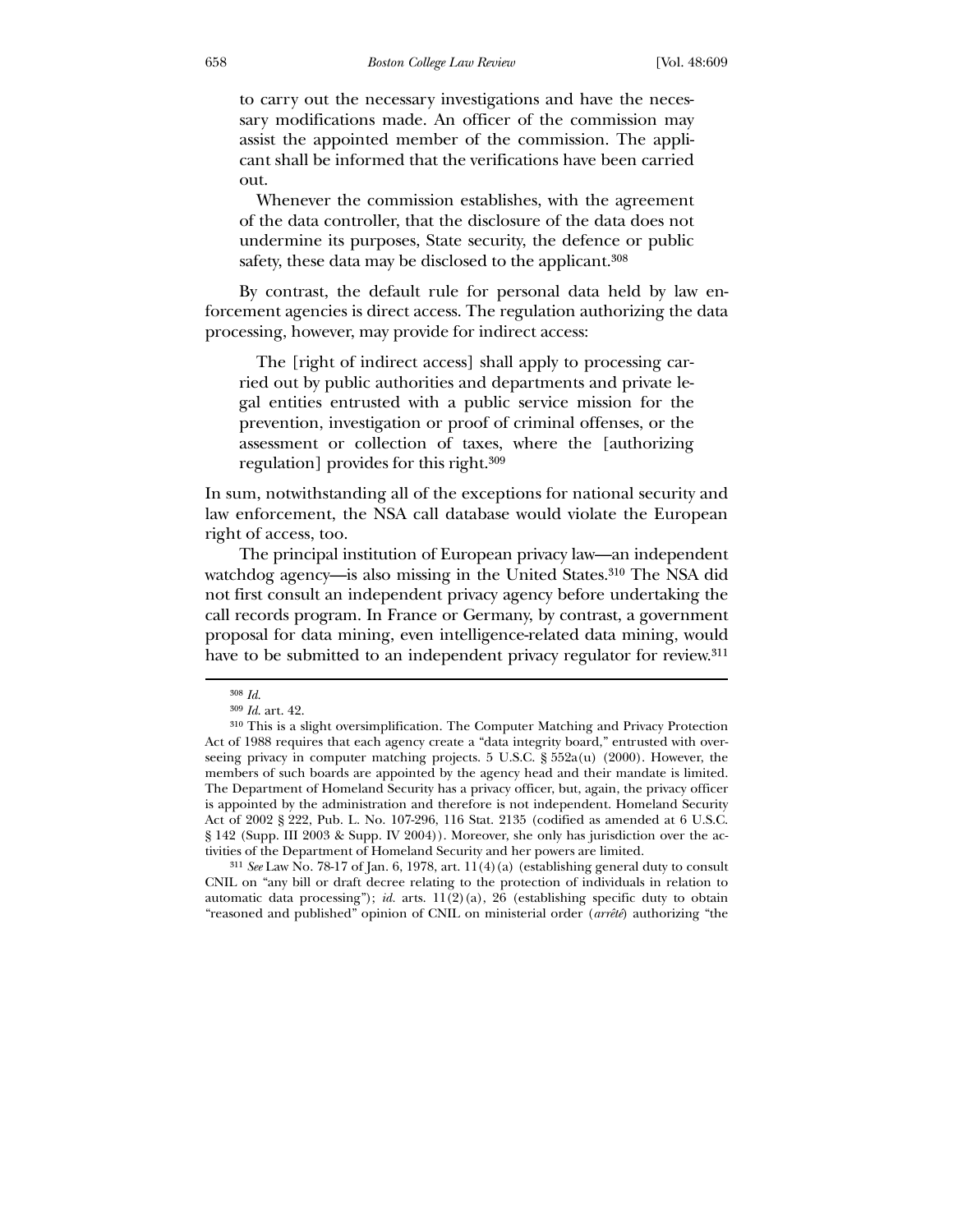<u>.</u>

Such review would entail a wide-ranging proportionality analysis—along the lines of this Article*—*and would result in a finding on the lawfulness of the program, as well as recommendations for limiting the government's interference with the right to privacy.<sup>312</sup> This institutional requirement is not designed solely to improve the privacy quality of the program by ensuring that the necessary safeguards are in place to prevent government abuses. Scrutiny by an independent regulator also improves public awareness of government intrusions in highly technical policy areas in which the burden on privacy can be obscure to the average citizen. In sum, the involvement of a privacy agency, coupled with the requirement of a detailed, accessible authorizing law, gives rise to a vigorous public debate on the privacy costs of government initiatives that may—or may not—be necessary in a post-September 11 world.

 A European privacy agency would also have the power to make sure that intelligence officers running a data-mining program were complying with basic privacy safeguards. In France, this takes the form of a standard administrative enforcement scheme. CNIL has the power to inspect government programs,313 and, if it finds violations, to impose sanctions.<sup>314</sup> In data processing related to national security and law enforcement, these powers are quite soft, but they exist nonetheless.315 Data processing related to "state security" can be insulated from CNIL's inspection powers at the time that the program is authorized.316 If CNIL learns of privacy breaches in government programs involving

312 *See, e.g.*, CNIL decision no. 2005-208, Oct. 10, 2005, *available at* http://www.cnil.fr/ index.php?id=1883&delib[uid]=75&cHash=23d7fc2011 (opinion on law authorizing various types of antiterrorism surveillance, including government access to telecommunications and airline data).

processing of personal data carried out on behalf of the State and: (1) which involves State security, defence or public safety; or (2) whose purpose is the prevention, investigation or proof of criminal offences, the prosecution of offenders or the exception of criminal sentences or security measures"); Bundesdatenschutzgesetz [Federal Data Protection Act], May 22, 2001, BGBl. I at 904, § 26(2)–(3) (F.R.G.) (establishing general power of Federal Data Protection Commission to give opinions and recommendations on government measures); Hessisches Datenschutzgesetz [Hessian Data Protection Act], Nov. 11, 1986, BGBl. I at 309, §§ 24(1), 25, 29 (F.R.G.) (establishing duty to inform Hessian Data Protection Commissioner of "new procedures and techniques in data processing as well as of any preliminary draft proposals on the automated processing of personal data" and power to give opinions and recommendations).

<sup>313</sup> Law No. 78-17 of Jan. 6, 1978, art. 44.I, J.O. [Official Gazette of France], Aug. 7, 2004, p. 227, *amended by* Law No. 2004-801 of Aug. 6, 2004, *and* Law No. 2006-64 of Jan. 23, 2006.

<sup>314</sup> *Id.* art. 45.I. 315 *See id.* art. 44.IV. 316 *Id.*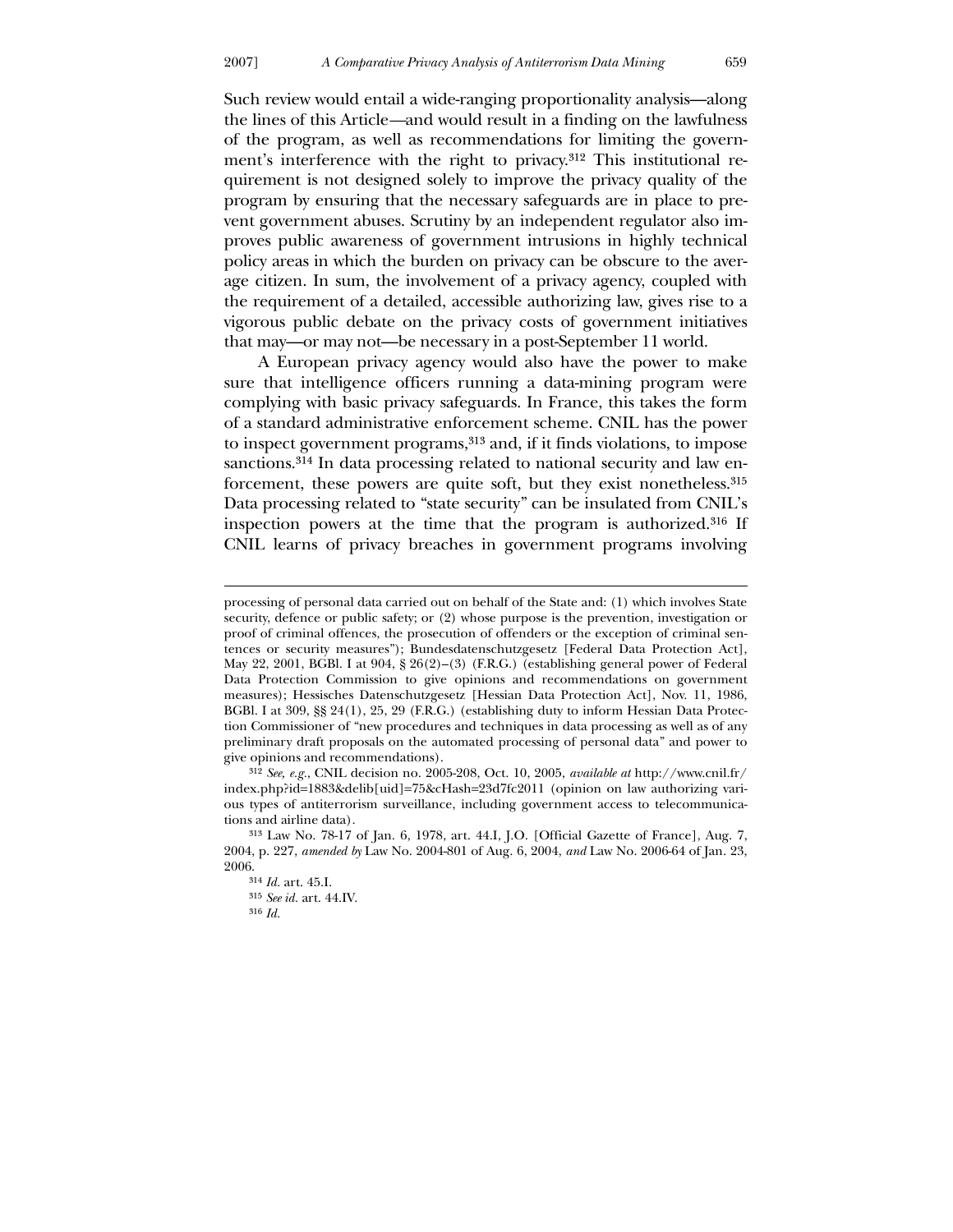"state security" or "criminal offenses," it has the power to issue warnings and order the termination of such breaches.317 If the order is ignored, CNIL may publicize the privacy breach.318 When the violation of privacy rights is "urgent," CNIL has the power to "notify the Prime Minister so that he may, if necessary, take measures to stop the violation . . . . The Prime Minister shall inform the commission of the steps he has taken within fifteen days of receiving the notification."319 And in the case of a "serious and immediate" violation, CNIL's chairman may "ask, in summary proceedings, the competent jurisdiction to order, if necessary applying a daily penalty, any security measure necessary for the protection of these rights and liberties."320 Finally, private actors and public officials may be criminally prosecuted under the French data protection law.321

 In contrast with the French system of privacy enforcement, the German system relies more on consultation and persuasion than on hard sanctions. This is also the case when data processing is conducted for intelligence and law enforcement purposes. Thus, in Germany, each public and private body—including intelligence agencies*—*must appoint an internal "data-protection official" responsible for overseeing compliance within the organization.322 Internal data protection officials must notify the responsible data protection agency of any violations.323 The Federal Data Protection Commissioner is responsible for "monitor[ing] compliance"<sup>324</sup> and the Land authorities for "monitor[ing] implementation"325 within their respective jurisdictions. Thus, in the case of a suspected privacy violation by an agency like the Federal Intelligence Service, the Federal Commissioner would have the power to inspect documents; to obtain answers to questions; to advise on steps for improving data protection; and, in the case of a breach, to file a complaint with the head of the agency and to require a response from that agency outlining its remedial measures.326 Should compliance not

<sup>317</sup> *Id*. art. 45.I.

<sup>318</sup> Law No. 78-17 of Jan. 6, 1978, art. 46.

<sup>319</sup> Law No. 78-17 of Jan. 6, 1978, art. 45.II(3), J.O. [Official Gazette of France], Aug. 7, 2004, p. 227, *amended by* Law No. 2004-801 of Aug. 6, 2004, *and* Law No. 2006-64 of Jan. 23, 2006.

<sup>320</sup> *Id.* art. 45.III.

<sup>321</sup> *Id.* art. 50.

<sup>322</sup> Bundesdatenschutzgesetz [Federal Data Protection Act], May 22, 2001, BGBl. I at 904, §§ 4f–4g (F.R.G.).

<sup>323</sup> *Id*. § 4g.

<sup>324</sup> *Id.* § 24(1).

 $^{325}$   $Id.$   $\$,$   $38(1).$ 

<sup>326</sup> *Id.* §§ 24–26.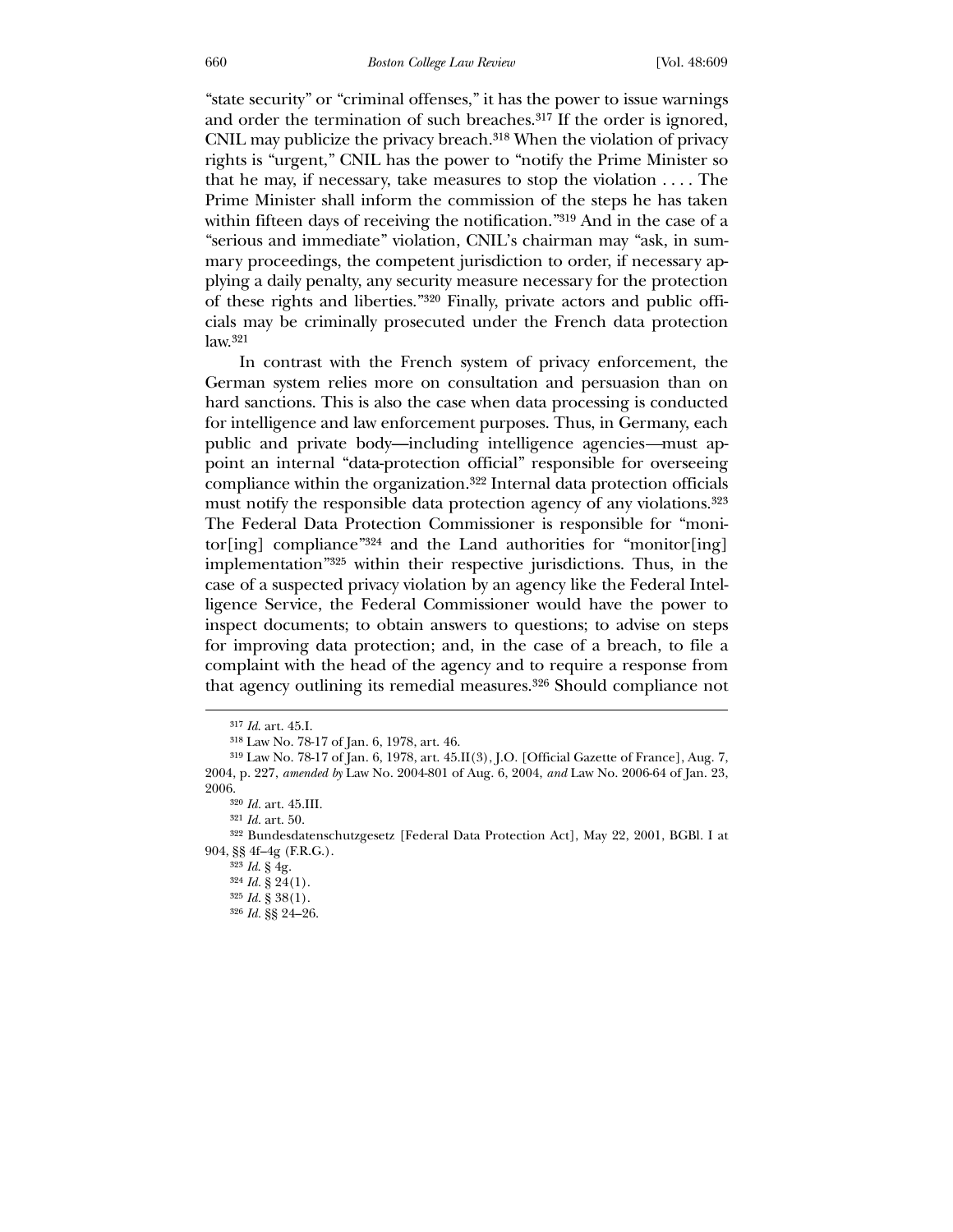be forthcoming, the Federal Commissioner is authorized to report the matter to Parliament.327 This is the standard operating procedure for monitoring all agencies. Data protection commissioners in the Länder, responsible for overseeing their government administrations, including their police forces and domestic security agencies, have similar powers of inspection and persuasion.328

 Only two exceptions are made for intelligence and law enforcement agencies. First, inspections must be conducted by the Federal Commissioner in person or by assistants specially designated by him.329 Second, when the agency is a federal intelligence agency and the personal data is telecommunications data, as in our hypothetical, primary responsibility for oversight rests with the parliamentary G10 Commission.330 The Federal Commissioner may be requested by the G10 Commission to investigate and report on such data processing, but he does not have independent powers.331 The same is the case when the agency is a Land intelligence agency and the personal data is telecommunications data—oversight is the task of the Land parliament, not the Land data protection commissioner.332

 The last aspect of the NSA episode that is puzzling to the European observer is the availability of so much personal data in the hands of private firms, ready to be transferred to the government whenever it so requests. As explained earlier, European data protection law covers both the public and private sectors.333 To collect personal data, private actors must have a legitimate purpose and must use such data only in accordance with that legitimate purpose.334 For commercial operators, the legitimate purpose is generally providing a good or service to customers and collecting the payment due for the good or service. Only personal information relevant to this contractual relationship can be gathered.335 And once the contract has been fulfilled—the good or service provided and the payment rendered—the personal data is to be

-

<sup>327</sup> Federal Data Protection Act § 26.

<sup>328</sup> *See, e.g.*, Hessisches Datenschutzgesetz [Hessian Data Protection Act], Nov. 11, 1986, BGBl. I at 309, §§ 27, 29–30 (F.R.G.).

<sup>329</sup> Bundesdatenschutzgesetz [Federal Data Protection Act], May 22, 2001, BGBl. I at 904, § 24(4) (F.R.G.).

<sup>330</sup> *Id.* § 24(2).

<sup>331</sup> *Id*.

<sup>332</sup> E-mail from Alexander Dix, Berlin Commissioner for Data Protection and Freedom of Information, to Francesca Bignami, Professor of Law, Duke University School of Law (Oct. 6, 2006, 21:05:45 EST) (on file with author).

<sup>333</sup> *See* Council of Europe Convention, *supra* note 18, art. 3.

<sup>334</sup> *Id*. art. 5(b).

<sup>335</sup> *See id*. art. 5(c).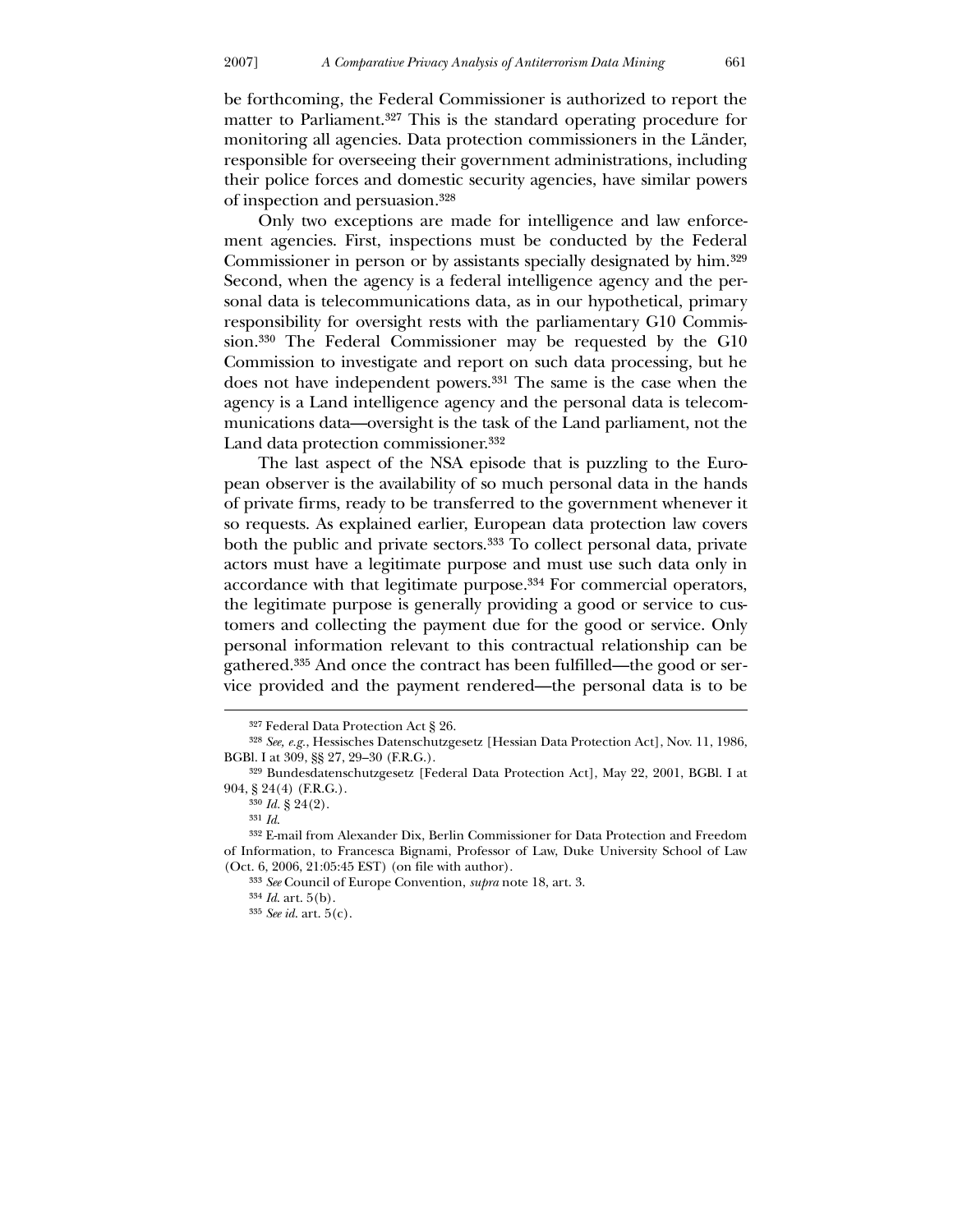erased.336 It cannot be kept and used for other purposes. The most common American counterexample—aside from helping out the NSA—is using personal data collected for a contractual relationship to market unrelated goods and services.

 Providers of electronic communications services are not only governed by these general principles of European law. For them, there is a specific EU law requiring that a subscriber's communications data be erased once no longer necessary for connecting the communication or for obtaining payment on the bill.337 The law allows for some exceptions. For instance, if the subscriber gives her consent at the time of signing up for the service, the provider may use the subscriber's personal information for purposes of marketing additional services.<sup>338</sup> Member States may require, by law, that their electronic communications providers retain subscriber data and make that data available for legitimate government purposes.339 Such data retention requirements have been enacted in most Member States to enable their police forces and intelligence agencies to obtain communications data necessary for investigations. As a matter of fact, the EU Data Retention Directive was designed to harmonize some of these very different data retention requirements at the Member State level.340 In Europe, therefore, telecommunications providers do keep personal data to assist with intelligence and police operations, much as AT&T and Verizon kept the call records that were later transferred to the NSA. But, unlike their American counterparts, European telecommunications providers can keep personal data after performance on a subscriber contract only because specific laws instruct them to do so, setting down the type of data to be retained, the time when the data must be erased, and the conditions under which the data may be requested by government agencies.

## V. The Consequences of Comparison

 These differences between European and American privacy law have several ramifications. Politically, the legal differences have strained relations between Europe and the United States and have frustrated

<sup>336</sup> *See id*. art. 5(e).

<sup>337</sup> Council Directive 2002/58, art. 6, 2002 O.J. (L 201) 37 (EC) (concerning the processing of personal data and the protection of privacy in the electronic communications sector).

<sup>338</sup> *Id.* art. 6.3.

<sup>339</sup> *Id.* art. 15.1.

<sup>340</sup> *See* Data Retention Directive, *supra* note 14; *supra* notes 265–271 and accompanying text.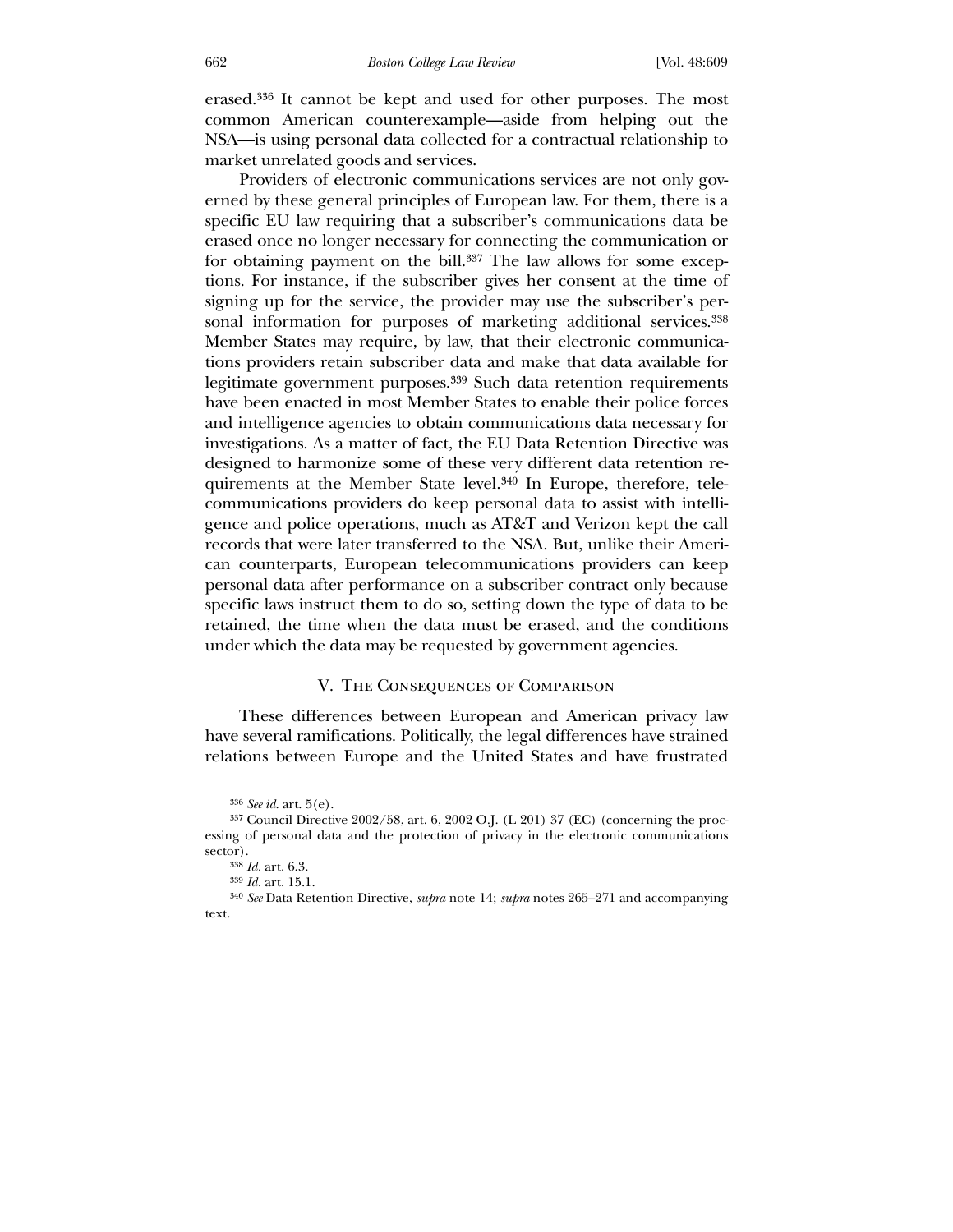<u>.</u>

transatlantic cooperation in the fight against terrorism. The comparison can also prompt law reform in the United States. It reveals that, notwithstanding the common transatlantic commitment to information privacy in the early 1970s, today the European system protects privacy more effectively than the American one. Those parts of the European statutory scheme that have contributed to this outcome should inform the U.S. Congress's attempts to legislate more effective information privacy law.

### A. *Obstacles to Transatlantic Cooperation on Fighting Terrorism*

 The practical consequences of these legal differences are dramatic. Transatlantic cooperation on national security has already been strained by differences in privacy law. The latest string of revelations related to the NSA's activities can only make cooperation more difficult. The U.S. government might wish to obtain information held by European spy and law enforcement agencies for purposes of preventing terrorist attacks. Yet because the way it handles personal data is so out of line with European law, it is increasingly unlikely that it will be able to get that data.

 The dilemma for any European government is simple: how can it transfer information on its citizens to the U.S. government when, in all likelihood, the information will end up in a database that would clearly be unlawful if created by that same European government—especially when the information might be used, at some future point in time, to wrongly detain, prosecute, convict, or even execute a European citizen? This reluctance is not simply a matter of moral scruples or political survival. In many European countries, it is the law of data protection. The government can transfer personal data only to countries with an "adequate" level of data protection.<sup>341</sup> And by this point it should be clear that the United States would not count as one of those countries.342

<sup>341</sup> *See*, *e.g.*, Bundesdatenschutzgesetz [Federal Data Protection Act], May 22, 2001, BGBl. I at 904, § 4(2) (F.R.G.).

<sup>342</sup> The adequacy of U.S. law for purposes of EU personal data transfers has been the object of extensive study. *See* Shaffer, *supra* note 23, at 22–38. *See generally* Commission Decision 2000/520, 2000 O.J. (L 215) 71 (EC). The focus, however, has been on the adequacy of private sector*—*not public sector*—*data protection law. This is because the only EU (as opposed to national) adequacy requirement applies to market-based transfers of personal data, not to transfers related to government policing or national security. *See* Council Directive 95/46, *supra* note 212, art. 25. As the European Court of Justice has recently held, third-country transfers of personal data to assist with law enforcement or national security fall outside the scope of EU data protection law. Joined Cases C-317/04 & C-318/04, Eur.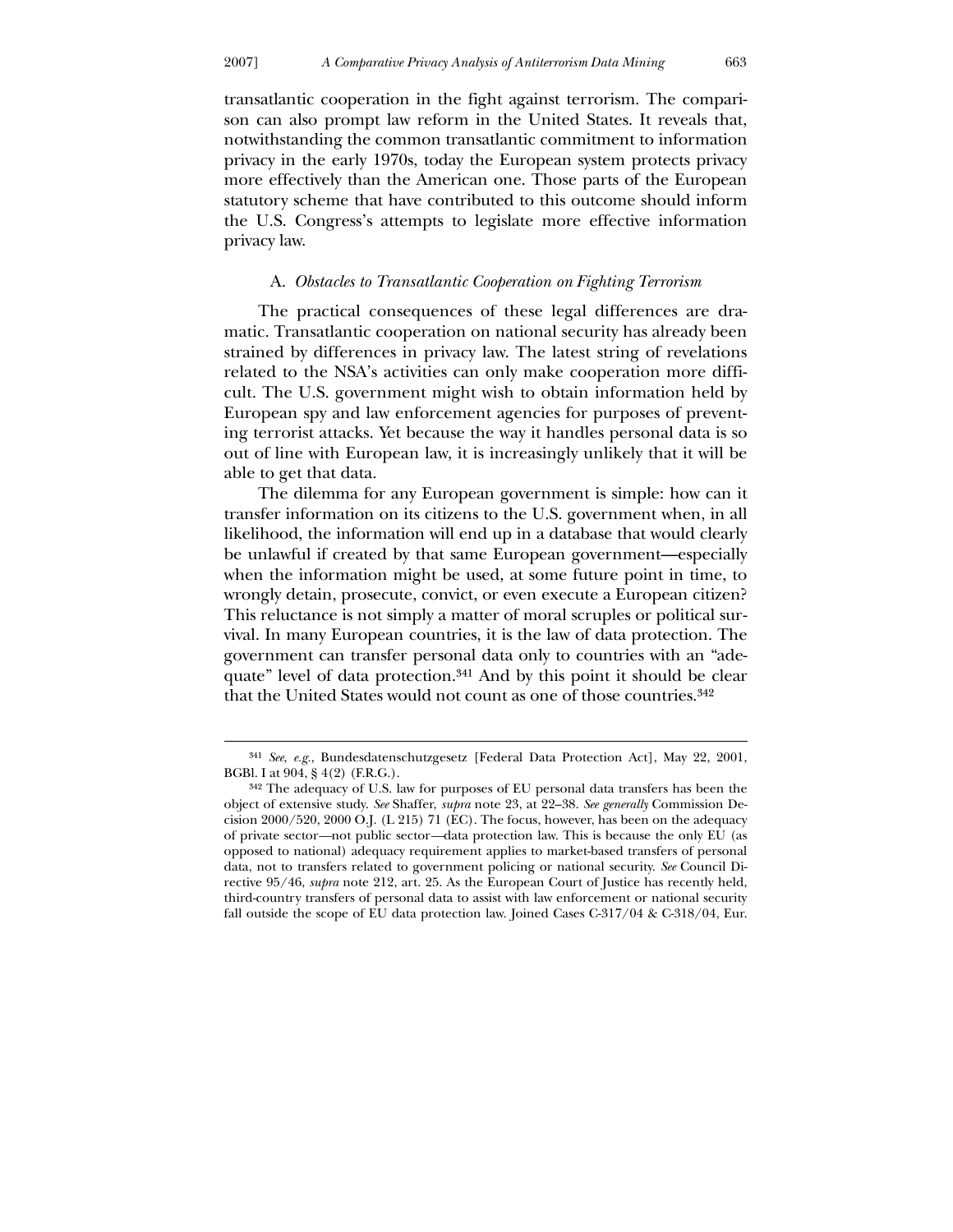1. Legal Obstacles to Intelligence Exchange

 The law governing data transfers to the United States and other third countries is mostly national. On this subject, the Council of Europe Convention has little to say.343 Unfortunately, national laws vary even more than the usual in their treatment of third-country transfers for national security and law enforcement purposes. Both the German and French data protection laws, however, impose blanket bans on transfers to inadequate third countries; they create such limited exceptions to those bans that the routine exchange of intelligence with an inadequate country would be prohibited.344

Under the German data protection law,

transfer [of personal data] to foreign [non-EU], supranational or international bodies . . . shall not be effected in so far as the data subject has a legitimate interest in excluding transfer, in particular if an adequate level of data protection is not guaranteed . . . .345

The only exception to this prohibition is national defense or certain duties under international law:

 [The prohibition] shall not apply if transfer is necessary in order to enable a public body of the Federation to perform its duties for compelling reasons of defence or to discharge supranational or international duties in the field of crisis management or conflict prevention or for humanitarian measures.346

 To obtain personal data from Germany, the U.S. government would have to argue that the data involved a security threat to *both*

Parliament v. Council, paras. 55–59, http://eur.lex.europa.eu/LexUriServ/LexUriServ. do?uri=CELEX:62004J0317:EN:HTML (May 30, 2006).

<sup>343</sup> A protocol to the Convention, signed in 2001, would require the parties to allow transfers to third states only if such states provided an "adequate level of protection." *See* Additional Protocol to the Convention for the Protection of Individuals with Regard to Automatic Processing of Personal Data, Regarding Supervisory Authorities and Transborder Data Flows, art. 2.1, Nov. 8, 2001, E.T.S. 181. As of January 2007, however, this protocol had been ratified by only fifteen countries. Moreover, the parties are allowed to derogate from the adequacy requirement for a number of reasons including a "legitimate prevailing interest, especially important public interests." *Id*. art 2.2(a).

<sup>344</sup> *See* Law No. 78-17 of Jan. 6, 1978, art. 68, J.O. [Official Gazette of France], Aug. 7, 2004, p. 227, *amended by* Law No. 2004-801 of Aug. 6, 2004, *and* Law No. 2006-64 of Jan. 23, 2006; Federal Data Protection Act, May 22, 2001, BGBl. I at 904, § 4b(2) (F.R.G.).

<sup>345</sup> Federal Data Protection Act § 4b(2).

<sup>346</sup> *Id.*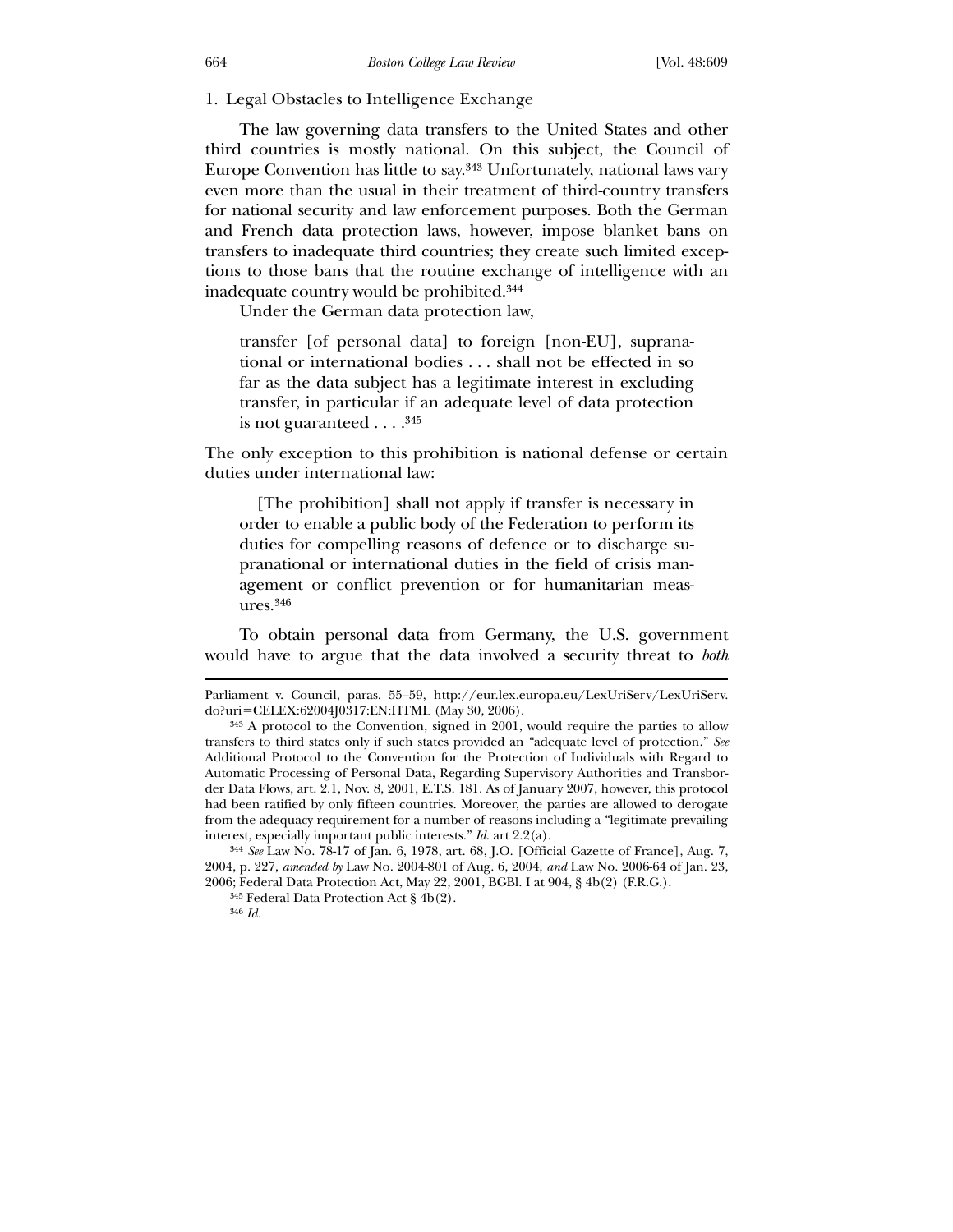Germany and the United States and that, as a result, the transfer would advance the purpose of defending Germany from foreign attack.347 The only other avenue available to the U.S. government would be an agreement with Germany promising that it will treat personal information in accordance with the basic principles of German privacy law.348 The German data protection law directs officials to assess adequacy "in the light of all circumstances surrounding a data transfer operation or a category of data transfer operations."349 An international agreement would count as one of those circumstances.

 Likewise, under the French data protection law, personal data may not be transferred to a state outside the European Union if that state "does not provide a sufficient level of protection of individuals' privacy, liberties and fundamental rights with regard to the actual or possible processing of their personal data."350 There are a number of exceptions to this prohibition, the most relevant to intelligence gathering being a determination that a particular transfer would serve "the protection of the public interest."351 Moreover, when personal data processing "involves State security, defense, or public safety,"352 or its "purpose is the prevention, investigation, or proof of criminal offences, the prosecution of offenders or the execution of security sentences or security measures,"353 transfers to inadequate third countries may be authorized by special government decree.354 Before promulgating such a decree, however, the government must solicit the opinions of CNIL and the Conseil d'Etat (France's highest administrative body).355 The government must also be convinced that privacy rights will be afforded a "sufficient level of protection" in the receiving

-

<sup>347</sup> Bundesdatenschutzgesetz [Federal Data Protection Act], May 22, 2001, BGBl. I at 904, § 4b(2) (F.R.G.).

<sup>348</sup> *See id*. § 4c(2).

 $349$  *Id.* § 4b(3).

<sup>350</sup> Law No. 78-17 of Jan. 6, 1978, art. 68, J.O. [Official Gazette of France], Aug. 7, 2004, p. 227, *amended by* Law No. 2004-801 of Aug. 6, 2004, *and* Law No. 2006-64 of Jan. 23, 2006.

<sup>351</sup> *Id.* art. 69(2).

<sup>352</sup> *Id.* art. 26.I(1).

<sup>353</sup> *Id.* art. 26.I(2).

<sup>354</sup> *Id.* art. 69. In 2003, a law was enacted to improve internal security. Among its many provisions, the law specifically addressed exchanges of personal data between the French police and foreign police. It too requires adequacy before such exchanges may occur. Law No. 2003-39 of Mar. 18, 2003, art. 24, J.O. [Official Gazette of France], Mar. 19, 2003, p. 476.

<sup>355</sup> Law No. 78-17 of Jan. 6., 1978, art. 69.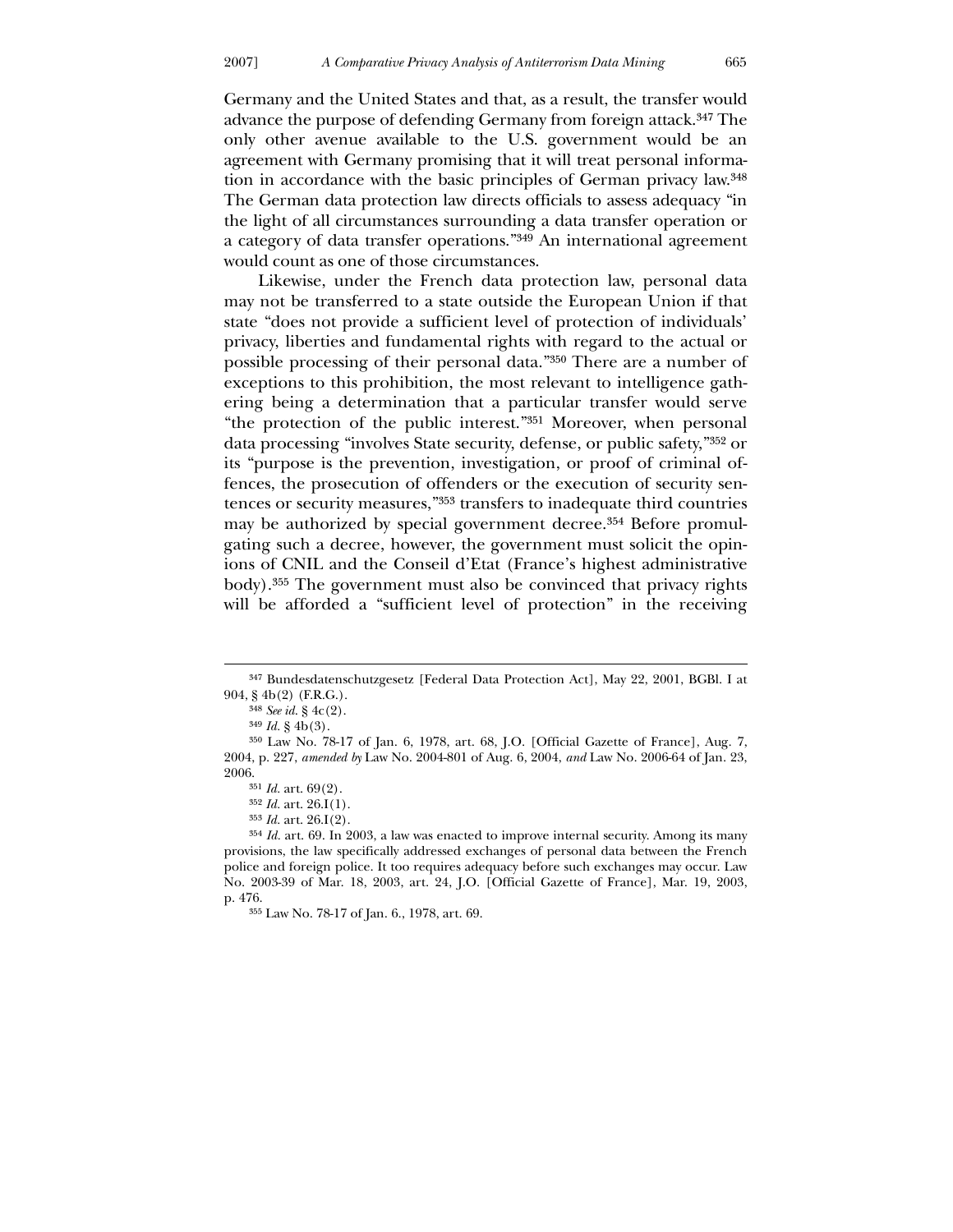country.356 Under French law, therefore, routine exchanges of intelligence-related personal data with the United States can only occur upon a finding of a "sufficient level of protection."357 Given the numerous discrepancies between the two systems of data privacy, such a finding could only occur through an international agreement of the kind discussed in relation to Germany.

 In addition to German, French, and other national laws, a measure under negotiation in the European Union, once finalized, might also create difficulties for information exchange with the United States.358 In this instance, the main impact would be on personal data sought to investigate past crimes or to prevent imminent offenses, a matter more for the police—the law enforcement side of the FBI—than a national security agency like the NSA.<sup>359</sup> Since the early 1990s, the European Union has become increasingly active in promoting cooperation on criminal matters among national police forces, prosecutors, and criminal courts. To ensure that different levels of privacy protection do not make national authorities reluctant to exchange personal information amongst themselves, a Framework Directive is being negotiated that would set down common data protection standards for all European authorities responsible for "preventing and combating crime."360 Under the latest available draft, information sent by one Member State to another may not be transferred onwards to a third country unless consent to the transfer has been given by the original Member State *and* an adequate level of data protection exists in the third country.361 The only caveat to the adequacy requirement is for transfers that are "absolutely necessary in order to safeguard the essential interests of a Member State or for the prevention of imminent serious danger threatening public security or a specific person or persons."362 As in the German and French laws, an international agreement with a third country, stipulating the conditions under which data will be processed, can con-

 $\overline{a}$ 

361 *Proposal for a Council Framework Directive*, *supra* note 358, art. 15.1.

<sup>356</sup> Law No. 78-17 of Jan. 6, 1978, art. 69, J.O. [Official Gazette of France], Aug. 7, 2004, p. 227, *amended by* Law No. 2004-801 of Aug. 6, 2004, *and* Law No. 2006-64 of Jan. 23, 2006.

<sup>357</sup> *See id*.

<sup>358</sup> *See generally Proposal for a Council Framework Directive on the Protection of Personal Data Processed in the Framework of Police and Judicial Co-operation in Criminal Matters*, Doc. No. 6450/5 REV 5 (2006) [hereinafter *Proposal for a Council Framework Directive*].

<sup>359</sup> *See id*. art. 1.

<sup>360</sup> *See* Consolidated Version of the Treaty on European Union and of the Treaty Establishing the European Community, art. 29, Dec. 29, 2006, 2006 O.J. (C 325) 1, 24.

<sup>362</sup> *Id.* art. 15.6.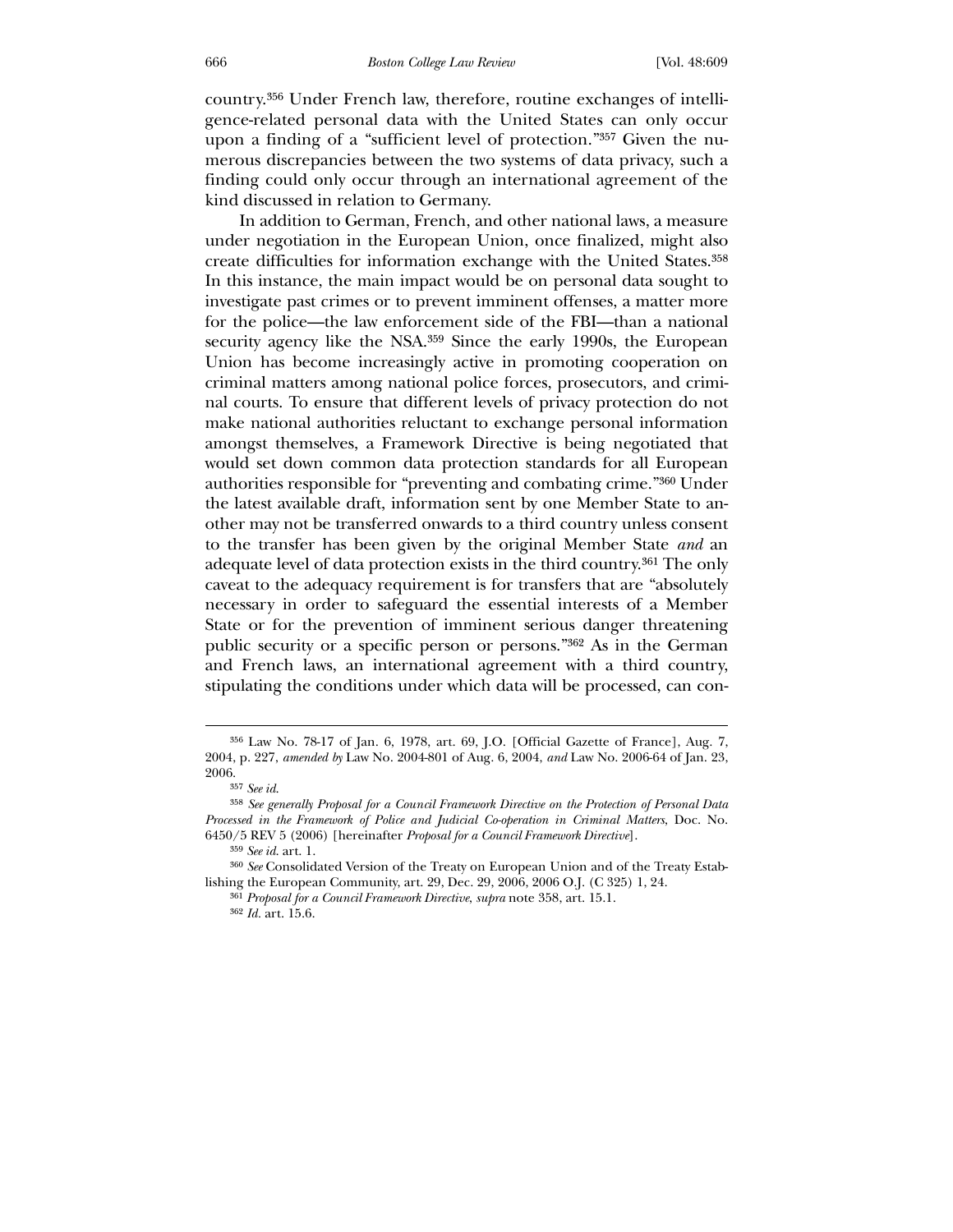stitute grounds for an adequacy finding, even if the country's domestic privacy law is unsatisfactory. Again, therefore, an international agreement would be the only way in which the U.S. government could obtain routine access to European personal data.

### 2. Bilateral Agreements to Exchange Information

 A number of bilateral agreements do allow for information exchange between Europe and the United States. These agreements, known as treaties on mutual legal assistance ("MLATs"), guarantee access to information in connection with criminal investigations.363 Police authorities in one state may request from police authorities in another state public or private records located there.<sup>364</sup> MLATs, however, are not particularly useful to the American intelligence community. Under the terms of MLATs, before a state may request information on an individual, it must show that the individual is suspected of a crime or has been charged with a criminal offense.365 In other words, MLATs cover only criminal investigations, not national security programs designed to ward off future threats.366

 MLATs have another limitation: they contain numerous exceptions to the duty of cooperation. Many, including the French and German MLATs, do not require states to assist with requests for government records; such assistance is left to the requested state's discretion.367 Furthermore, a state is allowed to deny a request for assistance or to attach conditions to such a request if "execution of the request would prejudice [the requested state's] sovereignty, security, public order, or other essential interests."368 Data protection would be considered one of those essential interests, hence preventing cooperation. A recently negotiated MLAT between the European Union and the United States is specifically directed at removing the data protection impediment: it would bar European countries from routinely invoking data protection

<u>.</u>

<sup>363</sup> *See, e.g.*, Treaty on Mutual Legal Assistance in Criminal Matters, U.S.-F.R.G., art. 1, Oct. 14, 2003, S. Treaty Doc. No. 108-27 [hereinafter U.S.-F.R.G. MLAT] (not yet in force); Treaty on Mutual Legal Assistance in Criminal Matters, U.S.-Fr., art. 1, Dec. 10, 1998, S. Treaty Doc. No. 106-17 (2000) [hereinafter U.S.-Fr. MLAT].

<sup>364</sup> *See*, *e.g.*, U.S.-F.R.G. MLAT, *supra* note 363, art 9.

<sup>365</sup> *See id.* art. 1; U.S.-Fr. MLAT, *supra* note 363, art. 1.

<sup>366</sup> *See* U.S.-F.R.G. MLAT, *supra* note 363, art. 1; U.S.-Fr. MLAT, *supra* note 363, art. 1; *see also* Agreement on Mutual Legal Assistance in Criminal Matters, U.S.-EU, arts. 4.1(b), 8, June 25, 2003, 2003 O.J. (L 181) 34 [hereinafter U.S.-EU MLAT] (not yet in force).

<sup>367</sup> U.S.-F.R.G. MLAT, *supra* note 363, art. 9; U.S.-Fr. MLAT, *supra* note 363, art. 20.

<sup>368</sup> *See* U.S.-Fr. MLAT, *supra* note 363, art 6.1(b).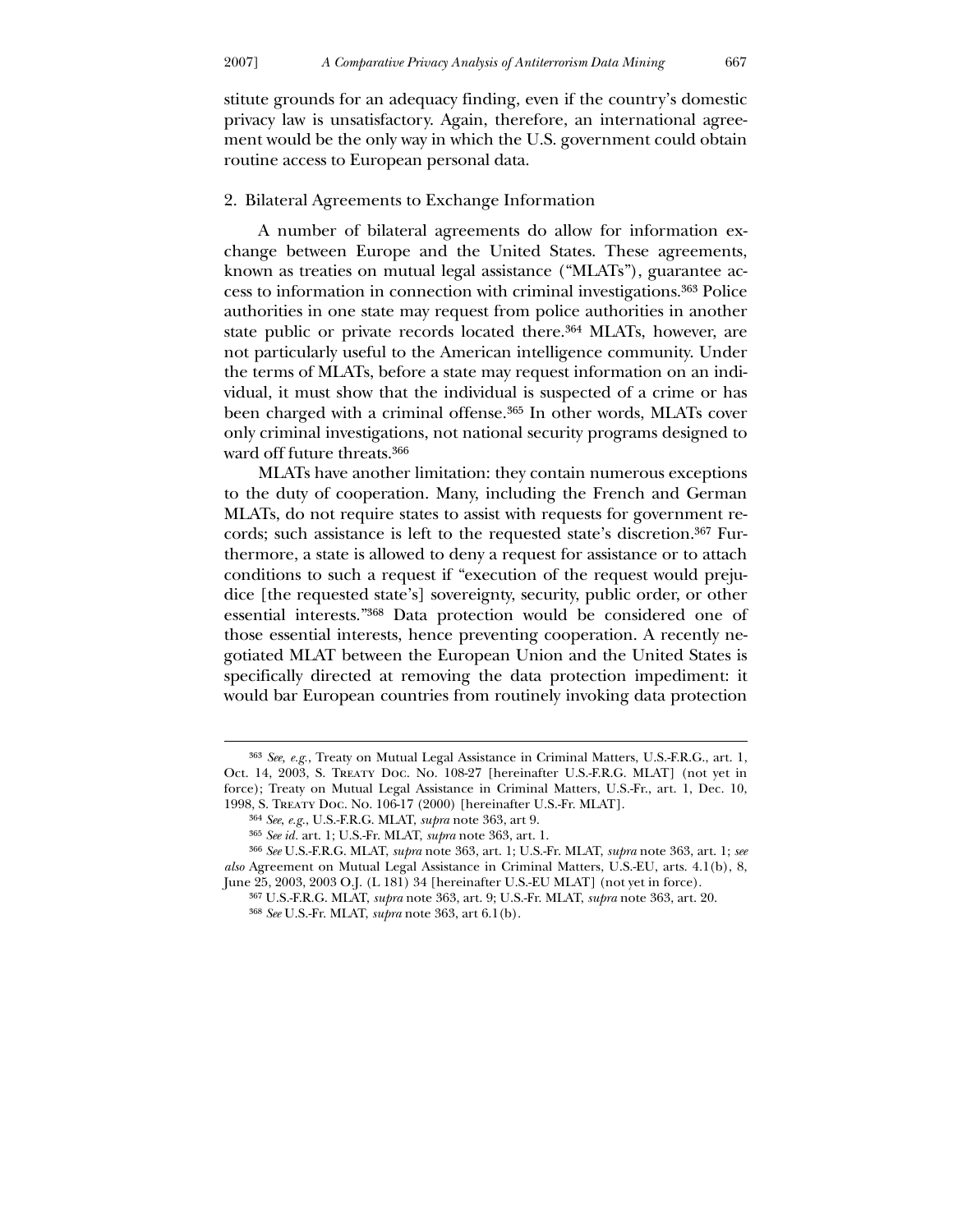as grounds for denying U.S. requests for assistance.369 But because of this bar and other provisions, it is uncertain that the MLAT will be ratified on the European side. Some argue that, without guarantees from the United States, this provision would breach European human rights law.370

 Recently, the U.S. government has sought to move beyond information for criminal investigations and to obtain European personal data in connection with national security operations.371 Compared to the criminal context, vastly more information is needed in national security investigations to ascertain whether vague suspicions of possible future harms have some basis in fact or must be dismissed. It should come as no surprise, therefore, that agreement on this type of information exchange has been even more elusive than in the area of criminal investigations.

 To date, the principal example of this type of cooperation on national security matters—or, more accurately, transatlantic fractiousness—is the transfer of European airline passenger data to the U.S. government.372 After September 11, the U.S. Bureau of Customs and Border Protection (the "CBP") began demanding access to European airline passenger data well before European airplanes took off from European airports to land in the United States.373 Part of the purpose was quite innocuous: to check for suspected terrorists and to require that they be stopped from boarding planes bound for the United States.374 But the other purpose—and the associated privacy risks raised red flags for the European authorities: the data was to be used to identify individuals requiring surveillance while in the United States, either immediately or at a future time if their subsequent behavior gave rise to a suspicion of criminal activity.375 The method by which the passenger data was to be transferred to the CBP was through a so-called pull system: the CBP was to have direct access to the data contained in

<sup>369</sup> U.S.-EU MLAT, *supra* note 366, art. 9.2(b) ("Generic restrictions with respect to the legal standards of the requesting State for processing personal data may not be imposed by the requested State as a condition under subparagraph (a) to providing evidence or information.").

<sup>370</sup> *See, e.g.*, Select Committee on the European Union, EU/US Agreements on Extradition and Mutual Legal Assistance, 2002-3, H.L. 153, at 14, para. 35.

<sup>371</sup> *See* Francesca Bignami, *Transgovernmental Networks vs. Democracy: The Case of the European Information Privacy Network*, 26 Mich. J. Int'l L. 807, 863–65 (2005).

<sup>372</sup> *See id*.

<sup>373</sup> *See id*. at 863. 374 *See id.*

<sup>375</sup> *See id*. at 864.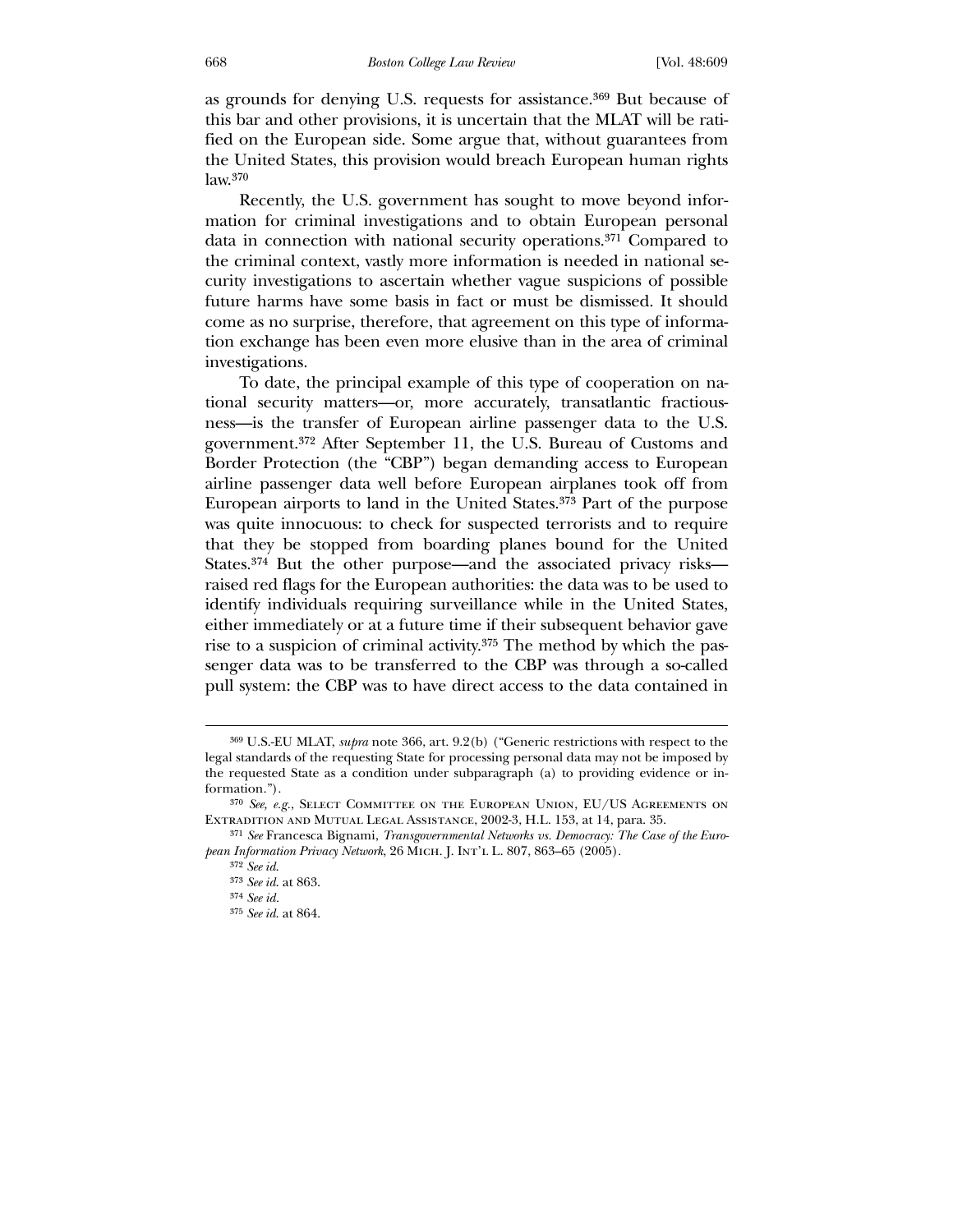the airline passenger systems of European carriers—systems located in Europe, not the United States.376 This clearly constituted an extraterritorial exercise of regulatory jurisdiction by the United States. But these airplanes, of course, must eventually land in the United States, at which point they come squarely within the reach of U.S. jurisdiction. Practically speaking, this meant that if the airlines failed to cooperate with the CBP's earlier demands, entry of their passengers to the United States could be denied or delayed and civil fines could be imposed.

 Despite these enforcement tools, European airlines did not accede to U.S. demands immediately. Why was cooperation not forthcoming? This is even more surprising given that the punitive measures were actually imposed in some instances: passengers on European carriers were sometimes stuck for hours on U.S. runways, waiting to be allowed entry into the United States. The airlines did not cooperate for some of the same reasons that the transatlantic exchange of personal data between spy and police agencies has been so difficult: under European law, such transfers would have to be authorized by a specific piece of regulation and could not occur absent a finding of the adequacy of the data protection guarantees in the receiving country.377 In other words, by satisfying the demands of the U.S. government, the airlines would be breaking European law. The airlines, faced with this dilemma, went to the European Commission seeking action that would allow them to operate their transatlantic flights in compliance with the law on both sides of the Atlantic. It took almost three years of diplomatic wrangling for the United States and the European Union to come to an understanding. Finally, in the spring of 2004, the two sides signed an agreement specifying the type of passenger data that could be gathered from

<sup>376</sup> Agreement Between the European Community and the United States of America on the Processing and Transfer of PNR Data by Air Carriers to the United States Department of Homeland Security, Bureau of Customs and Border Protection, May 28, 2004, p. 5, *available at* http://ec.europa.eu/justice\_home/fsj/privacy/docs/adequacy/pnr/2004-05- 28-agreement\_en.pdf. On the entry into force of this agreement, see generally Council Decision 2004/496 of 17 May 2004 on the Conclusion of an Agreement Between the European Community and the United States of America on the Processing and Transfer of PNR Data by Air Carriers to the United States Department of Homeland Security, Bureau of Customs and Border Protection, 2004 O.J. (L 183) 83 [hereinafter Council Decision 2004/496].

<sup>377</sup> *See*, *e.g.*, Law No. 78-17 of Jan. 6, 1978, art. 68, J.O. [Official Gazette of France], Aug. 7, 2004, p. 227, *amended by* Law No. 2004-801 of Aug. 6, 2004, *and* Law No. 2006-64 of Jan. 23, 2006 (French statute requiring a "sufficient level of protection" of privacy in a non-EU state before data can be transferred to that state); Bundesdatenschutzgesetz [Federal Data Protection Act], May 22, 2001, BGBl. I at 904, § 4b(2) (F.R.G.) (German statute requiring an "adequate level of data protection" before transfer of data to a non-EU state).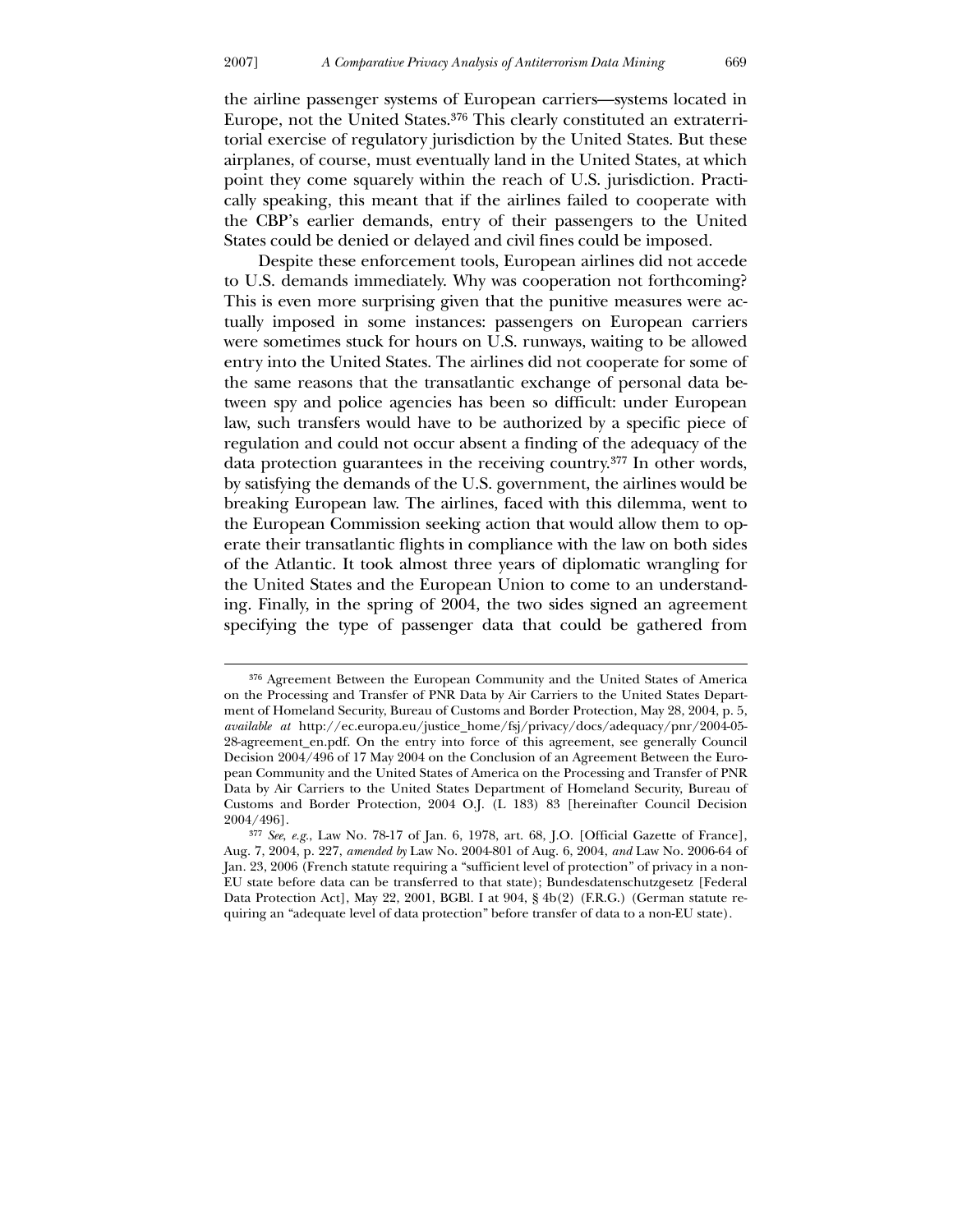European airline reservation systems and the conditions under which it would have to be handled.378

 Under the terms of this agreement, the CBP is allowed access to thirty-four out of thirty-nine fields contained in airline reservation systems under an individual's passenger name record ("PNR") number.379 This includes the individual's address, email address, telephone number, travel itinerary, round-trip or one-way ticket purchase, and payment information.380 If the information is never manually accessed, it must be erased after three-and-a-half years; otherwise, it must be erased after eight years, with an exception for information that was used in a government investigation.381 The purposes for which the personal information may be used are limited to "preventing and combating" the following crimes: terrorism and related crimes, other serious crimes including organized crime—that are transnational in nature, and flight from warrants or custody for those crimes.382 The CBP is barred from processing personal data considered, under European law, to be "sensitive data."383 Only the CBP may access the data on a routine basis; it may transfer European passenger data to other law enforcement and counterterrorism agencies but only if it first determines that transfer of a particular passenger's data would further the crime-fighting purposes outlined in the agreement.384 Those government agencies are held to the same standards as the CBP, including the restrictions on information sharing with other government agencies.<sup>385</sup> Additionally, passengers are guaranteed access to their personal information under the Freedom of Information Act.386 Finally, the Chief Privacy Officer of the Department of Homeland Security is recognized as exercising many of the same oversight functions as independent privacy agencies in Europe.387

<sup>378</sup> *See generally* Commission Decision 2004/535 of 14 May 2004 on Adequate Protection of Personal Data Contained in the Passenger Name Record of Air Passengers Transferred to the United States Bureau of Customs and Border Protection, 2004 O.J. (L 235) 11 (EC) [hereinafter Commission Decision 2004/535]; Council Decision 2004/496, *supra* note 376.

<sup>379</sup> Commission Decision 2004/535, *supra* note 378, at 15 annex.

<sup>380</sup> *Id*. at 22 attachment A.

<sup>381</sup> *Id*. at 17 annex.

<sup>382</sup> *Id.* at 11.

<sup>383</sup> *Id.* at 12.

<sup>384</sup> Commission Decision 2004/535, *supra* note 378, at 18 annex.

<sup>385</sup> *Id.* at 18–19 annex.

<sup>386</sup> *Id.* at 19 annex.

<sup>387</sup> *Id.* at 18, 20 annex.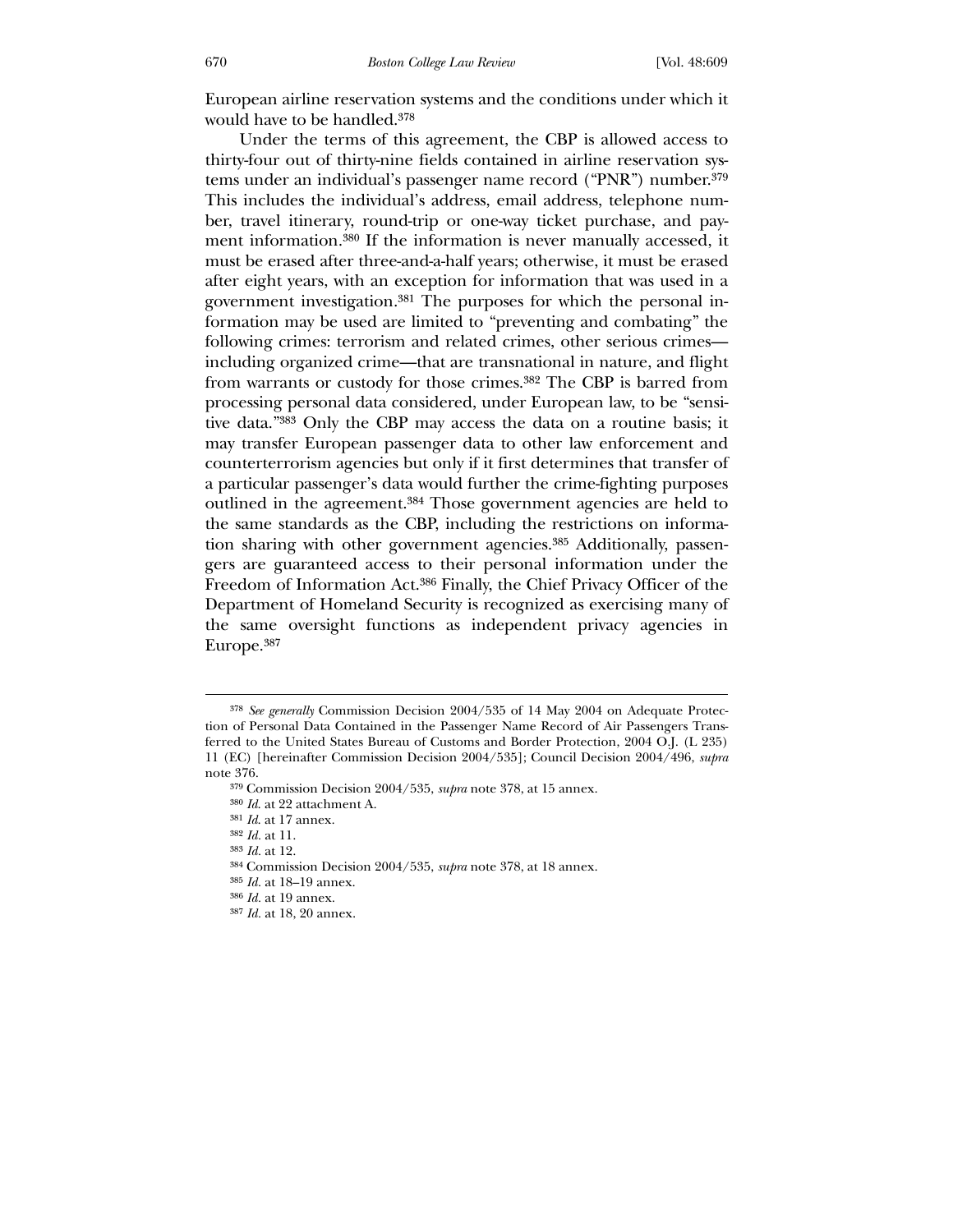From the perspective of European privacy advocates, this agreement was far from satisfactory.388 It did render unlawful, however, the kind of data mining and data sharing conducted as part of government programs like the NSA call database. But after only two years of operation, it appeared that the PNR agreement might unravel. On May 30, 2006, the European Court of Justice found the PNR agreement to be unlawful under European law.389 The grounds for the Court's judgment had nothing to do with privacy. In fact, the Advocate General's opinion that preceded the Court's judgment had found that the agreement respected fundamental human rights guarantees on data protection.390 Rather, the Court found that the European Commission and the Council had exceeded their jurisdiction because they had concluded the agreement under the common market pillar, when the purpose of the data transfers was not to facilitate trade, but to prevent and investigate crime.391 Therefore, the European Union announced to the United States on July 3, 2006 that it was withdrawing and, on September 30, 2006, the agreement terminated.392

 The big question following the Court of Justice's decision was what, if anything, would replace the PNR agreement. On the European side, the strategy was to sign an identical agreement between the same parties (the United States and the European Union, and not individual European countries as some had suggested), just under the correct pillar covering criminal matters.393 By the time the negotiations were con-

-

<sup>388</sup> *Opinion 6/2004 of the Article 29 Data Protection Working Party on the Implementation of the Commission Decision of 14-V-2004 on the Adequate Protection of Personal Data Contained in the Passenger Name Records of Air Passengers Transferred to the United States' Bureau of Customs and Border Protection* ( June 22, 2004), *available at* http://ec.europa.eu/justice\_home/fsj/privacy/docs/ wpdocs/2004/wp95\_en.pdf.

<sup>389</sup> *See generally* Joined Cases C-317/04 & C-318/04, *supra* note 342.

<sup>390</sup> *See generally* Opinion of AG Léger, *supra* note 194.

<sup>391</sup> *See generally* Joined Cases C-317/04 & C-318/04, *supra* note 342.

<sup>392</sup> *See Note from Presidency to Coreper/Council on Agreement Between the European Union and the United States of America on the Processing and Transfer of Passenger Name Record (PNR) Data by Air Carriers to the United States Department of Homeland Security*, Doc. No. 13668/06 of Oct. 6, 2006, para. 2, p. 1 [hereinafter *Note from Presidency to Coreper*].

<sup>&</sup>lt;sup>393</sup> See *EC Steps to Comply with ECJ Annulment of PNR Agreement*, LEGISLATIONLINE, June 22, 2006, http://www.legislationline.org/?tid=219&jid=61&less=true (follow June 22, 2006 link on the right side). The official recommendation, sent by the Commission to the Council, is on the Council's access to documents site, but the document is classified and the text cannot be downloaded from the site. *See* Council Doc. 10826/06, Termination of the Agreement Between the European Community and the United States of America on the Processing and Transfer of PNR Data by Air Carriers to the United States Department of Homeland Security, Bureau of Customs and Border Protection—Authorisation to Open Negotiations for an Agreement Between the EU and the United States of America on the Use of Passenger Name Records (PNR) Data to Prevent and Combat Terrorism and Transnational Crime, Including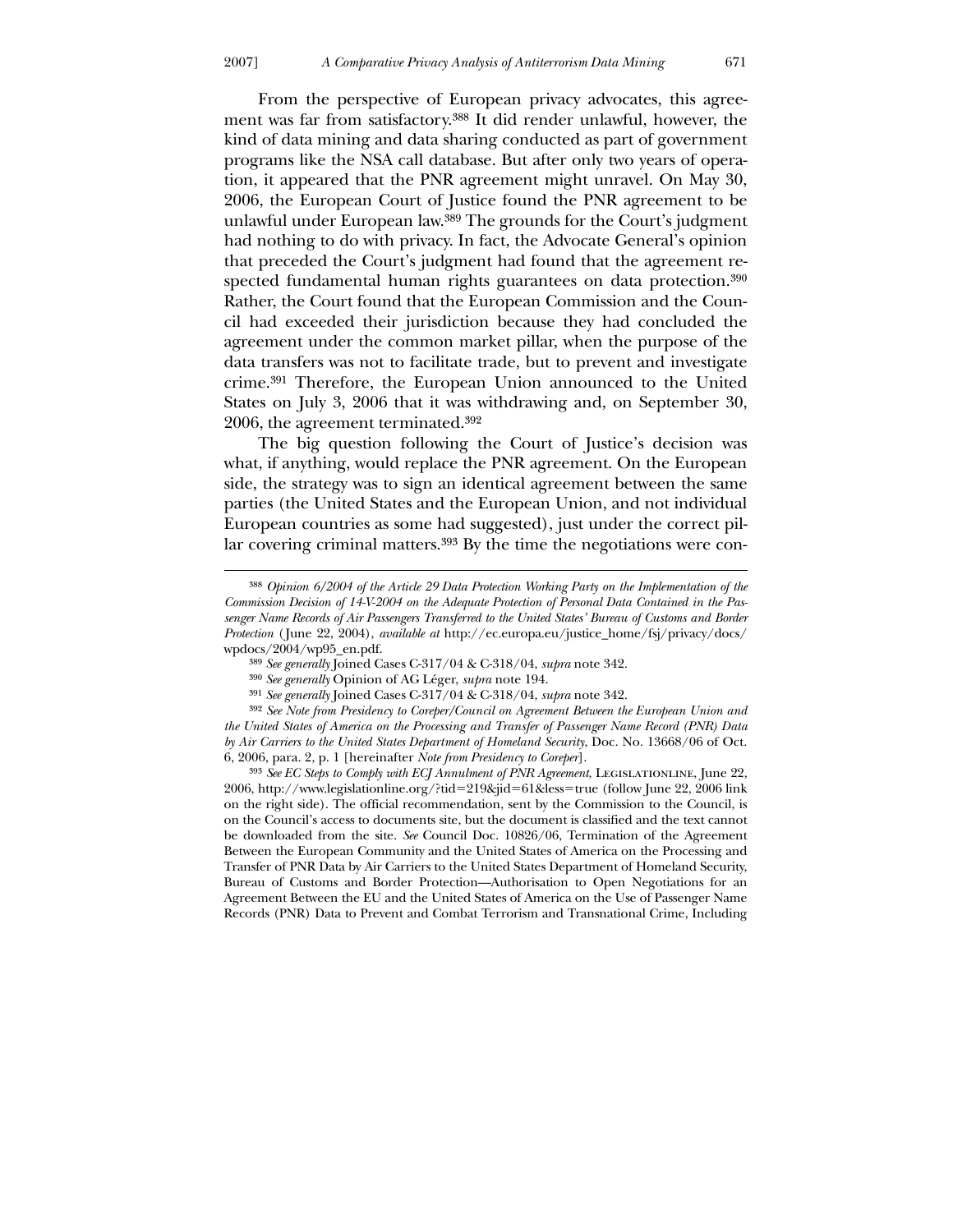cluded on October 6, 2006, however, it was clear that this ambition had not been realized.394 The current agreement, which still must be signed and ratified by the Council, relies on the data protection undertakings entered into by the U.S. government in 2004 as part of the first round of negotiations.395 The undertakings implemented into U.S. law the terms of the PNR agreement based on the Department of Homeland Security's (the "DHS's") statutory authority.396 These undertakings remain in effect.397 But they have been undermined by a new Letter of Interpretation that sets out how the DHS, the CBP's parent agency, will interpret the undertakings.398 In the Letter of Interpretation, the DHS states that European passenger data may be shared with all agencies exercising counterterrorism functions, without any showing that such data is relevant to a specific investigation;<sup>399</sup> that all the data contained in European passenger records systems may be requested, not only the thirty-four items specified in the undertakings;400 and that the data may be retained indefinitely.401

 A similar set of demands for European personal data has been made by the U.S. government on the banking industry.402 In the summer of 2006, it was revealed that ever since the events of September 11, 2001, the Society for Worldwide International Financial Telecommunication ("SWIFT") has been transferring massive amounts of data on international bank transfers to the U.S. Department of the Treasury.403 SWIFT is a cooperative, established under Belgian law, of financial institutions located throughout the world.404 It runs a network designed to execute international bank transfers.405 It has two operations centers,

Organised Crime, June 23, 2006 [hereinafter Council Doc. 10826/06], *available at* http:// register.consilium.europa.eu (conduct advanced search for Document No. 10826/06).

<sup>394</sup> *See* Council Doc. 10826/06, *supra* note 393, paras. 5–6, p. 2.

<sup>395</sup> *See id*. para. 3, p. 2.

<sup>396</sup> Commission Decision 2004/535, *supra* note 378, at 17 annex.

<sup>397</sup> *See id*.; *see also Note from Presidency to Coreper*, *supra* note 392, para. 3.

<sup>398</sup> *See Note from Presidency to Coreper*, *supra* note 392, annex 3, p. 12.

<sup>399</sup> *See id*.

<sup>400</sup> *See id.* annex 3, p. 14.

<sup>401</sup> *See id.*

<sup>402</sup> *See* Belgian Data Protection Commission, Opinion No. 37/2006 of 27 Sept. 2006 on the Transfer of Personal Data by the CSLR SWIFT by Virtue of UST (OFAC) Subpoenas, at 5 [hereinafter Belgian Data Protection Commission], *available at* http://www. privacycommission.be/communiqués/opinion\_37\_2006.pdf (nonofficial and temporary translation as of Sept. 29, 2006).

<sup>403</sup> *See id*.

<sup>404</sup> *Id*. at 3.

<sup>405</sup> *Id*.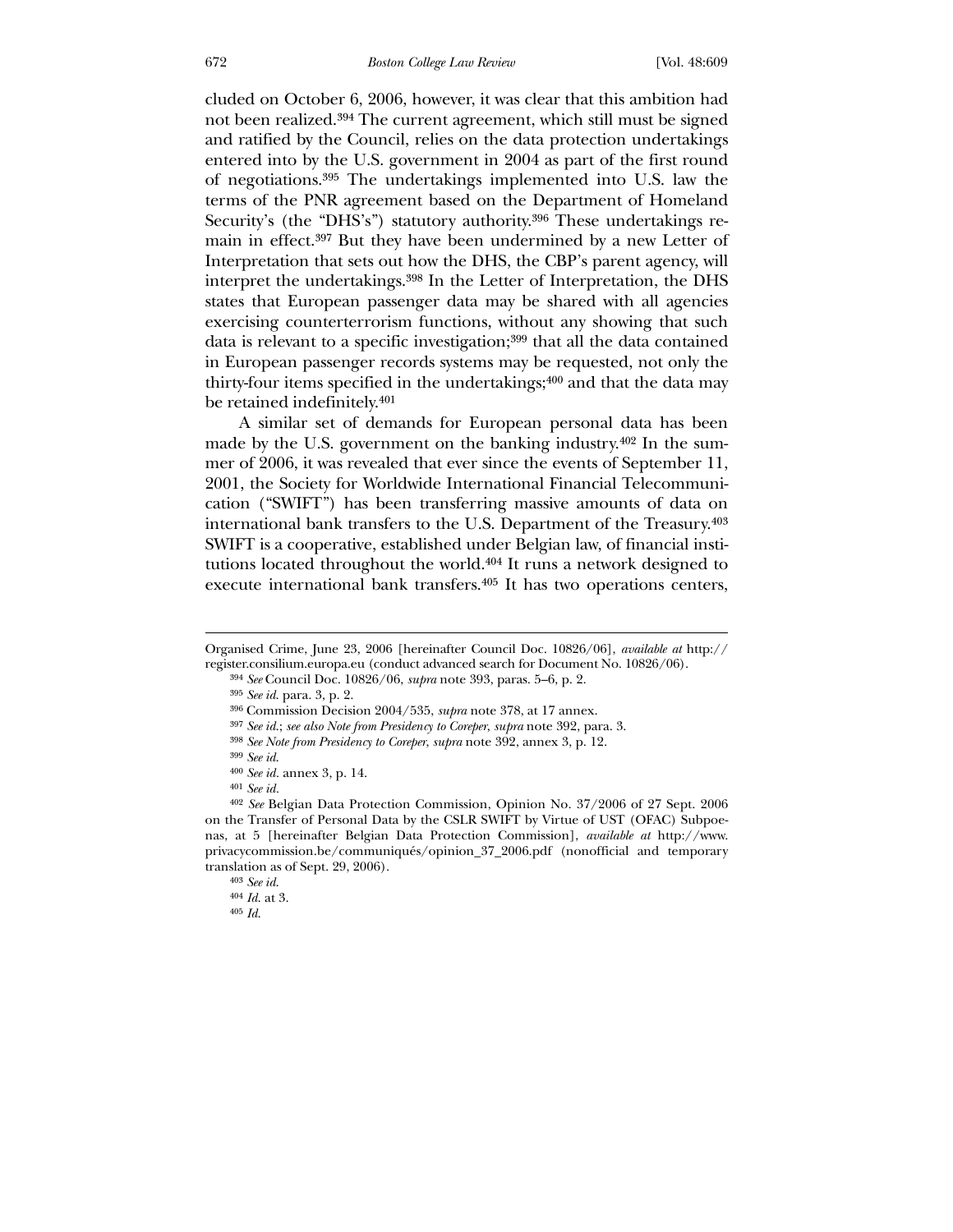one in Europe and one in the United States.406 All messages ordering payments between banks are stored, in duplicate, at these two operations centers for 124 days.407 After September 11, the U.S. Treasury Department began issuing administrative subpoenas for the data held in SWIFT's U.S. operations center.408 Although the precise figures are secret for national security reasons, according to one report the data transferred to the Treasury Department in any given year could very well include all the messages sent via the SWIFT system, which in 2005 numbered 2,518,290,000.409

 After this came to light, a number of European data protection authorities called for action.410 Because much of the transactional information came from Europe, it was clear to all concerned that European privacy law was triggered. In fact, from the beginning, SWIFT knew that it was running the risk of violating European privacy law; it requested and received a "comfort letter" from the U.S. Treasury Department in which the Department pledged to support SWIFT in the event that it was later sued by foreign governments or third parties.411 The Belgian Data Protection Commission took the lead in the investigation because, under European data protection rules, it is the privacy agency with the strongest claim of jurisdiction over SWIFT.412 In the fall of 2006, the Belgian Commission categorically condemned SWIFT and, indirectly, the U.S. government.413 It is worthwhile repeating the Belgian Commission in full:

 Considering that the recipient of the data (US Treasury) was never subjected to an appropriate level of protection in accordance with article 21 of the DPL [Belgian Data Protection Law] and Directive 95/46/EC [the EU Directive], the Commission is of the opinion that SWIFT violated . . . [the Belgian Data Protection Law]. It can be considered a serious error of judgement on the part of SWIFT to subject a mass quantity of personal data in a secret and systematic manner for years to the surveillance of the US Treasury without at the same time informing the European authorities and the Com-

<u>.</u>

<sup>406</sup> *Id*.

<sup>407</sup> Belgian Data Protection Commission, *supra* note 402, at 3.

<sup>408</sup> *See id*. at 5.

<sup>409</sup> *Id.* at 6.

<sup>410</sup> *Id*. at 2.

<sup>411</sup> *Id.* at 6.

<sup>412</sup> *See id*. at 2.

<sup>413</sup> *See* Belgian Data Protection Commission, *supra* note 402, at 26–27.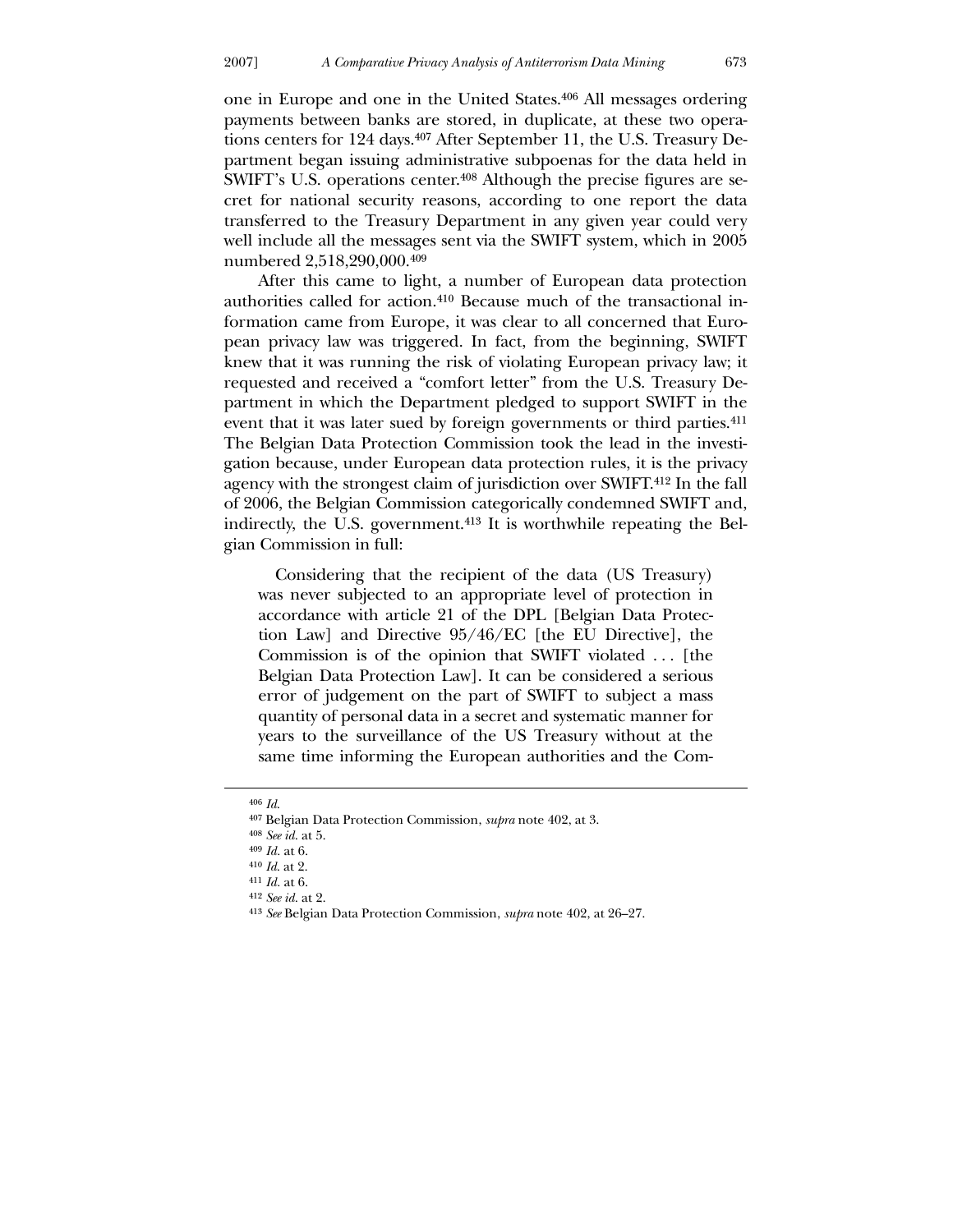mission in order to reach a solution under Belgian and European law.414

## 3. The Relevance of Leverage

 Although it is too early to tell with the bank transfer data, in the case of airline passenger data it does not appear that Europe has been able to exert much leverage over the United States. The state control over territory that has served traditionally as the basis for regulatory jurisdiction also influences which approach to privacy will prevail, American or European.415 European airlines wish to do business with the United States. To do so, they must land and deplane their passengers at U.S. airports. To enjoy this privilege, European carriers are forced to comply with the U.S. government's requests for personal information. And Europe has few carrots or sticks to use in negotiating privacy guarantees for such information. A European privacy authority might threaten to bring prosecutions in its national courts against both European and American airlines for complying with the CBP's information requests. But such prosecutions against national carriers would be difficult as a matter of domestic politics and the same prosecutions against American airlines would risk triggering retaliation from the American side.

 The relative power of the United States and Europe in this type of situation suggests that the outcome of the SWIFT episode will be similar. To process transatlantic bank transfers, bank orders must be sent from Europe to the United States where, for good business reasons, they are stored for a certain period of time. Because the bank orders are in storage on American territory—and because SWIFT has significant economic assets in the United States associated with such storage—it is easy to compel compliance with any government order. Again, the European Union has few tools to pressure the United States to adopt better privacy guarantees. Because SWIFT is a cooperative with a significant European membership, a suit against SWIFT would encounter the same domestic opposition as a suit against a European airline. A European government might go after the financial institutions that are part of the cooperative, some of which are undoubtedly American, but that would carry all the same political risks as suing American airlines.

<sup>414</sup> *See id*.

<sup>415</sup> *See* Restatement (Third) of Foreign Relations Law § 204 (1987).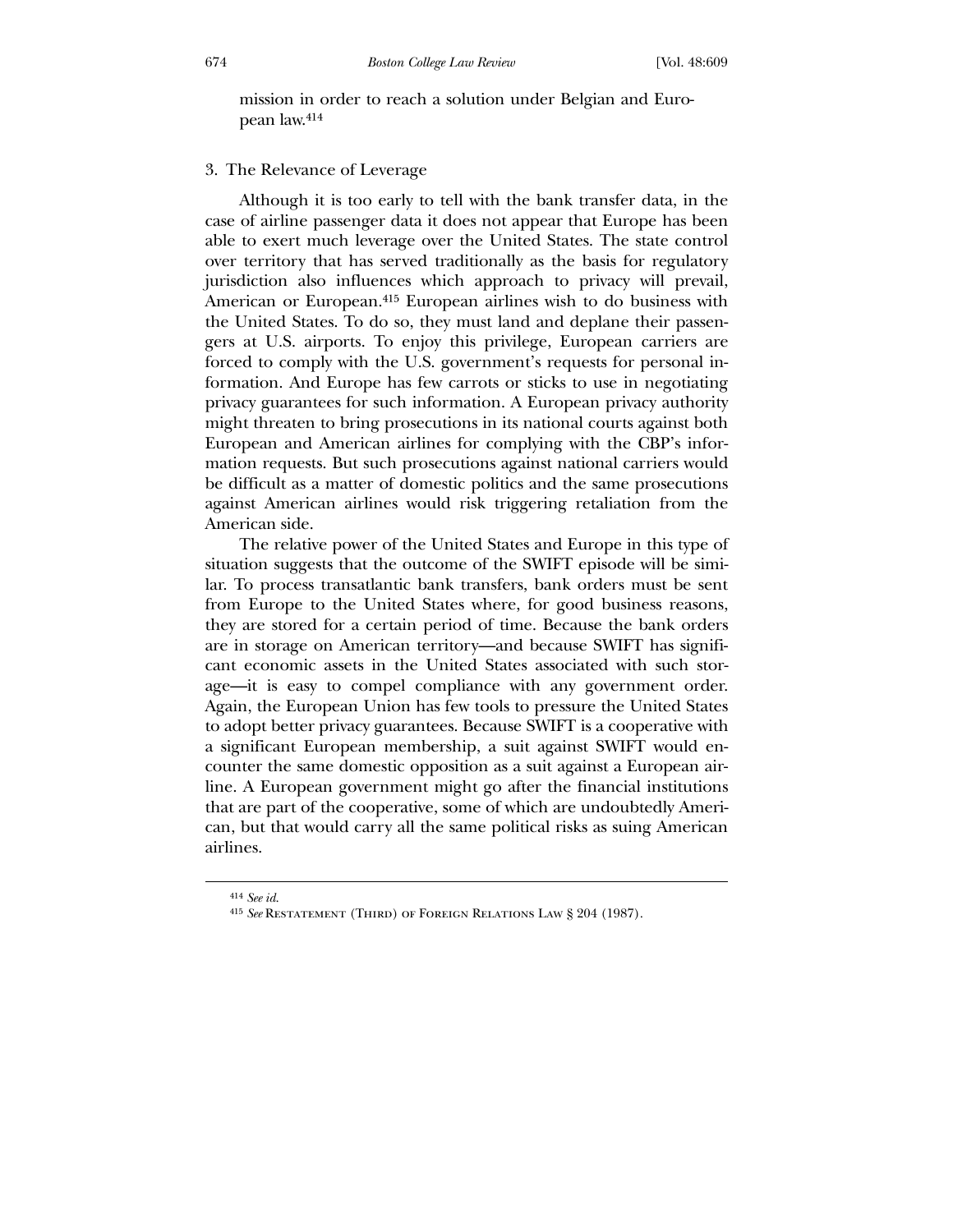Another episode of transatlantic discord—involving personal data of particular value to the intelligence community—illustrates the different outcome when the territorial advantage is held by the Europeans. This time, the Americans sought access to the information on transnational crime contained in Europol's central database.416 Because the two sides were so bitterly divided over data protection, the terms under which access would be permitted had to be negotiated in stages. First came an agreement, signed on December 6, 2001, on the exchange of strategic and technical information on matters such as the routes used by smugglers.417 This was followed, a full year later, by an agreement on the exchange of personal data.418 This second agreement requires that requests for information be made in writing and that such requests "provide a concise statement identifying the authority making the request, the matter under consideration, the reason for the request, and the nature of the assistance sought."419 Such requests must be made in connection with "specific" criminal offenses or for "specific" analytical purposes.420 The agreement therefore does not contemplate wholesale access to information contained in the Europol database, as has been achieved in the case of airline passenger reservation systems. Most importantly, the parties retain full discretion to deny such requests for personal information and they may subject disclosure to various conditions, including privacy guarantees.421 The difference in privacy laws has effectively prevented the United States from obtaining routine access to the vast reservoir of information on transnational criminal activity held by Europol. Once, as is planned, Europol obtains access to the Schengen Information System, that pool of information will become even more extensive.422

<sup>416</sup> For Europol's internal data protection rules, see generally Council Act of 3 Nov. 1998, Adopting Rules Applicable to Europol Analysis Files, 1999 O.J. (C 26) 1.

<sup>417</sup> Operational Agreement Between the United States of America and the European Police Office, U.S.-Europol, arts. 2–3, Dec. 6, 2001, *available at* http://www.europol.europa.eu/ legal/agreements/Agreements/16268-2.pdf.

<sup>418</sup> Supplemental Operational Agreement Between the Europol Office and the United States of America on the Exchange of Personal Data and Related Information, U.S.-Europol, art. 1, Dec. 12, 2002 [hereinafter Supplemental Operational Agreement], *available at* http:// www.europol.europa.eu/legal/agreements/Agreements/16268-1.pdf; *see* Europol, Annual Report 2003, point 22 (2003), *available at* http://www.europol.europa.eu/index.asp?page= publar2003#USA.

<sup>419</sup> Supplemental Operational Agreement, *supra* note 418, art. 4.

<sup>420</sup> *Id.* art. 5.1(a).

<sup>421</sup> *Id.* art. 5.4.

<sup>422</sup> *Commission Proposal for a Council Decision on the Establishment, Operation and Use of the Second Generation Schengen Information System (SIS II)*, art. 57, at 38, COM (2005) 230 final (May 31, 2005).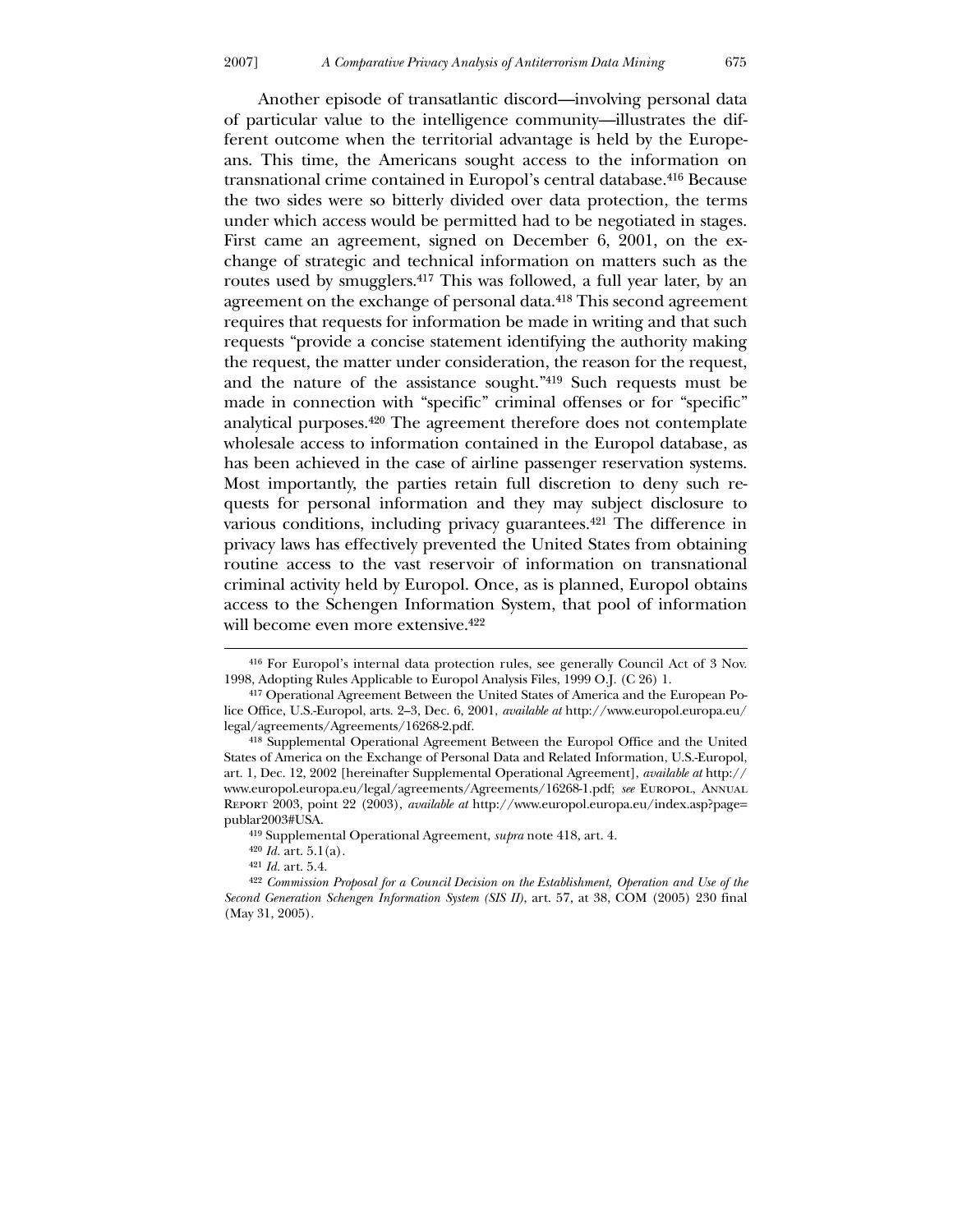#### 4. The Failure of Predictions of Regulatory Convergence

 Thus the transatlantic difference persists, notwithstanding the burden on business and the interest of the U.S. government in obtaining more European police data to better fight crime and terrorism. This outcome defies predictions of regulatory convergence in some quarters.423 A couple of years ago, Gregory Shaffer observed that U.S. privacy standards were being "ratcheted up" to the level of data protection afforded under European law.424 Shaffer argued that the logic of trade, reinforced by nongovernmental advocacy networks, had produced this phenomenon and would continue to do so.425 Building on the work of David Vogel and others, Shaffer found that American firms that did business in Europe had an incentive to adopt the higher, more restrictive European privacy standard for all of their business, including their non-European operations.426 This they accomplished by selfregulation and by putting pressure on their American regulators to adopt standards that were compatible with the European ones.427 At the same time, because data privacy is a policy problem characterized by externalities, Shaffer hypothesized that European regulators would seek to influence foreign jurisdictions; data can be sent abroad in seconds, at which point privacy is at the mercy of foreign laws and regulators.428 In Shaffer's account, these forces of globalization have combined with the advocacy efforts of privacy rights groups to produce higher privacy standards in the United States.<sup>429</sup>

 There certainly is good evidence for Shaffer's claims. The more recent experience, however, shows the limits of the argument. Even when the economic interests of big players in the global marketplace such as airlines and banks are at stake, a strong countervailing regulatory policy will trump the trade interest in convergence. In this instance, that opposing policy interest is government access to information to assist with law enforcement and national security. Furthermore, when an activity is entrusted to state—not private—actors, the pressure to develop a single modus operandi applicable in all jurisdictions is significantly lower. Policing and national defense are the prime examples

<sup>423</sup> *See generally* Shaffer, *supra* note 23.

<sup>424</sup> *See id*. at 82–83.

<sup>425</sup> *Id*. at 55–80 (analyzing the effects of the EC directive in the United States).

<sup>426</sup> *Id*. at 70–80 (discussing U.S. business reactions to increased pressure for privacy protection from the European Union).

<sup>427</sup> *Id*. at 44.

<sup>428</sup> *See* Shaffer, *supra* note 23, at 85 (discussing externalities).

<sup>429</sup> *Id*. at 55–80.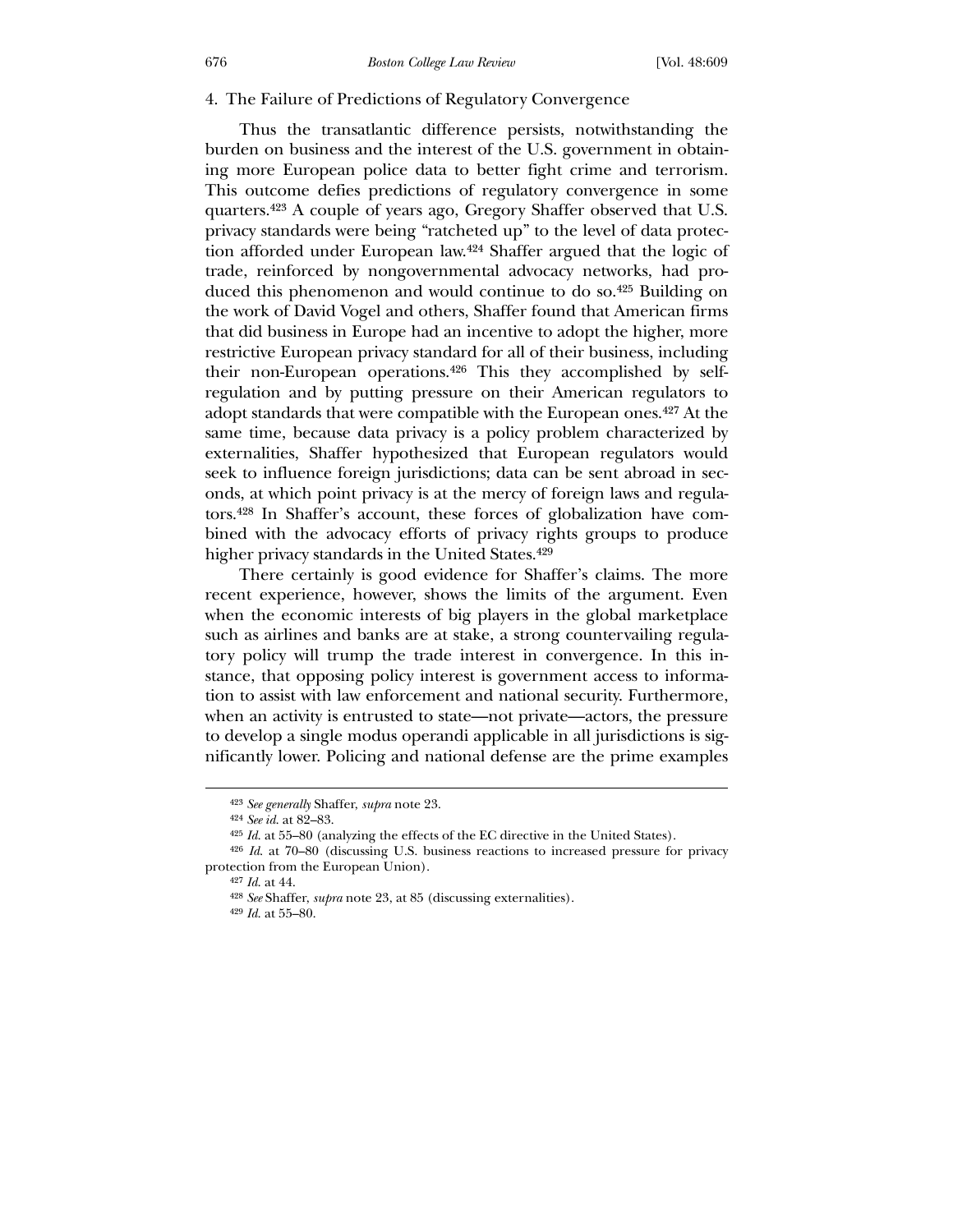of activities handled by government actors, not private firms. And the resistance to convergence of such actors is evident in the continuing difference in how police and spy agencies handle personal data in the United States and Europe. This difference persists even though a relatively small policy shift on the American side would produce significant advantages in the form of easier access to valuable personal data, for instance, information on Islamic extremists living in Europe.

# B. *Understanding American Privacy Law*

 To understand the possibilities of transforming American privacy law based on European law, it is necessary to review the comparative method and the critiques of the method. It is also critical to appreciate the history of information privacy law. Originally, the two legal systems appeared to share near-identical commitments to information privacy, but, over time, they have diverged radically for reasons explored in this Section. Mindful of the limits of the comparative method and informed by the reasons for the transatlantic divergence, this Article makes a few recommendations for the reform of American privacy law.

## 1. The Comparative Method

 $\overline{a}$ 

 In some ways, this Article is a conventional exercise in comparative law. It takes a presumed problem—safeguarding privacy in the face of government programs like the call records program—and explores the solutions to that problem in two different legal systems. The so-called "functionalist" method has been employed in countless pieces of individual comparative law research.430 It has also served as the framework for a number of well-known collaborative projects, including Rudolf Schlesinger's project on the formation of contracts<sup>431</sup> and the Common Core Project being run out of the University of Trento, Italy.432

 This collaborative work is especially revealing of the details of the functionalist method. Research design in such enterprises must be made particularly explicit at the outset, to guarantee that the results will be cumulative and will be able to serve as the basis for more gen-

<sup>&</sup>lt;sup>430</sup> See generally Ralf Michaels, *The Functional Method of Comparative Law*, *in* THE OXFORD HANDBOOK OF COMPARATIVE LAW 339 (Mathias Reimann & Reinhard Zimmermann eds., 2006).

<sup>431</sup> *See* Rodolfo Sacco, *Legal Formants: A Dynamic Approach to Comparative Law*, 39 Am. J. Comp. L. 1, 27–28 (1991).

<sup>432</sup> *See* Vernon Valentine Palmer, *From Lerotholi to Lando: Some Examples of Comparative*  Law Methodology, 4 GLOBAL JURIST FRONTIERS 1, 16 (2004).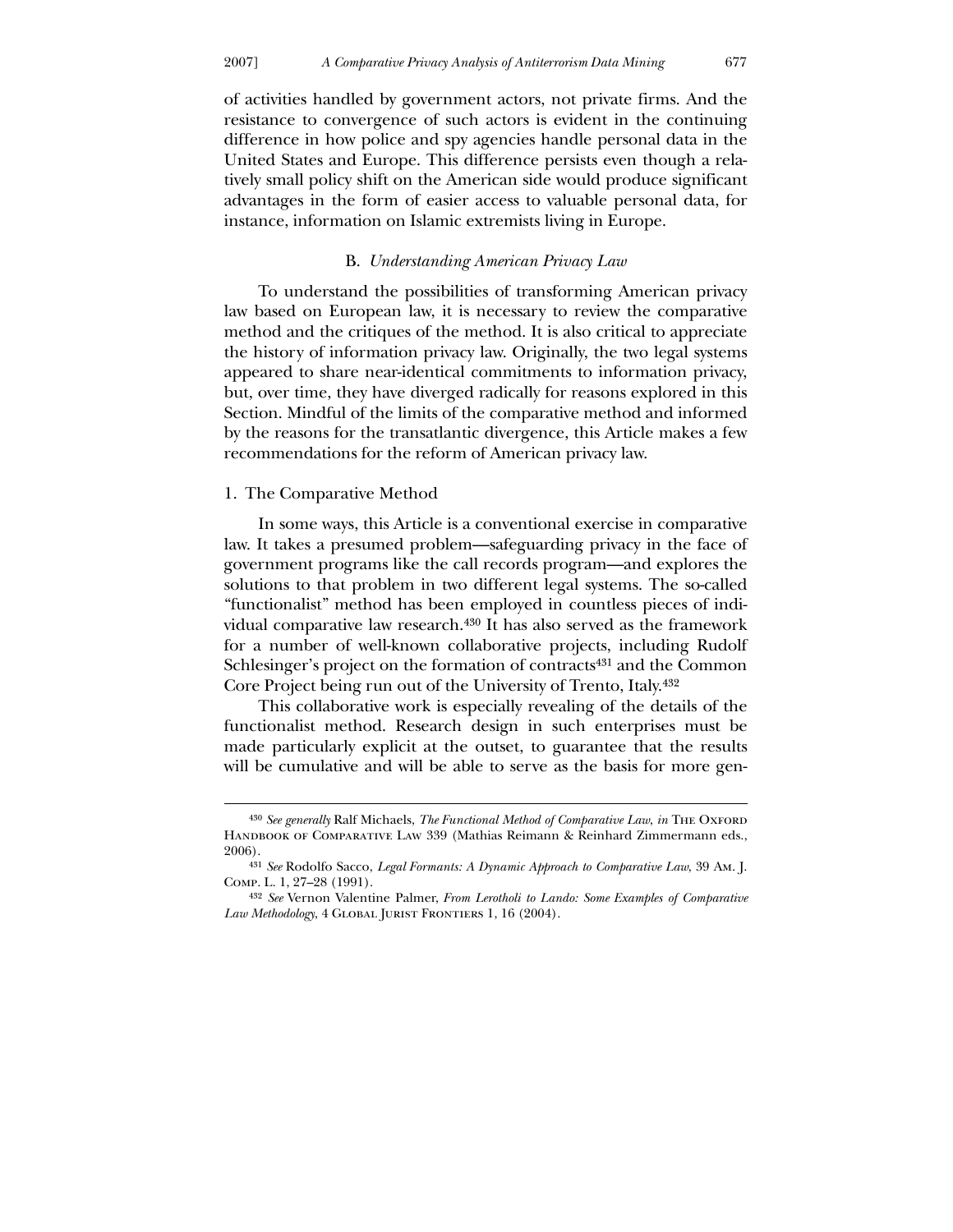eral conclusions. The starting point is a factual hypothetical, abstracted as much as possible from the law of any one country. Scholars from different legal systems are then asked how their system would handle the problem: how a judge would decide the case, and based on which rules, general principles, doctrinal reasoning, and, if relevant, rules and institutions outside that particular subject area, such as civil procedure and constitutional law. Those answers are then synthesized to discern the extent of commonality and difference among the many legal systems.

 An example from the Common Core's study on "Pure Economic Loss in Europe" will illustrate:

## Case 1

 While maneuvering his mechanical excavator, an employee of the Acme Road Works cuts the cable belonging to the public utility which delivers electricity to Beta Factory. The unexpected black-out causes damage to machinery and the loss of two days production. Beta Factory's owner claims compensation from the excavator (Acme) not only for the damage to his machinery but also for the damage caused by the loss of production.433

Whether and for what reasons Beta Factory would be able to recover for loss of production, together with a number of other hypotheticals, was analyzed by scholars from thirteen different legal systems.434 Their country reports, together with a synthesis report and a historical chapter, were published seven laborious years later.435

 This Article, in contrast to the Common Core, has only one hypothetical—a database of all the calls made and received by the clients of two major telecommunications providers is being used by an intelligence agency to detect terrorists. It only has two legal systems—the United States and Europe. Otherwise, the method is very similar.

 This Article is at the same time an unconventional exercise in comparative law. The field of comparative law has long been dominated—some would say "obsessed" —by the problems of contracts, torts, and property. By contrast, this comparative analysis deals with a problem of public law.436 In the past, comparing constitutional and

<sup>433</sup> *Id*. at 17.

<sup>434</sup> *Id.* at 17–20.

<sup>435</sup> *Id*. at 16.

<sup>436</sup> Mathias Reimann, *The Progress and Failure of Comparative Law in the Second Half of the Twentieth Century*, 50 Am. J. Comp. L. 671, 680 (2002).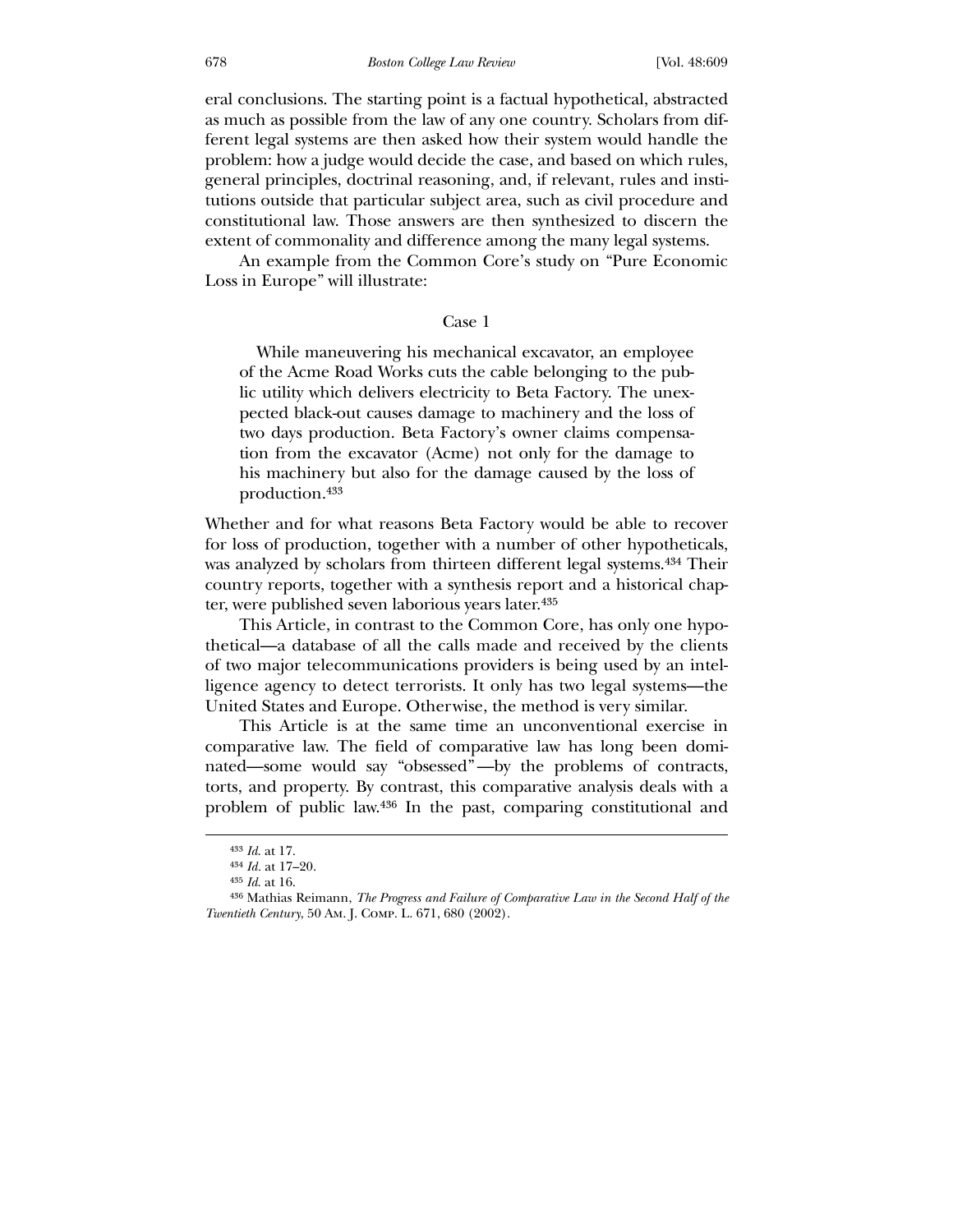administrative law was dismissed as fruitless. Such law, unlike private law, was believed to be so unscientific and value-laden that comparison would not be able to yield any useful insights.437 Because public law was believed to embody the distinct historical and political experience of the nation state, comparing public law could not reveal any basic truths that could serve as the grounds for universal, international regulation of different areas of human activity—traditionally the main purpose of comparative law.438

 Today, comparative public law is still seen as qualitatively different from comparative private law.439 The institutional setting in which public law operates is still believed to be more historically and culturally contingent than the sphere of civil society relations in which private law applies.440 As John Bell argues:

 In public law, the core function of law is distinctive from private law. Public law is about defining and controlling the powers and activities of government. This is not the function of private law, which exists to provide frameworks within which individuals can undertake voluntarily, and to provide remedies when they exceed the bounds of the acceptable use of private power . . . . Now, to talk at a very high level of abstraction, one can discuss the basic principles of liberal democratic government and the control of abuse of power . . . . But if we are going to discuss the role of law, we need to descend into several layers of detail, so the question becomes: how do you govern in a liberal and democratic way in a society divided on linguistic grounds which has a relatively short history of independent government and which has a broadly French tradition of institutions (Belgium), as opposed to how do you govern a long-standing unitary state with religious divisions and with a distinct tradition of governmental institutions (Netherlands).441

<sup>437</sup> *See* Konrad Zweigert & Hein Kötz, Introduction to Comparative Law 3, 39– 40 (3d ed. 1998) (discussing early ambition to create "common law of mankind" and continuing preference for "unpolitical" as opposed to political areas of the law).

<sup>438</sup> *See generally* John Bell, *Comparing Public Law*, *in* Comparative Law in the 21st CENTURY 235 (Andrew Harding & Esin Örücü eds., 2002).

<sup>439</sup> *See id*. at 236.

<sup>440</sup> *See id*. at 240–43.

<sup>441</sup> *Id*. at 236–37.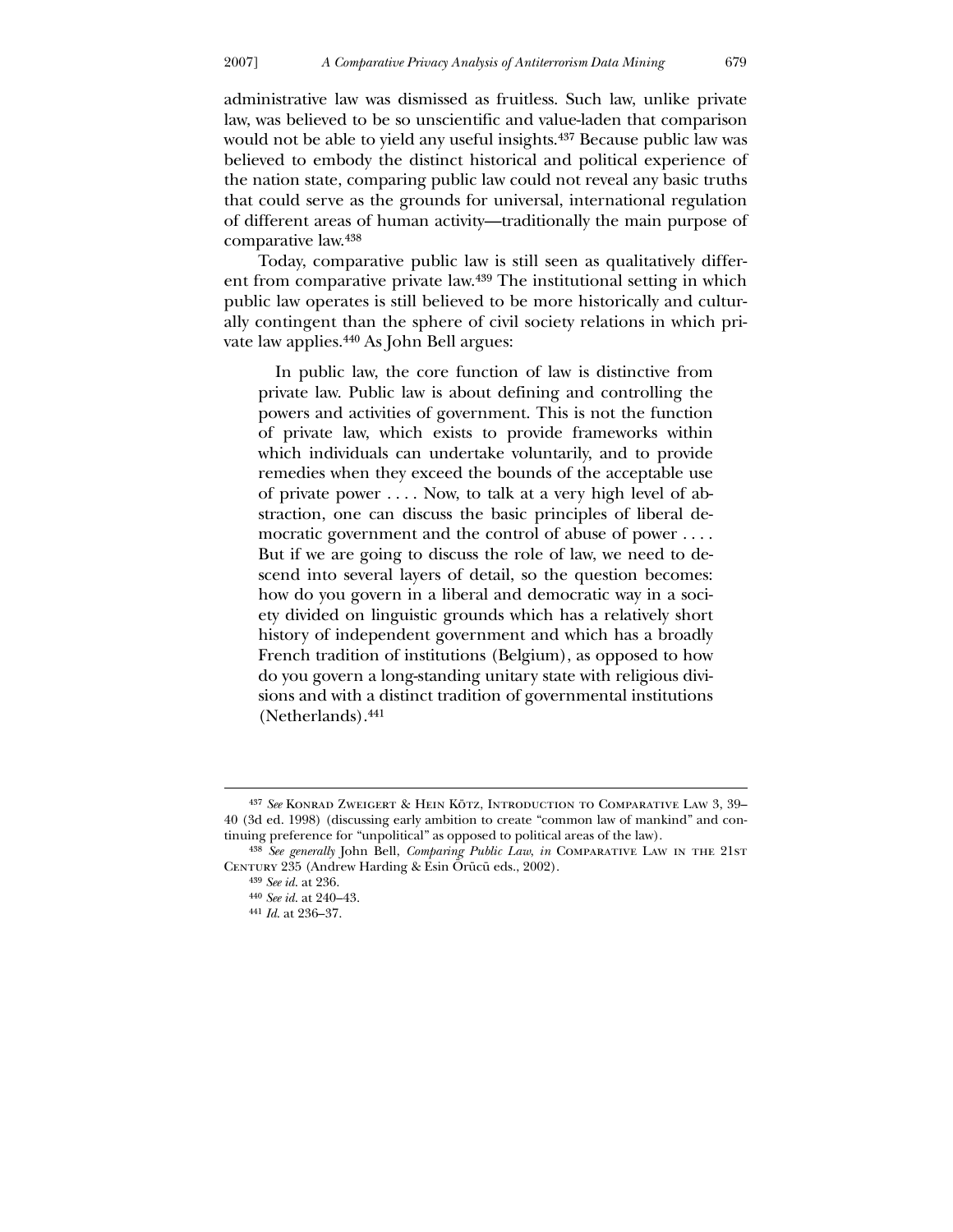The greater cultural and historical embeddedness of public law, however, is no longer perceived as an obstacle to comparison. Indeed, comparing constitutional and administrative law is becoming standard fare in the academy.442 This Article is part of the academic trend to remedy the earlier "obsession" with private law.

 Another point of departure from the conventional method is this Article's emphasis on the difference between the American and European approaches to privacy in the face of government data mining. One classic start date for comparative law is the founding of the International Congress for Comparative Law by Edouard Lambert and Raymond Saleilles in 1900.443 Their ambition was to find, through comparison, a common law of mankind.444 And, over one hundred years later, this ambition still guides the comparative work of organizations such as the United Nations Commission on International Trade Law and the International Institute for the Unification of Private Law. The cosmopolitan ideal explains, at least in part, the traditional ontological choice in favor of similarity: to see similar problems of social organization across all legal systems, and to see similar solutions to those problems, albeit accomplished through different types of rules, styles of reasoning, legal institutions, and social practices.445

 To be fair, this analysis of the NSA call records program is premised on a good deal of similarity across societies. After all, the United States and Europe share a common Enlightenment heritage. Privacy is valued by both Europeans and Americans. In both places, privacy is defined as a certain degree of freedom from the scrutiny of others and a certain amount of autonomy in making life decisions. And when a government acquires information about individuals, both Europeans and Americans feel that their privacy is threatened. Without privacy or a possible government harm, the hypothetical would have no meaning. The bulk of the discussion, however, is devoted to revealing how the solutions*—*the legal categories, the sources of law, and the outcomes are all different.

<sup>442</sup> *See, e.g.*, Daniel Halberstam, *Comparative Federalism and the Issue of Commandeering*, *in* The Federal Vision 213, 213–51 (Kalypso Nicolaidis & Robert Howse eds., 2001); Vicki C. Jackson, *Comparative Constitutional Federalism and Transnational Judicial Discourse*, 2 Int'l J. Const. L. 91, 91–96 (2004).

<sup>443</sup> Zweigert & Kötz, *supra* note 437, at 2.

<sup>444</sup> *See id*. at 3.

<sup>445</sup> *See* Michaels, *supra* note 430, at 373–74.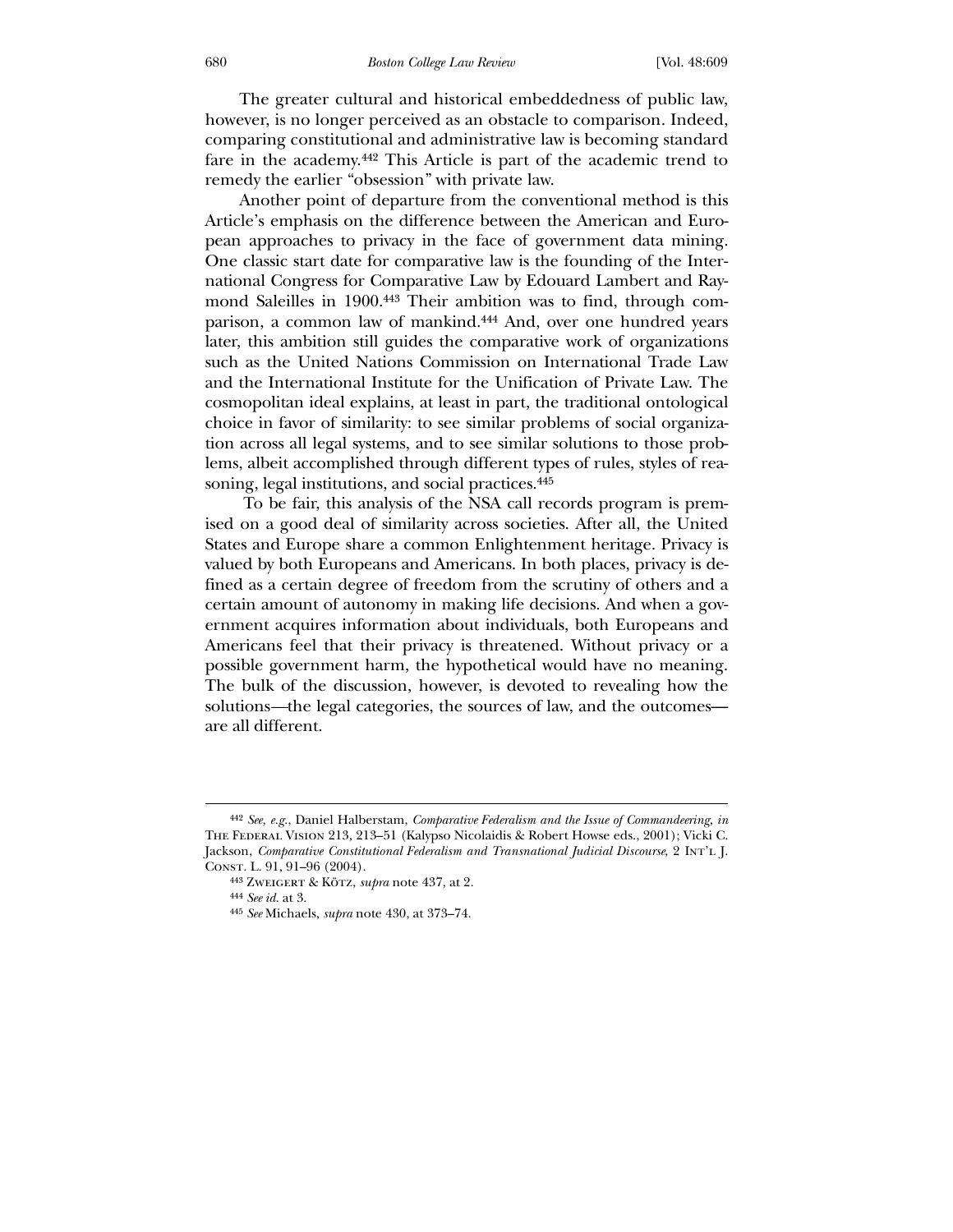## 2. The Difference: European Versus American Liberty

 According to the legal historian James Whitman, European privacy law protects dignity, while American privacy law protects liberty.446 In Whitman's view, the law in the two places is informed by two very different cultural values: protecting one's reputation against the vulgarities of the market and the media in Europe, and protecting individual freedom from intrusions of the state, especially in one's home, in America.447 This argument has intrigued and persuaded many privacy scholars. It explains one very puzzling difference between American and European privacy law: the apathy of American tort and constitutional law when confronted with even the grossest of privacy abuses if the offender happens to be a private actor, especially the media.448 It also fits with the very different rhetoric of the American and European case law. In American cases, the existence of a privacy interest turns on whether an individual has a reasonable expectation of privacy, an issue that is generally addressed by examining constitutional history and social practices—all of which point to the home as the place in which individuals have been traditionally allowed to conduct their affairs free from the gaze of others.449 By contrast, European privacy cases, especially the German ones, begin from the need to preserve human dignity and to develop personal autonomy.450 In pursuing these core values, the home is always protected, but so too are spaces and personal matters outside the home.

 Although this analysis has considerable merit, Whitman obscures an important aspect of European privacy law. True, European privacy law promotes interpersonal respect among individuals. But it also protects privacy against the state. And it is not always true, as Whitman argues, that "state action will raise American hackles much more often than European ones."451 Indeed, the argument of this Article is that, in the context of antiterrorism data mining, European law protects liberty interests *more* than American law. At least European spy agencies tell their citizens when their personal data is being collected and combined and, depending on the results, sent to the police for further action, a lot more than can be said for American spy agencies.

-

<sup>446</sup> Whitman, *supra* note 24, at 1161.

<sup>447</sup> *Id.*

<sup>448</sup> *See, e.g.*, Cox Broad. Corp. v. Cohn, 420 U.S. 469, 491 (1975) (holding that a state could not sanction a reporter for disclosure of a rape victim's name).

<sup>449</sup> *See* Katz v. United States, 389 U.S. 351, 357 n.8 (1967).

<sup>450</sup> *See* Whitman, *supra* note 24, at 1161.

<sup>451</sup> *See id*. at 1211.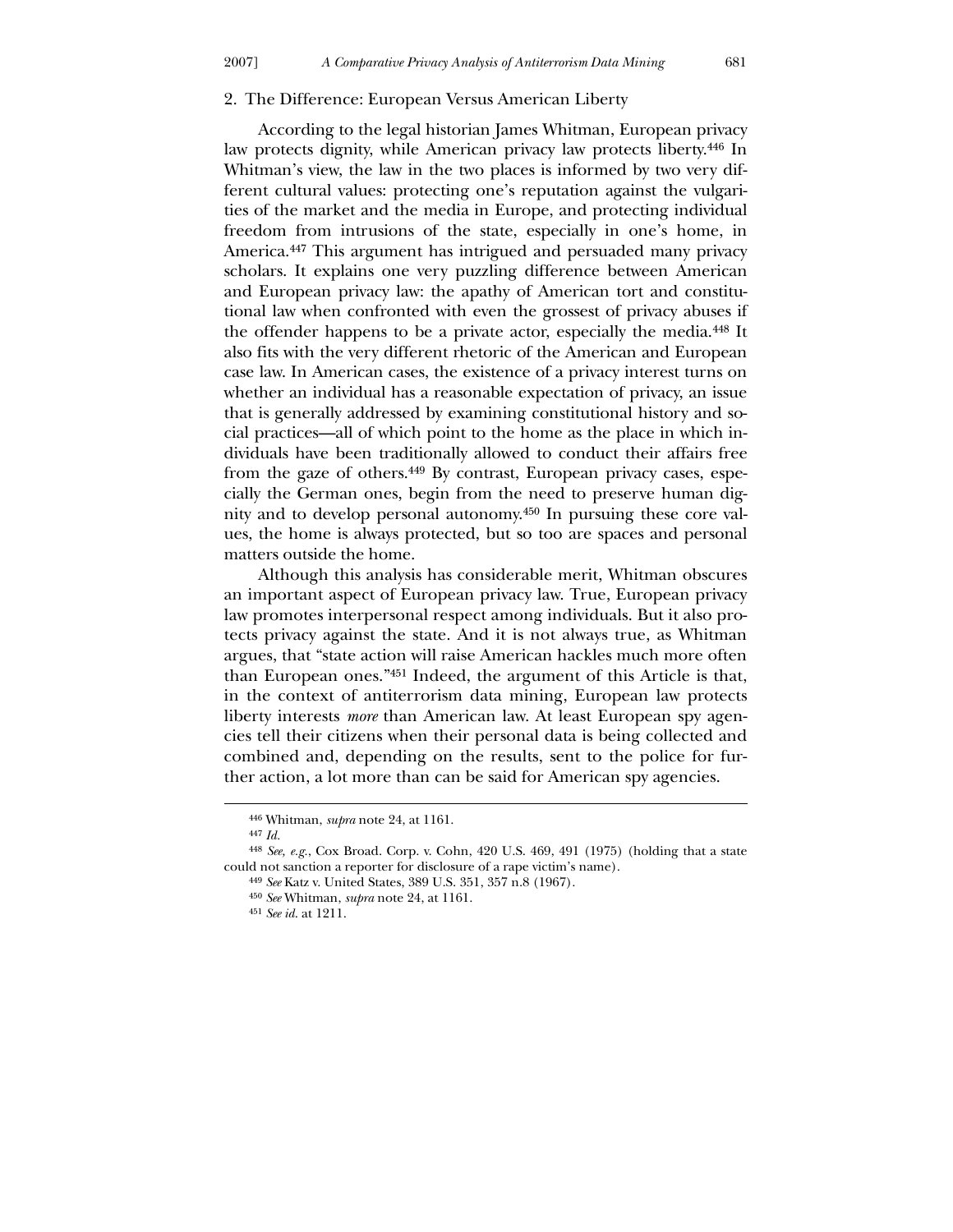How can this somewhat counterintuitive difference between American and European law be explained? This transatlantic difference is even more surprising in light of the specific origins of *information* privacy.

 When individual privacy in the age of information technology first became a policy problem, American policymakers were every bit as active as their European counterparts. In fact, a case can be made that European privacy law was influenced by American law and policy. The book *Privacy and Freedom*, written by the American scholar Alan Westin and published in 1967, was one of the first systematic treatments of the impact of computers on privacy.452 It was widely read in both the United States and Europe.453 By the early 1970s, legislative and regulatory proposals were being floated on both sides of the Atlantic.

 In the United States, this was the era of the Nixon scandals. The first data privacy proposal came from the Department of Housing, Education, and Welfare ("HEW").<sup>454</sup> In 1973, HEW issued an influential report on government databases of personal records.455 To assuage public distrust of such databases, the report recommended that all government departments adhere to a Code of Fair Information Practices.456 Many of these fair information practices were soon after incorporated in the Privacy Act of 1974. When, in 1980, a set of data protection guidelines was adopted by the Organization for Economic Cooperation and Development, a number of the American legal principles were included.457 These guidelines, in turn, influenced the negotiations on the Council of Europe Convention.458 It is no wonder then that the terms of the U.S. Privacy Act sound awfully similar to those of the Council of Europe Convention.459

 Rewinding the tape again to the early 1970s, the first national data protection laws adopted in Europe and the United States displayed remarkable similarities. This is well documented by political scientist Colin Bennett in his study of data protection in the United States, Swe-

<sup>452</sup> Alan F. Westin, Privacy and Freedom 3 (1967).

<sup>453</sup> *See* Stefano Rodotà, *Information Technology—Latest Developments in Scientific Research and Regulatory Practices*, *in* Ethik und Wissenschaft in Europa 63, 66 (Dietmar Mieth ed., 2000).

<sup>454</sup> *See* Solove, Rotenberg & Schwartz, *supra* note 38, at 577–83.

<sup>455</sup> *Id*.; *see* 5 U.S.C. § 552a (2000 & Supp. IV 2004).

<sup>456</sup> *See* Solove, Rotenberg & Schwartz, *supra* note 38, at 577–83.

<sup>457</sup> *See* Marc Rotenberg, *Fair Information Practices and the Architecture of Privacy (What Larry Doesn't Get)*, 2001 Stan. Tech. L. Rev. 1, 16.

<sup>458</sup> *See* Bennett & Raab, *supra* note 207, at 75.

<sup>459</sup> *See* 5 U.S.C. § 552a; *see also* Council of Europe Convention, *supra* note 18.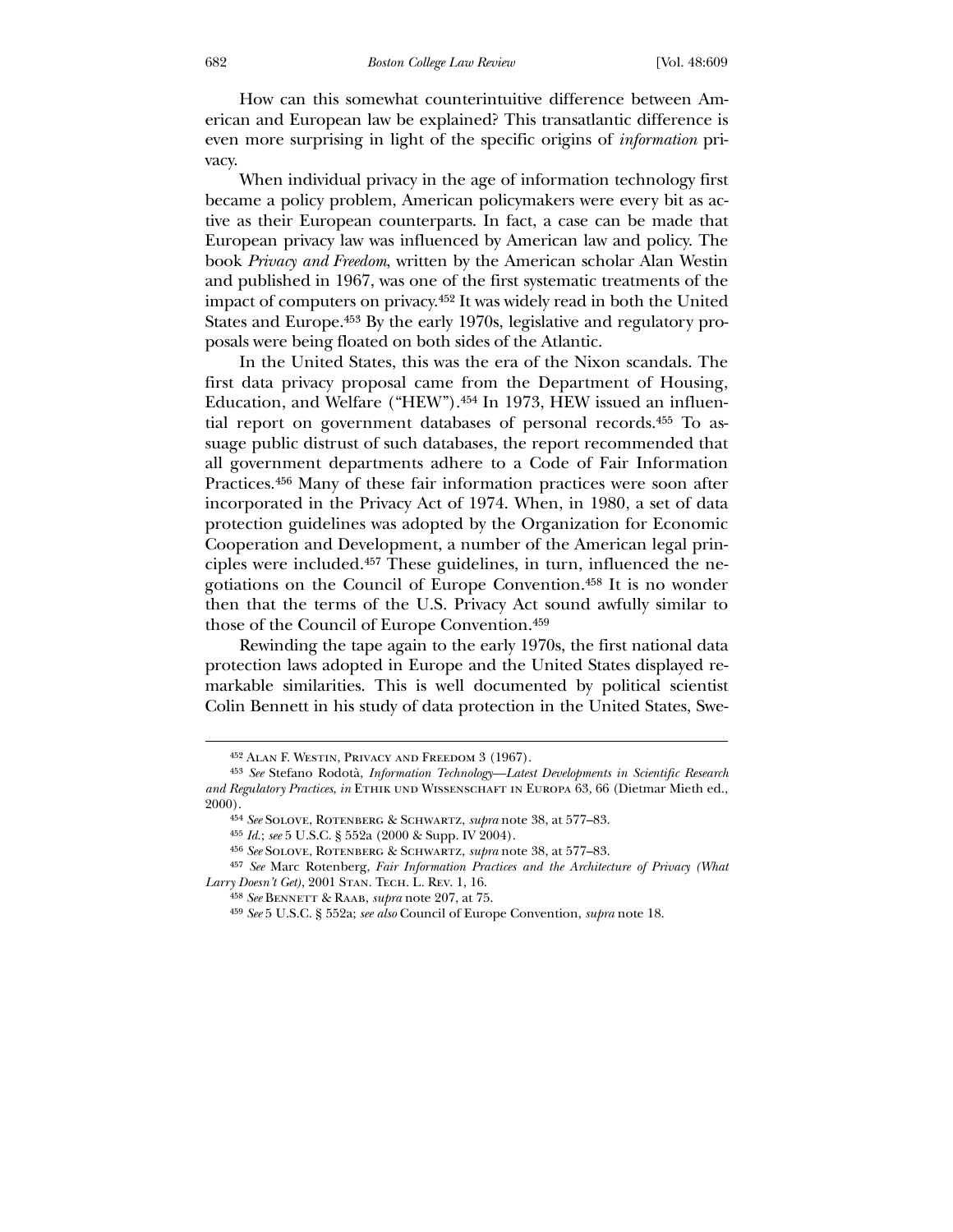-

den, Germany, and the United Kingdom.460 In his study, Bennett found that the "problem" of privacy in the information technology age was similar in all four countries: it contained a humanistic dimension protecting individual dignity against the alienating aspects of mass society and information technology; a political dimension designed to prevent a tyrannical state from using information technology—and personal information—as a tool of oppression; and an instrumental dimension to advance other nonprivacy values, such as equality and accuracy.461 He also found that the national legislation was similar even though all countries, with the exception of the United Kingdom, were responding to their own internal politics and institutional concerns.462 The only real difference was in the regulatory styles used to advance the privacy goals—informal and negotiated in Germany and the United Kingdom, bureaucratic in Sweden, and legalistic in the United States.463 These early transnational similarities were reinforced by the focus, in both the United States and Europe, on *public sector* information abuses. Different from the U.S. Privacy Act, European laws also regulated private sector data processing.464 These provisions, however, were included almost as an afterthought. At the time, the principal organization with the resources, technology, and motive to process large amounts of personal data was the state.

 What changed? For purposes of this Article, it is not necessary to consider the differences in private sector regulation in depth. Suffice it

463 *See id*. at 161–70 (Sweden); *id.* at 170–79 (United States); *id.* at 179–85 (Germany); *id.* at 185–92 (United Kingdom).

464 A number of the congressional bills proposed in the run up to the U.S. Privacy Act would have regulated personal data processing in both the public and private sectors. *See* S. 3418, 93d Cong. § 201(a) (1974) (proposing restrictions on use of private information by government agencies as well as private parties), *reprinted in* Legislative History of the Privacy Act of 1974, S. 3418 (Public Law No. 93-579): Source Book on Privacy, 94th Cong. 2nd Sess. 9–29 (1976) (collecting all of the major bills leading up to the passage of the Privacy Act of 1974). Industry groups and privacy experts, however, successfully opposed such language on the grounds that it was too early to tell what kinds of privacy problems would emerge in the private sector. *See* S. Rep. No. 93-1183, at 170–73 (1976), *reprinted in* Legislative History of the Privacy Act of 1974, S. 3418, *supra*, at 151–239. They also argued that the diverse circumstances of various economic sectors would be handled best in tailored sector-specific statutes, not in a cross-cutting piece of legislation. *See id.*

<sup>&</sup>lt;sup>460</sup> See generally BENNETT, *supra* note 211.

<sup>461</sup> *See* Donald F. Norris, *Book Review, Regulating Privacy: Data Protection and Public Policy in Europe and the United States*, 87 Am. Pol. Sci. Rev. 1035, 1035–36 (1993) (reviewing Ben-NETT. *subra* note 211).

<sup>462</sup> Bennett, *supra* note 211, at 45–94 (describing the politics of data protection in each of the four cases); *id.* at 95–152 (discussing and explaining the similarities of different national laws).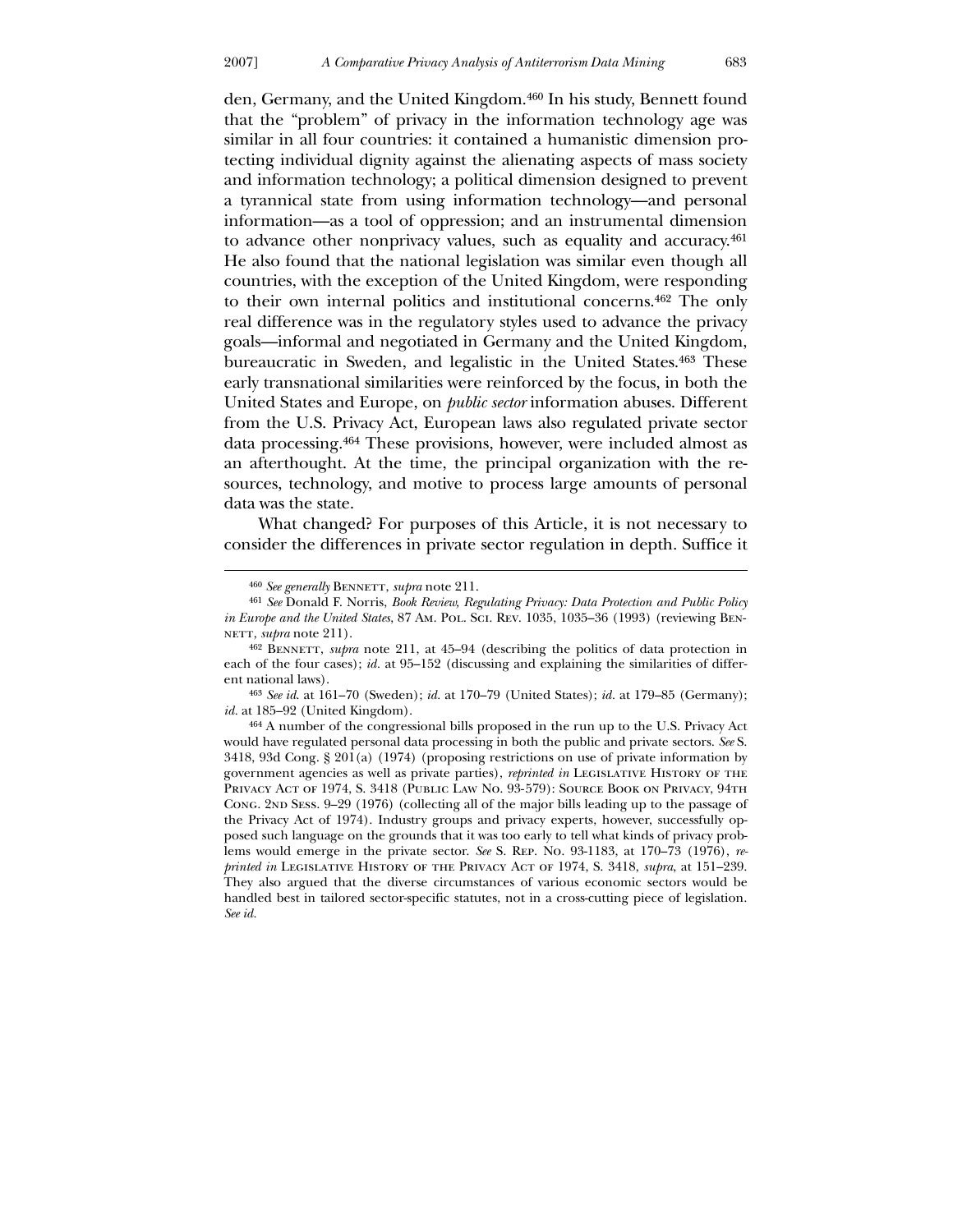to say that, as the technology became more advanced, enabling a wide array of private actors to engage in data processing, the scope of European regulation expanded, too. The naturalness with which the primarily public sector framework was extended to the private sector can be put down to a number of factors: the original legislative choice to cover private data processing; the constitutional practice—different from the American constitutional framework*—*of applying rights to both government and private actors (horizontal effect or *drittwirkung*); and the dignity values identified by Whitman.465

 But why did the two systems diverge so radically in the public sector? After all, the laws contained similar sets of legal provisions.466 And compared to the private sector, the changes wrought by technology to government information collection and manipulation have not been nearly as radical. In other words, the contrast cannot be ascribed to protecting privacy in the face of new information technology, a new policy problem that might be addressed differently by the different societies. Rather, at least three institutional forces appear to have been at work, forces not tied directly to the substance of information privacy policy.

## a. *Enforcement*

 $\overline{a}$ 

 As already noted, the first major difference separating American from European data protection laws is enforcement. In the American case, the primary enforcers are individual litigants; in the European case, they are independent privacy agencies.467 This is consistent with broader patterns of regulation in the two legal systems: Americans litigate in court and Europeans negotiate with government agencies.468 The American choice, however, appears to have been particularly illsuited to the realities of information privacy in the work of government

<sup>465</sup> *See* Council of Europe Convention, *supra* note 18, art. 3; *see also* Whitman, *supra* note 24, at 1161.

<sup>466</sup> *See* 5 U.S.C. § 552a (2000 & Supp. IV 2004); Council of Europe Convention, *supra* note 18.

<sup>467</sup> For an illustration of the sparseness of European case law and the infrequency of cases brought by private individuals (as compared to cases brought by agencies), see generally Eighth Annual Report of the Article 29 Working Party on Data Protection (2005), *available at* http://ec.europa.ed/justice\_home/fsj/privacy/docs/wpdocs/2005/ 8th\_annual\_report\_en.pdf (illustrating the major developments in data protection law in each EU Member State).

<sup>468</sup> *See* Robert A. Kagan, Adversarial Legalism: The American Way of Law 3 (2001). *See generally* The Dynamics of Regulatory Change: How Globalization Affects National Regulatory Policies (David Vogel & Robert A. Kagan eds., 2004).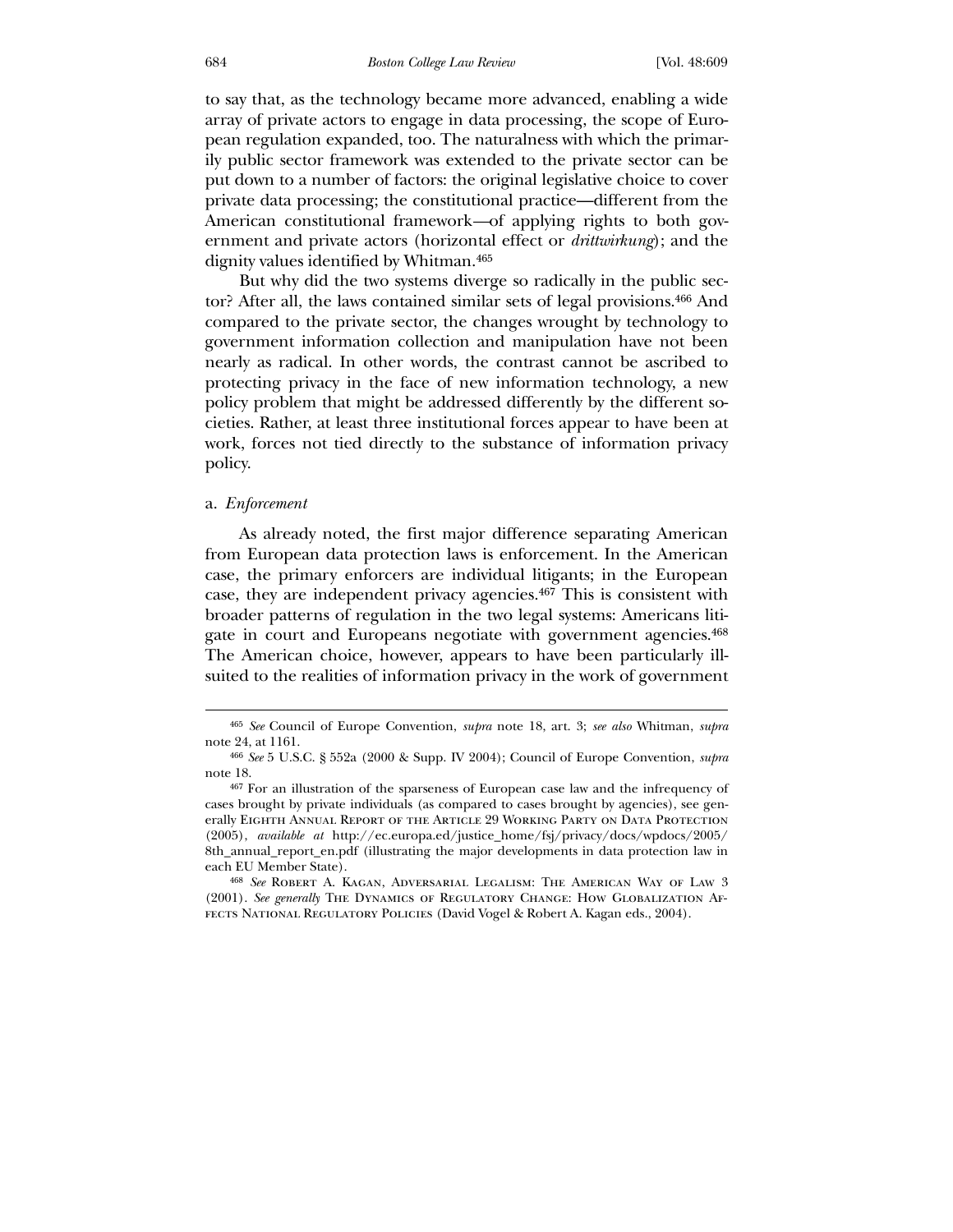agencies. The injuries suffered by individuals—not to speak of the polity*—*when the government secretly undertakes a program like that for call records are generally not recognized by common law courts. When spying occurs through unobtrusive methods and without visible consequences like a criminal prosecution or civil action, it is almost impossible to prove the injury element of a tort claim. In addition, suing the government is almost always more difficult than suing private parties.469 Even though the Privacy Act lifts the government's sovereign immunity, it still benefits from a form of qualified immunity: most violations of the Act must be proven "intentional or willful" before a plaintiff can recover.470 A government agency with the authority to investigate other agencies for privacy violations, to recommend changes if such violations are found, and, in the last resort, to impose an administrative sanction or to take an offending government official to court, is likely to be a better enforcer than private attorneys general.

 Administrative agencies and courts, of course, are not just enforcers but also policymakers. And, as compared to generalist courts, administrative agencies have distinct advantages. Because their resources and authority are committed to specific government policies, they develop expertise, historical memory, and bureaucratic dedication in their policy areas. When political and social realities change, administrative agencies stay put; they are there to promote the goals of earlier legislative enactments. Indeed, privacy agencies in Europe would probably describe themselves as policymakers first, enforcers second. Their resources are devoted largely to vetting government proposals for proportionality and making policy recommendations in the face of new technological threats to privacy.

 The lack of a similar institution in the United States is a big part of the explanation for transatlantic difference. There is no one to tell a government agency that certain personal information—say, the toll records of all AT&T customers*—*is not really "relevant and necessary" to accomplishing the agency's purpose;471 that the agency does not review its records often enough to make sure that they are up to date and accurate, hence avoiding adverse consequences for individuals;472 or that what the agency considers to be a "routine use" of information which is "compatible with the purpose for which it was collected" really is not

<u>.</u>

<sup>469</sup> *See*, *e.g.*, Terkel v. AT&T, 441 F. Supp. 2d 899, 917 (N.D. Ill. 2006); ACLU v. NSA, 438 F. Supp. 2d 754, 765–66 (E.D. Mich. 2006).

<sup>470</sup> *See* 5 U.S.C. § 552a(g)(4).

<sup>471</sup> *Id.* § 552a(e)(1).

 $472$  5 U.S.C. §  $552a(d)(5)$  (2000).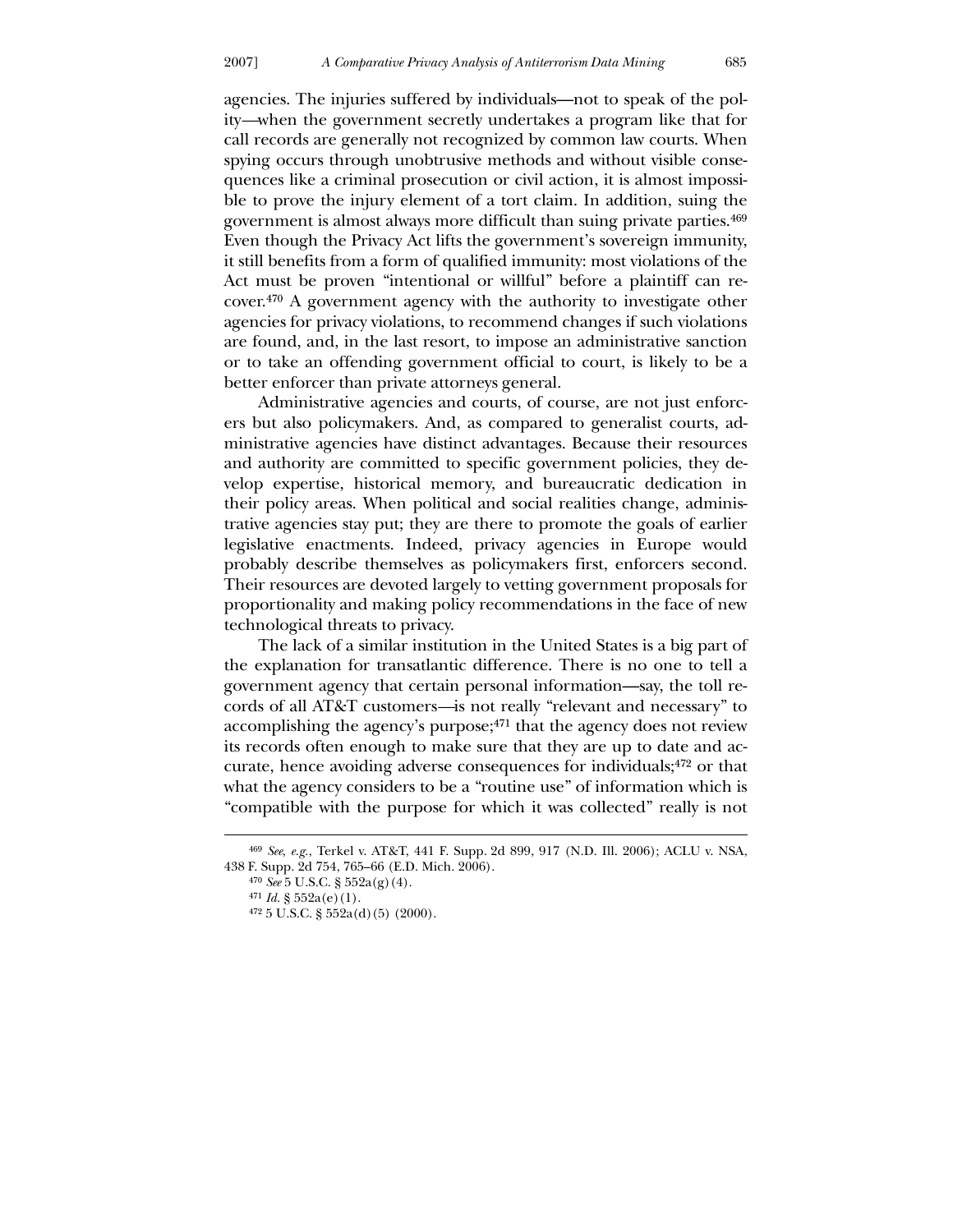#### 686 *Boston College Law Review* [Vol. 48:609

compatible with such purposes, thereby precluding information sharing with another government agency.473 Indeed, it is unnecessary to go abroad to understand the impact of the absence of a privacy agency. In most other cases in which information privacy has been regulated by Congress, an administrative agency has been charged with implementation: the Department of Health and Human Services for health privacy, the Federal Communications Commission for telemarketers, the Federal Trade Commission for children's privacy online.474 In none of these areas has privacy been deemed quite as roundly and unanimously to have failed as in the case of the Privacy Act.

## b. *Executive Power*

 The second part of the explanation for the transatlantic difference, especially since September 11, is the spectacular growth of executive power in the United States. This is a trend that began in the early 1980s with the Reagan administration, first with the theory of the "unitary executive,"475 then "presidential administration,"476 and now the "war against terror."477 This is a well-documented phenomenon that cannot be explored in any depth here. It is critical to understand the rise of executive power, however, to understand the trajectory of information privacy. The President's aggressive assertions of executive power—and the failure of Congress and the courts to react*—*have shaped many policy areas, including information privacy. The NSA call records program is one, obvious illustration of this institutional logic.

 Since the early 1980s, the experience of European executive branches has been quite the reverse. As the discussion of the European law illustrates, national law enforcement and spy agencies cannot simply take heed of one national privacy agency or one set of national courts.478 They operate in three different—in the sense of not hierarchically related*—*yet at the same time overlapping, legal systems: their national constitutional systems, the Council of Europe, and the Euro-

 $473$  *Id.* §  $552a(a)(7)$ .

<sup>474</sup> *See* Solove, Rotenberg & Schwartz, *supra* note 38, at 379–80 (discussing the Health Insurance Portability and Accountability Act ("HIPAA")); *id.* at 666–67 (discussing the Telephone Consumer Protections Act); *id.* at 667–69 (discussing the Children's Online Privacy Protection Act).

<sup>475</sup> *See* Charles Fried, Order and Law: Arguing the Reagan Revolution—A Firsthand Account 132–71 (1991).

<sup>476</sup> *See generally* Elena Kagan, *Presidential Administration*, 114 Harv. L. Rev. 2245 (2001). 477 Proclamation No. 7811, 69 Fed. Reg. 55,715 (Sept. 10, 2004).

<sup>478</sup> *See supra* notes 169–340 and accompanying text.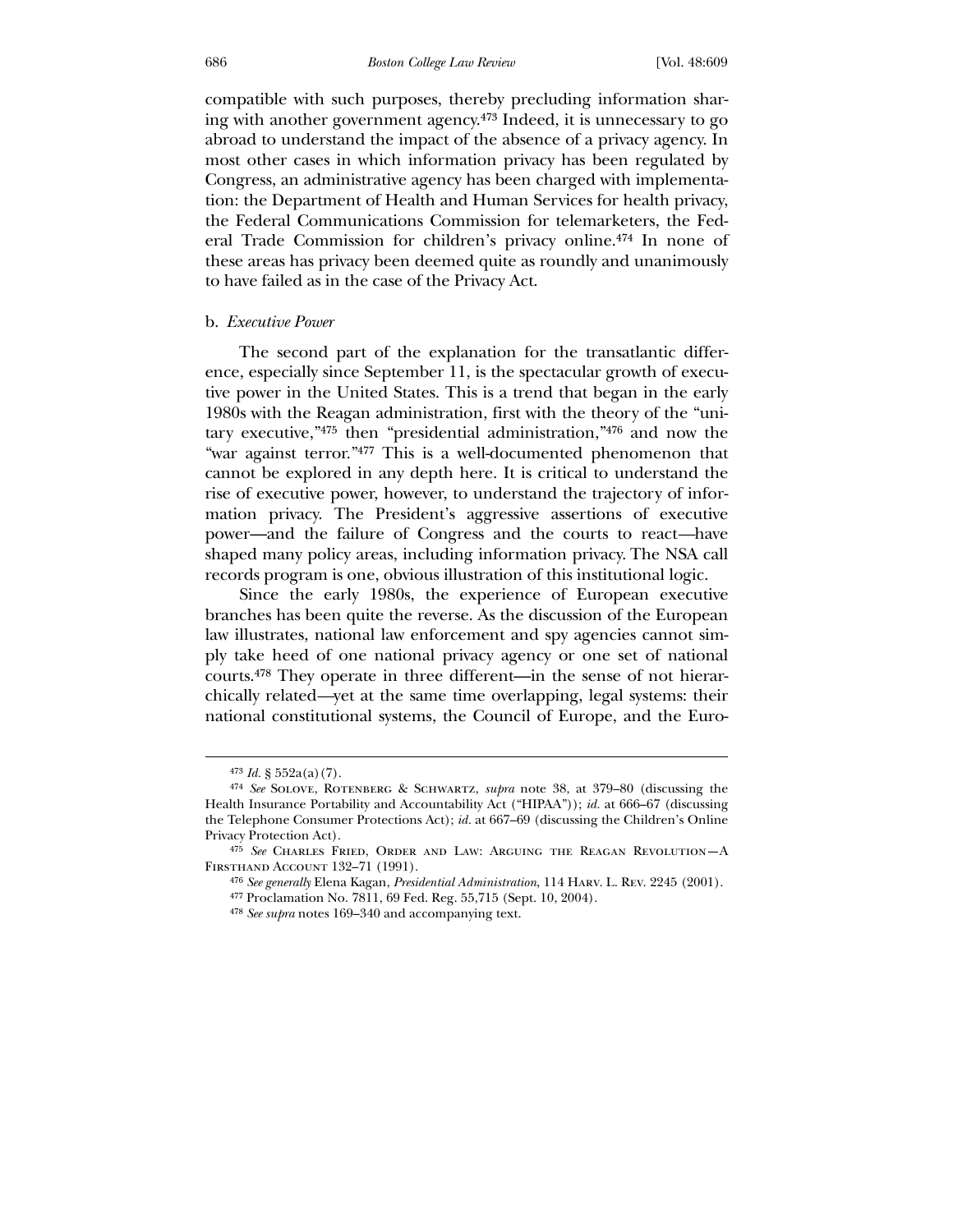pean Union. The rise of Europe as a political and legal entity has been possible only by virtue of huge losses of national sovereignty. Although in some ways this might strengthen executive branches—when national ministers go to Brussels to negotiate EU laws, their national parliaments cannot exercise much oversight—on the whole, the integration process has brought more and more checks on national executive power.479 If a Ministry of Interior wished to push back against the broad reach of European data protection law, it would have to contend with a number of independent bodies: in the European Union, it would contend with other Member States, the Court of Justice, and the Working Party of Data Protection Commissioners; in the Council of Europe, the European Court of Human Rights; and at the national level, its judicial branch and its independent privacy agency. By understanding this different configuration of executive power on the two sides of the Atlantic, we can better understand why an area of public policy that began with equal enthusiasm in both places fared so differently over time. In the United States, privacy met with effective opposition from the executive branch. By contrast, in Europe, once the momentum for privacy got going—and was institutionalized in the form of privacy commissioners and constitutional case law*—*it was very difficult for national governments to resist.

## c. *The Nazi Experience*

 $\overline{a}$ 

 A third element that should be mentioned in seeking to explain the transatlantic difference is the European experience with the Nazis during World War II, an experience that has no American equivalent. Human rights law in Europe today, including privacy law, has been shaped by this Nazi past.480 This is not to say that privacy law was fashioned simply as a reaction to that experience—national legal traditions were too solidly rooted to be swept away by fifteen or so years of history.481 But, as the historian Tony Judt puts it, for most of Western Europe, World War II was an experience in profound national humiliation, a period in which the entire apparatus of state and society was put

<sup>&</sup>lt;sup>479</sup> See William Wallace, *The Sharing of Sovereignty: The European Paradox*, 47 Pol. STUD. 503, 520 (1999) (explaining that, between the infrequent meetings of the heads of European governments, the normal business of European politics and government is "conducted across state boundaries by a great many other actors and agencies").

<sup>480</sup> *See* Tony Judt, Postwar: A History of Europe Since 1945, at 565 (2005).

<sup>481</sup> *See* Whitman, *supra* note 24, at 1165.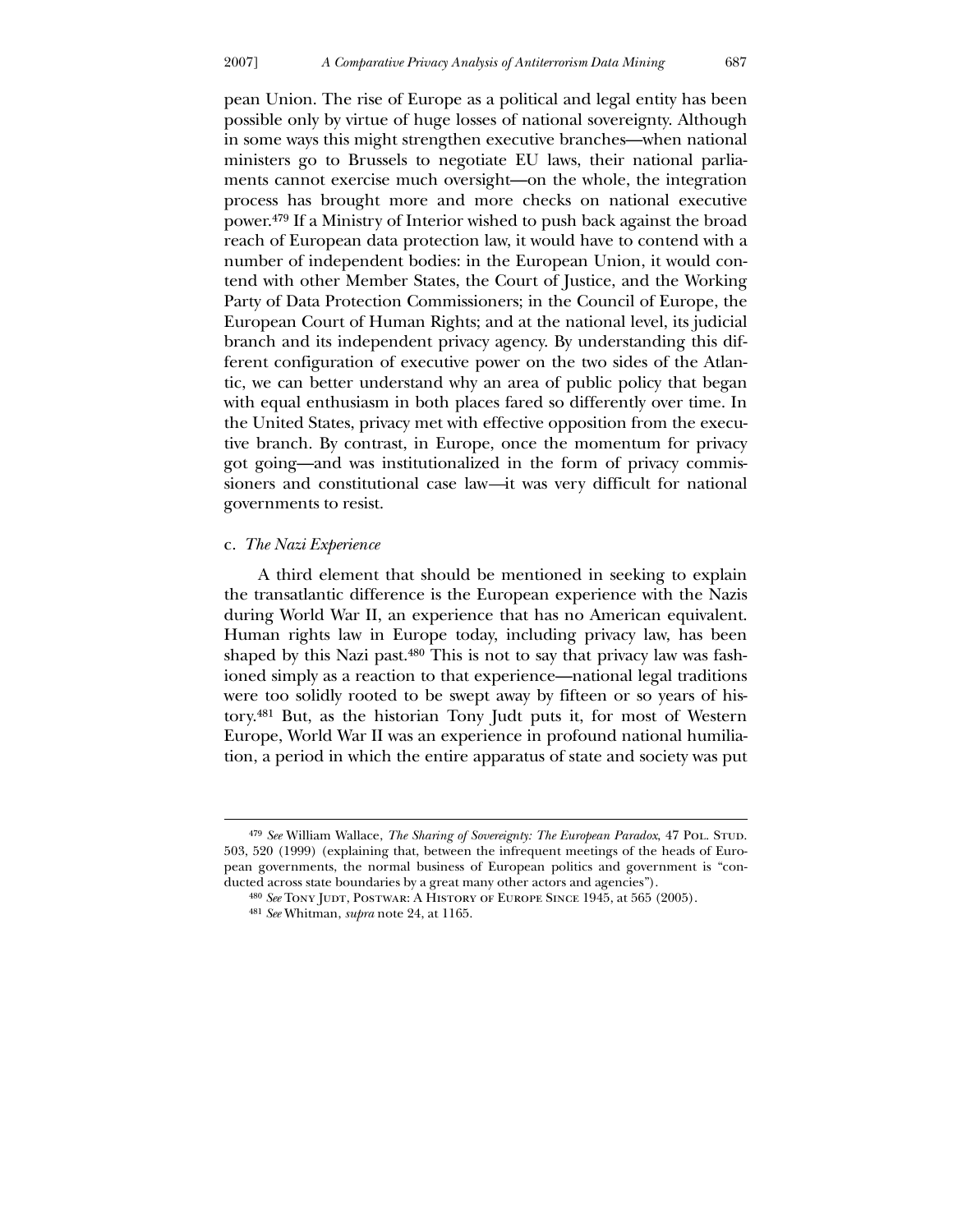at the service of a foreign occupying power.482 As for the Germans, at their feet lay responsibility for the atrocious human rights abuses of the Nazi regime.

 Throughout Western Europe, it was widely feared that the manipulation of the state for tyrannical ends might occur again.483 This fear was not abstract or irrational. Not only was there the Nazi past, but there was also the threat of Communism, which it must be remembered materialized even before World War II had officially come to an end. Hence all of the references to the dangers of Nazism and Communism by the drafters of the ECHR.484 And hence the German Constitutional Court's repeated references to the lessons learned from Nazism in its own case law—including its privacy case law.485

 It does not seem far-fetched to conclude that European rights, including the right to stop large state bureaucracies from collecting and instrumentalizing vast quantities of information about individual citizens, have been shaped by a particularly vivid understanding of the possible abuses of state power. In the United States, after President Nixon was forced to resign, Americans could forget how government power, including surveillance powers, could be used to subvert democracy and suppress rights. With the Nazis in their past and the Communists possibly in their future, Europeans found it harder to forget.

#### 3. Critique and Reform

 $\overline{a}$ 

 By expanding the realm of legal possibilities, comparison can serve as an impetus for legal change at home.486 Comparison brings to light the historical contingency—as opposed to cultural destiny—that informs certain legal rules and categories. By demonstrating that our national, political, and social aspirations have been better served by the

<sup>&</sup>lt;sup>482</sup> See JUDT, *supra* note 480, at 14, 41; A.H. ROBERTSON & J.G. MERRILLS, HUMAN Rights in Europe: A Study of the European Convention on Human Rights 3 (3d ed. 1993).

<sup>483</sup> *See* Judt, *supra* note 480, at 242; Robertson & Merrills, *supra* note 482, at 3.

<sup>484</sup> Robertson & Merrills, *supra* note 482, at 3–5.

<sup>485</sup> *See, e.g.*, Bundesverfassungsgericht [BVerfG] [Federal Constitutional Court] Mar. 3, 2004, 1 BvR 2378/98, 1084/99 (115) (F.R.G.) (prohibiting police bugging of homes); Bundesverfassungsgericht [BVerfG] Feb. 25, 1975, 39 BVerfGE 1 (36–37) (F.R.G.) (abortion case); Bundesverfassungsgericht [BVerfG] Feb. 14, 1973, 34 BVerfGE 269 (271) (F.R.G.) (Princess Soraya case); Bundesverfassungsgericht [BVerfG] Nov. 8, 1960, 1 BVerfGE 12 (F.R.G.) (prohibiting neo-Nazi socialist Reich party under principles of militant democracy); Bundesverfassungsgericht [BVerfG] Aug. 17, 1956, 5 BVerfGE 85 (204) (F.R.G.) (prohibiting communist party under principles of militant democracy).

<sup>486</sup> *See* George P. Fletcher, *Comparative Law as a Subversive Discipline*, 46 Am. J. Comp. L. 683, 695 (1998).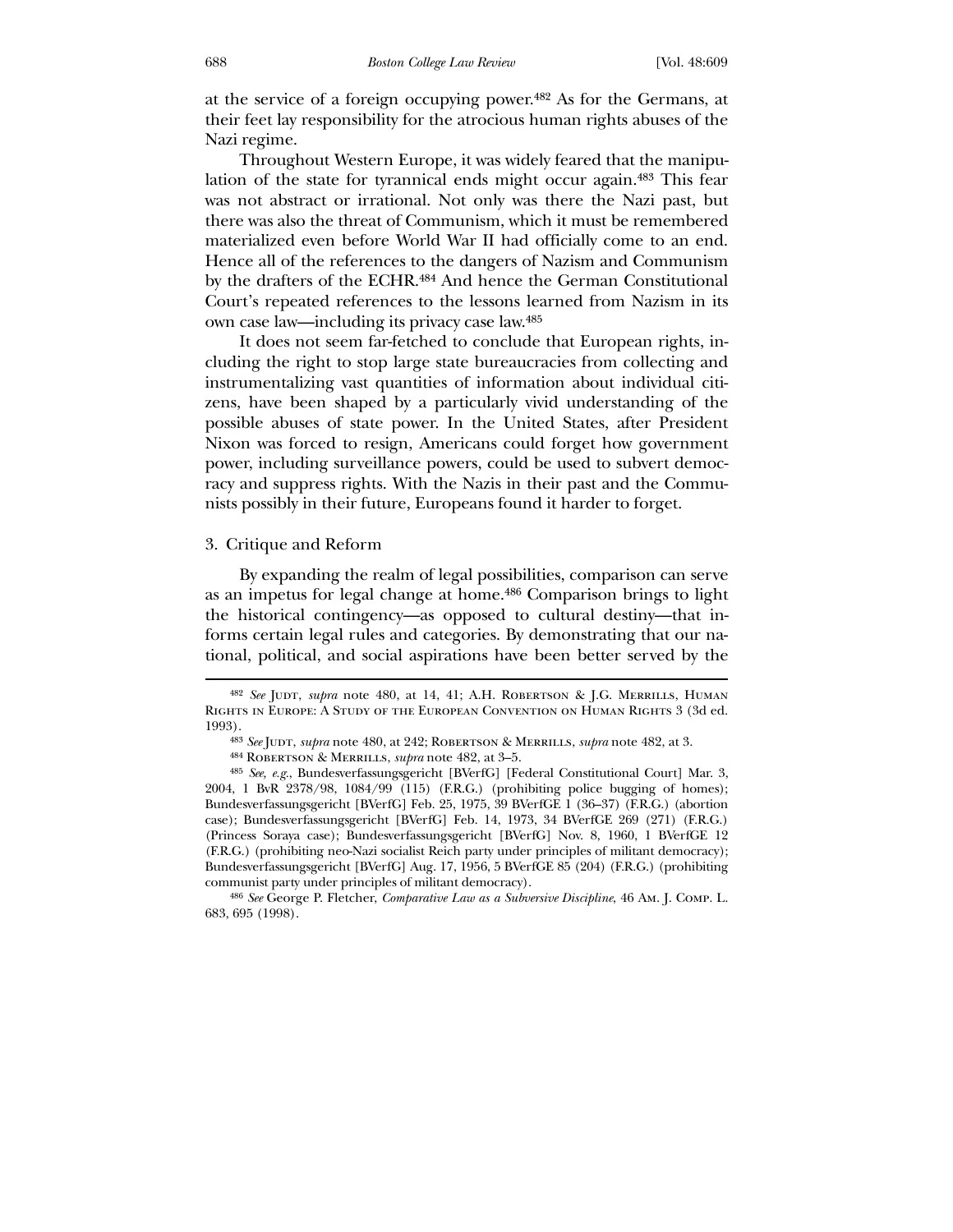law abroad, comparison can sharpen our sense of disappointment with our own legal experience. And, looking to other liberal societies can provide a range of legal solutions—solutions that answer to the fundamental moral commitments of liberal societies but, at the same time, do not impose intolerable costs on those societies.

 This exploration of European privacy law serves the agenda of legal change at home.487 By stressing that the point of departure, in the early 1970s, was very similar on both sides of the Atlantic, the contingency of privacy law in the United States today is revealed. In my analysis of European privacy law, I have attempted to show that, indeed, that law serves principles of transparency, democratic debate, and protection against overreaching government surveillance better than American law. And, in this Subsection, European law serves as a point of departure for improving American law.

#### a. *Answering the Critiques of the Comparative Method*

 From the outset, two objections to this constructive comparative enterprise should be mentioned. First, some might say that even though the United States and Europe are, roughly speaking, both liberal societies, because they do not share the same moral commitments and practical constraints, the privacy law of Europe cannot serve as a source of inspiration for the United States. But can it really be true that the United States is *less* committed to liberty than Europe? Do American citizens not feel a need to know about government programs designed to monitor them, or to seek to confine such programs to the minimum necessary to protect them from terrorist threats? It might be, as argued earlier, that because of their different historical experiences, Americans today are less fearful than Europeans of abuses of government power. The story with which this Article began*—*the near-escape from conscription of Norwegian men into the Nazi army based on census records*—*is just that for most Americans. It is not lived history. But that good luck is not a particularly sound reason for safeguarding rights any less in the day-to-day practice of government surveillance.

 Slightly more persuasive is the claim that European law has little to offer the United States because the practical constraints of the two societies are different. It is true that the United States, unlike Europe, is the world's military hegemon. In threatening, or actually conducting,

<sup>487</sup> *See, e.g.*, Daniel J. Solove & Chris Jay Hoofnagle, *A Model Regime of Privacy Protection*, 2006 U. Ill. L. Rev. 357, 377–80 (arguing for judicial oversight and public accountability in government data mining and for amendments to the Privacy Act).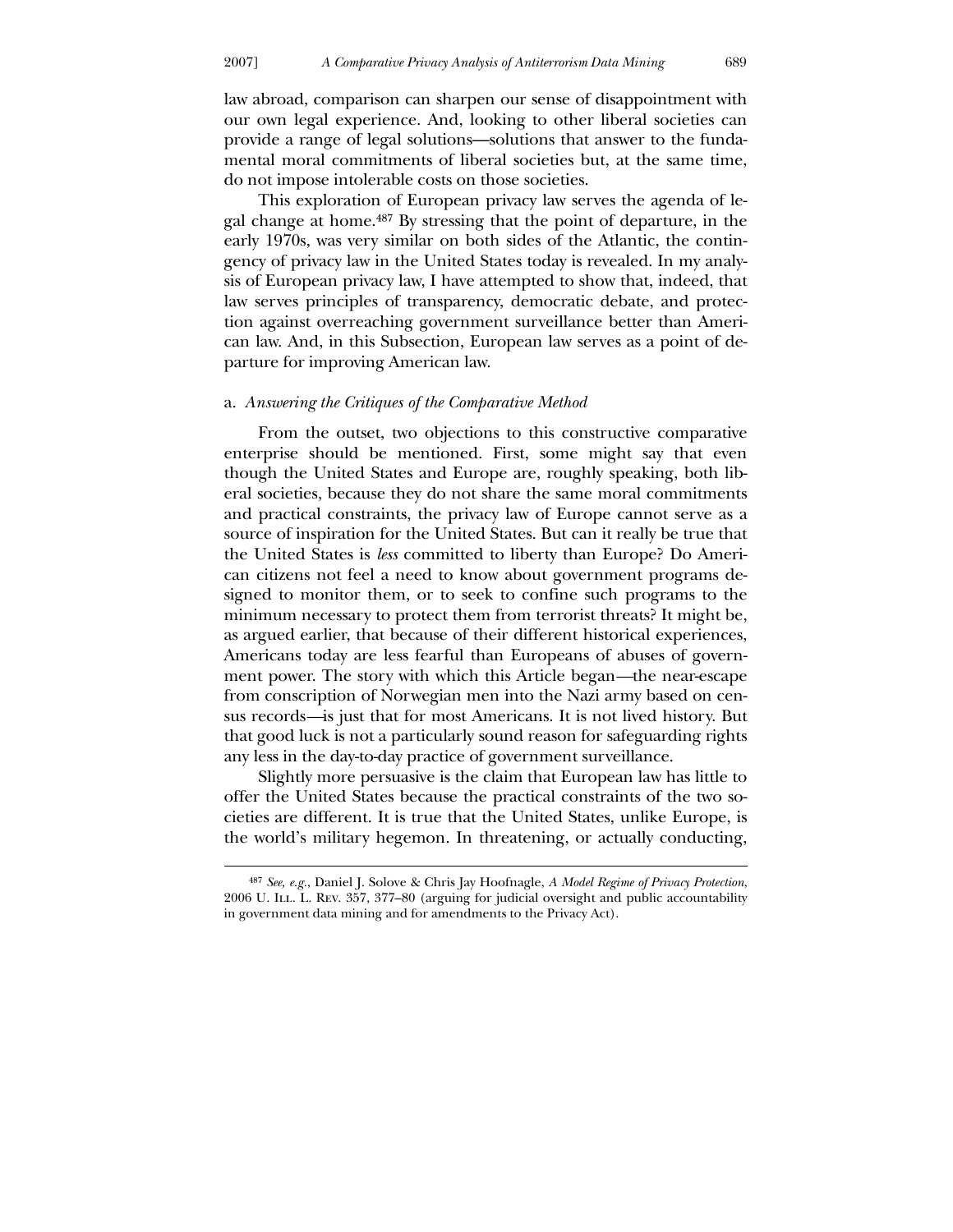military operations abroad, the intelligence needs of the United States are extensive. Moreover, because of such military operations, the United States might be more vulnerable to terrorist attacks at home, on American soil. Ultimately, however, such objections to comparison are unconvincing. It is difficult to understand the connection between unfettered data collection and data mining at home and military operations abroad. Not only is information gathering on individuals in the United States less likely than traditional military surveillance to garner intelligence on, say, Al Qaeda's operations along the Pakistan-Afghanistan border, but the constraints placed by European law on personal data processing related to military operations abroad are mild, indeed. As for the threat of terrorist attacks on national territory, the United States might be a better symbolic target, but, logistically speaking, it is probably easier to organize and carry out such attacks in Europe. That difference has nothing to do with civil rights law and everything to do with the size and cohesiveness of European immigrant populations and Europe's proximity to the Middle East.

 A second objection to my constructive ambition is known in the comparative law literature as the "transplant problem."488 Like the functionalist method, drawing on the results of comparison to make suggestions for law reform is a conventional use of comparative law.489 But, according to the postmodern critique of the past decade or so, it is also a dangerous use of comparative law.490 The critics point to the substantial barriers to cross-cultural communication.491 Different societies are constituted by radically different systems of meaning that are inaccessible to most outsiders, certainly to casual academic tourists such as comparative lawyers. This, of course, is a caricature of the postmodern view. It highlights, however, one of the important insights of the postmodern critique: the cultural distinctiveness and internal coherence of any system of legal rules, modes of reasoning, institutions, and social practices.

 This radical pluralism complicates enormously the task of the comparative lawyer.492 It casts doubt on the ability of comparative law to identify any one area of social life to study across legal systems—to

<sup>488</sup> *See generally* Alan Watson, Legal Transplants (1974).

<sup>489</sup> *See, e.g.*, Esin Örücü, The Enigma of Comparative Law: Variations on a Theme FOR THE TWENTY-FIRST CENTURY 37 (2004).

<sup>490</sup> *See* Reimann, *supra* note 436, at 680.

<sup>491</sup> *See* Örücü, *supra* note 489, at 37–38.

<sup>492</sup> *See* Palmer, *supra* note 432, at 5–6.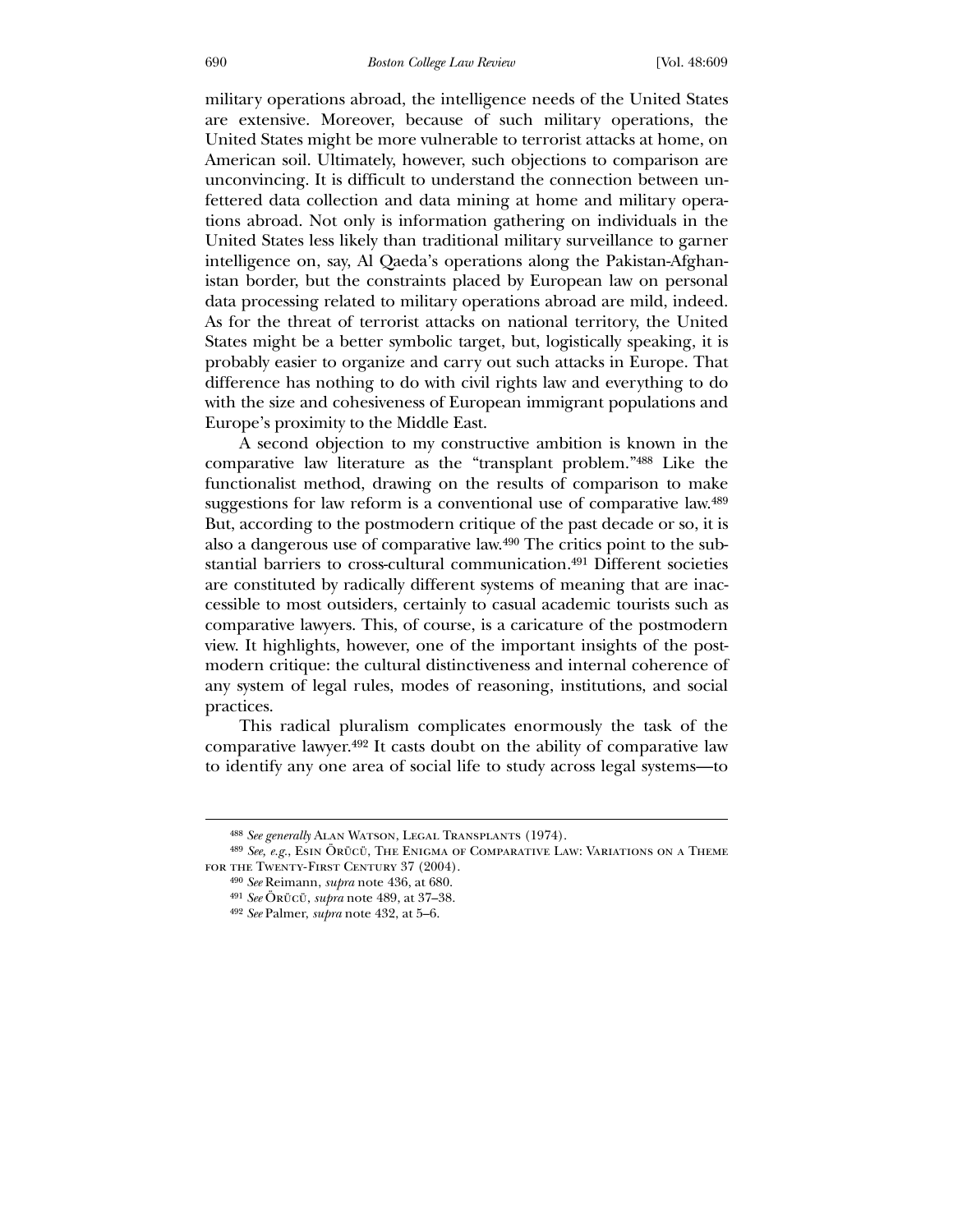$\overline{a}$ 

identify the functionalist "problem."493 Assuming a researcher is able to narrow the field of inquiry, once she goes abroad, it is highly likely that she will misinterpret the foreign law, arriving at wrong conclusions as to the meaning and consequences of the law in that society. And, in the unlikely event that she is able to surmount all of those barriers, she will never be able to bring the foreign law back home. Even if foreign law appears to work better, it will never have the same effect in the different social and cultural terrain of home.494

 In some regards, I am proposing to transplant the European law of privacy into American soil. It appears, however, that caution rather than paralysis is the best lesson to take away from the disciplinary debates of comparative law. The European privacy solution has a number of different components: a fundamental right to information privacy and a statutory scheme regulating personal data processing in the public and private sectors.495 The suggestion of this Article is that Americans borrow only from the statutory scheme, and only from that part curbing the government's use of personal information. In essence, the suggestion is not to transplant at all, but to reinforce the U.S. Privacy Act and, in doing so, to return to the original intent of 1974.496

 At the present time, an American constitutional right to information privacy is not worth pursuing. Such a constitutional right would trigger judicial review of government data-mining programs similar to the European proportionality inquiry, under the guise of substantive due process.497 Partly, this solution is unattractive because it is implausible; it is extremely difficult to imagine the current Supreme Court expanding so dramatically the constitutional right to privacy.

 Pressing for a constitutional right to information privacy, however, might be unwise also for reasons of the broader institutional context.498 In Europe, the relationship between constitutional courts and legisla-

<sup>493</sup> *See* European Convention on Human Rights, *supra* note 194, art. 8. *See generally* Law No. 78-17 of Jan. 6, 1978, J.O. [Official Gazette of France], Aug. 7, 2004, p. 227, *amended by* Law No. 2004-801 of Aug. 6, 2004, *and* Law No. 2006-64 of Jan. 23, 2006; Bundesdatenschutzgesetz [Federal Data Protection Act], May 22, 2001, BGBl. I at 904 (F.R.G.).

<sup>494</sup> *See* Pierre Legrand, *The Impossibility of "Legal Transplants*,*"* 4 Maastricht J. Eur. & Comp. L. 111, 117 (1997).

<sup>495</sup> *See*, *e.g.*, Council of Europe Convention, *supra* note 18, arts. 1, 3.

<sup>496</sup> *See* 5 U.S.C. § 552a (2000 & Supp. IV 2004).

<sup>497</sup> *See* Kommers, *supra* note 195, at 46 (discussing the equivalence between German proportionality and American fundamental rights doctrine).

<sup>498</sup> In this respect, the law reform proposed in this Article is more modest than what has been advocated elsewhere. *See* Paul Schwartz, *The Computer in German and American Constitutional Law: Towards an American Right of Informational Self-Determination*, 37 Am. J. Comp. L. 675, 701 (1989).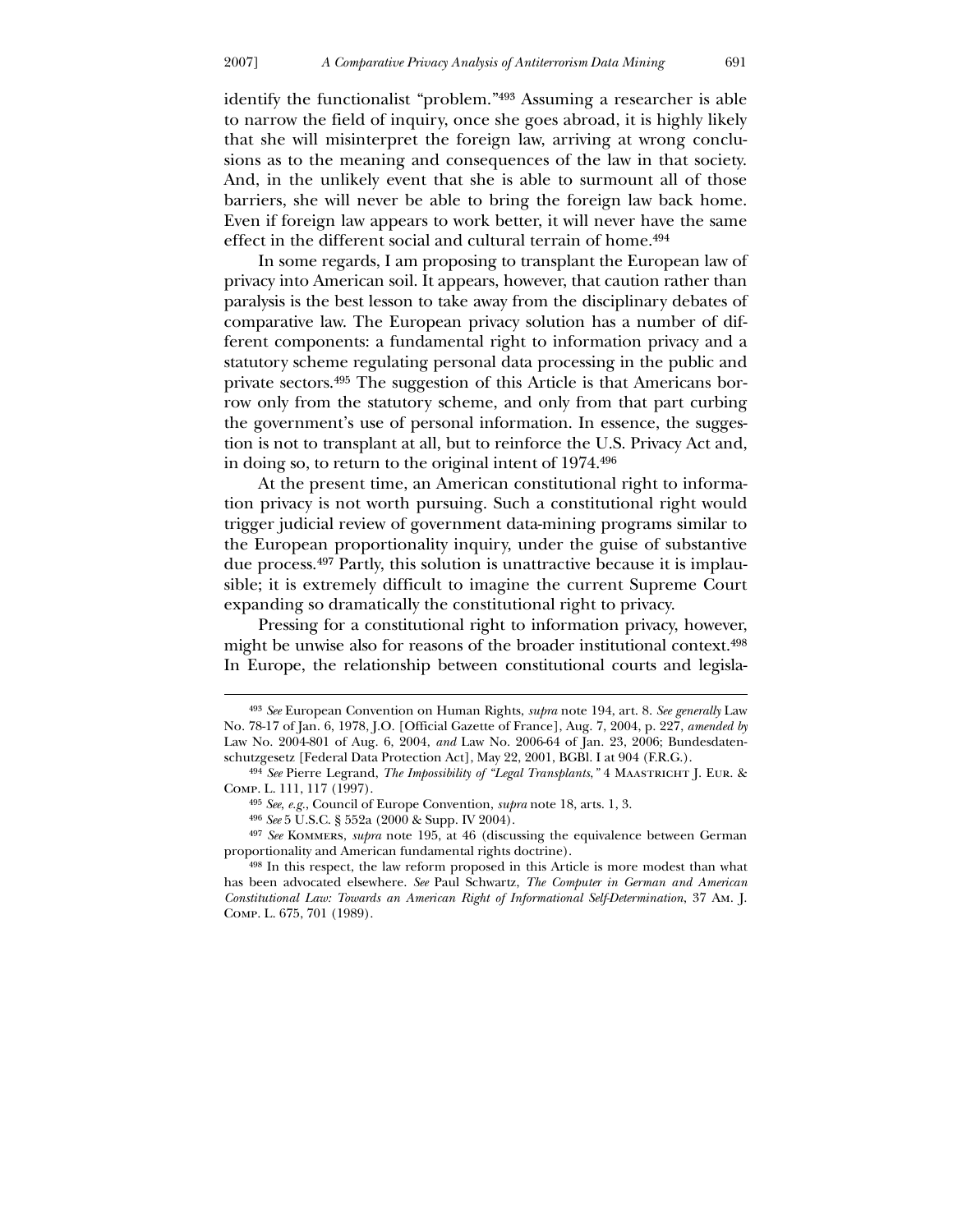tures tends to be symbiotic.499 It is not necessary to look far for examples of this relationship. The decision of the German constitutional court proclaiming a right of "informational self-determination" prompted a slew of federal and state laws to come into compliance with the constitutional standards set down in that decision.500 Among these was an amended Federal Data Protection Act ("Act"), with the declaration, in the very first line, that the purpose of the Act was to "protect the individual against his right to privacy being impaired through the handling of his personal data."501 A number of additional changes were made to this Act to further the new, constitutionally mandated criteria for lawful personal data processing.502 In the European Union, too, this mutually reinforcing relationship exists. The case law of the European Court of Justice is often incorporated, word-for-word, in subsequent legislation and serves as a springboard for positive legislative measures in favor of basic rights.503

 In the United States, according to a number of prominent accounts, this relationship is quite different: when the U.S. Supreme Court takes action, Congress does nothing.504 And vice versa, when the Supreme Court fails to act, Congress steps in with legislation. Thus, when the Court refused to protect bank records under the Fourth Amendment, Congress enacted the Right to Financial Privacy Act.<sup>505</sup> When the Court denied Fourth Amendment protection to pen-register information, Congress enacted the Pen Register Act.506 In other words,

<sup>499</sup> *See* Kommers, *supra* note 195, at 53–54.

<sup>500</sup> *See* Schwartz, *supra* note 498, at 698–99.

<sup>501</sup> Bundesdatenschutzgesetz [Federal Data Protection Act], May 22, 2001, BGBl. I at 904, § 1 (F.R.G.).

<sup>502</sup> Flaherty, *supra* note 218, at 46–47 (discussing the constitutional right to selfdetermination first established in 1983).

<sup>503</sup> *See, e.g.*, Council Directive 2006/54, decl. 15, art. 9.1(h), 2006 O.J. (L 204) 23 (EC) (on the implementation of the principle of equal opportunities and equal treatment of men and women in matters of employment and occupation (recast)); George A. Bermann et al., Cases and Materials on European Union Law 511 (2d ed. 2002) (free movement of goods).

<sup>504</sup> The logic behind this congressional inaction varies. *See* Erwin Chemerinsky, *The Religious Freedom Restoration Act Is a Constitutional Expansion of Rights*, 39 Wm. & Mary L. Rev. 601, 605–06 (1998) (Supreme Court's separation of powers doctrine); William J. Stuntz, *The Political Constitution of Criminal Justice*, 119 Harv. L. Rev. 780, 797–98 (2006) (political incentives).

<sup>505</sup> *See* Solove, Rotenberg & Schwartz, *supra* note 38, at 271, 725; *see also* Right to Financial Privacy Act of 1978, Pub. L. No. 95-630, 92 Stat. 3697. *See generally* United States v. Miller, 425 U.S. 435 (1976).

<sup>506</sup> The current version can be found at 18 U.S.C. §§ 3121–3127 (2000 & Supp. III 2003).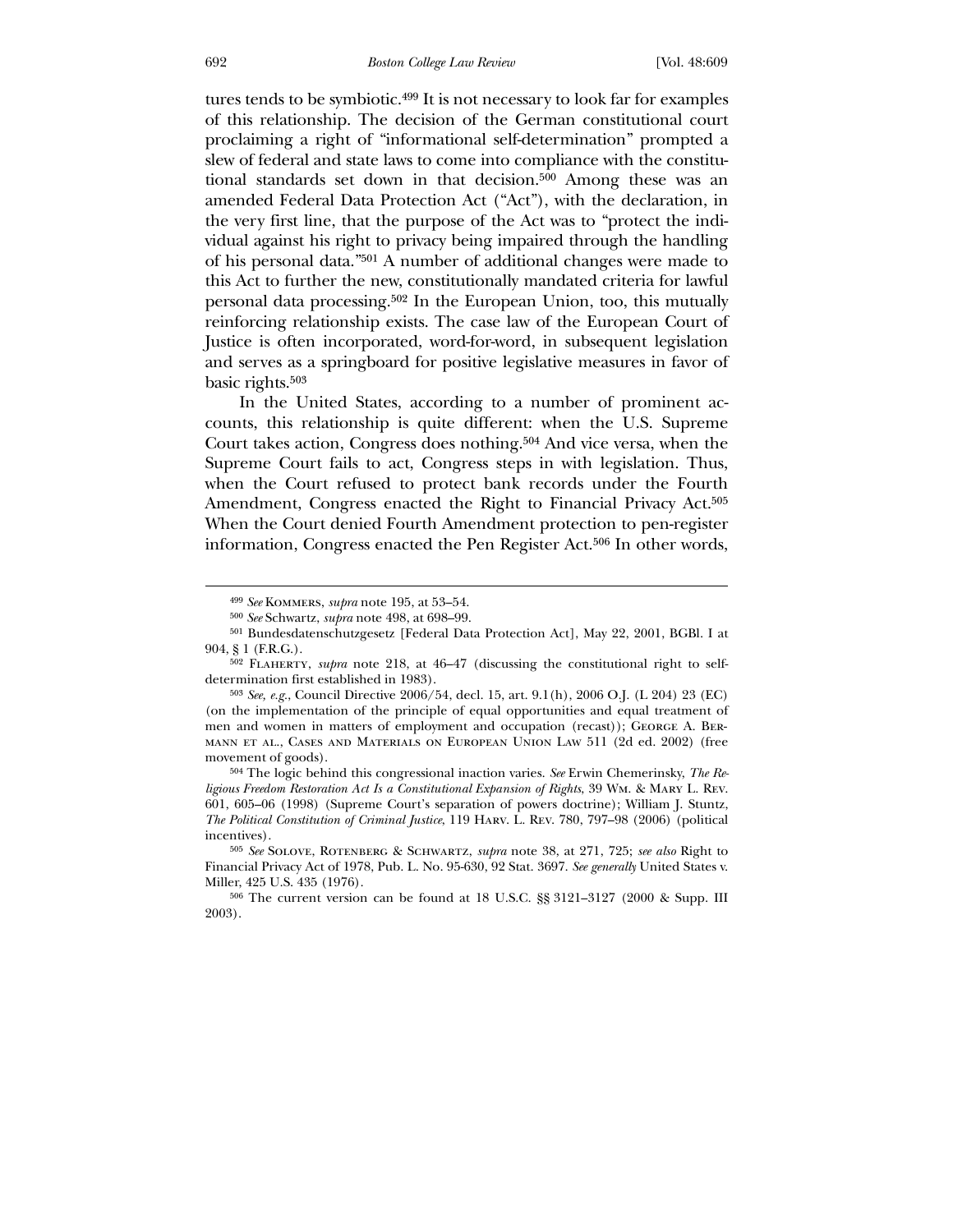the risk is that if the Supreme Court finds a right to information privacy, Congress will not regulate government data mining. Indeed, Congress might test the limits of the right to information privacy by authorizing intrusive federal programs that might—or might not—be struck down by the Supreme Court.

 Yet, in this technologically complex area, a fine-tuned regulatory scheme is more essential to protecting the right than the rather blunt device of judicial review.507 In addition, at least to begin with, legislative reform is a more legitimate mode of accomplishing change than judgemade law.508 The opportunities for democratic participation in the legislative process are more extensive. Legislation can be more easily revised over time; the difficulties of repealing a law pale in comparison with reversing Supreme Court precedent. The legislative branch, therefore, appears to be the venue best suited to a privacy reform agenda.

 Nor would it be necessary for Americans to adopt a comprehensive data protection law, covering all data processing in both the private and public sectors. Without a doubt, European limitations on personal data processing in the market make government programs like the NSA call database vastly more difficult. This aspect of European data protection law also affords greater visibility and accountability to any such government initiative: there must be a law or regulation authorizing the government to request personal data *and* permitting private firms to keep personal data. A comprehensive U.S. data protection law, however, would require a radical change of the legal environment; market actors would be asked to limit their data processing operations across the board, not just in a few specific areas like health care, telecommunications, and financial services, as under the current system.509 Such a change, moreover, might not be particularly well-suited to a common law legal system. A wide range of firm activities that are currently subject to the tort and contract law of common law courts would be swept into a statutory scheme, subject to the different mode of deciding and

<sup>507</sup> *See* Stephen G. Breyer et al., Administrative Law and Regulatory Policy: Problems, Text, and Cases 16–35 (5th ed. 2002) (describing evolution of administrative state from common law courts to specialized regulatory agencies).

<sup>508</sup> *See* Alexander M. Bickel, The Least Dangerous Branch: The Supreme Court at the Bar of Politics 16–23 (Yale Univ. Press 1986) (1962) (describing countermajoritarian difficulty).

<sup>509</sup> *See* Solove, Rotenberg & Schwartz, *supra* note 38, at 379–80 (discussing HIPAA); *id.* at 666–67 (discussing the Telephone Consumer Protections Act); *id.* at 667–69 (discussing the Children's Online Privacy Protection Act).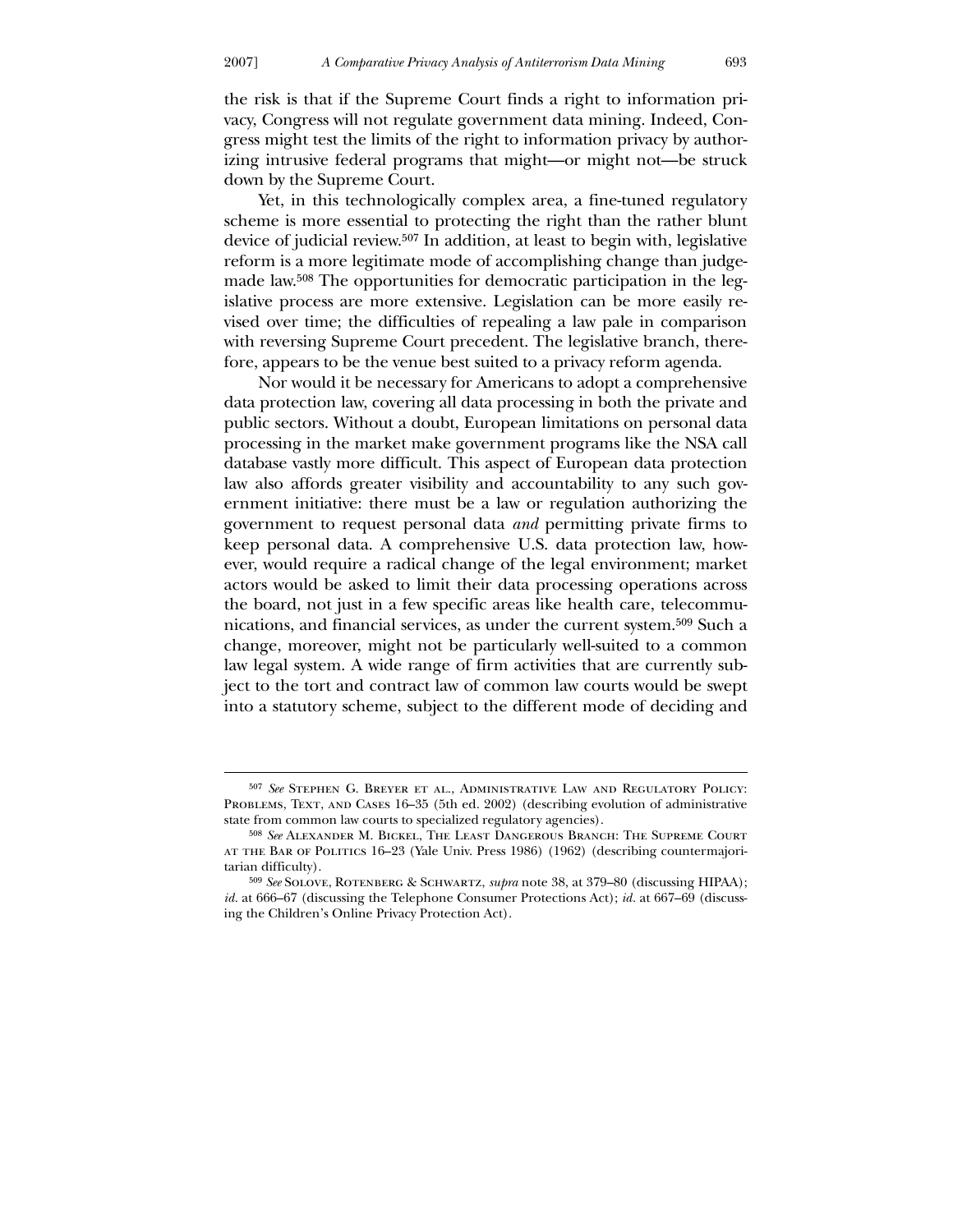enforcing duties entailed by such a scheme.510 And all of this upheaval would produce relatively little benefit for the problem at hand: it would not directly curb data mining by *the government.*

# b. *Recommendations for Reform*

 A few changes to the U.S. Privacy Act would advance the cause of information privacy enormously.511 The ambition should be to close some of the gaps that have allowed for the divergence, over time, of the American and European systems. Many of these gaps, indeed, were not anticipated by the drafters of the Privacy Act but were produced by weak judicial enforcement combined with aggressive bureaucratic interpretation.

 First, it should be made absolutely clear that the Privacy Act catches all government programs that involve large-scale personal data processing. The kind of Orwellian, Big-Brother abuses against which the Privacy Act was directed are just as likely with antiterrorism data mining as with systems designed to retrieve information on welfare recipients for purposes of determining their benefits. This broader coverage might be achieved by rewriting the statute to include a new definition of the statutory term "system of records" or substituting that term with a new one. This change could also be accomplished by the judicial branch. The legal uncertainty concerning the scope of the Privacy Act—and whether it covers data-mining programs like the NSA call database—is largely a product of the inconsistent case law of the federal courts.512 This shortcoming, therefore, could very well be fixed by those same courts.

 Second, the Privacy Act's exemptions for intelligence and law enforcement agencies and their activities should be narrowed considerably.513 These are the government bodies and public programs that are most dangerous to individual liberty. The potential for government abuse of private information is greatest when such information is col-

<sup>510</sup> *See generally* Guido Calabresi, A Common Law for the Age of Statutes (1982) (comparing common law decision making and statutory interpretation); John Henry MERRYMAN, THE CIVIL LAW TRADITION (2d ed. 1985) (comparing precedent-based common law tradition and code-based civil law tradition).

<sup>511</sup> *See* 5 U.S.C. § 552a (2000 & Supp. IV 2004).

<sup>512</sup> *See* Jacobs v. Nat'l Drug Intelligence Ctr., 423 F.3d 512, 516 (5th Cir. 2005); Williams v. Dep't of Veterans Affairs, 104 F.3d 670, 675 (4th Cir. 1997); Henke v. Dep't of Commerce, 83 F.3d 1453, 1459–62 (D.C. Cir. 1996).

<sup>513</sup> *See* 5 U.S.C. § 552a(b)(7), (j)–(k) (providing examples of exceptions to the Privacy Act).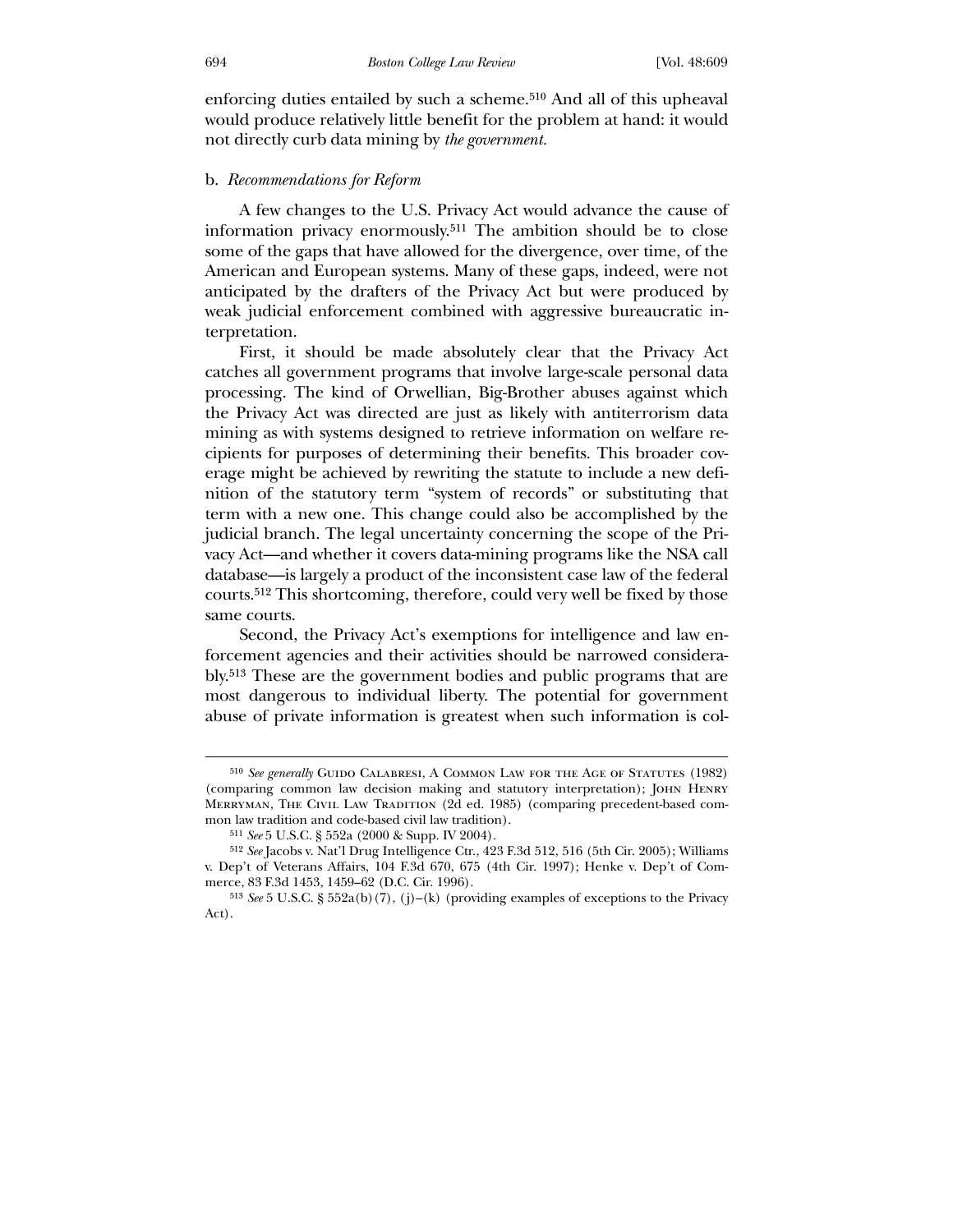lected by the police—or handed over to the police by government spies. No other organ of the state has the power to do as much harm to individual citizens. The very reason for these powers, of course, is the critical public safety mission with which the police are entrusted. Yet, the carefully constructed German and French exceptions for police forces and security agencies demonstrate that it is possible to strike a more reasonable compromise between individual privacy and public safety.514 The German and French examples demonstrate that it is *not* necessary to allow such agencies to go entirely unregulated.

 Third, the exception in the Privacy Act for "routine uses" of personal data should be repealed.<sup>515</sup> This exception has enabled federal agencies to share personal information with other federal agencies, as well as state and local bodies, virtually unchecked. If the routine use exception were not repealed, then much of the benefit gained from covering national security and law enforcement agencies would be lost; the restrictions on sharing private data with law enforcement agencies at the federal and state level would be laughable. Free-for-all information sharing is precisely what has been condemned by the German Constitutional Court.516 In the United States, it is also cause for concern in the more traditional area of wiretapping; the so-called FBI "wall" between law enforcement and intelligence officers was established to prevent criminal prosecutors from using national security surveillance to obtain information on all offenses, regardless of their seriousness.517 The danger of using the far-reaching powers of spy agencies to investigate mundane crimes like tax evasion, either for legitimate public or illegitimate political reasons, is as present when personal data is collected and analyzed. A person's phone records, combined with information on her bank transfers, can be as revealing to the police as her actual conversations. Whenever authorizing a new government program, therefore, agencies should be required to specify, up front, exactly how personal data will be used and under what conditions it will be transferred to other government agencies.

<u>.</u>

<sup>514</sup> *See*, *e.g.*, Law No. 78-17 of Jan. 6, 1978, arts. 25–29, J.O. [Official Gazette of France], Aug. 7, 2004, p. 227, *amended by* Law No. 2004-801 of Aug. 6, 2004, *and* Law No. 2006-64 of Jan. 23, 2006; Bundesdatenschutzgesetz [Federal Data Protection Act], May 22, 2001, BGBl. I at 904, § 13 (F.R.G.).

<sup>515</sup> *See* 5 U.S.C. § 552a(b)(3).

<sup>516</sup> *See generally* Bundesverfassungsgericht [BVerfG] [Federal Constitutional Court] July 14, 1999, 1 BVerfGE 2226/94, 2420/95, 2437/95 (F.R.G.).

<sup>517</sup> *See* Solove, Rotenberg & Schwartz, *supra* note 38, at 307.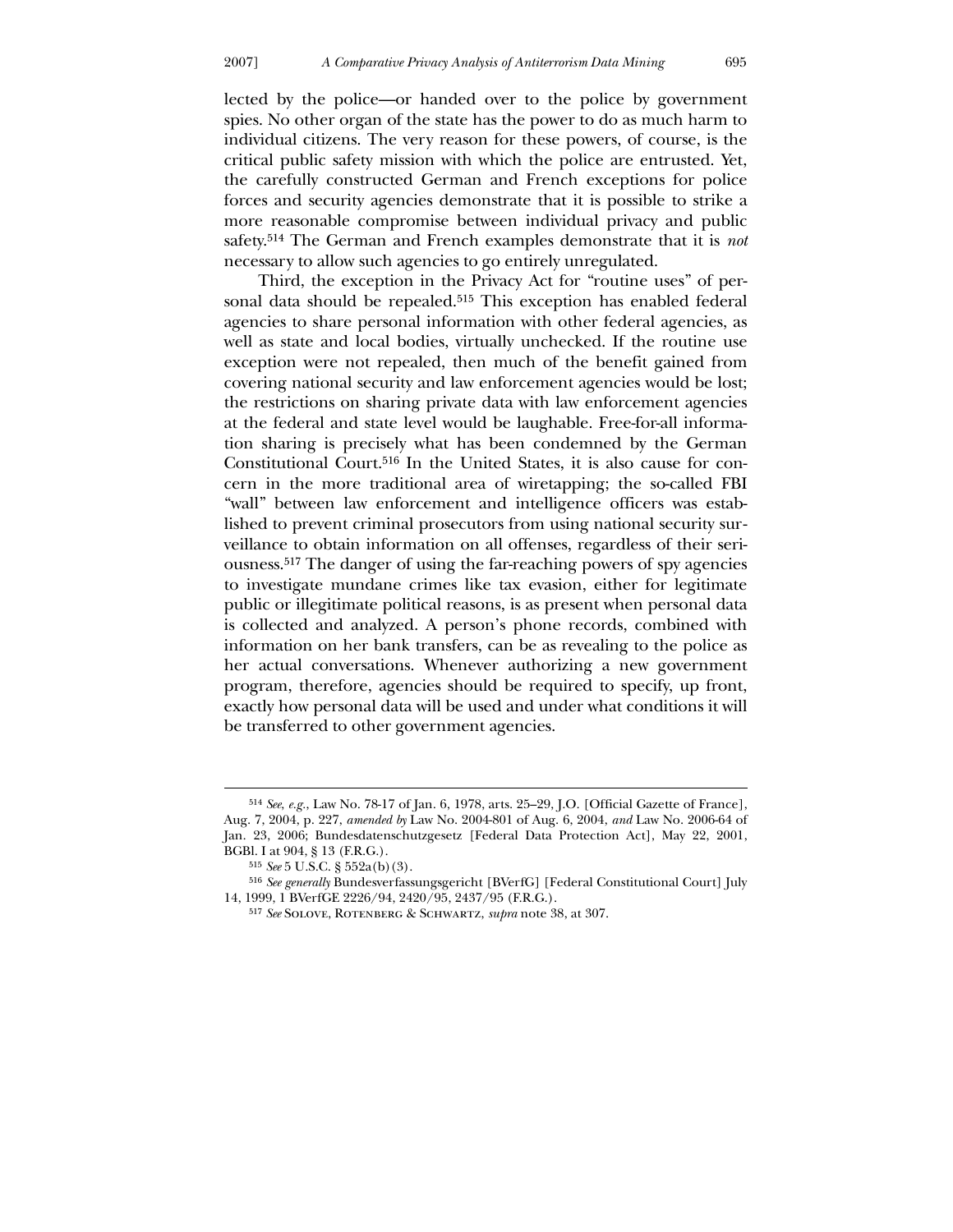Last, the enforcement scheme in the Privacy Act should be amended to include an independent privacy agency. An independent privacy agency would offer a solution to some of the most serious deficits of the Privacy Act. This recommendation, of course, is inspired by the European institution, but it also has a solid domestic foundation. The original bill contained such an agency, but it was removed in the end as part of the compromise necessary to pass the Privacy Act.518 A later bill, proposed in 1991, would have established a Data Protection Board, with powers similar to those of European privacy agencies.<sup>519</sup> The bill passed in the House of Representatives, but never made it through the Senate.520

 The consequences of the absence of an administrative agency have already been explored here in explaining the divergent paths of privacy law in the United States and Europe.<sup>521</sup> For the present purposes of reform, however, the deficiencies of the current system should be reviewed with more precision. Under the Privacy Act, individuals have a right of action for injunctive relief and damages against the government.522 This remedy, however, is inadequate for a number of reasons. Injunctive relief is available for only two types of violations of the Privacy Act: the government refuses an individual access to her personal records or refuses to correct her personal records.523 Additionally, damages may be awarded for any other violation of the Privacy Act that has an "adverse effect" on an individual.524 The circumstances under which recovery is permitted, however, are limited.<sup>525</sup> Plaintiffs must prove a "willful or intentional" violation of the Act.526 Plaintiffs must also show actual damages—and emotional damages alone generally do not count—before they can qualify for the Privacy Act's minimum damages award of \$1000.527 The real problem for enforcement, however, is that many privacy violations go undetected or do not result in injury traditionally recognized by the courts. If there were restrictions

- 523 *Id.* § 552a(g)(3).
- $524$  *Id.* §  $552a(g)(1)(D)$ .
- 525 *See id.* § 552a(g).
- 526 *Id.* § 552a(g)(4).

<sup>518</sup> *See* Marc Rotenberg, *The Sui Generis Privacy Agency: How the United States Institutionalized Privacy Oversight After 9-11*, at 1–2 (SSRN, Working Paper No. 933690, 2006).

<sup>519</sup> *See* To Establish a Data Protection Board, and for Other Purposes, H.R. 685, 102d Cong. (1991), *reprinted in* WAYNE MADSEN, HANDBOOK OF PERSONAL DATA PROTECTION 887–92 (1992).

<sup>520</sup> *See* H.R. 685.

<sup>521</sup> *See supra* notes 310–332 and accompanying text.

<sup>522</sup> 5 U.S.C. § 552a(g)(4) (2000).

<sup>527</sup> *See* Doe v. Chao, 540 U.S. 614, 627 (2004).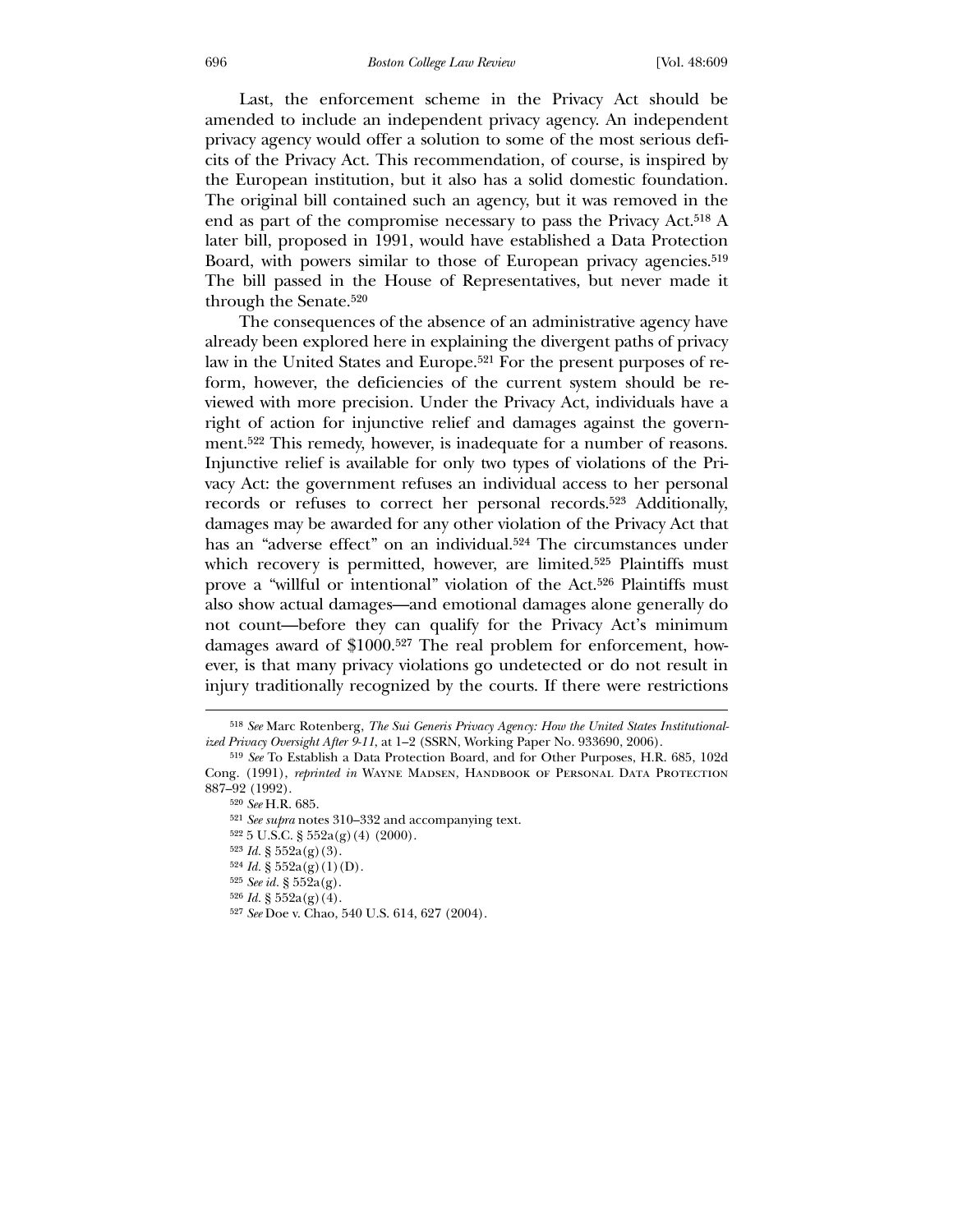-

on transferring personal data between intelligence and law enforcement agencies, and these were breached, it is unlikely that an individual would ever learn of the breach. If she did, she would be able to show damages only in the extreme circumstances of intrusive surveillance or an arbitrary detention. Because of this mismatch between data privacy injuries and the common law's remedial architecture, an independent body with oversight and enforcement powers is essential.

 An independent privacy agency would also foster greater transparency, public debate, and, yes, privacy, at the drawing board phase, at the time that new government initiatives are designed. Under the Privacy Act, government agencies are already required to publish Privacy Notices in the Federal Register when they plan on creating or modifying a system of records.528 A Privacy Notice must contain information on the type of personal data in the system, the purposes for which the data will be used, the security measures in place to protect the data, the other agencies with which the personal data will be shared, and the procedures available to individuals to access and correct their records.529 The notice requirements could very well be expanded to include the steps that had been taken by the agency to ensure the necessity, relevance, and adequacy of the personal data, as well as to consider less privacyintrusive alternatives to the proposed system of records. With the fewer exceptions envisioned above, agencies would be required to provide this detailed explanation for a wider range of activities. An independent privacy agency would be in a position to provide an expert, impartial analysis of the privacy implications of the proposed program. Furthermore, in areas of government activity such as national security—in which disclosure can sometimes defeat the purposes of the government program—scrutiny by an independent agency would serve as a proxy for public debate. In other words, if secrecy is absolutely necessary, an independent privacy body would bring an important outsider perspective to an area of government activity that, by definition, cannot draw on the valuable insights of broad-ranging public scrutiny.

 $5285$  U.S.C. §  $552a(e)(4)$  (2000). The government must also conduct a privacy impact assessment before establishing a new program involving personal data. E-Government Act § 208, 44 U.S.C. § 3501 note (2000 & Supp. III 2003). The information, however, contained in impact assessments is very similar to that in privacy notices. Furthermore, impact assessments are not required for national security systems. *Id.* § 202(i).

<sup>529</sup> *See, e.g.*, Privacy Act of 1974: System of Records; Secure Flight Tests Records Notice, 69 Fed. Reg. 57,345 (Transp. Sec. Agency Sept. 24, 2004).